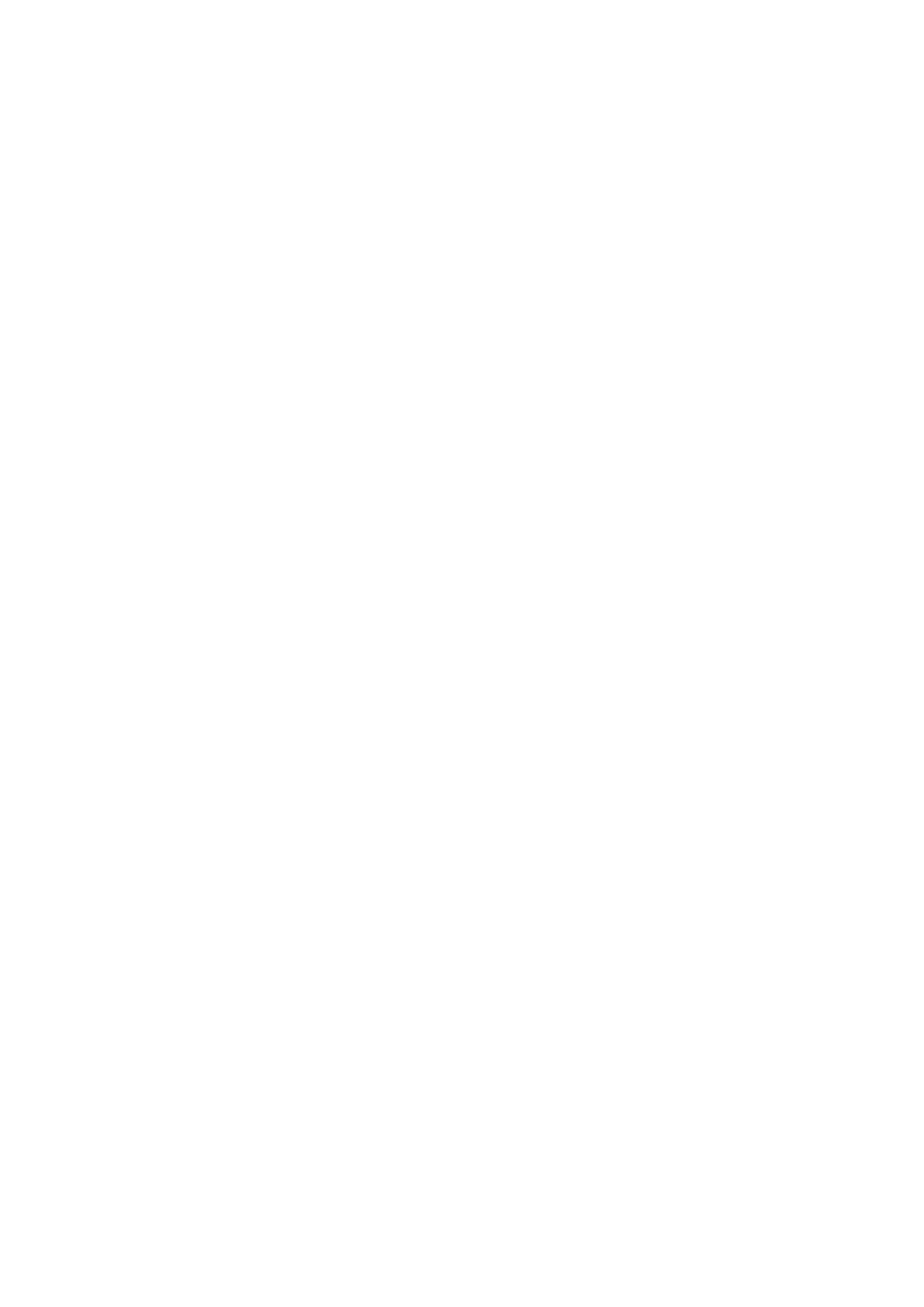# INDITEX

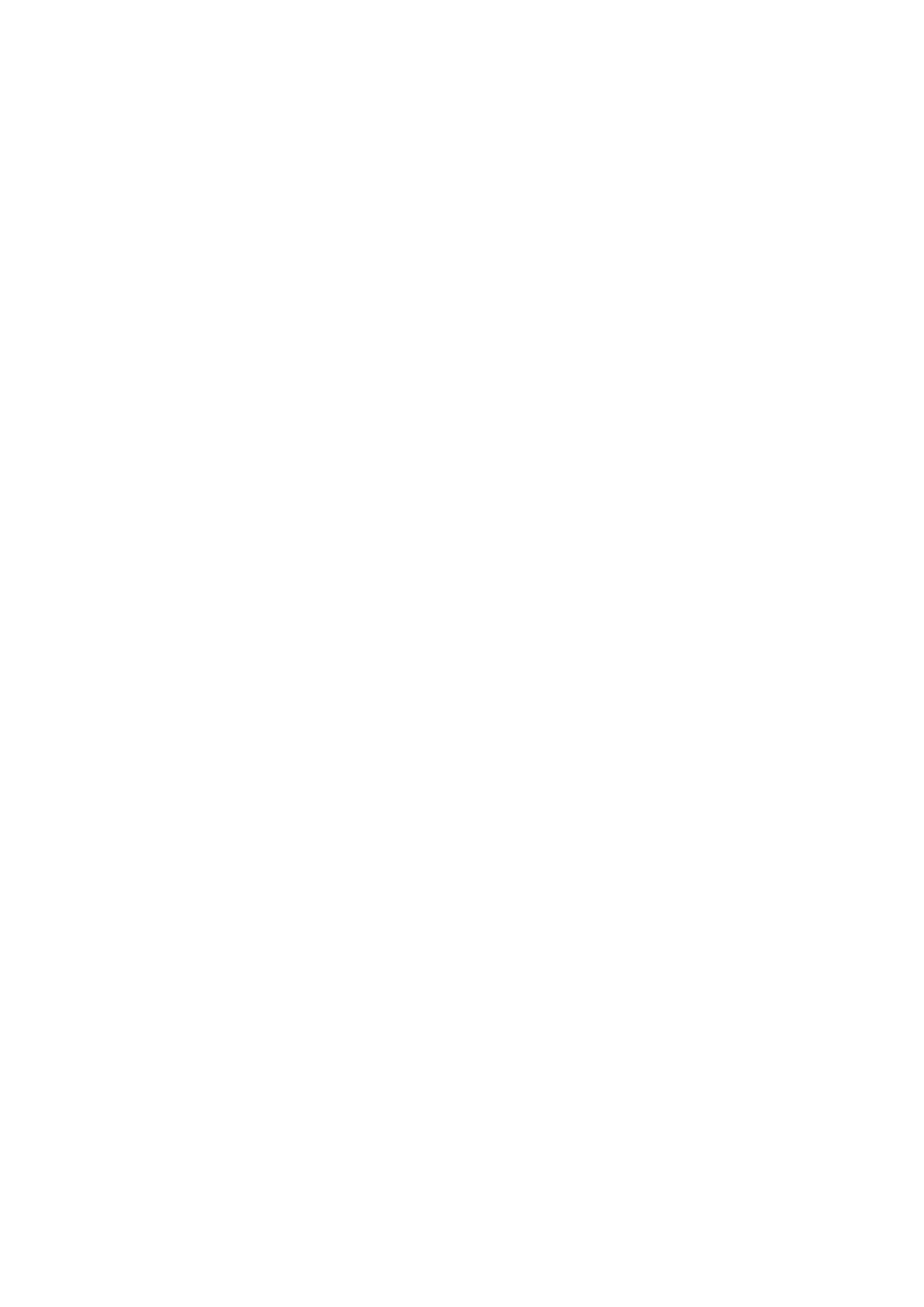<span id="page-4-0"></span>

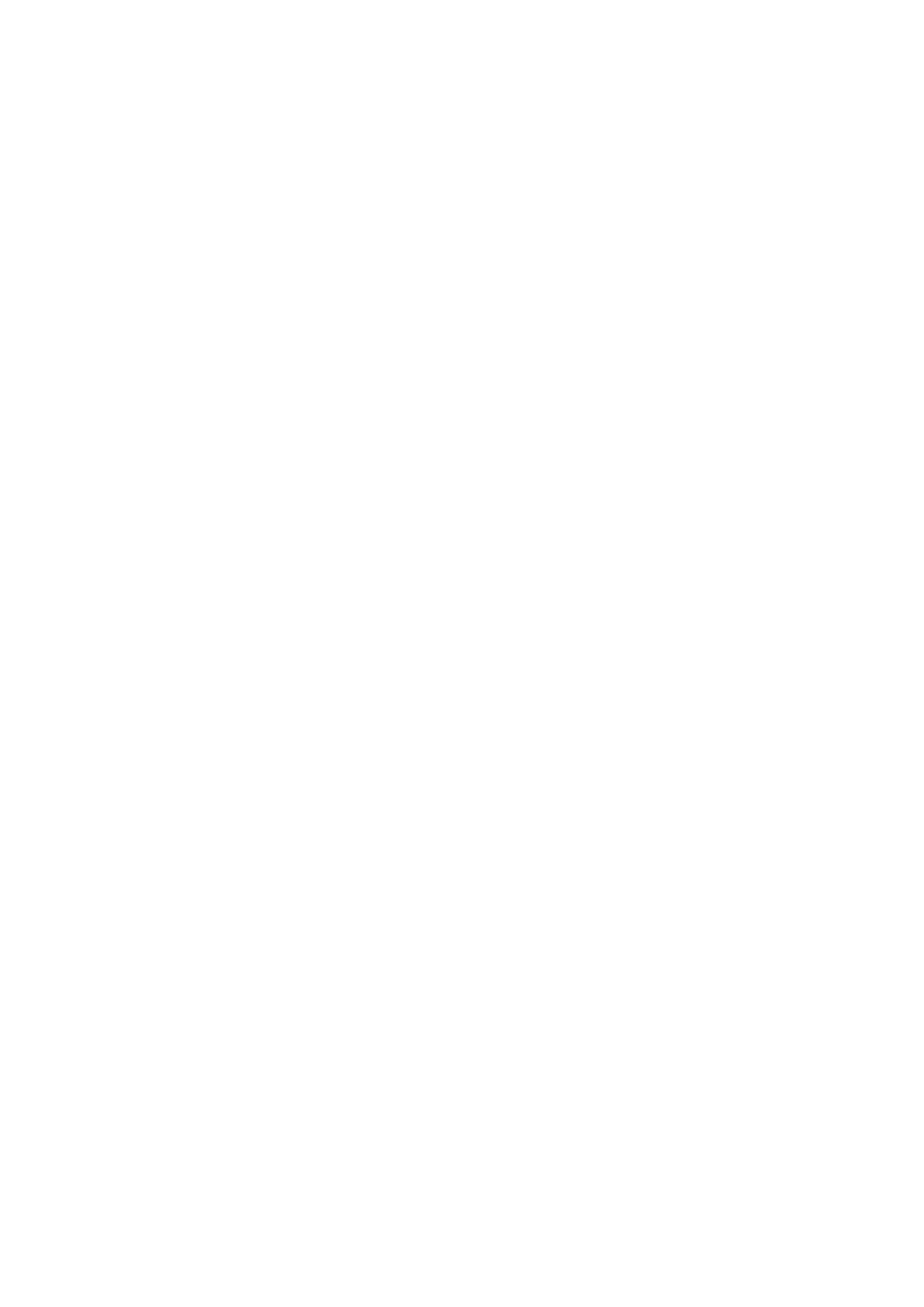

 $\overline{9}$ 

13

| <b>I. DEFINITION OF <i>i+Cosmetics</i></b> |  |  |
|--------------------------------------------|--|--|
|--------------------------------------------|--|--|

# **II. LEGAL REQUIREMENTS OF PRODUCTION (GMP)**

| <b>III. LEGAL REQUIREMENTS OF PRODUCT</b> |  |
|-------------------------------------------|--|
|                                           |  |
|                                           |  |
|                                           |  |
|                                           |  |
|                                           |  |
|                                           |  |
|                                           |  |
|                                           |  |
|                                           |  |
|                                           |  |
|                                           |  |
|                                           |  |
|                                           |  |
|                                           |  |

# **IV. LEGAL DOCUMENTATION REQUIREMENTS (PIF)**

| ч.<br>v.<br>۰. | i<br>۰. |
|----------------|---------|

# **V. OTHER MANDATORY LEGISLATIONS**

# 47

| <b>VI. ANNEXES</b>                                                                                     | 51 |
|--------------------------------------------------------------------------------------------------------|----|
| ANNEX I. List of the Documents Consulted to Prepare the Global Strategy for Comparing Legislations  53 |    |
|                                                                                                        |    |
|                                                                                                        |    |
|                                                                                                        |    |
|                                                                                                        |    |
|                                                                                                        |    |
|                                                                                                        |    |
|                                                                                                        |    |
|                                                                                                        |    |
|                                                                                                        |    |
|                                                                                                        |    |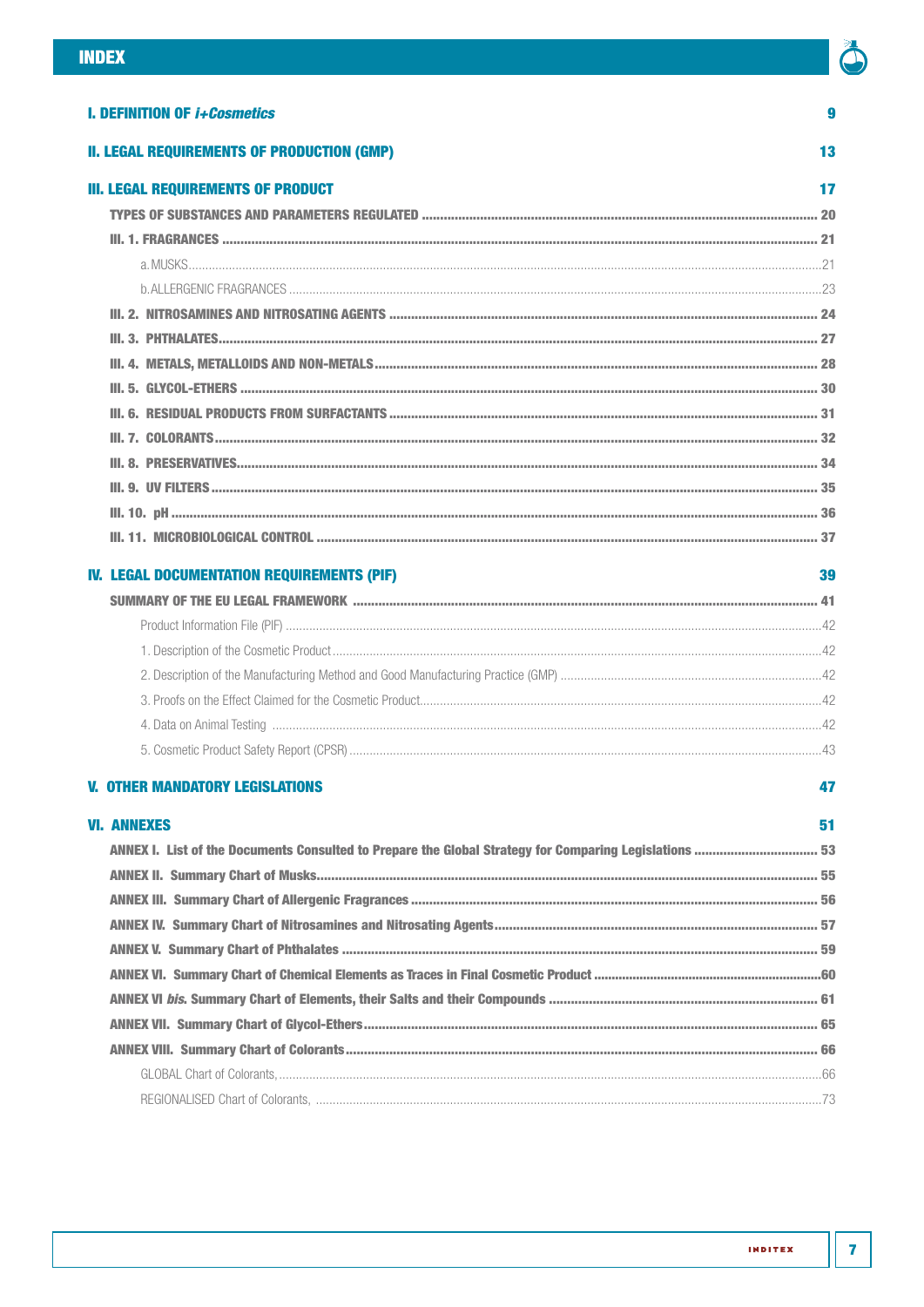

| ANNEX XI. Summary Chart of Instrumental Techniques Proposed for Analysing the Substances Selected in this Standard  110 |
|-------------------------------------------------------------------------------------------------------------------------|
|                                                                                                                         |
|                                                                                                                         |
|                                                                                                                         |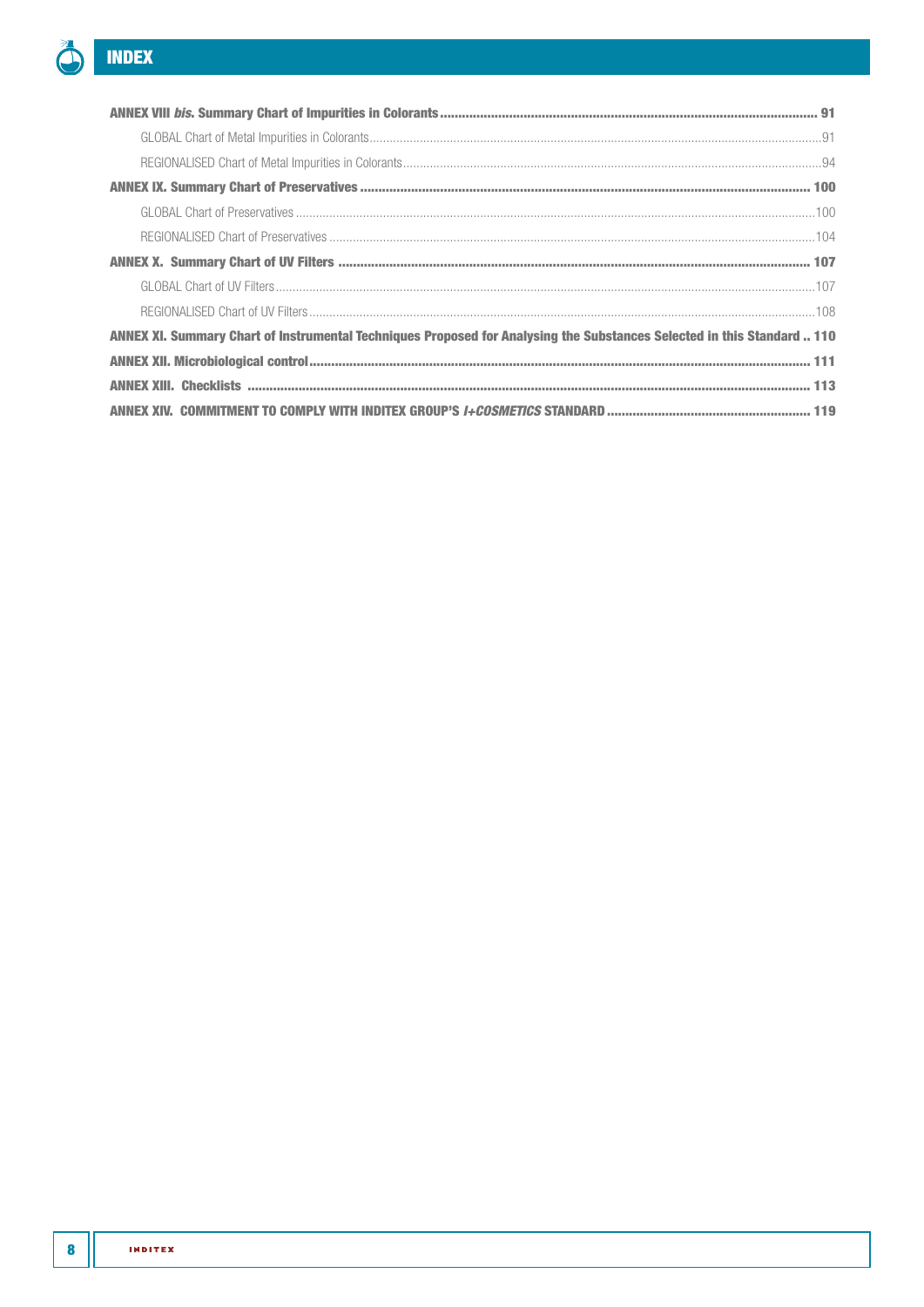# <span id="page-8-1"></span><span id="page-8-0"></span>I. DEFINITION OF i+Cosmetics

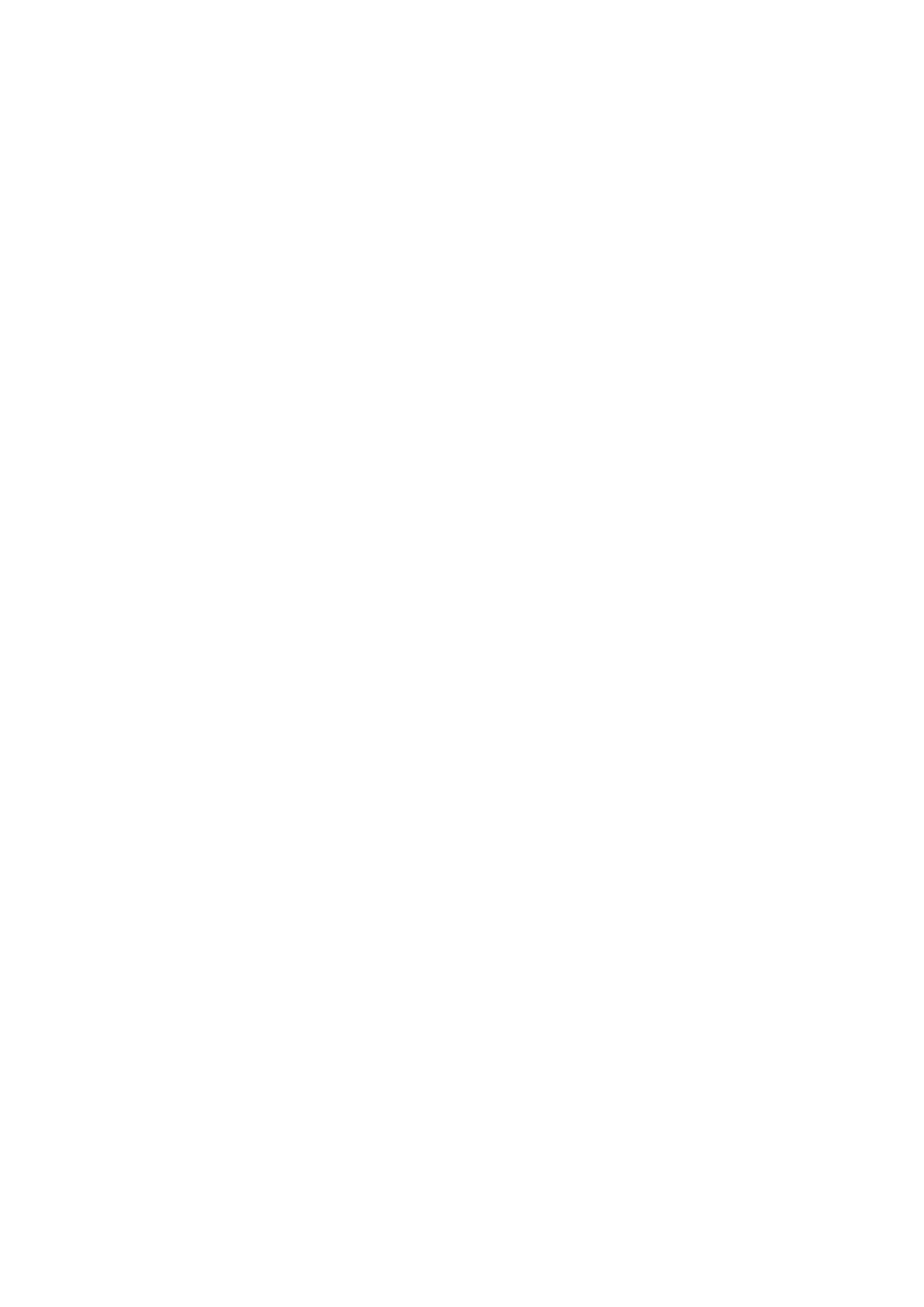

# I. DEFINITION OF *i+Cosmetics*

Inditex Precautions and Limits for Users Safety for *Cosmetics* (hereinafter *i+Cosmetics*) is defined as a product health and safety standard that:

- Has been developed by Inditex in compliance with the most demanding legislation in the area of cosmetic product health and safety.
- Regulates "Substances of Legally Limited Use" and that, if such substances are in the product above certain levels, this could affect human health.
- Also includes a section on the restrictions imposed on pH in cosmetic products and the respective labelling requirements associated with health and safety of products when they are in force; and which do not exempt from compliance with the general labelling standards for products marketed by Inditex or from compliance with other standards that specifically regulate the labelling of products for consumption.
- Considers the microbiological control of cosmetic products as a vital aspect in the health and safety product monitoring, so it contains a specific section with the respective requirements.
- Documentation Requirements that must be enclosed with every Cosmetic Product in the process of marketing in the context of the European Union (Product Information File, PIF) are explained in detail in Section IV of this standard. Inditex, will also require any other documents or certificates that are compulsory in other countries.
- It also includes [REACH](#page-48-0) and [CLP](#page-48-1), as mandatory European regulations for all those who are suppliers to Inditex.

 $i$ +Cosmetics is a general application standard that is mandatory for all cosmetic products<sup>1</sup> that are supplied to Inditex. This standard prioritized the control of 9 families of chemical substances, taking into account their potential risk for human health and in accordance with the risk assessment carried out by Inditex. Compliance with the requirements of these 9 families of chemical substances does not exempt the manufacturer and/or supplier, under any circumstances, from complying with any-and-all substances and the limits which are laid down in the legislation in the field of cosmetic products in the markets covered by this standard, *i+Cosmetics*.

The information contained in this document, or that which is accessed via this document, is furnished by Inditex for general guidance purposes and must not be considered or used as a replacement for any legal requirement. Inditex has made every reasonable effort to guarantee the accuracy of the information provided in this standard.

The information contained in this standard is subject to change and shall always prevail the latest version available at [www.inditex.com](http://www.inditex.com) or Inditex supplier Extranet.

The responsibility of the manufacturers and/or suppliers for guaranteeing compliance with the products supplied to Inditex with *i+Cosmetics* does not exempt them from complying with any other legislation that applies to cosmetic products, even if it is not specifically included in this standard. For more information about the commitment to comply with this standard see [Annex XIV](#page-118-1).

Regardless of the control commitment taken on by the suppliers of those parameters regulated by *i+Cosmetics*, Inditex will verify their correct implementation at any stage in the manufacturing process of those products manufactured, marketed and/or distributed, by carrying out: reviewing documents, audits at the production centres and random sampling and analysis of certain "Models/Quality" at any point in their manufacturing process.

<sup>1</sup> *"Cosmetic Product"* being understood as meaning: any substance or mixture intended to be placed in contact with the external parts of the human body (epidermis, hair system, nails, lips and external genital organs) or with the teeth and the mucous membranes of the oral cavity with a view exclusively or mainly to cleaning them, perfuming them, changing their appearance, protecting them, keeping them in good condition or correcting body odours.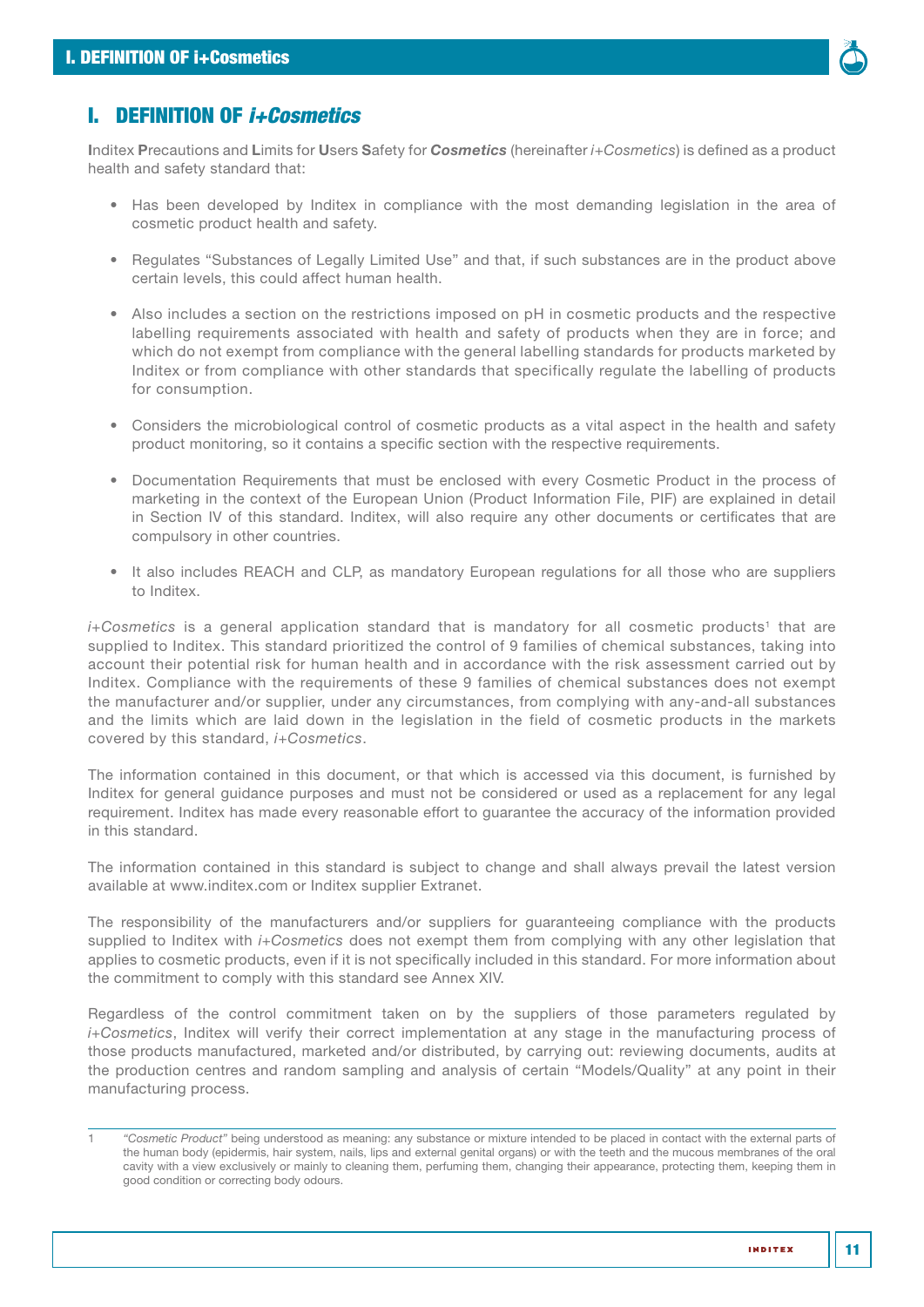

# [I. DEFINITION OF i+Cosmetics](#page-8-1)

Furthermore, the supplier shall let Inditex have all the documentation needed for the various import/export procedures that are required in each country where the Group has commercial dealings. The information contained in Inditex Logistics Manual must also be taken into consideration.

If you, as a supplier of Inditex, have doubts about any cosmetic ingredient not mentioned in this standard, please contact the Sustainability Department at Inditex to obtain further information on how to achieve conformity of your products with Inditex's requirements for cosmetics [\(i+cosmetics@inditex.com](mailto:i%2Bcosmetics%40inditex.com?subject=)).

[Annex I](#page-52-1) details all information concerning the legislation consulted.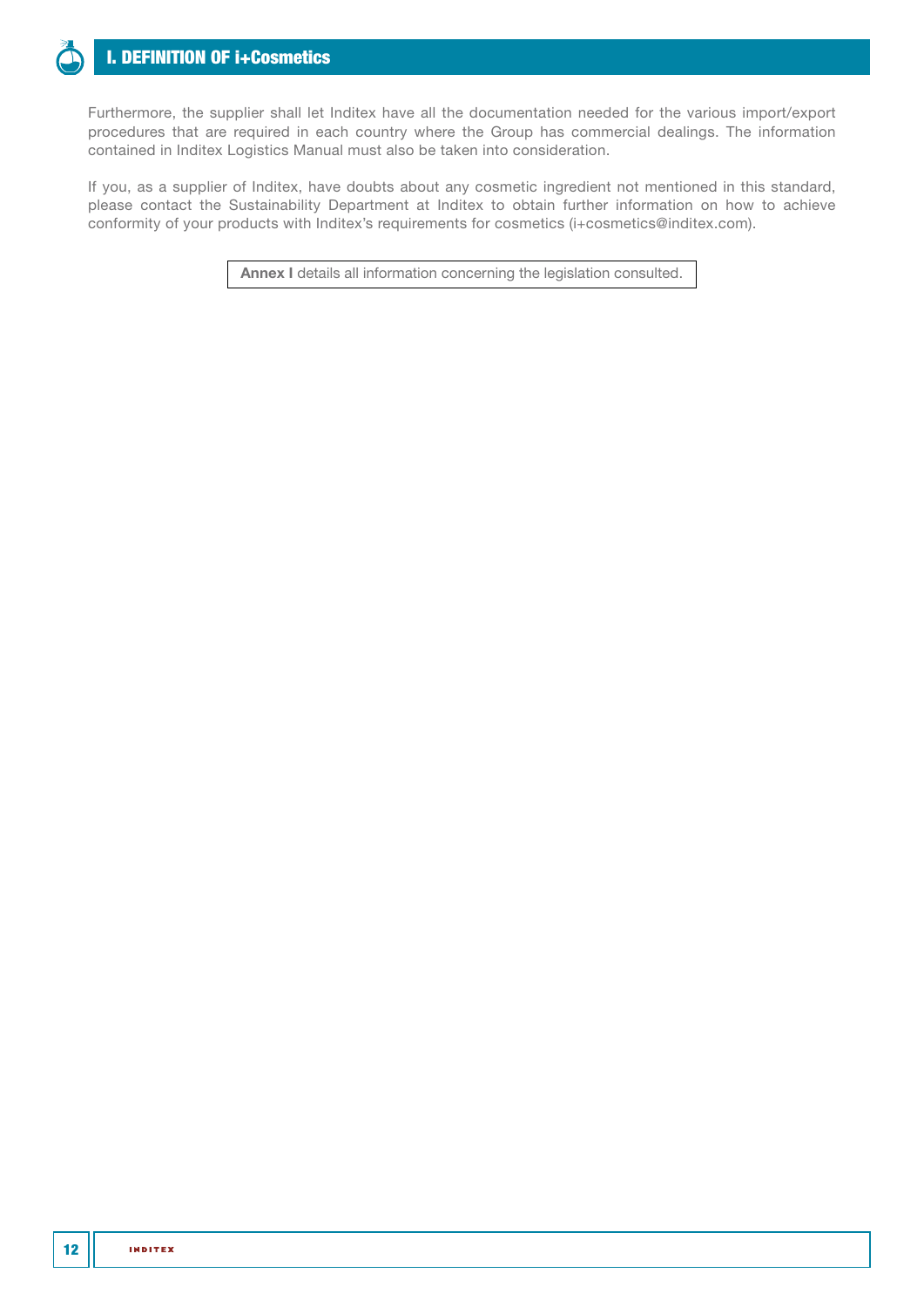# <span id="page-12-1"></span><span id="page-12-0"></span>II. LEGAL REQUIREMENTS OF PRODUCTION (GMP)

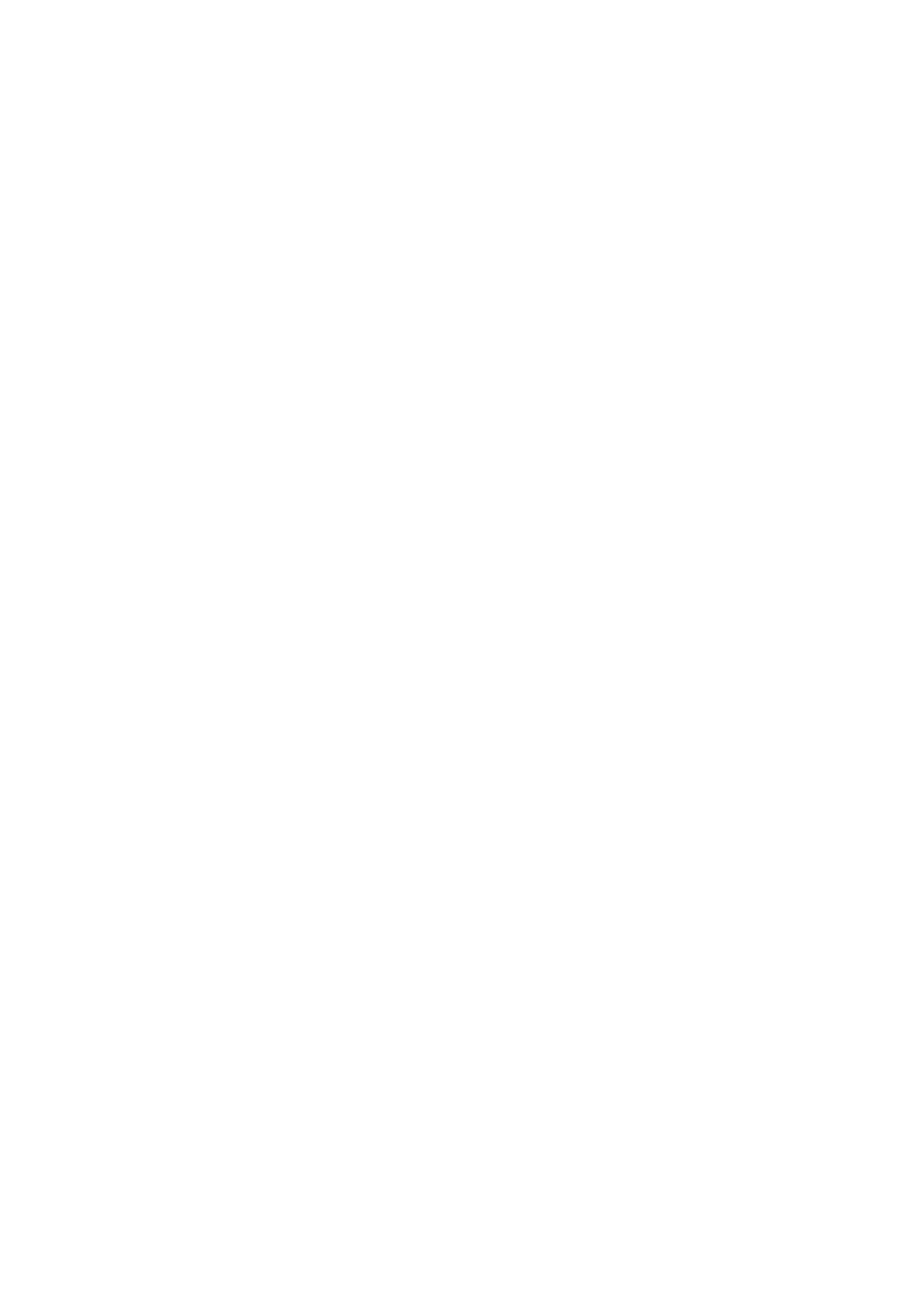

# II. LEGAL REQUIREMENTS OF PRODUCTION (GMP)

The manufacturing of cosmetic products takes place in compliance with good manufacturing practice (GMP); such compliance will be assumed when the manufacture adapts to the standards concerned (whose references have been published in the Official Journal of the European Union: within the scope of this standard, the reference norm is Norm ISO 22716:2007 (Cosmetics - Good Manufacturing Practices (GMP) and its respective General Training Document (ISO/TR 24475:2010)).

Standard ISO 22716:2007 is a set of guidelines aimed at providing a guide of the Good Manufacturing Practice (GMP) of cosmetic products considering the specific needs of the companies in the cosmetic industry. The Norm provides a series of practical and organizational tips designed to be applied following the path of the products, from their reception to their dispatch.

The final objective is to specify the activities that allow to obtain a cosmetic product that complies with certain defined characteristics establishing suitable control over their manufacture; and to guarantee the achievement and maintenance of the maximum quality applying that control throughout the entire production process; and at the storage, conservation and dispatch phases of the cosmetic products.

The basic objectives consist of establishing the following:

- The requirements and recommendations associated with the training of the personnel involved in the process; adapting the facilities and their equipment; the raw materials and the packaging materials; the production process; the finished products, their storage, dispatch and removal, if needed.
- The requirements and recommendations associated with all the aspects involving the quality control laboratory (personnel, facilities, equipment, subcontracts and documentation).
- The standard for dealing with products that do not comply with specifications.
- The waste management standard (not only for production but also for the laboratory quality control).
- The basic characteristics of the subcontracting agreements.
- The processing of the deviations and the respective corrective measures.
- The way of dealing with complaints and the withdrawal of products.
- Control over the changes that might affect the quality of the product.
- And, finally, the internal audits and documentation system.

The correct implementation of GMPs is mandatory; Inditex reserves the right to conduct audits to check compliance with the GMPs.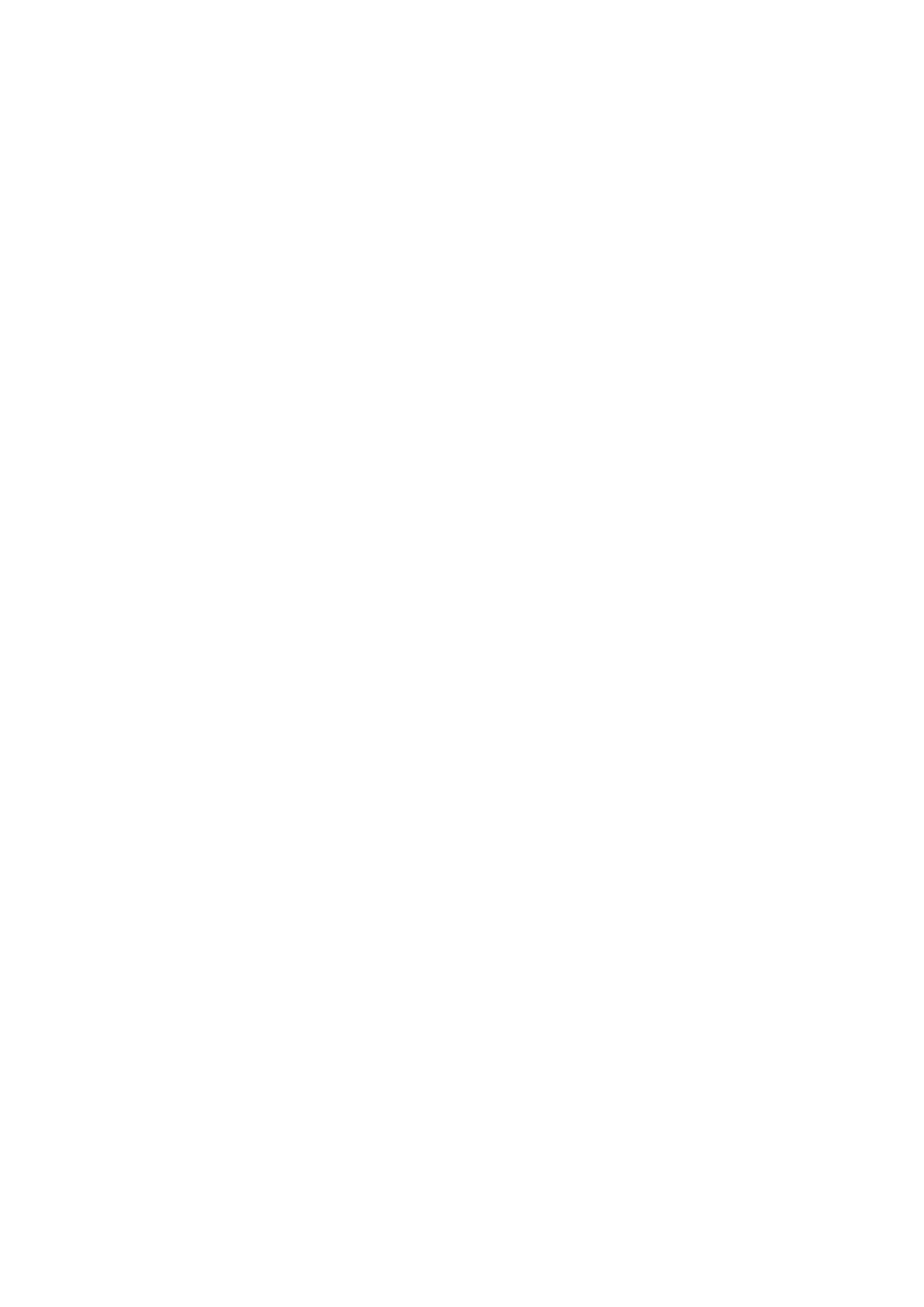# <span id="page-16-1"></span><span id="page-16-0"></span>III. LEGAL REQUIREMENTS OF PRODUCT

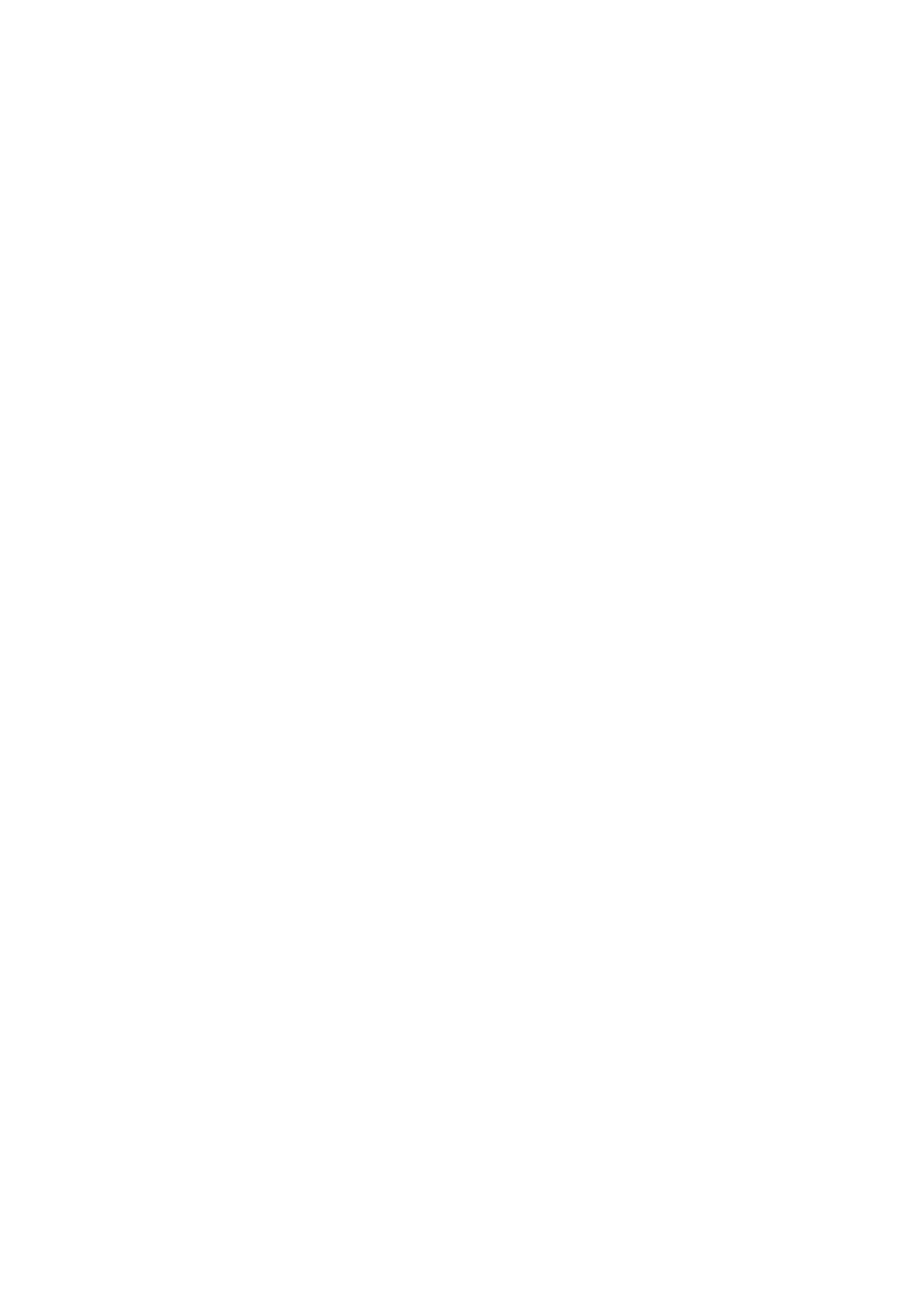

# III. LEGAL REQUIREMENTS OF PRODUCT

The cosmetic products to which standard applies belong to any of the following categories:

- A. COSMETIC PRODUCTS FOR BABIES-CHILDREN: shampoos, conditioners, lotions, oils, creams, talcs, other products for babies-children.
- B. COSMETIC PRODUCTS FOR THE AREA AROUND THE EYES: eye pencils, eyebrow pencils, eyeliner, eye shadows, eye make-up remover, mascaras, other products for the area around the eyes.
- C. COSMETIC PRODUCTS FOR THE LIPS: lipsticks, lip-gloss, lip protectors, lip liners, other products for the lips.
- D. COSMETIC PRODUCTS FOR THE FACE: make-up base (liquid, cream), blushes, face powders, face creams, face lotions, face masks, facial correctors, make-up remover, facial cleansing products, other products for the face.
- E. COSMETIC PRODUCTS FOR THE SKIN: body make-up base, body creams, hands creams, body lotions, body oils, body powders, other products for the skin.
- F. COSMETIC PRODUCTS FOR WASHING AND BODY HYGIENE: soaps, bath gels, bath foams, bath powders, bath oils, bath lotions, bath salts, bath shampoos, aromatic bath tablets, talcs, moisturizing towels and cloths, other products for washing and body hygiene.
- G. DEODORANT AND ANTI-PERSPIRANT PRODUCTS: deodorants, anti-perspirants, deodorants and antiperspirants for intime hygiene, other deodorant and anti-perspirant products.
- H. COSMETIC PRODUCTS FOR THE NAILS: nail polish base, cuticle softener, nail cream, nail polish, nail polish remover, nails oil, nails gloss, other products for the nails.
- I. COSMETIC PERFUMERY PRODUCTS: eau de toilette, eau de cologne, eau de tender, eau de parfum, body mists, other perfumery products.
- J. SHAVE AND AFTER-SHAVE PRODUCTS: shave cream, shave lotion, shave foam, after-shave lotion, aftershave balsam, other shave and after-shave products.

In case of manufacturing cosmetic products not included in this list, please contact the Sustainability Department at Inditex [\(i+cosmetics@inditex.com](mailto:i%2Bcosmetics%40inditex.com?subject=)).

For the purpose of this health and safety control standard for cosmetic products the following definitions are provided:

*Rinse-off product:* the cosmetic product which is intended to be removed after application on the skin, the hair or the mucous membranes.

*Leave-on product:* the cosmetic product which is intended to stay in prolonged contact with the skin, the hair or the mucous membranes.

**Product applied on mucous membranes:** the cosmetic product which is intended to be applied on the mucous membranes of the oral cavity, on the rim of the eyes, or of the external genital organs.

**Eye product:** the cosmetic product which is intended to be applied in the vicinity of the eyes.

**Lip product:** the cosmetic product which is intended to be applied on the lips.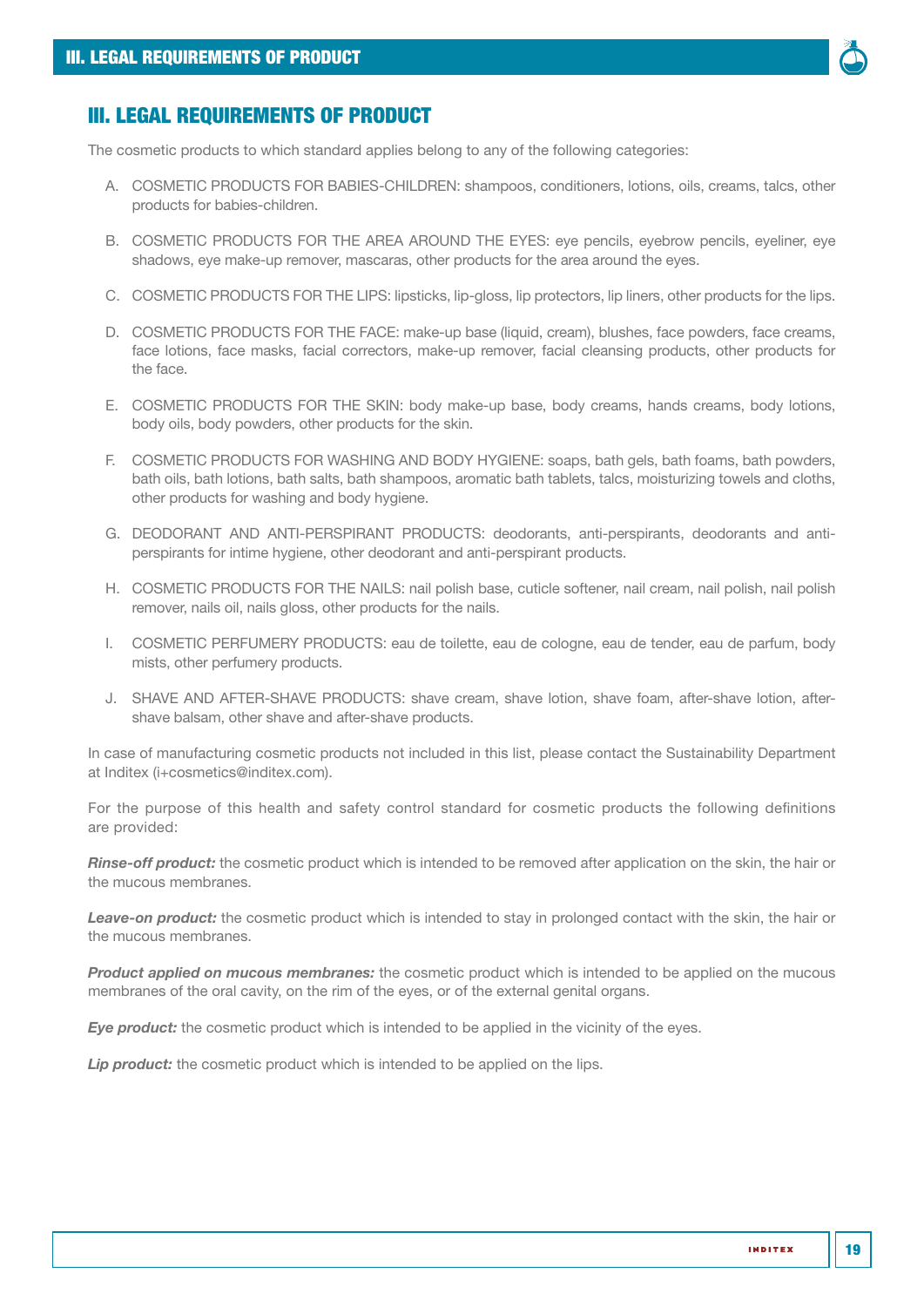<span id="page-19-0"></span>

# TYPES OF SUBSTANCES AND PARAMETERS REGULATED

A color code has been established on the basis of the degree or type of regulation covering the chemical substances considered. This color code will be used throughout the document and it means the following:

## SUBSTANCES THAT MUST NOT FORM PART OF THE COMPOSITION OF COSMETIC PRODUCTS.

### SUBSTANCES SUBJECTED TO CERTAIN RESTRICTIONS AND CONDITIONS OF USE.

Below, following the index proposed, the controlled substances, their origin in the cosmetic product, the legal limits that affect them, potential techniques for their analytical control and certain comments about the way that their use in the finished product can be prevented or how they can be replaced, are detailed.

Furthermore, a series of annexes are included summarizing the main aspects covered in each section, but in Chart form, to facilitate their consultation and application.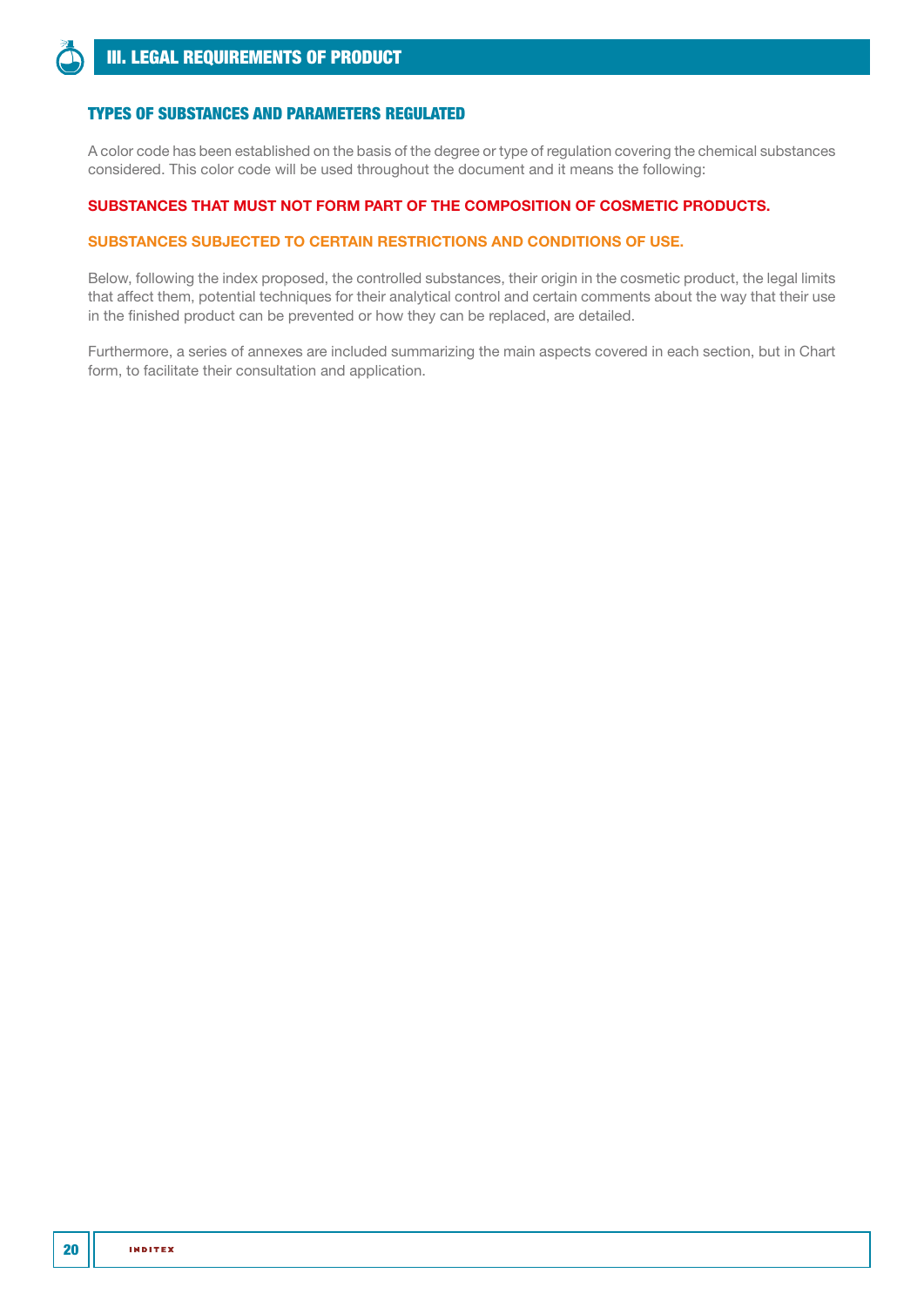<span id="page-20-0"></span>

## a.MUSKS

## 1. What are they?

Musks are a group of chemical substances with a pungent and persistent aroma that are used in essences.

There are three classes of musks compounds that are chemically different, whose only common factor is their musk aroma:

- i. Nitromusks, are a group of compounds derived from di- or tri-nitrobenzene.
- ii. Polycyclic musks, were developed later, with the aim of replacing the previous ones.
- iii. Macrocyclic musks, are a group formed by a mixture of chemically stable and biodegradable synthetic and natural compounds.

## 2. Where can they be found?

Synthetic musks are used as ingredients in many personal care products (lotions, soaps, perfumed cosmetics, etc.) and in perfume and colognes. Furthermore, they can act by "fixing" other more volatile aromatic notes to prevent them from evaporating rapidly.

### 3. What are their acceptable limits?

#### 1.Nitromusks

There are six nitromusks that cannot form part of the composition of cosmetic products: musk ambrette, musk moskene, musk tibetene, musk xylene<sup>2</sup>, musk alpha<sup>3</sup> and musk KS<sup>3</sup>.

There is one nitromusk that can form part of the composition of cosmetic products subject to the restrictions that are listed below; the MACs<sup>4</sup> of this nitromusk in the finished cosmetic product are:

# musk ketone $5,6$

- 1.4 % in fine fragrance
- 0.56 % in eau de cologne
- 0.04 % in other products

<sup>2</sup> According to the legislation of Gulf Cooperation Council (GCC) (see [Annex I\)](#page-52-1).

<sup>3</sup> According to the legislation of the United Mexican States (see [Annex I](#page-52-1)).

<sup>4</sup> MAC = Maximum Authorized Concentration in the ready for use preparation.<br>5 In the event of this substance being used as ingredient in the composition of

In the event of this substance being used as ingredient in the composition of a cosmetic product, contact the Sustainability Department at Inditex.

<sup>6</sup> Not to be used in oral products.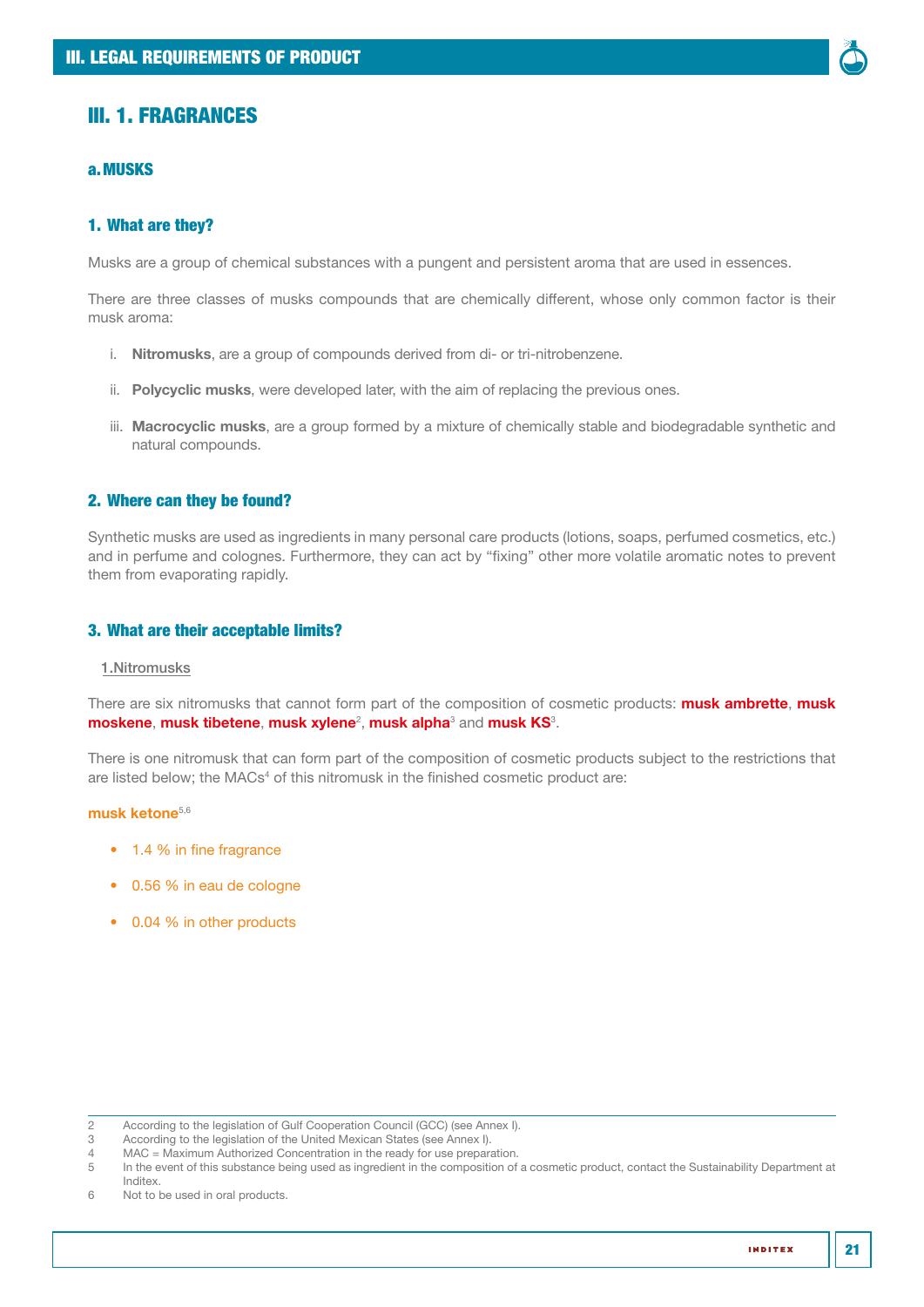## 2.Polycyclic musks

There is one polycyclic musk, versalide, which is prohibited. The polycyclic musks tonalide and phantolide are subject to the following restrictions:

#### tonalide<sup>6</sup> biographic controller phantolide phantolide

- 0.1 % in leave-on products, except:
	- 1.0 % in hydroalcoholic products
	- 2.5 % in fine fragrance
	- 0.5 % in fragrance cream
- 0.2 % in rinse-off products

#### 3.Macrocyclic musks

This group of musks is currently exempt from any legal requirements.

## 4. How are they analysed?7

All the musks<sup>8</sup> mentioned can be analysed by GC-MS or GC-MS-MS. Polycyclic musks can also be analysed by electrophoretic techniques (CE or NA-MEKC). As an alternative, nitromusks can be detected by means of GC-ECD or GC-AED (N line).

## 5. How can they be controlled?

By obtaining from our suppliers the undertaking and the guarantee that the cosmetic products they supply do not contain the prohibited nitromusks or the polycyclic musk versalide, which is also prohibited; and that the nitromusk ketone and the polycyclic musks tonalide and phantolide comply with the limits established in Section 3 above. The musk ketone permitted but subject to restrictions must be gradually replaced by polycyclic musks that are permitted and/or by macrocyclic musks.

[Annex II](#page-54-1) details and extends all information concerning musks.

7 See [Annex XI](#page-109-1) to find out what the acronyms stand for each one of the analytical techniques.<br>8 The quantification limit for the selected method will be less than or equivalente to 0,0001 %

The quantification limit for the selected method will be less than or equivalente to 0.0001 % (1 ppm) for all musks considered.

- 2.0 % in leave-on products
- without limits in rinse-off products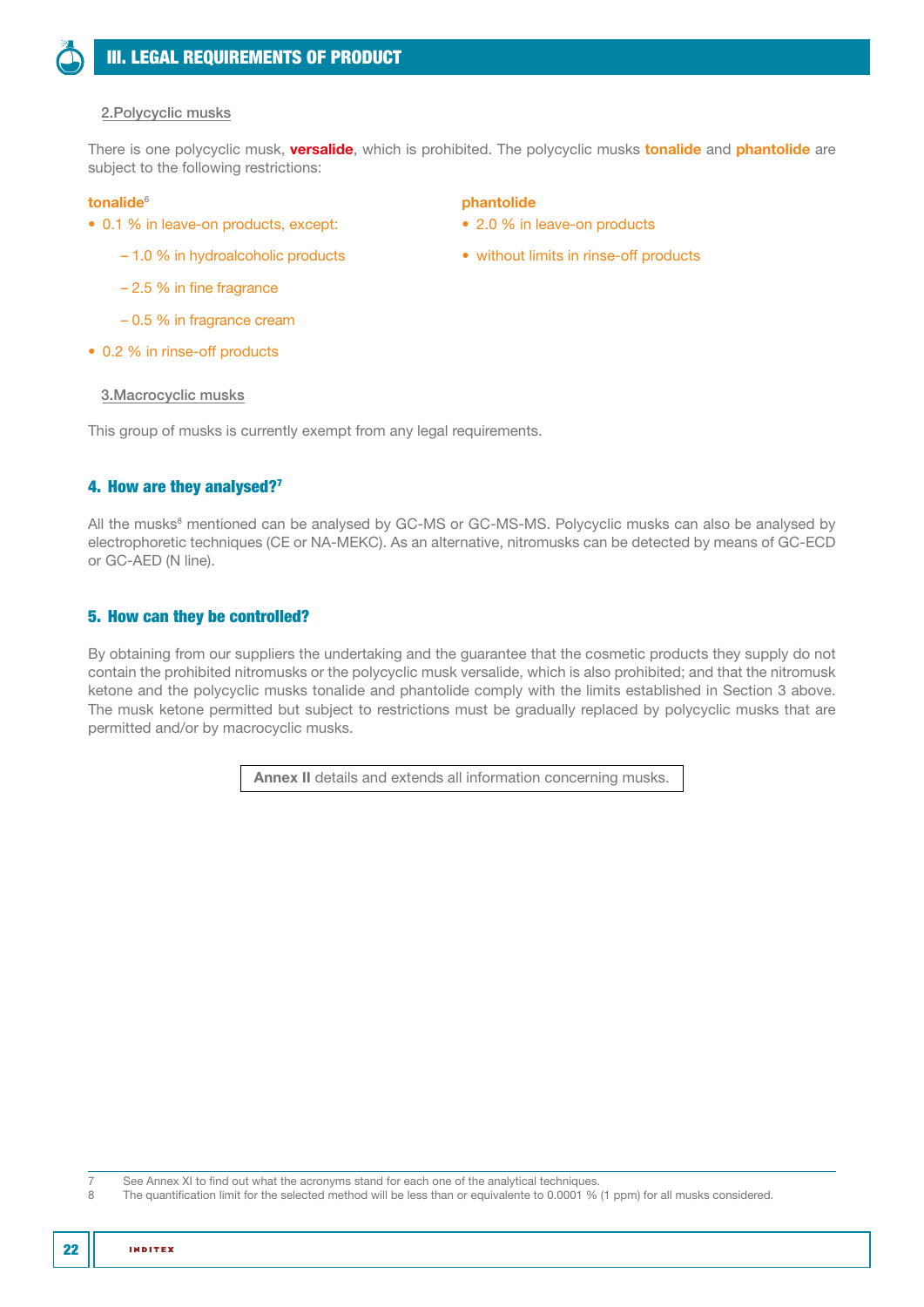

## <span id="page-22-0"></span>b.ALLERGENIC FRAGRANCES

### 1. What are they?

There are 26 substances associated with fragrances, classified as potential causes of allergic reactions and known as FAs (Fragrance Allergens). Of the 26 chemical substances, 24 are volatile compounds and the other 2 are natural extracts from lichens that are not consistent with any defined chemical substance (*Evernia prunastri*, oakmoss and *Evernia furfuracea*, treemoss).

## 2. Where can they be found?

They are perfumed substances that are added as ingredients to cosmetic products to make the users feel good: cleaner, more comfortable or more attractive. They can be added directly or as constituents of essential oils and natural extracts. However, they can also appear as impurities of other synthetic ingredients.

## 3. What are their acceptable limits?

Of the 26 allergenic fragrances, only one cannot be part of the composition of cosmetic products because it is prohibited: Lyral (Hydroxyisohexyl 3-cyclohexene carboxaldehyde).

The presence of any of the others 25 FAs must be mentioned on the product label when they are in final cosmetic product, in concentrations higher than: 0.001 % in leave-on cosmetics and 0.01 % in rinse-off cosmetics.

Of the 26 allergenic fragrances, only three have maximum authorised concentration limits: hydroxycitronellal (1 %)<sup>9</sup>, isoeugenol (0.02 %)<sup>9</sup> and methyl 2-octinoate (0.01 %)<sup>9,10</sup>.

## 4. How are they analysed?11

Potentially allergenic volatile substances<sup>12</sup> can be analysed by GC-MS or GC-MS-MS. As an alternative, there are analytical methods for allergenic fragrances based on LC-MS/MS or HPLC-DAD.

## 5. How can they controlled?

By obtaining from our suppliers the undertaking and the guarantee that the presence of allergenic substances has been assessed and that, if their concentrations exceed the limits established, their presence will be suitably stated on the end-product label. Furthermore, if the cosmetic products that they supply contain any of the allergenic fragrances with maximum authorized concentration limits, these comply with the restrictions described in Section 3.

[Annex III](#page-55-1) details and extends all information concerning allergenic fragrances.

9 These limits apply to all the products, with the exception of oral products.

10 MAC = 0.01 % when it is used by itself. In combination with methyl octine carbonate (MOC), the combined level for the final product must not be > 0.01 % (and of this, the % MOC, must not exceed 0.002 %).

11 See [Annex XI](#page-109-1) to find out what the acronyms stand for each one of the analytical techniques.

12 The quantification limit for the selected method shall be lower than or equivalent to 0.0005 % (5 ppm) for all the FAs considered.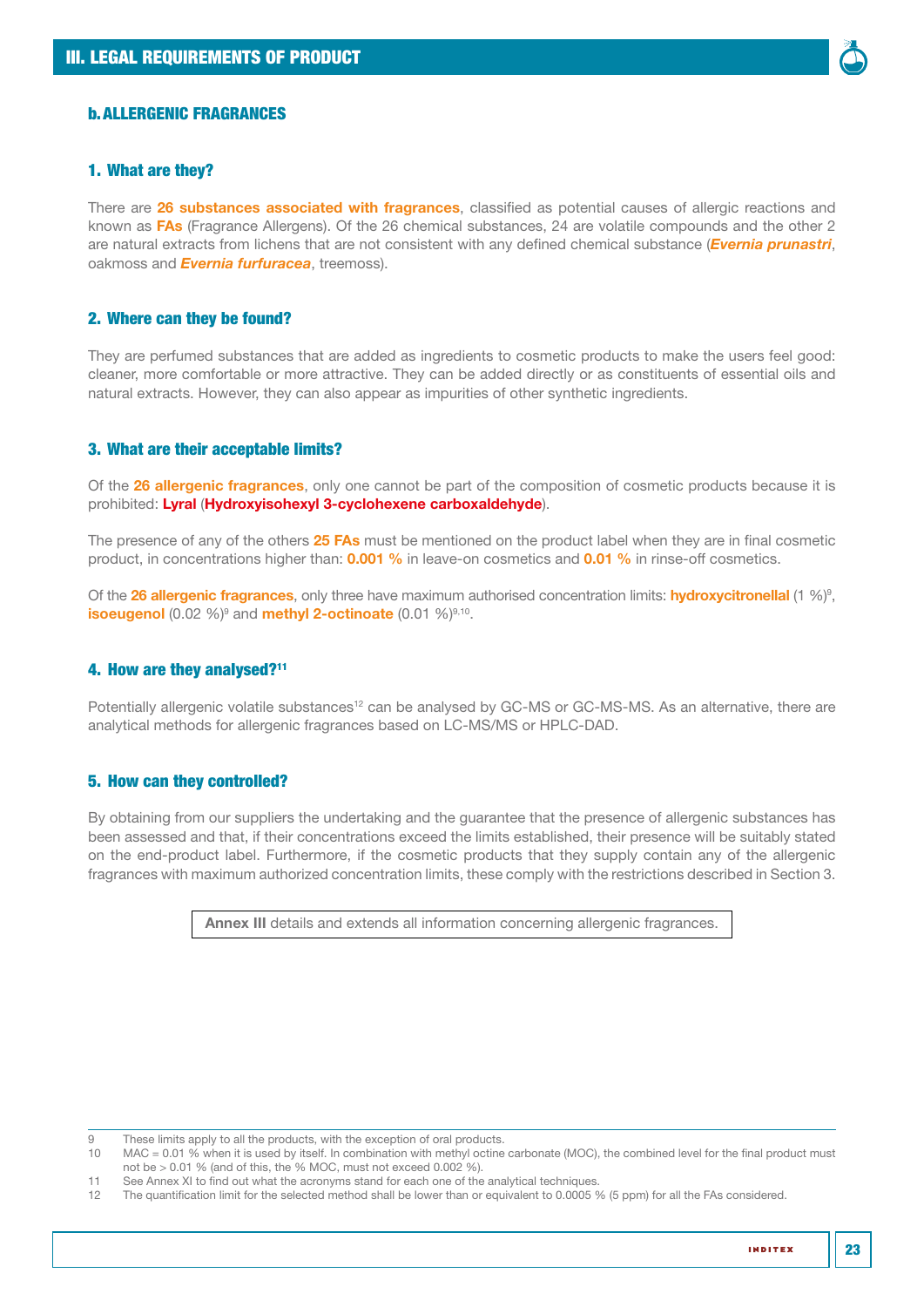# <span id="page-23-0"></span>III. 2. NITROSAMINES AND NITROSATING AGENTS

# 1. What are they?

Nitrosamines (NNAs) are organic substances that are formed by a specific reaction between two substances that contain nitrogen, one of which is an amine that is provided with a second N by a substance known as nitrosating agent. NNAs are easily formed if the required precursors are present, mainly secondary amines (the most reactive) and nitrites as nitrosating agents.

# 2. Where can they be found?

NNAs can be found in a wide variety of cosmetic products and may, either be formed inside the product itself as a result of a reaction between the precursors, or by having been introduced into the product as a result of the use of contaminated raw materials. Nitrosation could take place both during the manufacturing process or when the product is in storage.

When cosmetics contain amines or their derivatives as ingredients, NNAs may be formed if they also contain any ingredient that could act as a nitrosating agent, generally under acidic conditions. Amines and their derivatives are mainly present in creams, lotions, shampoos and conditioners. Surfactants and emulsifiers based on ammonia or amine salts are frequently used in cosmetics and are potential sources of NNAs.

## 3. What are their acceptable limits?

**Nitrosamines** cannot form part of the composition of cosmetic products.

Furthermore, other limits associated with potential precursors of these compounds must be taken into account:

1. Amines and Amine-derivatives

#### Alkylamines and secondary alkanolamines and their salts are prohibited.

The following substances are regulated and their maximum concentrations are indicated in brackets:

**Dialkylamides** and **dialkanolamides of fatty acids**<sup>13</sup> (0.5 % as secondary amine).

Monoalkylamines, monoalkanolamines and their salts<sup>14</sup> (0.5 % as secondary amine).

**Trialkylamines, trialkanolamines and their salts**<sup>14</sup> (2.5 % in leave-on products and without limits in rinseoff products; 0.5 % as secondary amine).

3. Maximum content of secondary amine: 0.5 % (applied to raw materials).

<sup>13 1.</sup> Not to be used with nitrosant systems.

<sup>2.</sup> Maximum content of secondary amine: 5.0 % (applied to raw materials).

<sup>3.</sup> Maximum nitrosamine content: 50 µg/kg.

<sup>4.</sup> Keep in nitrite-free containers.

<sup>14 1.</sup> Not to be used with nitrosant systems.

<sup>2.</sup> Minimum purity 99 %.

<sup>4.</sup> Maximum nitrosamine content: 50 µg/kg.

<sup>5.</sup> Keep in nitrite-free containers.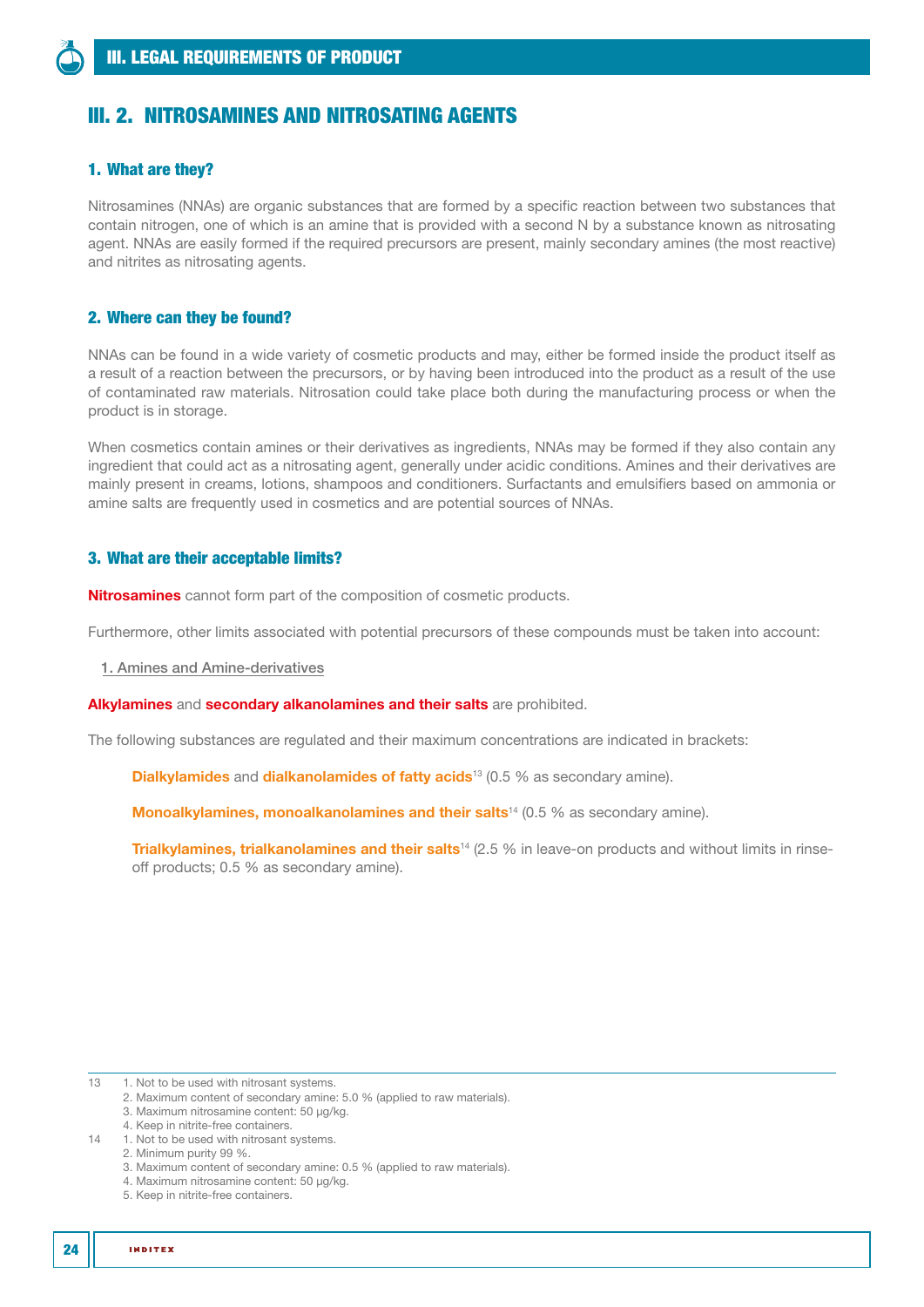

## 2. Nitrosating agents

The nitrosating agents specified below, as well as any other nitrosating agent even if it is not included on this list cannot be used in combination with amines or other substances that form NNAs, in any concentration:

#### Inorganic nitrites, except sodium nitrite<sup>15</sup>; Amyl nitrite and isobutyl nitrite.

#### 5-Bromo-5-nitro-1,3-dioxane (Bronidox) and 2-Bromo-2-nitro-1,3-propanediol (Bronopol).

The following Table contains a summary of the combinations of the aforementioned substances<sup>16</sup>, which have to be excluded in order to prevent the formation of nitrosamines in the final cosmetic product. This table contains a series of examples of known nitrosamines, but it is not an exhaustive list of them:

| Nitrosamines <sup>17</sup>                        | <b>Amines and</b><br>amino-derivatives               | <b>Nitrosating</b><br>agents   | <b>Combinations</b>                 |
|---------------------------------------------------|------------------------------------------------------|--------------------------------|-------------------------------------|
| 3-(N-Nitrosomethylamino)propionitrile             | <b>Secondary alkyl- and</b>                          | Inorganic nitrites             |                                     |
| 4-Nitrosodiphenylamine                            | alkanolamines and                                    |                                |                                     |
| 4-(N-Nitrosomethylamino)-1-(3-pyridyl)-1-butanone | their salts <sup>17</sup> :                          | Sodium nitrite                 |                                     |
| Nitrosamide                                       |                                                      |                                |                                     |
| N-Nitrosodibutylamine                             | Diethanolamine                                       | Amyl nitrite <sup>18</sup>     |                                     |
| N-Nitrosodiethanolamine                           | Diisopropanolamine                                   |                                |                                     |
| N-Nitrosodiethylamine                             | Dimethylamine                                        | Isobutyl nitrite <sup>18</sup> |                                     |
| N-Nitrosodiisopropanolamine                       |                                                      |                                |                                     |
| N-Nitrosodimethylamine                            | Monoalkylamines,                                     | <b>Bronidox</b>                |                                     |
| N-Nitrosodiphenylamine                            | monoalkanolamines<br>and their salts <sup>20</sup> : |                                |                                     |
| N-Nitrosodipropylamine                            |                                                      | <b>Bronopol</b>                |                                     |
| N-Nitrosohexamethyleneimine                       |                                                      |                                |                                     |
| N-Nitrosomethyl-N-butylamine                      | Ethanolamine                                         |                                |                                     |
| N-Nitrosomethyl-N-decylamine                      |                                                      |                                | To prevent the                      |
| N-Nitrosomethyl-N-dodecylamine                    |                                                      |                                | formation of<br>nitrosamines in the |
| N-Nitrosomethyl-N-heptylamine                     | <b>Trialkylamines,</b>                               |                                | final cosmetic product,             |
| N-Nitrosomethyl-N-hexylamine                      | trialkanolamines and                                 |                                | any combination of                  |
| N-Nitrosomethyl-N-nonylamine                      | their salts <sup>20</sup> :                          |                                | any of the substances               |
| N-Nitrosomethyl-N-octylamine                      |                                                      |                                | contained in this chart             |
| N-Nitrosomethyl-N-pentylamine                     | Triethanolamine                                      |                                | is prohibited <sup>19</sup>         |
| N-Nitrosomethyl-N-propylamine                     |                                                      |                                |                                     |
| N-Nitrosomethyl-N-tetradecylamine                 | <b>Fatty acid</b>                                    |                                |                                     |
| N-Nitrosomethyl-N-undecylamine                    | dialkylamides and                                    |                                |                                     |
| N-Nitroso-N-methylurea                            | dialkanolamides <sup>20</sup> :                      |                                |                                     |
| N-Nitroso-N-methylurethane                        |                                                      |                                |                                     |
| N-Nitroso-N-methylvinylamine                      | <b>DEA-Cocamide</b>                                  |                                |                                     |
| N-Nitrosomorpholine                               | <b>DEA-Lauramide</b>                                 |                                |                                     |
| N-Nitrosonornicotine                              | <b>DEA-Oleamide</b>                                  |                                |                                     |
| N-Nitrosopiperidine                               |                                                      |                                |                                     |
| N-Nitrosopyrrolidine                              |                                                      |                                |                                     |
| N-Nitroso-para-amino benzoic acid esters          |                                                      |                                |                                     |
| N-Methyl-N-nitroso-ethanamine                     |                                                      |                                |                                     |
| (etc.)                                            |                                                      |                                |                                     |

<sup>15</sup> Only allowed as corrosion inhibitor with a MAC = 0.2 % in the finished cosmetic product; for formulations that contain amides or amines it cannot be used in any concentration.

18 Only these two organic nitrites are mentioned, because they are the only ones that are specifically referred to in the legislations considered.<br>19 For any doubt about these or other combinations of substances that could

19 For any doubt about these or other combinations of substances that could give rise to the formation of nitrosamines, contact the Sustainability Department at Inditex.

<sup>16</sup> To obtain detailed information about any of these substances, refer to [Annex IV.](#page-56-1)

<sup>17</sup> All the substances that belong to this family are prohibited; the table list just some examples.

<sup>20</sup> All the substances that belong to this family are restricted; the table list just some examples.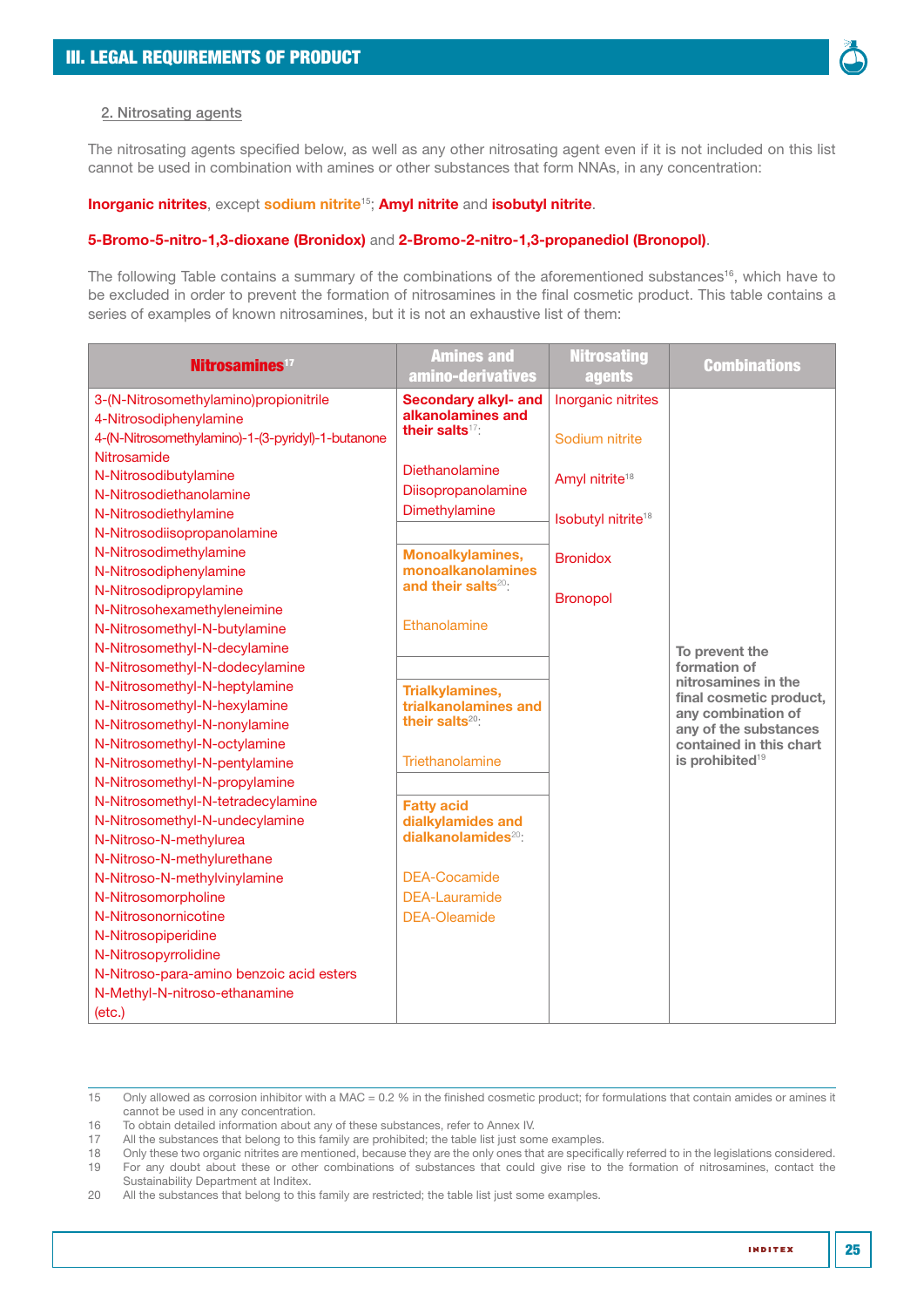# 4. How are they analysed?<sup>21</sup>

The non-volatile NNAs<sup>22</sup> are analysed by LC-MS, LC-MS-MS, LC-TEA or HPLC-UV; and the volatile NNAs by GC-TEA, GC-MS or GC-MS-MS.

Alkylamines and alkanolamines can be analysed by IC, both for the raw materials and finished cosmetic products.

Nitrites can also be analysed by IC. The other nitrosating agents that contain bromine, can be analysed by HPLC coupled to UV detection, EQ or an ICP-MS; alternatively they can be determined by GC-ECD, GC-MS or GC-MS/MS.

## 5. How can they be prevented?

By obtaining from our suppliers the undertaking and the guarantee that the cosmetic products they supply do not contain nitrosamines and that they take the required measures to ensure that they are not formed.

NNAs can be prevented using a suitable formulation: by not using amines or amine derivatives in combination with nitrosating agents and controlling the product under conditions of use that guarantee that NNAs have not formed under the habitual conditions of use.

Not only the raw materials but also the final formulations must be stored in nitrite-free containers.

In addition, the following further recommendations are suggested:

- Removal of accidental sources of nitrite and nitrogen oxides.
- Removal of the secondary amines that contaminate.
- Use of raw materials free of nitrosamines contamination. If any case, raw materials and formulated products containing alkylamines and alkanolamines must not be conserved with formaldehyde.
- Amines and ammonia derivatives must not be combined with nitrosating agents.
- The incorporation of an inhibitor that prevents the formation of nitrosamines when formulating the product.

[Annex IV](#page-56-1) details and extends all information concerning nitrosamines and their precursors.

21 See [Annex XI](#page-109-1) to find out what the acronyms stand for each of the analytical techniques.<br>22 The quantification limit for the selected method will be less than or equivalent to 0,0000

22 The quantification limit for the selected method will be less than or equivalent to 0.000001 % (0.01 ppm) for all the NNAs considered.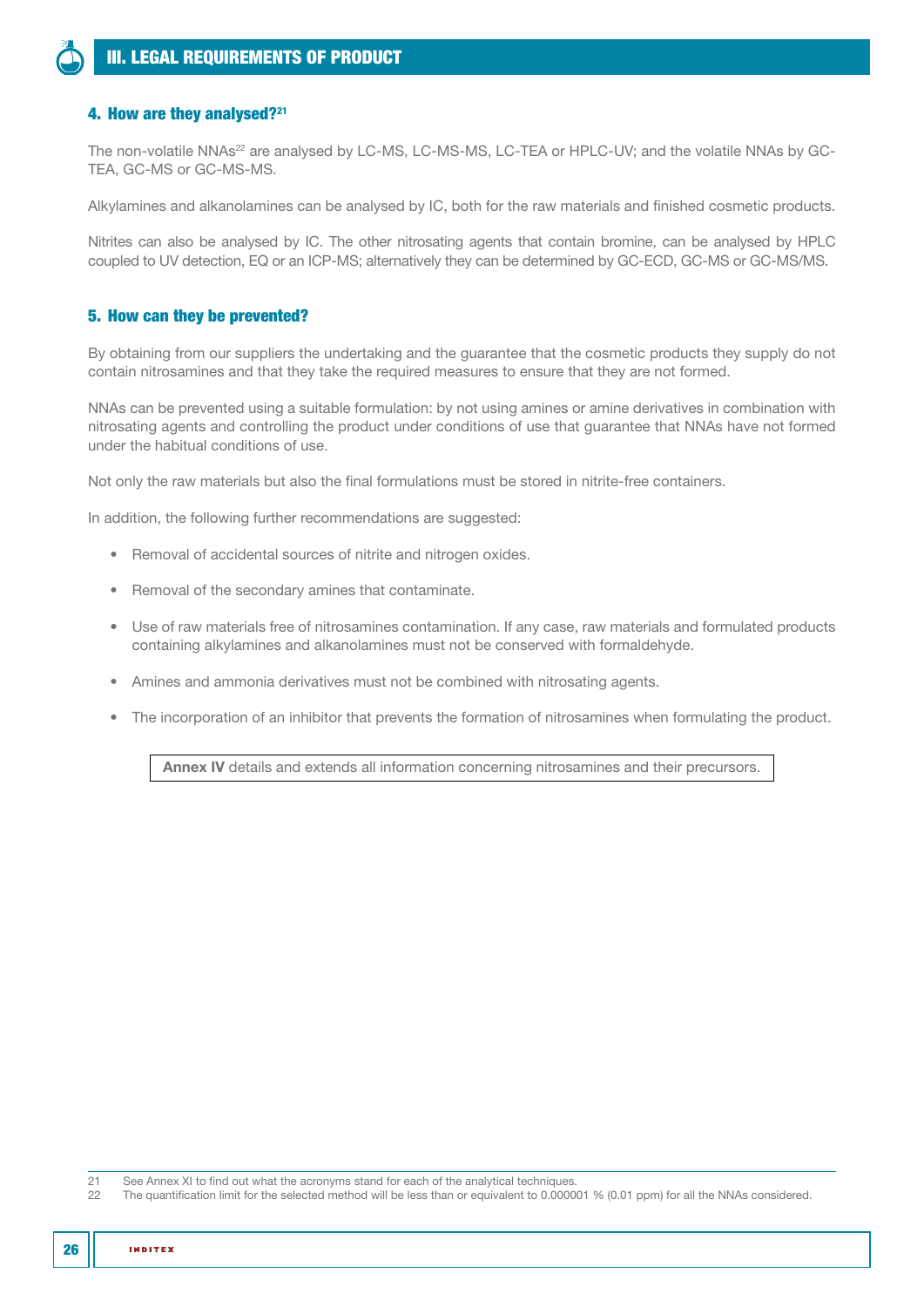# <span id="page-26-0"></span>III. 3. PHTHALATES

## 1. What are they?

They are also referred to as esters of phthalic acid. They are chemical substances used in a wide variety of industrial applications, including plasticizers (they make plastics like PVC - polyvinyl chloride- softer and more flexible); industrial solvents; additives in the textile industry and in pesticide formulations; as well as preservatives, and as alcohol denaturants (ethanol).

## 2. Where can they be found?

In cosmetics, phthalates are used basically as plasticizers in the manufacture of nail varnishes, nail polish removers, nail extenders and nail polishes, to reduce cracking by making them less fragile. Furthermore, they are used as solvents and fixatives for essences in many other cosmetic products.

Where cosmetics are concerned, phthalates may be present in containers, lids/tops, and in the parts for sealing the perfume and cologne flasks. Therefore, phthalates can migrate from the material that contains them to other parts and contaminate products that do not contain them as original ingredients. Furthermore, phthalates migration might also occur from the packaging machinery and its connections, or, from any other device that comes into contact with the cosmetic product during the manufacturing process.

### 3. What are their acceptable limits?

The following phthalates cannot form part of the composition of cosmetic products: **dimethyl phthalate (DMP)**<sup>23</sup>, dibutyl phthalate (DBP), diisobutyl phthalate (DIBP), dipentyl phthalate (DPP), diisopentyl phthalate (DIPP), pentyl-isopentyl phthalate (PIPP), dihexyl phthalate (DnHP), diisohexyl phthalate (DIHP), dicyclohexyl phthalate (DCHP), diethylhexyl phthalate (DEHP), dioctyl phthalate (DOP)<sup>24</sup>, diisodecyl phthalate (DIDP)<sup>25</sup>, diisononyl phthalate (DINP)25, benzyl butyl phthalate (BBP) and dimethoxyethyl phthalate (DMEP).

Also, the following phthalates cannot form part of the composition of cosmetic products: **1.2-Benzenedicarboxylic** acid, dipentyl ester, branched and linear; 1,2-Benzenedicarboxylic acid, dihexyl ester, branched and linear; 1,2-Benzenedicarboxylic acid, di-C6-8 branched alkylesters, C7 rich and 1,2-Benzenedicarboxylic acid, di-C7-11, branched and linear alkyl esters.

#### 4. How are they analysed?26

The analysis of phthalates<sup>27</sup> by HPLC-UV is a rapid approximation that is sufficiently sensitive for its determination in cosmetics. As an alternative, they can be analysed by GC-FID, GC-MS or GC-MS/MS.

#### 5. How can they be prevented?

There are replacements for this type of compounds that perform the same functions, so the trend should be towards the complete elimination of these substances in new products that are launched onto the market.

Avoiding their use as additives in cosmetic products.

Avoiding the use of plastic containers. In case of having to use this type of containers, make sure of the nonpresence of phthalates.

[Annex V](#page-58-1) details and extends all information concerning phthalates.

<sup>23</sup> According to the legislation of the United Mexican States and Argentina (see [Annex I\)](#page-52-1).

<sup>24</sup> According to the legislation of Taiwan (see [Annex I](#page-52-1)).<br>25 According to the legislation of California (see Annex

<sup>25</sup> According to the legislation of California (see [Annex I](#page-52-1)).<br>26 See Annex XI to find out what the acronyms stand for

See [Annex XI](#page-109-1) to find out what the acronyms stand for each one of the analytical techniques.

<sup>27</sup> The quantification limit for the selected method will be less than or equivalent to 0.0005 % (5 ppm) for all the phthalates considered.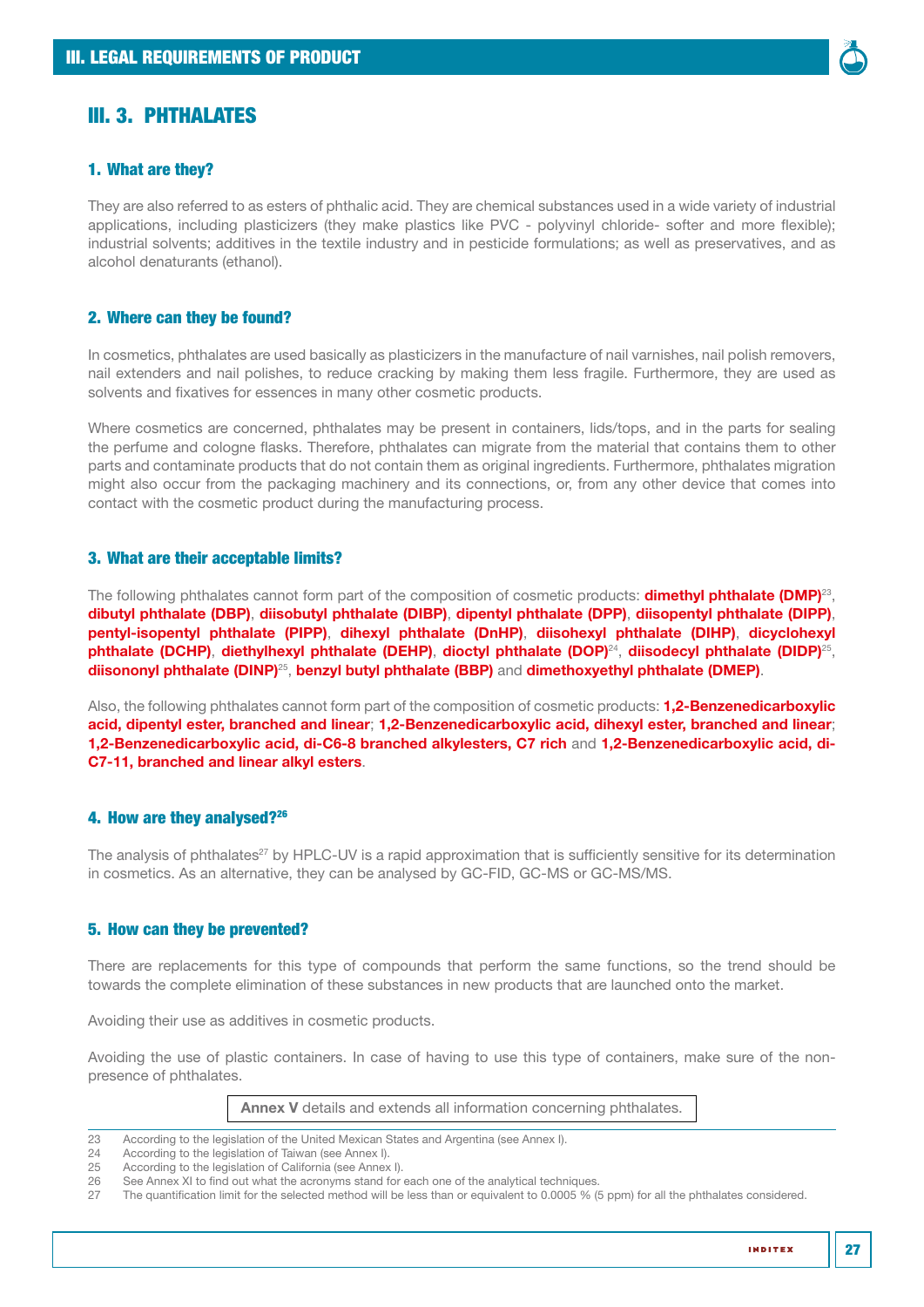# <span id="page-27-0"></span>III. 4. METALS, METALLOIDS AND NON-METALS

## 1. What are they?

Metals, metalloids and non-metals are chemical elements whose use in cosmetics is regulated. This section also summarises the most important information about the salts and compounds of these chemical elements.

# 2. Where can they be found?

Heavy metals are not accepted as ingredients in cosmetic products. However, they may appear as traces in cosmetic products due to the persistent nature of these substances and the fact that they occur naturally in the environment: in rock, soil and water. As a result, they could appear in pigments and other raw materials frequently used in the cosmetic industry. Some of these metals have been used as cosmetic ingredients in the past, but generally, the deliberate use of heavy metals in cosmetics is now prohibited. Therefore, care and control are now concerned with the presence of these substances as traces.

Cosmetic packaging, particularly flexible polyvinyl chloride (PVC) can contain heavy metals such as Cadmium (Cd), Lead (Pb), Mercury (Hg) and hexavalent Chromium (Cr(VI)), the first two being the ones that are most frequently detected. In the past, these metals have been used as dyes and inks, and as stabilisers to retard degradation of plastics exposed to heat and UV light.

Some cosmetics contain metal and no-metal additives, used, for example, in sunscreens, in the color of make-up, in nail varnish inks and lipsticks and lip gloss.

### 3. What are their acceptable limits?

Chemical elements (metals, metalloids and non-metals) and the substances of which they form part have widely differing regulation levels. For practical reference, this section provides a summary of the most relevant information affecting them.

A color code has been established on the basis of the degree or type of regulation covering the elements and/or its salts and/or compounds. This color code will be used throughout this section and it means the following:

| <b>ELEMENT</b>   | <b>Color</b> | <b>SALTS AND/OR COMPOUNDS</b> | <b>Underlining</b>  | <b>Example</b> |
|------------------|--------------|-------------------------------|---------------------|----------------|
|                  |              | all prohibited                | without underlining | element        |
| Prohibited       | red          | some prohibited               | red underlining     | element        |
|                  |              | some restricted               | orange underlining  | element        |
|                  |              |                               |                     |                |
| Restricted       | orange       | some prohibited               | red underlining     | element        |
|                  |              | some restricted               | orange underlining  | element        |
|                  |              |                               |                     |                |
| Not restrictions | black        | some prohibited               | red underlining     | element        |
|                  |              | some restricted               | orange underlining  | element        |

1. The following elements, their salts and their compounds cannot form part of the composition of cosmetic products: Antimony, Arsenic, Beryllium, Cadmium, Mercury, Neodymium, Nickel, Lead, Selenium, Thallium, and Tellurium.

The limit for these elements in the Final Cosmetic Products is no detection<sup>28</sup>.

<sup>28</sup> The value of nd ≈ < 0.0001 % ≈ < 1 ppm for all the elements considered, with the exceptions of Antimony and Lead (nd ≈ < 0.0005 % ≈ < 5 ppm) and Nickel (nd  $\approx$  < 0.001 %  $\approx$  < 10 ppm).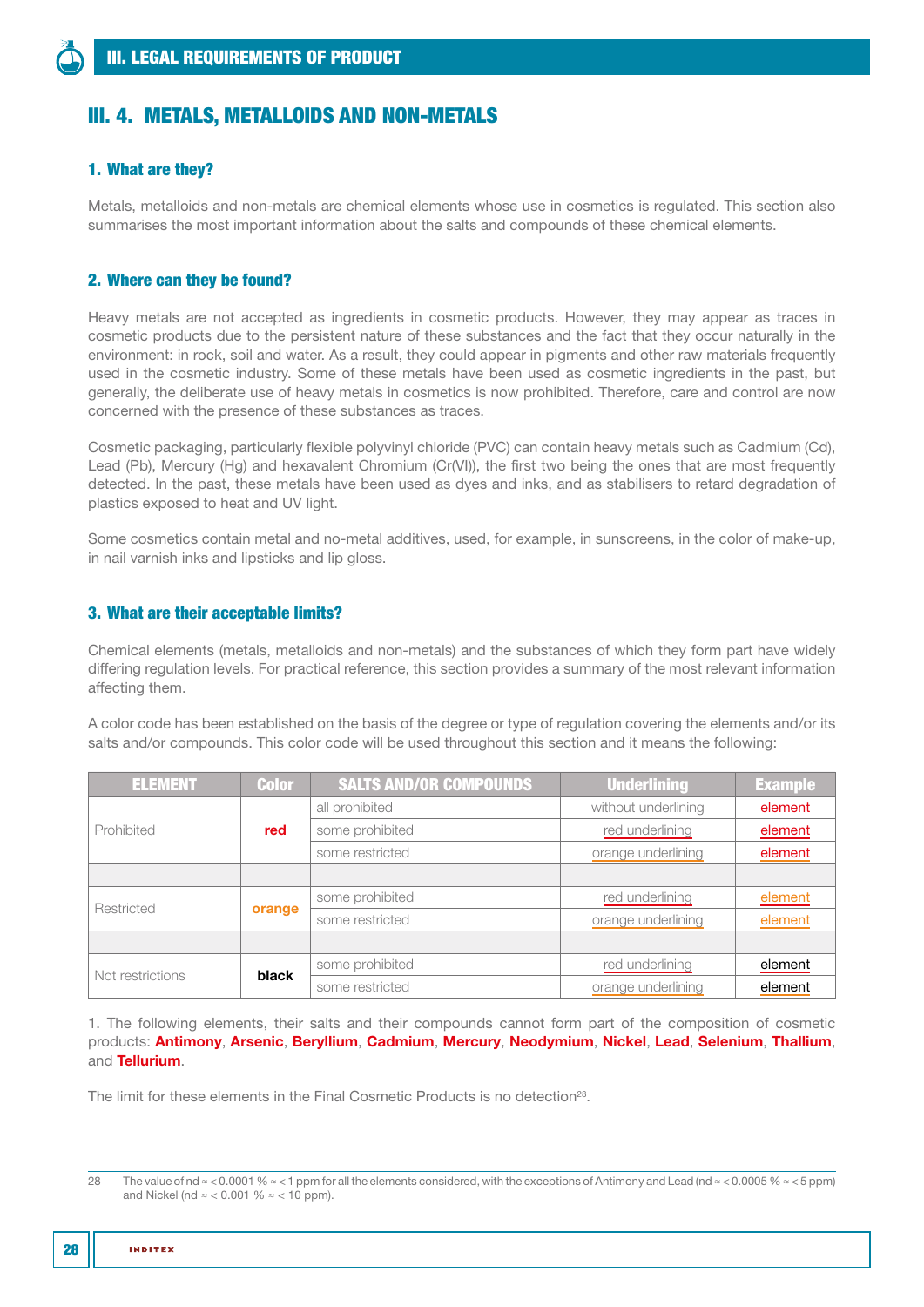

2. The following elements, and/or their salts and/or their compounds may only form part of the composition of cosmetic products under the established limitations and conditions<sup>29</sup>:

- 2.1. Chromium, chromic acid and chromic acid salts are prohibited. Chromium(III) oxide and chromium(III) hydroxyde are allowed colorants.
- 2.2. Cobalt and the following compounds are prohibited: cobalt dichloride, cobalt sulphate, cobalt benzenesulphonate, cobalt di(acetate), cobalt dinitrate and cobalt carbonate. Cobalt aluminium oxide is an allowed colorant.
- 2.3. The metals **Barium, Strontium** and **Zirconium** are used together in lakes, salts and pigments associated with more than a dozen colorants and, under these conditions, their use is allowed. However, other salts of these three elements are either restricted or prohibited. Neither **Barium** nor Strontium<sup>30</sup> are prohibited as such, but **Zirconium** is prohibited.
- 2.4. The elements Sulphur<sup>31</sup>, Bismuth, Tin, Iron, Manganese, Molybdenum, Vanadium and Zinc are not prohibited as such, but their salts and compounds are either permitted (such as bismuth oxychloride (CI 77163) and oxides and other iron compounds allowed as colorants); or restricted or prohibited.
- 2.5. The following elements and some of their salts and/or compounds are used directly as metal colorants: Aluminium, Copper, Gold<sup>32</sup>, Silver and Titanium<sup>33</sup>; other salts and/or compounds of these elements, are restricted or prohibited.

Additionally, some metal salts of these elements are prohibited because of their anion ("non-metal component of the salt")<sup>34</sup>.

Traces of some of the chemical elements reviewed in this section may appear, either in raw materials used as ingredients for cosmetics (for example, colorants, see [Annex VIII](#page-90-1) *bis*) or in the finished cosmetic products themselves (see [Annex VI\)](#page-59-1). As a general criterion: the presence of traces of prohibited substances must remain at a level that is as low as reasonably achievable (ALARA) following good manufacturing practices.

# 4. How are they analysed?35

Metals<sup>36</sup> are analysed by ICP-MS. As an alternative, AAS, AES or XRFS can be used.

## 5. How can they be controlled?

By obtaining from our suppliers the undertaking and the guarantee that the cosmetic products they supply do not contain the substances indicated in Section 3 above; or, that the salts and compounds of the different elements contained in Section 3 comply with the restrictions specified in each case.

[Annex VI](#page-59-1) details and extends all information associated with the presence of chemical elements as traces in the final cosmetic product.

[Annex VI](#page-60-1) *bis* details and extends all the information associated with the restrictions and/or prohibitions concerning the elements, their salts and their compounds.

Annex VIII *bis* [\(Global List of Metal Impurities](#page-90-2) and [Regionalised List of Metal Impurities\)](#page-93-1) details and extends the metal limits as impurities in colorants.

29 The list of elements and/or their salts and/or their compounds with their respective restrictions can be seen in [Annex VI](#page-60-1) *bis*.

30 MAC = 2.1 %; prohibited in aerosol products, (see legislation of Canada, [Annex I](#page-52-1)).

<sup>31</sup> MAC = 2 %; use only permitted in antidandruff and antiacne products (soaps, lotions, creams, gels and shampoos (see legislation of Taiwan, MERCOSUR and the United Mexican States, [Annex I](#page-52-1)).

<sup>32</sup> This element is not allowed as colorant (see legislation of Japan and the United States of America, [Annex I\)](#page-52-1).

<sup>33</sup>  $\,$  TiO $_2$  (CI 77891) is a compound that is allowed as a colorant (see [Annex VIII](#page-65-1) of colorants).

<sup>34</sup> For example: silver cyanide and copper cyanide are prohibited, but Silver and Copper are permitted; so, the prohibition of the salt is due to the cyanide (both hydrogen cyanide and its salts are prohibited).

<sup>35</sup> See [Annex XI](#page-109-1) to find out what the acronyms stand for each one of the analytical techniques.<br>36 The quantification limit for the selected method will be less than or equivalent to the limits pro-

<sup>36</sup> The quantification limit for the selected method will be less than or equivalent to the limits proposed in this section and in [Annexes VIII](#page-65-1) and [VIII](#page-90-1) *bis* for each element considered.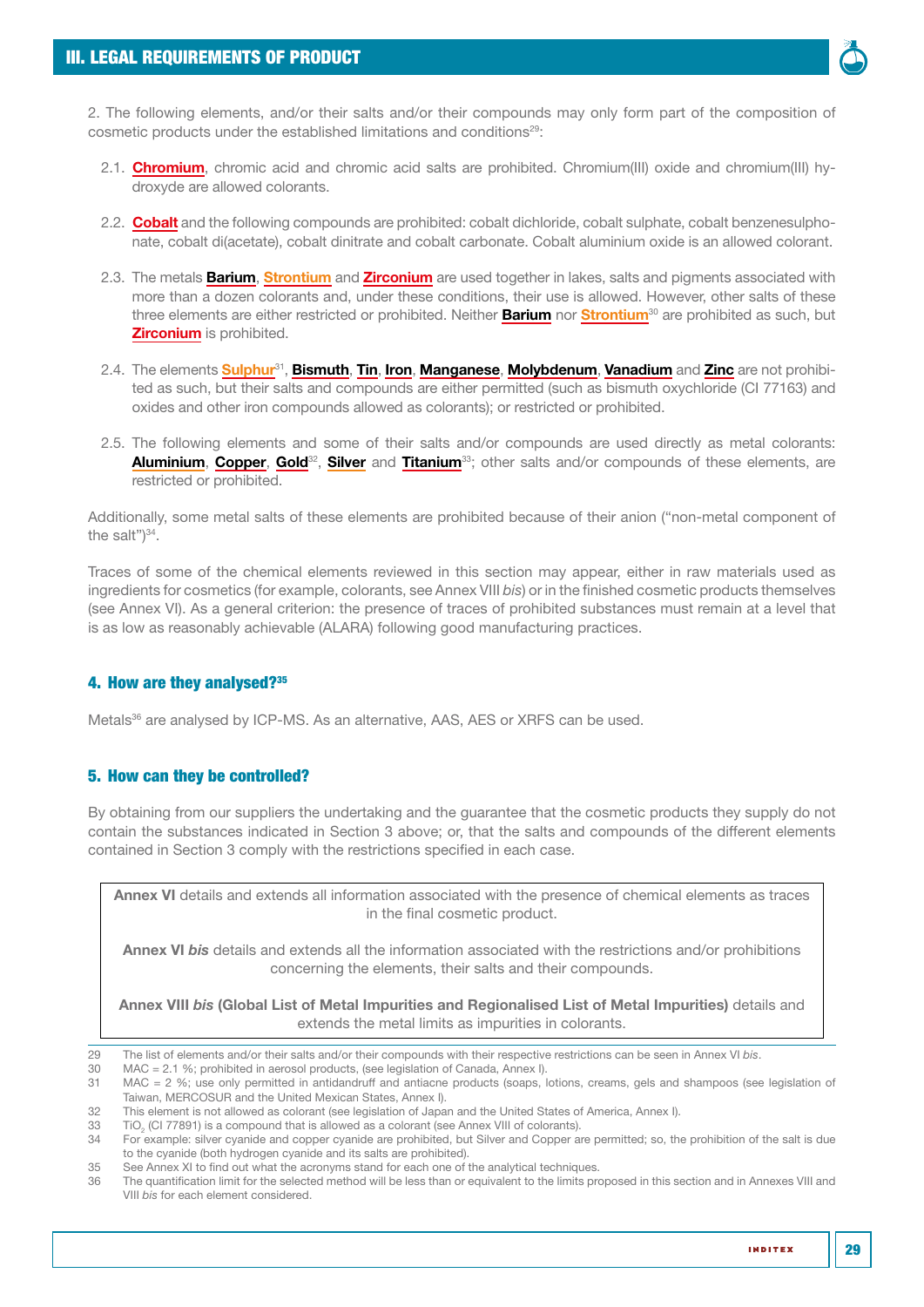# <span id="page-29-0"></span>III. 5. GLYCOL-ETHERS

## 1. What are they?

Glycol-ethers are solvents with unusual properties, because they have the solubility characteristics of both ethers and alcohols. They are characterized by their miscibility with water and with many other organic solvents. They have many industrial applications including use as solvents for varnishes, inks, dyes and as surfactants.

## 2. Where can they be found?

In cosmetics, they are basically found as solvents and agents to reduce the viscosity of products for the nails, face cleaners and liquid soaps.

## 3. What are their acceptable limits?

The following substances cannot form part of the composition of cosmetic products: 2-ethoxyethanol (EGEE), 2-methoxyethanol (EGME), 2-methoxypropanol (1PG2ME) and their respective acetates (EGEEA, EGMEA and 1PG2MEA); 2-butoxyethanol (EGBE)<sup>37</sup>, *tert*-butoxy-2-propanol (PGBE)<sup>38</sup>, methyl and dimethyl ethers of diethylene glycol (DEGME, DEGDME), dimethyl and diethyl ethers of ethylene glycol (EGDME, EGDEE) and **dimethyl ethers of triethylene glycol (TEGDME)**. In addition, **diethylene glycol (DEG)** has been included in this section.

The glycol-ethers with restrictions are as follows: **monoethyl ether of diethylene glycol (DEGEE)**<sup>39</sup>, monobutyl ether of diethylene glycol (DEGBE)<sup>40</sup>, 1-methoxy-2-propanol (PGME)<sup>41</sup> and its acetate (PGMEA)<sup>42</sup> and polidocanol<sup>43</sup>.

### 4. How are they analysed?44

These glycol-ethers<sup>45</sup> are analysed by HPLC-UV with prior derivatization or by GC-FID or GC-MS.

#### 5. How can they be prevented?

By obtaining from our suppliers the undertaking and the guarantee that they are not used as solvents in their products. If it is necessary to use one of the restricted but not prohibited glycol-ethers, obtaining the undertaking and the guarantee that they comply with the restrictions specified in each case.

[Annex VII](#page-64-1) details and extends all information concerning glycol-ethers.

<sup>37</sup> According to the legislation of South Korea (see [Annex I](#page-52-1)).<br>38 According to the legislation of California (see Annex I).

According to the legislation of California (see [Annex I](#page-52-1)).

<sup>39</sup> MACs: oxidative hair dye (7 %) and non-oxidative hair dyes (5 %); rinse-off products (other than hair dyes) (10 %); other cosmetic products and the following products in aerosol format: fine fragrances, hair sprays, antiperspirants and deodorants (2.6 %). Not to be used in eye products and oral products. The level of ethylene glycol impurity in raw material must be  $\leq 0.1$  %.

<sup>40</sup> Use only as solvent of hair dyes (non aerosol dispensers) with MAC = 9 %.

Its use is allowed, as long as it does not contain 2-methoxypropanol (1PG2ME) in concentration equal to or more than 0.5 % (see legislation of Canada, [Annex I](#page-52-1)).

<sup>42</sup> Its use is allowed, as long as it does not contain 2-methoxypropanol (1PG2ME) and/or 2-methoxypropyl-1-acetate (1PG2MEA) in concentration equal to or more than 0.5 % (see legislation of Canada, [Annex I](#page-52-1)).

<sup>43</sup>  $MAC = 2 %$ <br>44 See Annex

<sup>44</sup> See [Annex XI](#page-109-1) to find out what the acronyms stand for each one of the analytical techniques.<br>45 The quantification limit for the selected method will be less than or equivalent to 0,0001 % (

<sup>45</sup> The quantification limit for the selected method will be less than or equivalent to 0.0001 % (1 ppm) for all the glycol-ethers considered.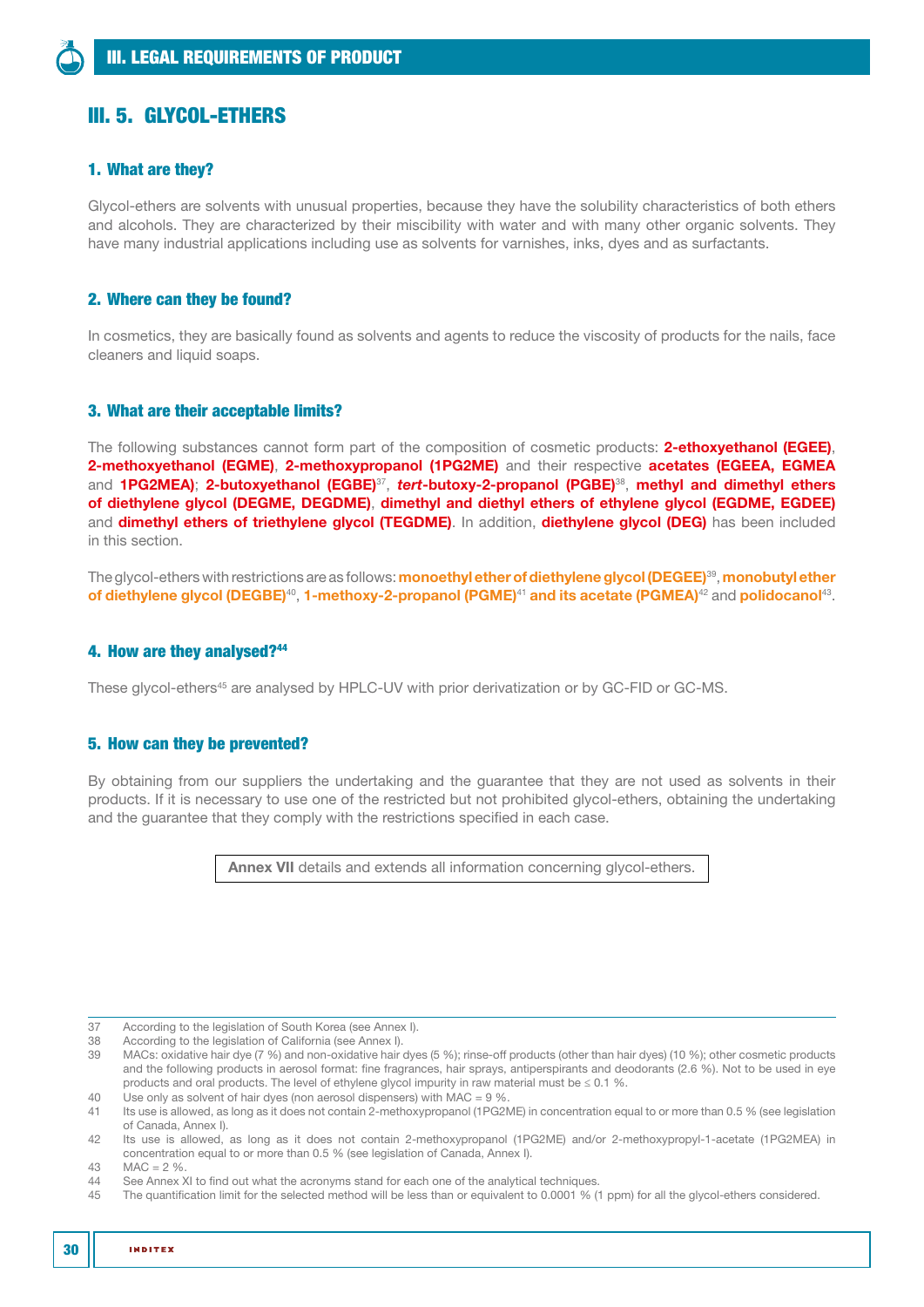<span id="page-30-0"></span>

## 1. What are they?

They come from ethoxylation reactions used in the synthesis of surfactants (ethoxylated surfactants are foaming agents, emulsifiers and moisturisers extensively used in cosmetics). Among the residual products generated in this synthesis are 1,4-dioxane and ethylene- and propylene oxide. Therefore, none of these compounds are cosmetic ingredients themselves, but are formed from the potential reactions of ingredients that are commonly used in cosmetic products, basically in products that produce foam, such as shampoos, liquid soaps, etc.

Aldehydes may also be formed in ethoxylation processes, such as formaldehyde which in aqueous solution will be in equilibrium with its hydrated form methylene glycol.

Alkylphenol ethoxylates (APEOs) are one of the families of non-ionic surfactants. The degradation of APEOs could give rise to the formation of alkylphenols (APs).

## 2. Where can they be found?

They may appear either in the raw materials or in cosmetics that contain them.

## 3. What are their acceptable limits?

The following substances cannot form part of the composition of cosmetic products: **1.4-dioxane** (CAS 123-91-1; EC 204-661-8), ethylene oxide (CAS 75-21-8; EC 200-849-9), propylene oxide (CAS 75-56-9; EC 200-879-2), alkylphenols<sup>46</sup>, alkylphenol ethoxylates<sup>47</sup>, formaldehyde (CAS 50-00-0; EC 200-001-8) and methylene glycol (CAS 463-57-0; EC 207-339-5).

## 4. How are they analysed?<sup>48</sup>

1,4-Dioxane, ethylene oxide and propylene oxide<sup>49</sup> can be analysed by GC-MS or GC-FID.

Formaldehyde<sup>50</sup> can be analysed by HPLC-DAD with post-column derivatization.

The alkylphenols and alkylphenol ethoxylates<sup>51</sup> can be analysed by liquid chromatography, not only coupled to conventional detectors (HPLC-DAD or HPLC-FLD) but also using mass spectrometry (LC-MS or LC-MS/MS); as an alternative, the GC-MS technique can be used.

# 5. How can they be prevented?

By obtaining from our suppliers the undertaking and the guarantee that the surfactants used in the manufacture of the cosmetic products they supply do not contain these residual products (there are procedures for their removal from ethoxylated products).

Evaluating the use of alternative processes to ethoxylation.

**INDITEX** 

31

<sup>46</sup> Nonylphenol (CAS 25154-52-3; EC 246-672-0) and branched 4-nonylphenol (CAS 84852-15-3; EC 284-325-5) are expressly prohibited.

<sup>47</sup> Nonylphenol polyethylene glycol ether (CAS 127087-87-0; EC 500-325-8) is expressly prohibited (see legislation of Taiwan, [Annex I\)](#page-52-1). 48 See [Annex XI](#page-109-1) to find out what the acronyms stand for each one of the analytical techniques.

<sup>49</sup> The quantification limit for the selected method will be less than or equivalent to 0.001 % (10 ppm) for the compounds considered.

<sup>50</sup> The quantification limit for the selected method will be less than or equivalent to 0.0001 % (1 ppm).<br>51 The quantification limit for the selected method will be less than or equivalent to 0.00001 % (0.1 pp 51 The quantification limit for the selected method will be less than or equivalent to 0.00001 % (0.1 ppm) for alkylphenols (APs) and less than or equivalent to 0.01 % (100 ppm) for alkylphenol ethoxylates (APEOs).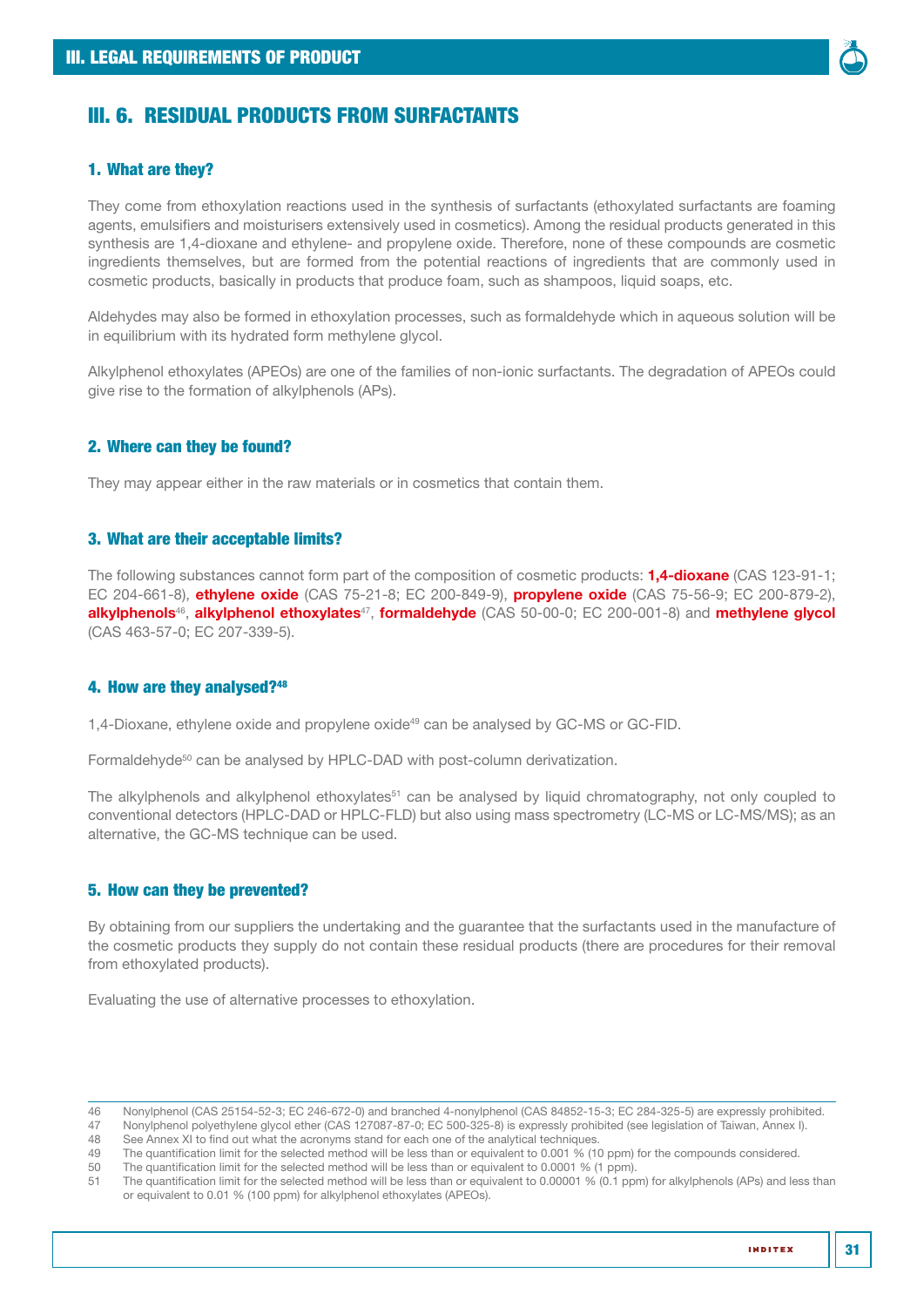# <span id="page-31-0"></span>III. 7. COLORANTS

## 1. What are they?

They are substances whose only or main purpose is to color the cosmetic product, or the whole body or parts thereof (skin, lips, eyes, etc.) by absorbing or reflecting visible light. Dyeing agents used for colouring hair are considered to be ingredients of different cosmetics and are known as "hair dyes"; they are not considered in this standard.

Colouring agents are classified into two major groups: colorants, which are organic compounds that will dissolve in water or oils; and pigments, dyeing agents in the form of insoluble particles or crystals, that can be organic or mineral. They can also be of natural origin (mineral, botanical or animal) or synthetic origin.

## 2. Where can they be found?

Hydrosoluble colorants are used in lotions, perfums, emulsions, soaps and bathroom products -shampoo, gel, etc.-, where a covering effect is not required, whereas liposoluble colorants are used in bath oils, tanning oils, etc.

In solid products such as make-up powders, eye pencils and shadows, lips and nails cosmetics and soaps and mascaras, inorganic pigments or insoluble organic pigments (lakes) are normally used. The proportion of colorants and pigments in decorative cosmetics can range from 1 to 25 % and are usually added as mixtures; other non-decorative cosmetic products, such as creams, tonics, gels, etc., contain much lower proportions (0.01-0.3 %) to color the product.

## 3. What are their acceptable limits?

Use of Colorants: only the colorants specified in the Global List of Colorants<sup>52</sup> ([Annex VIII\)](#page-65-1) can be used, with the limits and restrictions mentioned in each case. There is also a Regionalised List of Colorants<sup>52</sup> (with their respective limits and restrictions) that can only be used in exceptional circumstances and with prior approval of Inditex.

Impurities: impurities associated with colorants can be found in Annex VIII *bis* [\(Global List of Metal Impurities](#page-90-2)  and [Regionalised List of Metal Impurities](#page-93-1)), which contains the maximum limits of metals and other elements that are allowed, for each one of the colorants included in the respective Global and Regionalised List of Colorants mentioned in the previous paragraph.

## 4. How are they analysed?<sup>53</sup>

Organic colorants<sup>54</sup> are analysed by liquid chromatography, either with conventional approximations (HPLC-UV-Vis or HPLC-DAD) or with selective detectors (LC-MS-MS); alternatively, CE can be used. The inorganic components can be determined by XRFS or AAS.

<sup>52</sup> In general terms, and for the purpose of the information contained in the lists of colorants, a colorant must include its salts and lakes, and, when it is expressed as a specific salt, its other salts and lakes must also be included.

<sup>53</sup> See [Annex XI](#page-109-1) to find out what the acronyms stand for each one of the analytical techniques.<br>54 The quantification limit will be less than or equivalent to 1 % for all the compounds conside

<sup>54</sup> The quantification limit will be less than or equivalent to 1 % for all the compounds considered; with the exception of CI 59040 (0.01 %), CI 42520 (0.0005 %), CI 75810 (0.1 %) and bromothymol blue (0.2 %).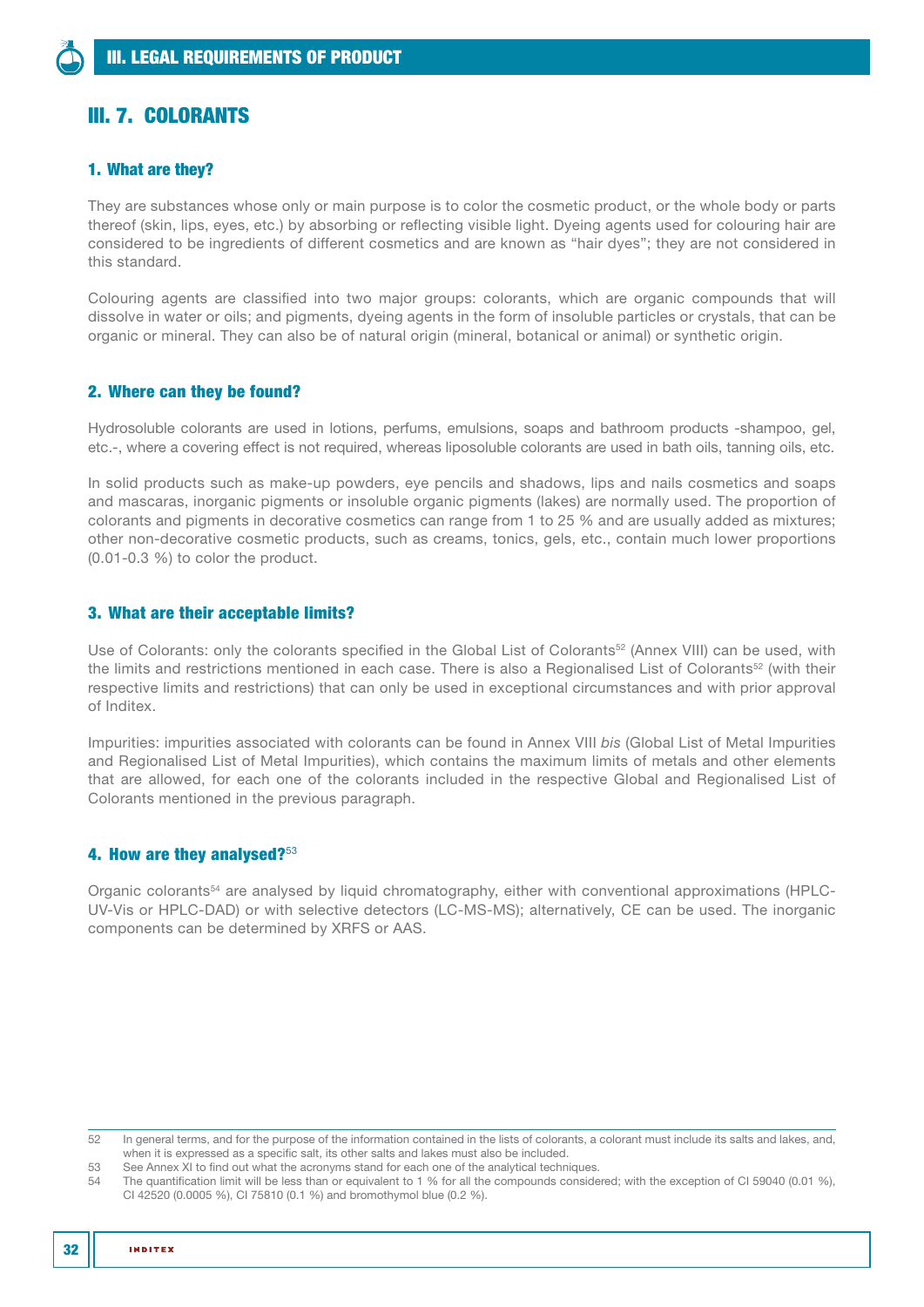

# 5. How can they be controlled?

By obtaining from the suppliers of chemical substances, the undertaking and the guarantee that the products supplied and used in the manufacture of articles sent to Inditex do not contain colorants or pigments that are not included in the [Global List of Colorants \(Annex VIII\)](#page-65-2) referred to above.

Establishing a control system for raw materials and finished products that makes it possible to establish compliance with the aforementioned provision.

[Annex VIII \(Global List of Colorants](#page-65-1) and [Regionalised List of Colorants](#page-72-1)) contains the information concerning the use of colorants in cosmetic products.

Annex VIII *bis* [\(Global List of Metal Impurities](#page-90-2) and [Regionalised List of Metal Impurities\)](#page-93-1) contains the maximum limits for impurities that are permitted, for each one of the colorants mentioned in the List concerned in [Annex VIII](#page-65-1).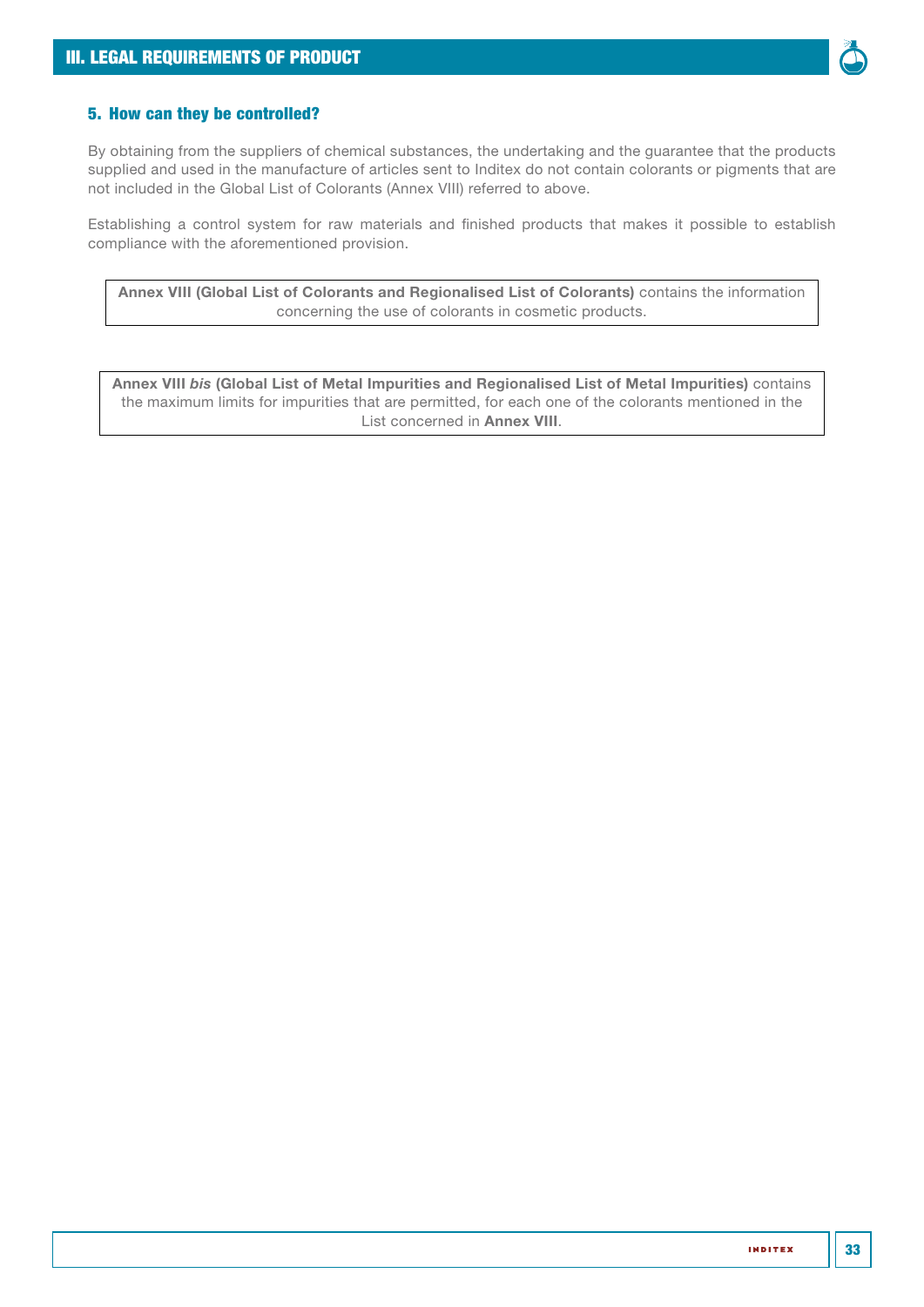# <span id="page-33-0"></span>III. 8. PRESERVATIVES

## 1. What are they?

A variety of chemical substances that are added to cosmetics, exclusively or mainly, to inhibit the development of microorganisms in the cosmetic product. Preservatives are used to guarantee the effectiveness of the cosmetic product for the time it takes the consumer to finish it. However, the use of preservatives can also cause adverse effects (irritation, allergies, etc.). Therefore, the right choice of preservatives must guarantee the absence of undesirable side effects and, at the same time, comply with the requirements for guaranteeing the absence of microbial action.

## 2. Where can they found?

The cosmetic manufacturing procedures and the raw materials can risk the stability of the preserving process of a cosmetic. That is why preservatives are not only found in finished cosmetic products, but also in the raw materials used in their manufacture and in intermediate products of the process. In the final products, those with an aqueous base stand out, because those are where microbial growth is most likely, whereas there are others that can be classified as having a low risk of microbiological contamination.

## 3. What are their acceptable limits?

Use of Preservatives: only the preservatives specified in the [Global List of Preservatives](#page-99-1)<sup>55</sup> [\(Annex IX\)](#page-99-2), can be used, with the limits and restrictions mentioned in each case. There is also a [Regionalised List of Preservatives](#page-103-1)<sup>55</sup> (with their respective limits and restrictions) that can only be used in exceptional circumstances and with prior approval of Inditex.

Warnings: these lists also contain the warnings that must be included in the article, where they exist. This does not exempt the manufacturer from complying with the general labelling standards for the products marketed by Inditex.

## 4. How are they analysed?56

In general, preservatives<sup>57</sup> can be determined by GC or HPLC either coupled to conventional detector or, preferably, to mass spectrometers (MS or MS-MS).

## 5. How can they be controlled?

By obtaining from the suppliers of chemical substances the undertaking and the guarantee that the products supplied and used in the manufacture of articles to be sent to Inditex do not contain preservatives that are not included in the [Global List of Preservatives \(Annex IX\)](#page-99-1) referred to above.

Establishing a control system for raw materials and finished products that makes it posible to establish compliance with the aforementioned provision.

[Annex IX \(Global List of Preservatives](#page-99-2) and [Regionalised List of Preservatives](#page-103-1)) contains the information concerning the use of preservatives in cosmetic products.

55 Fort he purposes of the information contained in the lists of preservatives, salts is taken to mean: salts from the cations sodium, potassium, calcium, magnesium, ammonium and ethanolamines; and salts from the anions chloride, bromide, sulphate and acetate; and esters is taken to mean: esters of methyl, ethyl, propyl, isopropyl, butyl, isobutyl and phenyl.

56 See [Annex XI](#page-109-1) to find out what the acronyms stand for each one of the analytical techniques.<br>57 The quantification limit will be considerably lower than the maximum allowable concentration

The quantification limit will be considerably lower than the maximum allowable concentration for each compound considered.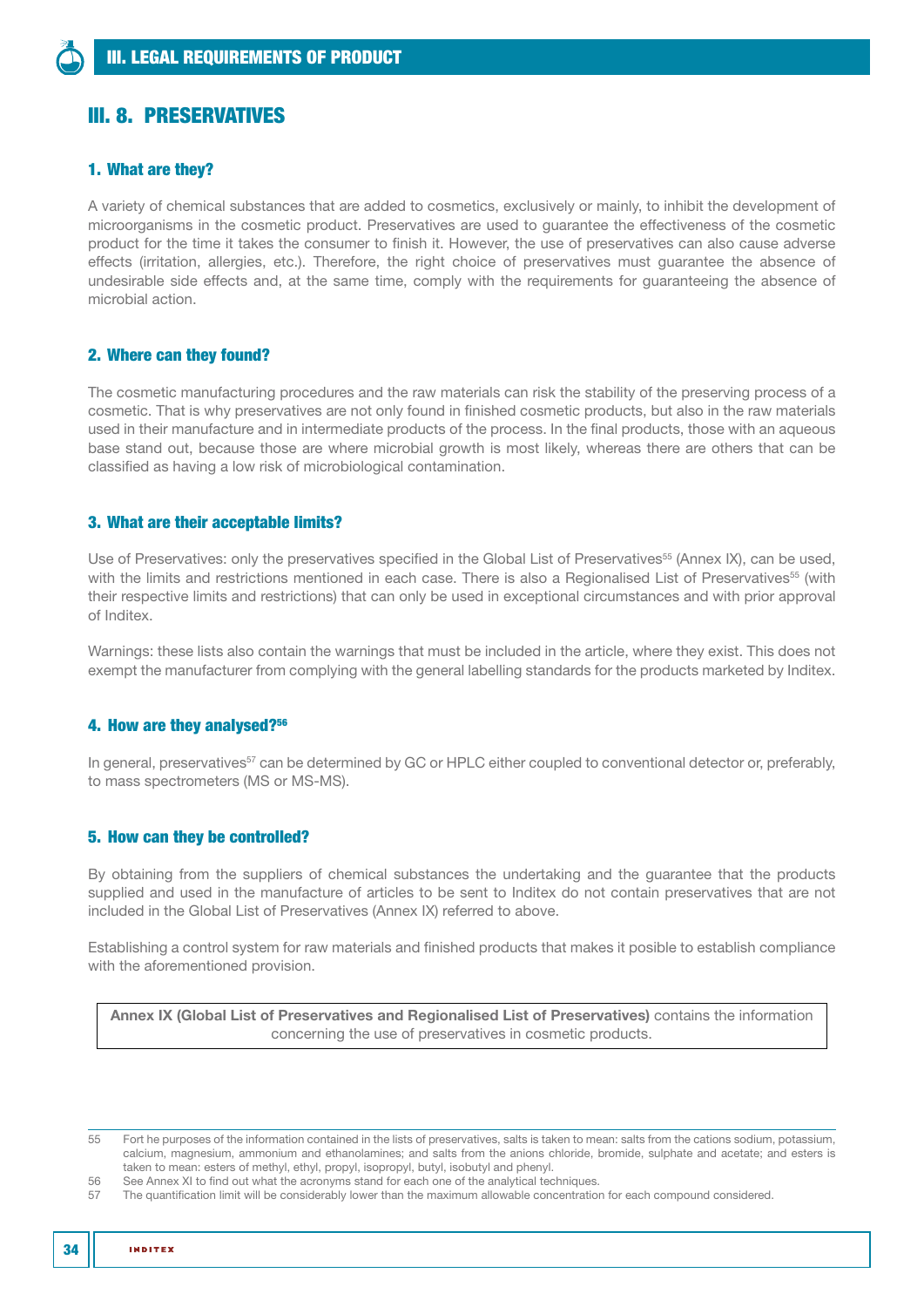<span id="page-34-0"></span>

## 1. What are they?

They are substances that have a high capacity to absorb UV radiation and are therefore generally used in sunscreen cosmetic products. This specific filtering capacity of certain radiations (UVA: 320-400 nm and UVB: 290-320 nm) is used to protect the skin against certain UV radiation by absorbing, reflecting or scattering UV radiation.

UV filters can be added to other cosmetic products, within the limits and conditions set in different legislations. They may be hydrosoluble or liposoluble, the most suitable one being used for each specific formulation; or, mixtures of both types.

## 2. Where can they found?

In cosmetics, apart from in specific sun protection products, they are often used in lipsticks, in make-up products, moisturizing day creams and in after-shave products.

## 3. What are their acceptable limits?

Use of UV Filters: only the UV filters specified in the [Global List of UV Filters \(Annex X\)](#page-106-1) can be used, with the limits and restrictions mentioned in each case. There is also a [Regionalised List of UV Filters](#page-107-1) (with their respective limits and restrictions) that can only be used in exceptional circumstances and with prior approval of Inditex.

Warnings: these lists also contain the warnings that must be included in the article, where they exist. This does not exempt the manufacturer from complying with the general labelling standards for the products marketed by Inditex.

## 4. How are they analysed?58

In general, UV filters<sup>59</sup> to be controlled can be determined by HPLC-UV/VIS or LC-MS-MS.

## 5. How can they be controlled?

By obtaining from the suppliers of chemical substances the undertaking and the guarantee that the products supplied and used in the manufacture of articles to be sent to Inditex do not contain UV filters that are not included in the [Global List of UV Filters \(Annex X\)](#page-106-1) referred to above.

Establishing a control system for raw materials and finished products that makes it posible to establish compliance with the aforementioned provision.

[Annex X \(Global List of UV Filters](#page-106-1) and [Regionalised List of UV Filters](#page-107-1)) contains the information concerning the use of UV filters in cosmetic products.

The quantification limit will be less or equivalent to 0.5 % for all the compounds considered.

<sup>58</sup> See [Annex XI](#page-109-1) to find out what the acronyms stand for each one of the analytical techniques.<br>59 The quantification limit will be less or equivalent to 0.5 % for all the compounds considered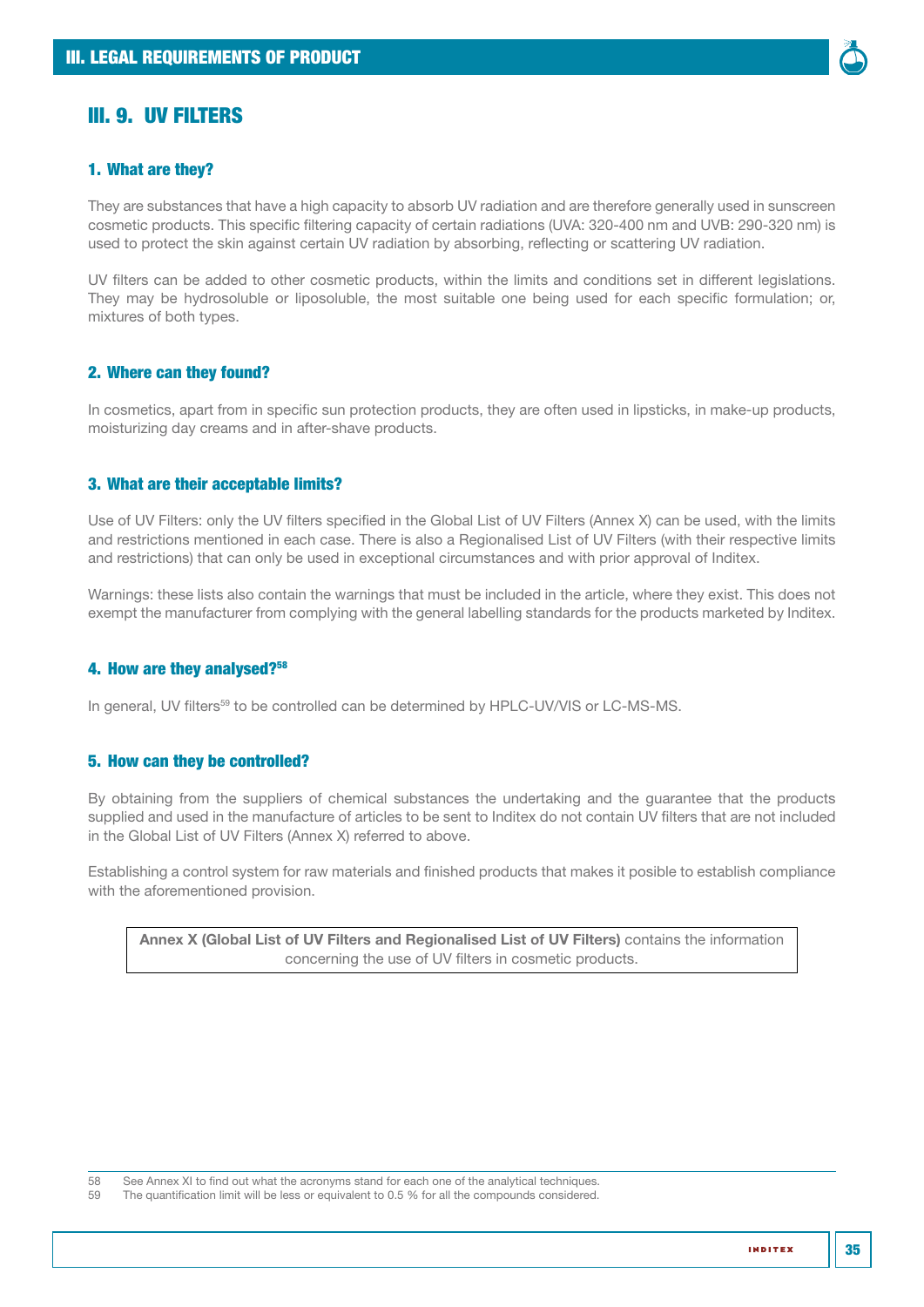# <span id="page-35-0"></span>III. 10. pH

# 1. What is it?

It is a parameter used to indicate the acidity or alkalinity (basicity) of a particular substance or a finished cosmetic product. Its value ranges from 0 (more acid) and 14 (more alkaline).

It is controlled through the use of pH regulators, which are chemical substances considered to be essential to conserve the stability of the formulations and the effectiveness of the finished cosmetic product.

## 2. Where is it measured?

In cosmetic products, in general.

## 3. What are their acceptable limits?

Cosmetic products supplied to Inditex shall have pH values ranging from 4 to 8. A pH value not within the proposed range may be accepted, as long as this value is essential to enable the cosmetic product to suitably comply with its function (e.g.: soaps with a pH > 9 or exfoliant products whose effectiveness start showing at more acid pH). In these cases, please contact with the Sustainability Department at Inditex beforehand.

The pH values not only for the raw materials used in a specific formulation but also in the finished cosmetic product are requirements that have to be included in the cosmetic product safety report (see [PIF: Section IV](#page-38-1) of this Standard, [Part A, point 2\)](#page-42-1).

## 4. How is it determined?

It is measured with a pH meter. The pH meter must be able to measure with a precision of  $\pm$  0.1 pH units and its minimum threshold must be 0.01 pH units.

## 5. How can it be controlled?

By obtaining from our suppliers the undertaking and the guarantee that pH regulators have been used in the manufacturing process whenever necessary; and that the finished cosmetic product complies with the pH limits established in this standard.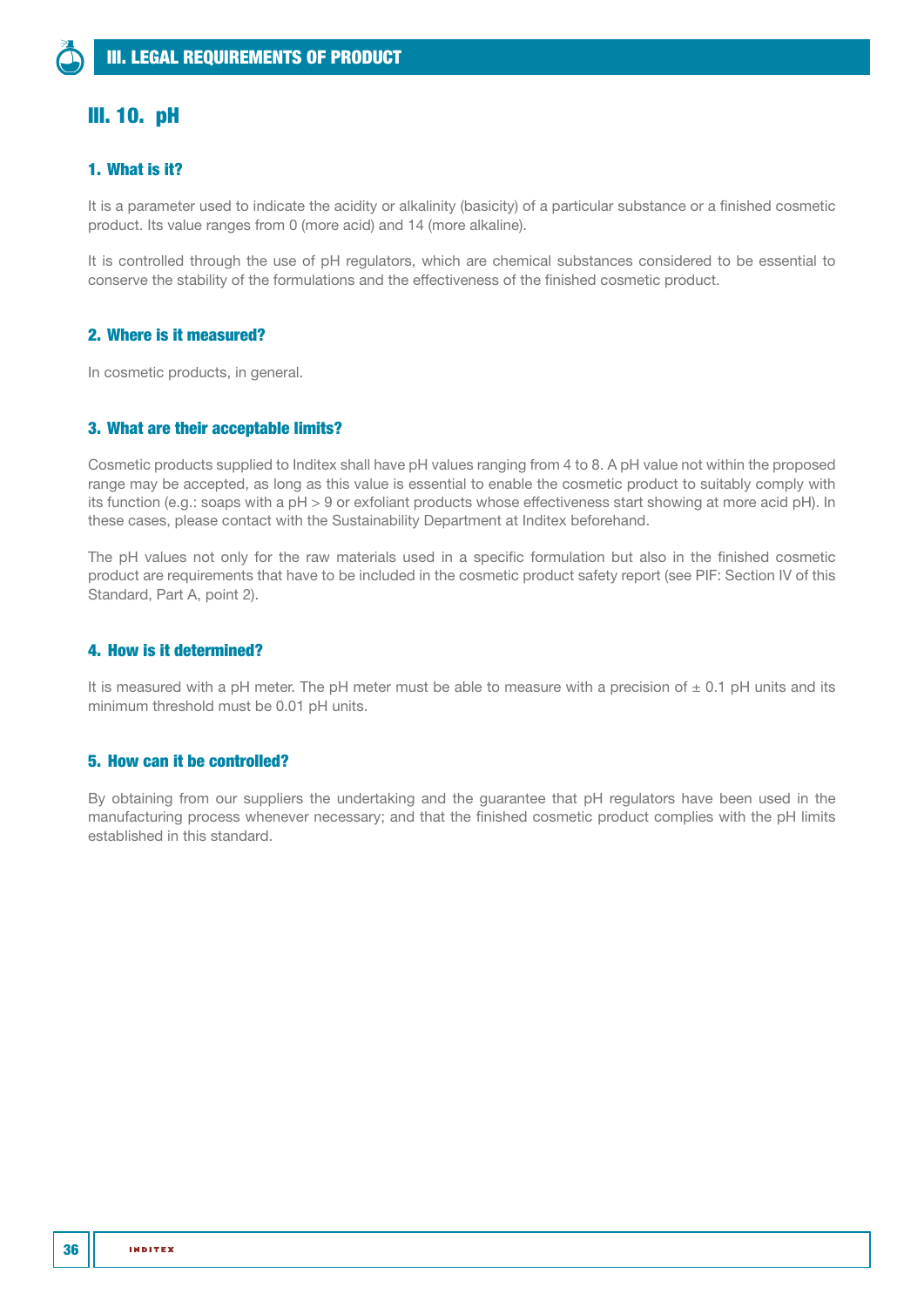

# III. 11. MICROBIOLOGICAL CONTROL

#### 1. Microbial contamination. What is it?

Cosmetic products must be properly conserved to prevent microbial contamination and spoilage, so a suitable preservative system must be used when formulating the product (see [Section III.8](#page-33-0) of preservatives). The different stages in the assessment of the design, manufacture, packaging and expected use of the cosmetic must take into account the potential sources of microbial contamination that could affect the end product, even after its commercialisation.

# 2. Microorganisms. Where can they be found?

All cosmetic products are exposed to microbiological contamination, but the degree of risk $60$  depends on the ability of the product to sustain the growth of microorganisms and the likelihood that said microorganisms may cause harm to the user. Its source could come either from the cosmetic manufacturing process or its use by the consumer. Cosmetic products must not contain pathogenic microorganisms.

#### 3. What are their acceptable limits?

The requirements that must be fulfilled in the microbiological control of the cosmetic products are summarized in the following table<sup>61</sup>:

|                                                                                             | <b>Limits in cosmetic products</b>    |  |  |  |
|---------------------------------------------------------------------------------------------|---------------------------------------|--|--|--|
| Total nº of Aerobic Mesophilic Microorganisms <sup>62</sup><br>(Bacteria, yeast and moulds) | $<$ 100 CFU en 1 g (ml) <sup>63</sup> |  |  |  |
| <b>Bacteria</b>                                                                             |                                       |  |  |  |
| Pseudomonas aeruginosa                                                                      | Absence in 1 g or 1 ml                |  |  |  |
| Staphylococcus aureus                                                                       | Absence in 1 g or 1 ml                |  |  |  |
| Escherichia coli (Fecal coliforms)                                                          | Absence in 1 g or 1 ml                |  |  |  |
| Salmonella spp <sup>64</sup>                                                                | Absence in 25 g or 25 ml              |  |  |  |
| Yeast                                                                                       |                                       |  |  |  |
| Candida albicans                                                                            | Absence in 1 g or 1 ml                |  |  |  |

<sup>60</sup> The degree of risk is assessed in compliance with Standard ISO 29621:2017 Guidelines for the risk assessment and identification of microbiologically low risk products.

- 61 When the cosmetics are in ampoules, these must be free of microorganisms (Sterility compliance), (see legislation of the Eurasian Customs Union, [Annex I](#page-52-0)).
- 62 Microorganisms that develop in the presence of free oxygen and at an optimum growth temperature ranging from 15 °C to 35 °C.<br>63 CEU: Colony Forming Unit.
- 63 CFU: Colony Forming Unit.<br>64 According to the legislation
- According to the legislation of the United Mexican States (see [Annex I](#page-52-0)).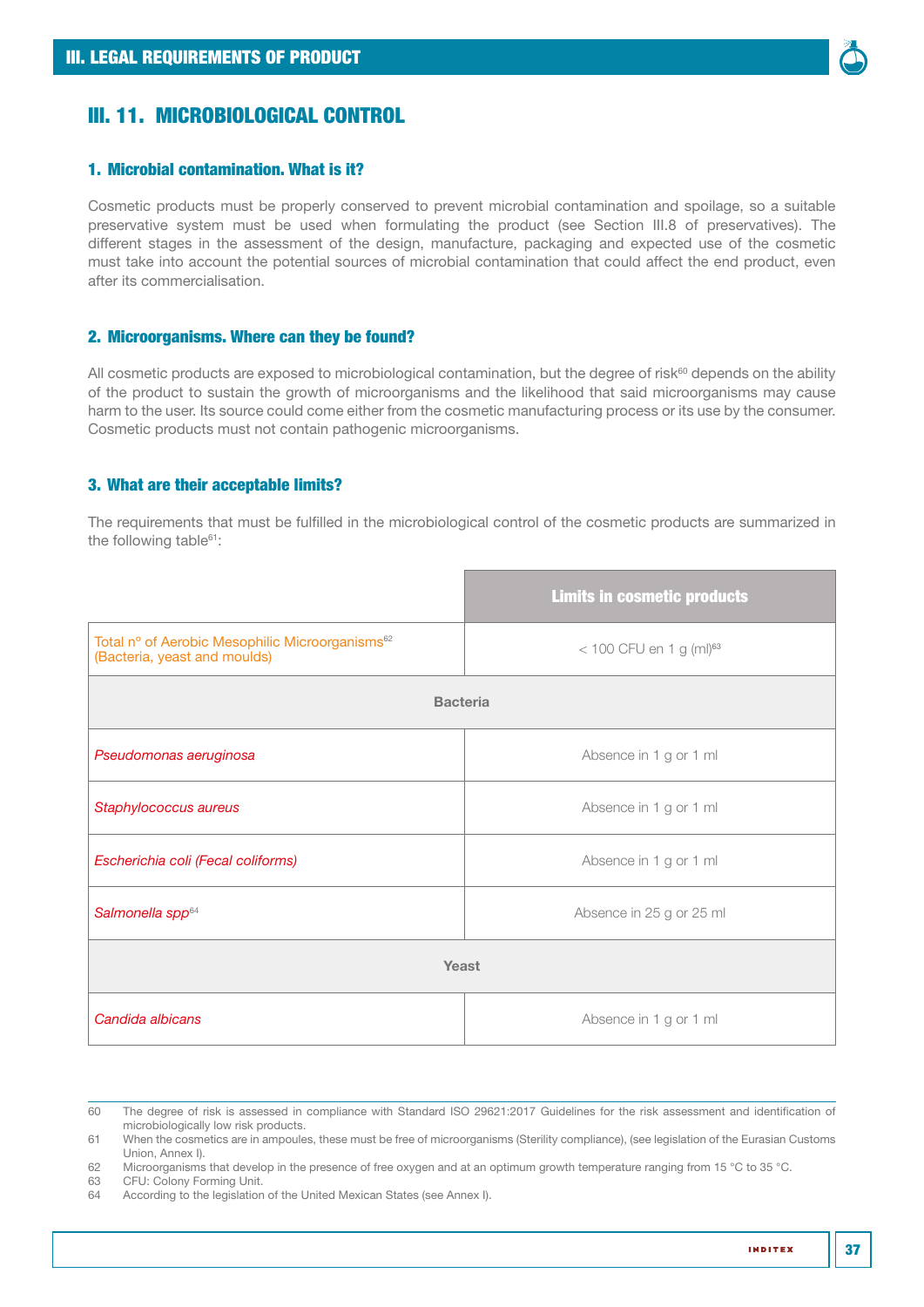# 4. How are they analysed?

All the processes that involve a suitable microbiological control of the cosmetic products are regulated by ISO norms (International Organization for Standardization), whose following is required in this standard. For the correct microbiological risk assessment and microbiological control, please refer to [Annex XII](#page-110-0)65.

Microbiological tests of cosmetic products also involve, as can be seen in the decision tree [\(Annex XII](#page-110-0)), the detection (presence/absence) and enumeration of microorganisms as well as the identification of specific and non-specific microorganisms66. Most of those considered to be specific microorganism include one or more of the following species: *Pseudomonas aeruginosa*, *Escherichia coli*, *Staphylococcus aureus* and *Candida albicans*. [Annex XII](#page-111-0) also contain a diagram that summarise how to apply the ISO norms of microbiology and the conclusions that can be drawn from them.

# 5. How can they be prevented?

By obtaining from our suppliers the undertaking and the guarantee that the assessment and control over the microbiological risks involving their products have been suitably conducted, in accordance with the ISO norms concerned.

Likewise, by obtaining the undertaking that the preservative systems used in their products are suitable and cover the useful life of the product, along with complying with the restrictions specified in each case.

| Annex XII (Microbiological Control) contains the information concerning the standard test procedures for |  |
|----------------------------------------------------------------------------------------------------------|--|
| controlling microorganisms in cosmetic products.                                                         |  |

65 The standards indicated below are essential for the application of all the standards explicitly mentioned in the text and/or the decision tree [\(Annex XII\)](#page-110-0).

ISO 22716:2007 Cosmetics. Good Manufacturing Practices (GMP). Guidelines on Good Manufacturing Practices.

ISO/TR 19838:2016 Guidelines for the application of ISO standards on Cosmetic Microbiology.

ISO 21148:2017 Cosmetics. Microbiology. General instructions for microbiological examination.

EN 12353:2013 Chemical disinfectants and antiseptics. Preservation of test organisms used for the determination of bactericidal

(including Legionella), mycobactericidal, sporicidal, fungicidal and virucidal (including bacteriophages) activity.

ISO 29621:2017 Cosmetics. Microbiology. Guidelines for the risk assessment and identification of microbiologically low risk products.

ISO 18415:2017 Cosmetics. Microbiology. Detection of specified and non-specified microorganisms. ISO 21149:2017 Cosmetics. Microbiology. Enumeration and detection of aerobic mesophilic bacteria.

ISO 16212:2017 Cosmetics. Microbiology. Enumeration of yeast and moulds.

<sup>66</sup> Aerobic mesophilic microorganisms not defined in the specific microorganisms' section.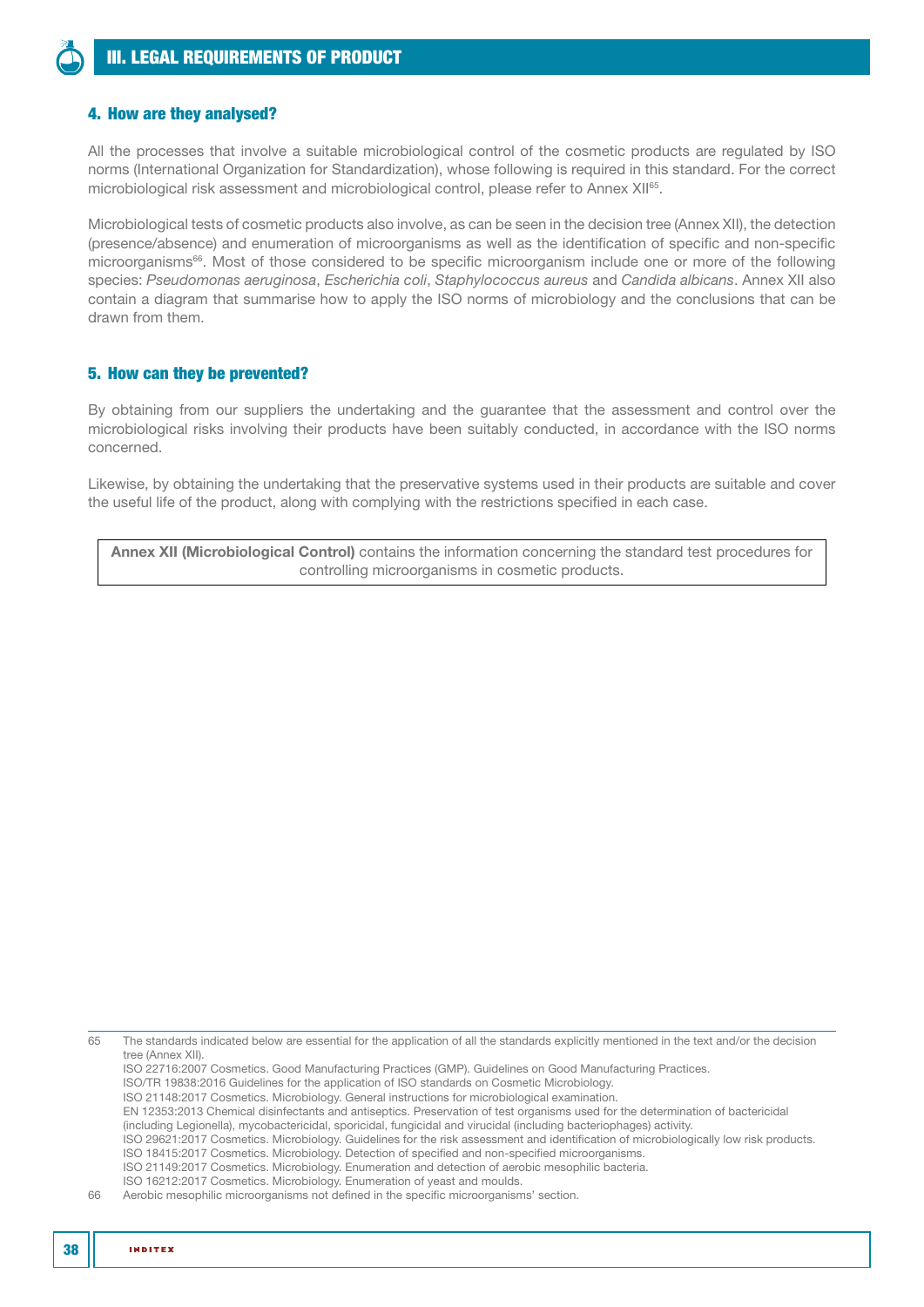# <span id="page-38-0"></span>IV. LEGAL DOCUMENTATION REQUIREMENTS (PIF)

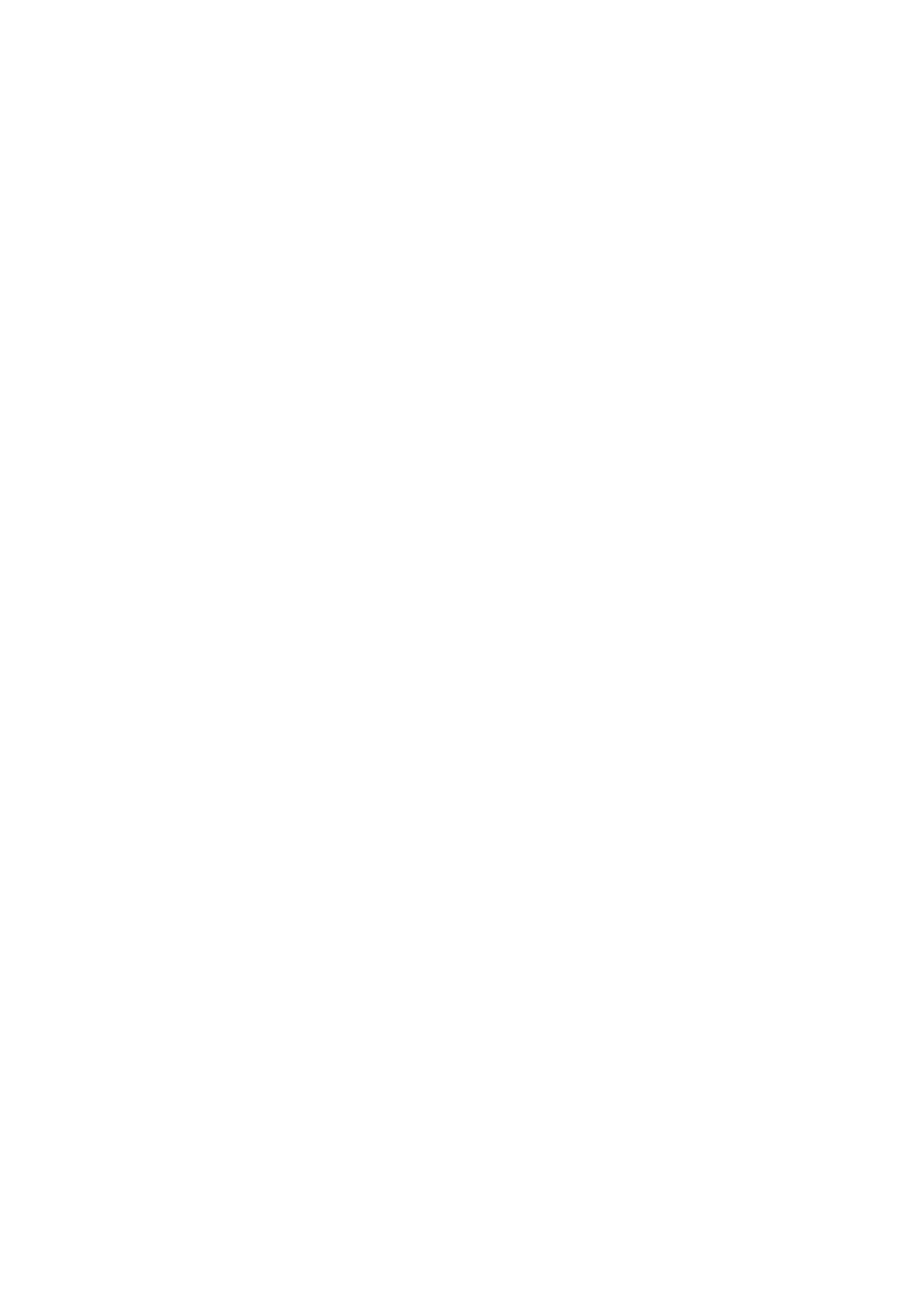

# IV. DOCUMENTAL REQUIREMENTS (PIF)

This section specifies the documentation that has to be enclosed with every cosmetic product (hereinafter, CP) in the commercialisation process. In the context of the European Union, the Regulation make it mandatory to prepare a Product Information File (*PIF*), the structure and content of which are explained in detail below. Inditex will require this PIF, among other documents or certificates that are also compulsory in other countries.

The existence of this documentation does not exempt from the fulfilment of any other documental requirements imposed by the applicable legislation, even when such requirements are not specifically mentioned in this section.

#### *SUMMARY OF THE EU LEGAL FRAMEWORK*

Cosmetic products made available on the market shall be safe for human health when used under normal or reasonably foreseeable conditions of use.

In order to demonstrate that a CP complies with the statement, prior to placing a CP on the market, the responsible person shall ensure that it has undergone a safety assessment on the basis of the relevant information, and that a cosmetic product safety report<sup>67</sup> is set up in accordance with Annex I of Regulation (EC) N° 1223/2009 and with the guidelines established in the Commission Implementing Decision of 25th November 2013<sup>68</sup>.

As a prerequisite for any cosmetic product on the market as from July 2013, a Product Information File (PIF) must be prepared for the cosmetic product, which the EU authorities may request for review at any time and that shall be kept for ten years following the date on which the last batch was placed on the market. Based on Royal Decree 85/2018 by which cosmetic products are regulated, the information contained in the product information file on the cosmetic product that is kept in Spanish territory must appear in Spanish language.

The Product Information File (PIF) shall contain the following information, which shall be updated as necessary. The information is structured into 5 parts: a description of the cosmetic product which enables the product information file to be clearly attributed to the cosmetic product; a description of the method of manufacturing and a statement on compliance with Good Manufacturing Practice (GMP); where justified by the nature or the effect of the cosmetic product, proof of the effect claimed for the cosmetic product; data on any animal testing which is prohibited in the EU (not only for finished products but also for ingredients and their combinations) and that must be replaced by alternative methods; and the element that is most important from the perspective of consumer safety: the cosmetic product safety report.





67 By virtue of article 11 of Regulation (EC) Nº 1223/2009, a *Product Information File* must be prepared for the *cosmetic product* before it is placed on the market.

68 The Commission, in close cooperation with all the interested parties, will adopt a series of suitable guidelines that will enable the companies, especially the small and medium-sized ones, to comply with the requirements established in Annex I. Commission Implementing Decision dated 25th November 2013 concerning the guidelines for Annex I of Regulation (EC) N° 1223/2009 issued by the European Parliament and Council on cosmetic products (Text relevant for the purpose of the EEE) (2013/674/EU). D.O. 26.11.2013.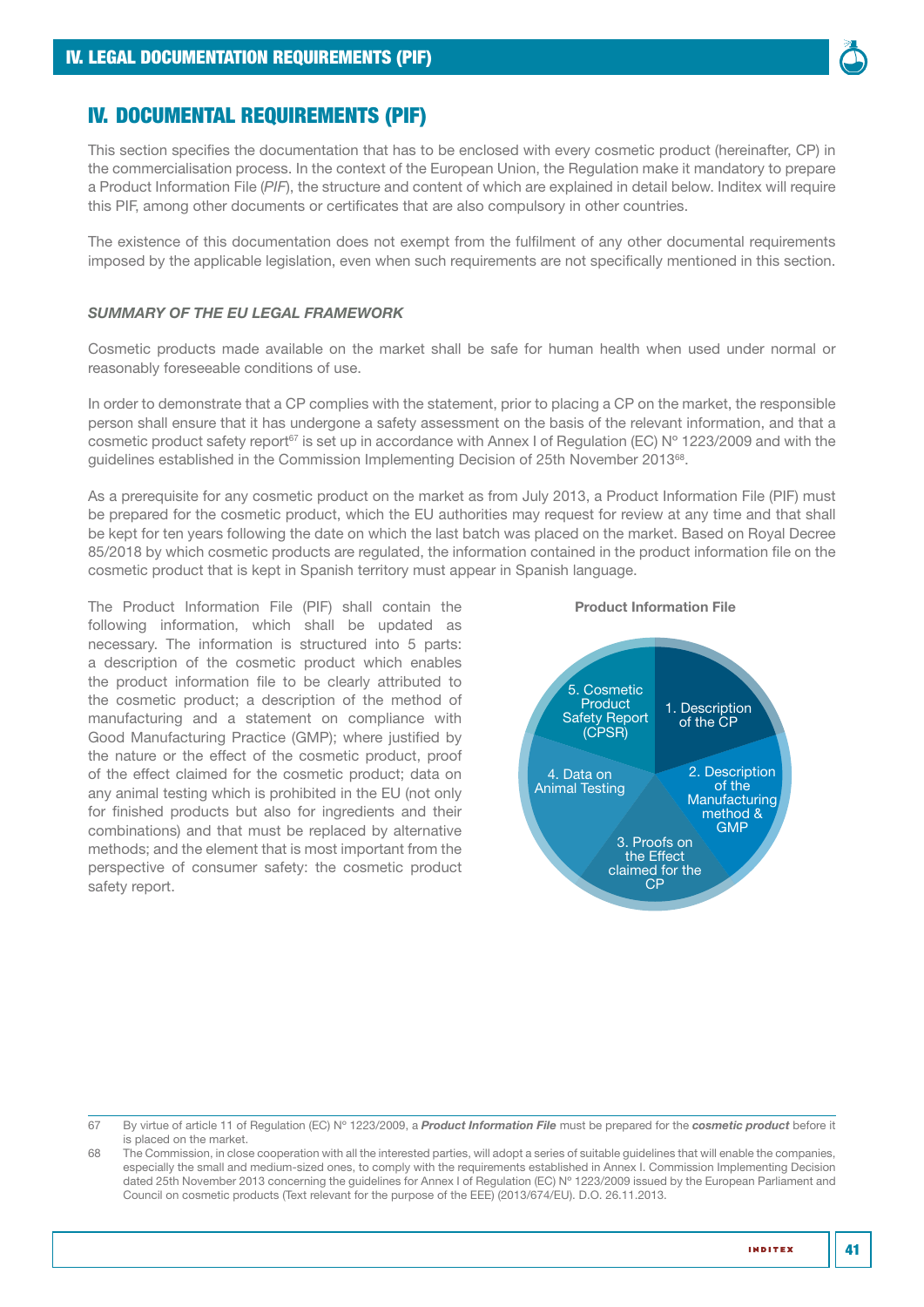# Product Information File (PIF)

### 1. Description of the Cosmetic Product

The PIF begins with a description of the CP, which enables the Product Information File to be clearly attributed to the CP. This description must include: a) the presentation, including the certificate of having notified to the European portal CPNP and compliance with Directive 87/357/EEC<sup>69</sup> concerning products which, appearing to be other than they are, endanger the health or safety of consumers and b) the labelling. A photograph of the packaging or the artwork might be enclosed in the PIF to show the presentation of the product and its intended use.

# 2. Description of the Manufacturing Method and Good Manufacturing Practice (GMP)

To ensure their safety, cosmetic products placed on the market should be produced according to Good Manufacturing Practice (GMP) (Regulation (EC) Nº 1223/2009 [See [Section II. Legal](#page-14-0)  [Requirements of Production](#page-14-0)]. A description of the manufacturing method and the coding and lotification method as well as the declaration of conformity with GMP should be included.

# 3. Proofs on the Effect Claimed for the Cosmetic Product

Where justified by the nature or the effect of the cosmetic product, the proofs of the effect claimed for cosmetic product have to be included in the PIF.

#### 4. Data on Animal Testing

Animal testing for the finished cosmetic products and for the cosmetic ingredients is prohibited<sup>70</sup>.

The testing and marketing bans in the cosmetic regulation apply even in case alternative methods to animal testing are not yet available.

Any animal testing performed by the manufacturer, his agents or suppliers, relating to the development or safety assessment of the cosmetic product or its ingredients, including any animal testing performed to meet the legislative or regulatory requirements of third countries must be included in the PIF.









<sup>69</sup> The products to which this Directive refers are those that, without being food products have a shape, and odour, a color, an appearance, a presentation, a labelling, a volumen or a size that are such that it is likely that the consumers, especially children, could mistake them for food products and put them in their mouths, lick them or swallow them, leading to a risk of asphyxia, intoxication, puncturing of or obstruction in the digestive tract. Their commercialisation, manufacture, import and export are prohibited.

<sup>70</sup> COM (2013) 135 final: Communication from the Commission to the European Parliament and the Council on the animal testing and marketing ban and on the state of play in relation to alternative methods in the field of cosmetics.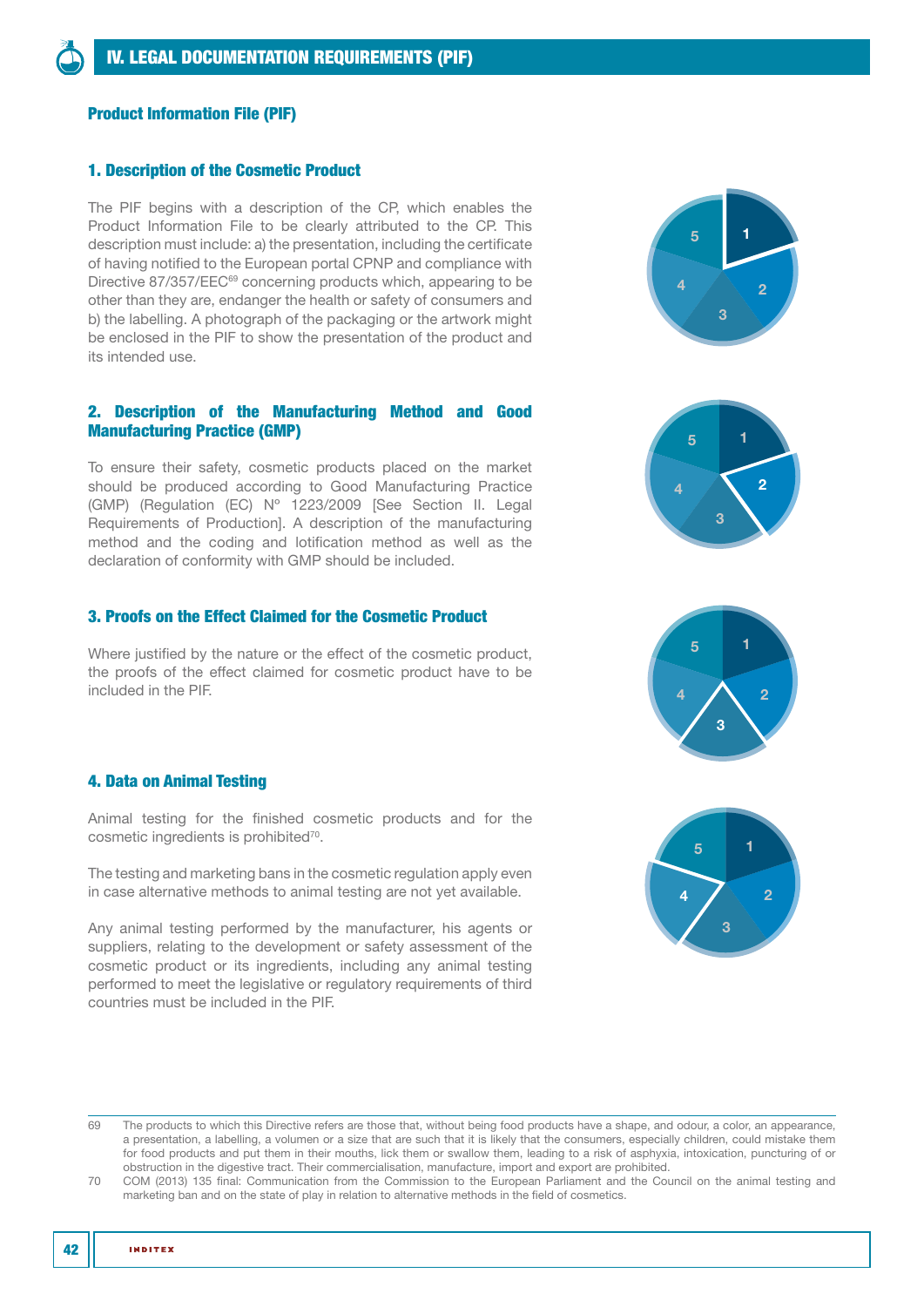# 5. Cosmetic Product Safety Report (CPSR)

This report is structured into two parts, and must include<sup>68</sup>:

#### PART A: COSMETIC PRODUCT SAFETY INFORMATION

- 1. Quantitative and qualitative composition of the cosmetic product
- Complete product composition, stating the name and the identity (qualitative) of each raw material (including chemical name, INCI, CAS, EINECS/ELINCS, where posible), and the amount of each raw material, stating the weight percentage (quantitative). Ranges should not be used, unless this can be justified.



- It may also be useful to indicate the supplier(s) of the raw materials.
- All substances entering into the composition of commercial mixtures supplied as raw materials (including directly added preservatives, antioxidants, chelators, buffering agents, solvents, other additives, etc.) are to be identified and quantified in the formula of the finished product. This also applies to all substances indirectly added to the product, such as preservatives used for preserving raw materials.
- The intended function of each substance is to be indicated.
- When chemically well-defined substances are present, their quantity and molecular formula should be given together with their analytical specifications (degree of purity, identification of major impurities, criteria and test methods used).
- When complex ingredients are present (for example, of mineral, botanical, animal or biotechnological origin), their nature and quantity together with a clear definition of the mixture and the material(s) used should be given in order to identify the substances with regard to their composition and effects (manufacturing and purification processes, including physical, chemical, enzymatic, biotechnological and microbiological steps). The purity criteria and test methods used should be provided.
- In the case of fragrance (or flavor) compounds, their identifications are to include: the name, their code number, the identity of the supplier, the safety assessment, the IFRA certificate and the declaration of allergens.

#### 2. Physical/chemical characteristics and stability of the cosmetic product

- Physical and chemical characteristics of the raw materials and of the finished cosmetic product (pH, odour, density, viscosity, etc.).
- Stability of the cosmetic product.
- Assessment and determination of its minimum durability or period-after opening of the product (PAO).

#### 3. Microbiological quality

- The microbiological quality of the raw materials and of the finished cosmetic product.
- Products with a "low microbiological risk" do not require preservation challenge test nor microbiological quality tests, but the "low microbiological risk" has to be justified<sup>71</sup>.
- Single-use products, and products that cannot be opened (e.g., for which the packaging allows dosing the product without it coming in contact with the air), no preservation challenge test is required; but a scientific
- 71 Guidelines for the risk assessment and identification of microbiologically low risk products *ISO 29621:2017*.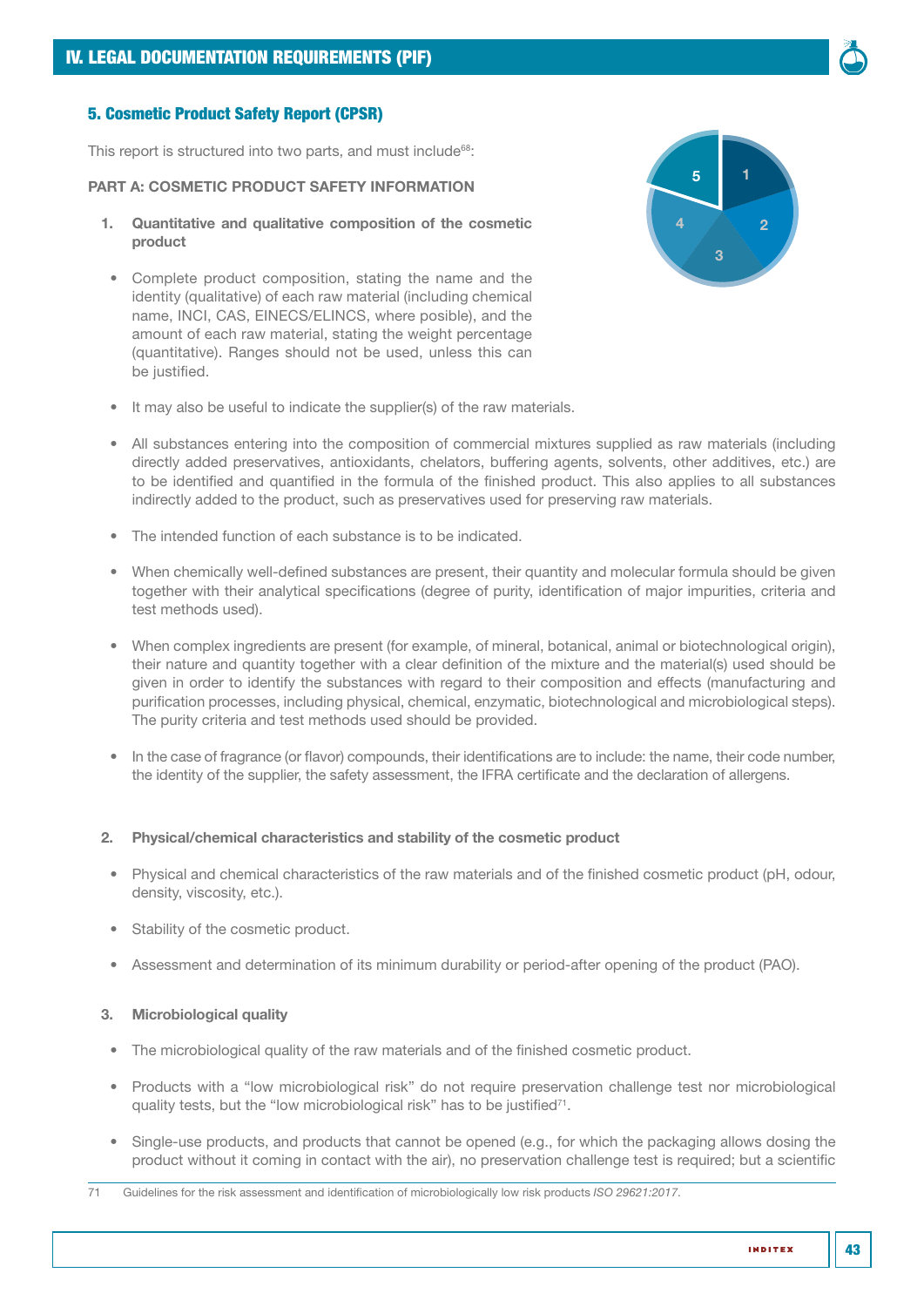# [IV. LEGAL DOCUMENTATION REQUIREMENTS \(PIF\)](#page-38-0)

explanation must be given as to why it is not necessary to conduct this test. However, microbiological quality tests will be required<sup>72</sup>.

- For all other products, both the preservation challenge test and the microbiological quality tests on the finished product are required.
- For the detection and identification of specific microorganisms in cosmetic products, or of other types of non-specified microorganisms, the general guidelines concerned must be followed<sup>73</sup>.

# 4. Impurities, traces, information about the packaging material

Impurities are unintended substances in raw materials. A trace is a small quantity of an unintended substance in the finished product. The presence of impurities and traces can be assessed in several ways:

- Through the specifications/technical data for each raw material.
- Through a physico-chemical analysis of possible impurities in raw materials and, if necessary, in the final product.
- $\bullet$  If there are any traces of prohibited substances in the final product<sup>74</sup>, their toxicological effects must be assessed.
- The presence of traces of prohibited substances must remain as low as reasonably achievable level in keeping with good manufacturing practice (ALARA)<sup>75</sup>.
- The relevant characteristics of packaging material must also be taken into consideration (composition of the packaging material and technically unavoidable impurities), including the possible migration of substances from the packaging to the product. The correct packaging-product compatibility must be ensured.

# 5. Normal and reasonably foreseeable use

- A clear explanation of the normal intended use and the reasonably foreseeable use should be provided. The intended use should be appropriately communicated to the consumer in order to avoid misuse of the product.
- Warnings and other explanations on the labelling should be consistent with the identified normal and reasonably foreseeable use, and the reasoning justifying their inclusion is to be given.

# 6. Exposure to the cosmetic product

Quantify the amount of cosmetic product coming into contact with the external parts of the human body or the teeth and the mucous membranes of the oral cavity under normal or reasonably foreseeable use for each use and the frequency of use. It should take the following parameters into account: product type; area of application; amount per application; duration and frequency; possible routes of exposure; target group for use; and impact of particle size on exposure.

# 7. Exposure to the substances

Determine the amount of each substance coming into contact with the external parts of the human body or the teeth and the mucous membranes of the oral cavity under normal or reasonably foreseeable use, for each use. Exposure to each of the substances in the cosmetic product is calculated from the exposure to the final product and the concentration of the individual substances in the final product.

<sup>72</sup> Evaluation of the antimicrobial protection of a cosmetic product *ISO 11930:2019*.

<sup>73</sup> Detection of specified and non-specified microorganisms *ISO 18415:2017*.

<sup>74</sup> By virtue of article 17 of Regulation (EC) Nº 1223/2009, traces of prohibited substances are only permitted if they are technically unavoidable and if they do not affect the safety of the cosmetic products. In this case, the cosmetics manufacturers are required to provide evidence of the technical unavoidability. That means that they have to justify the presence of those traces by all necessary means.

<sup>75</sup> ALARA: *As low as reasonably achievable*.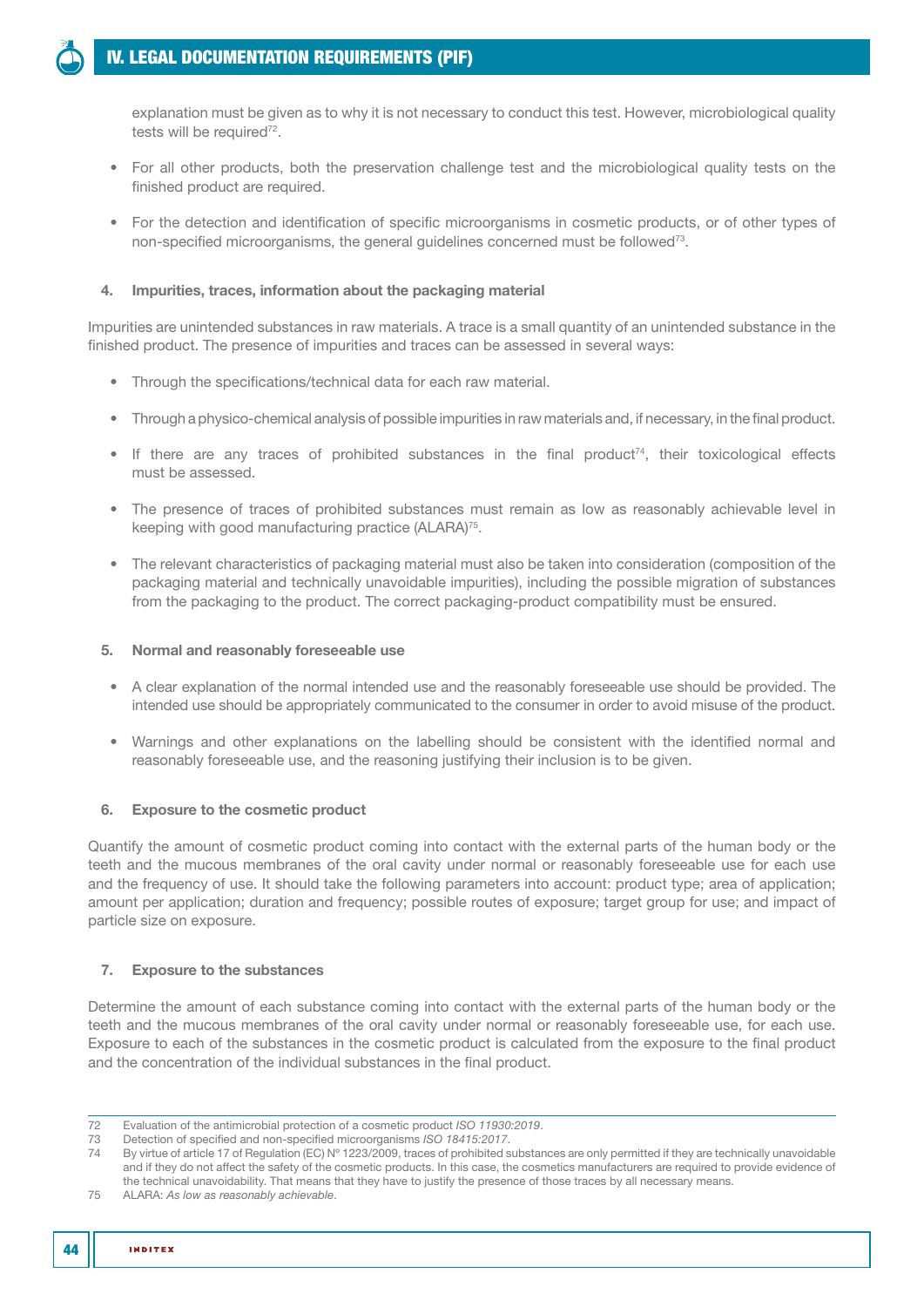

# 8. Toxicological profile of the substances

- Describe the toxicological hazard of each of the substances in the finished product, determine the potential exposure, and draw up a risk characterisation.
- The endpoints to be considered including the routes of exposure, the conditions of use of the product, the physico/chemical characteristics and the possible absorption of the substances.
- Ensure that the experimental data complies with the requirements concerning prohibition of animal testing<sup>76</sup>.
- Endpoints that may be relevant for the toxicological profile for each substance are the following77: acute toxicity via relevant routes of exposure; irritation and corrosivity; skin irritation and skin corrosivity; mucous membrane irritation (eye irritation); skin sensitisation; dermal/percutaneous absorption; repeated dose toxicity; mutagenicity/genotoxicity; carcinogenicity; reproduction toxicity; toxicokinetics; photo-induced toxicity.
- All the significant routes of absorption must be considered.
- The systemic effects must be considered and the margin of safety (MoS) must be calculated.

#### 9. Undesirable effects and serious undesirable effects

- Monitor the safety of the product after it has been placed on the market and to take corrective action, where necessary.
- The responsible person (in collaboration with the distributors) is required to set up a system to collect, document, establish the causality of and manage the undesirable effects caused by the product after its use; and to notify the competent authority when the undesirable effects are serious.
- Information on undesirable effects and serious undesirable effects is to be included in the cosmetic product safety report.

#### 10. Information on the cosmetic product

- Skin compatibility studies carried out with the cosmetic product must be included to ensure the safety of the cosmetic product.
- This section of the cosmetic product safety report allows the inclusion of any additional information<sup>78</sup>, that is considered relevant in order to carry out the safety assessment of the product.

# PART B: COSMETIC PRODUCT SAFETY ASSESSMENT

Part B of the cosmetic product safety report consist of:

- 1. The assessment conclusion: should state whether the product is safe, safe with restrictions or not safe for human health when used under normal or reasonably foreseeable conditions of use. It should be explicitly mentioned the Regulation (EC) Nº 1223/2009.
- 2. The labelled warnings and instructions of use: explicitly list the particular precautions to be observed in use, including at least those listed in Annexes III to VI to Regulation (EC) Nº 1223/2009 which should appear on the labelling.
- 3. The reasoning: clear and accurate explanation about how the safety assessor reaches his or her conclusions

<sup>76</sup> COM (2013) 135 final: Communication from the Commission to the European Parliament and the Council on the animal testing and marketing ban and on the state of play in relation to alternative methods in the field of cosmetics.

<sup>77</sup> For the required studied parameters, the most relevant concentrations or the No Observed Adverse Effect Level (NOAEL) must be identified, as well as the Lowest Observed Adverse Effect Levels (LOAEL) for using them in the process of risk characterisation. When a NOAEL is not available, other reference toxicology values such as No Observed Effect Level (NOEL) or Lowest Observed Effect Level (LOEL), can be used to calculate the margin of safety.

<sup>78</sup> Information not covered under the other headings of part A of Annex I of Regulation (EC) Nº 1223/2009.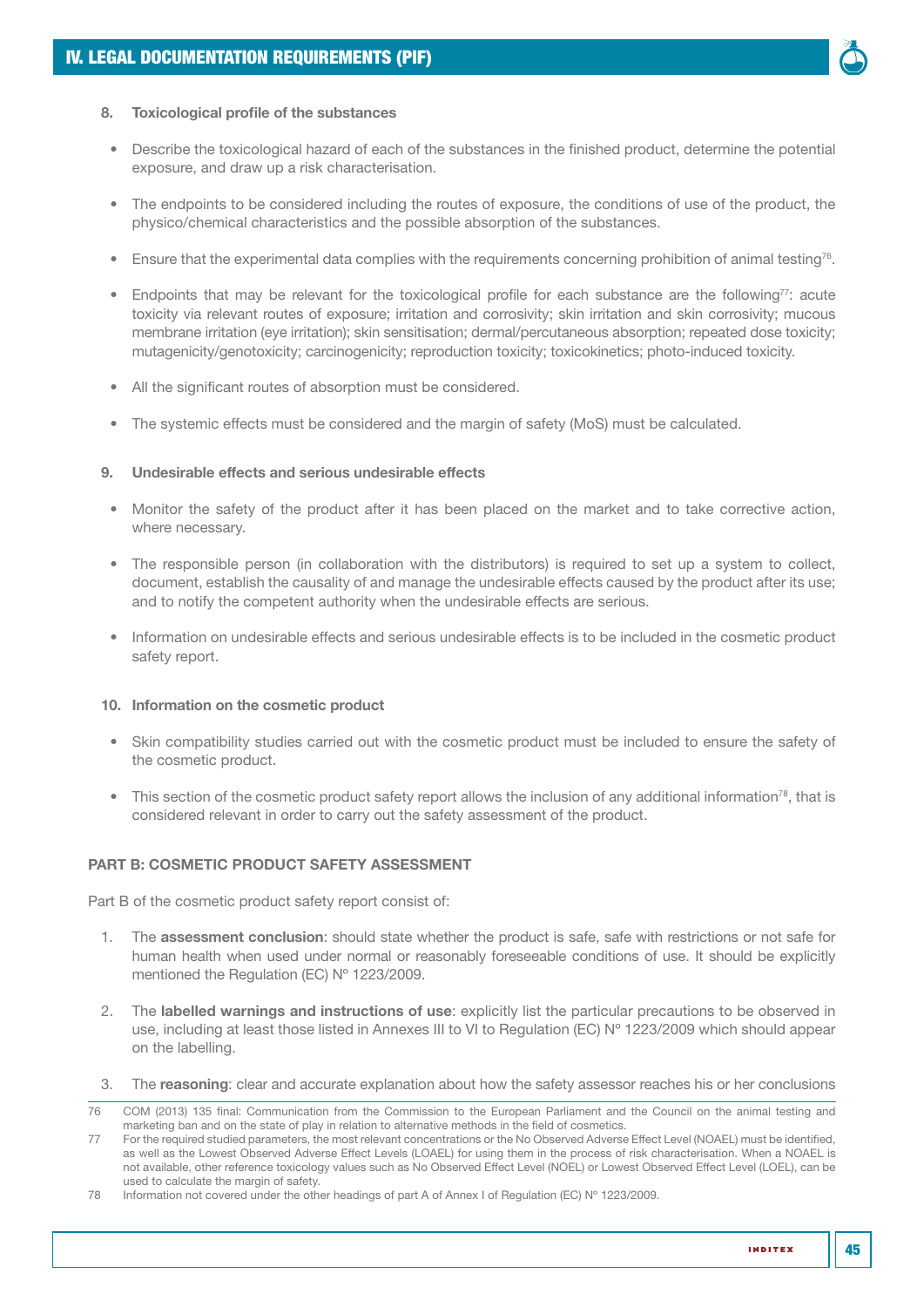# [IV. LEGAL DOCUMENTATION REQUIREMENTS \(PIF\)](#page-38-0)

on the safety of the cosmetic product from the data gathered. It is the result of an expert evaluation of the available data.

4. The credentials of the safety assessor and their final approval: list the name and address for the safety assessor and to be dated and signed. The result of the safety assessment is to be signed stating the date of preparation.

[Annex XIII](#page-112-0) contains *"checklists"* to facilitate the verification of the documentary content required in the PIF.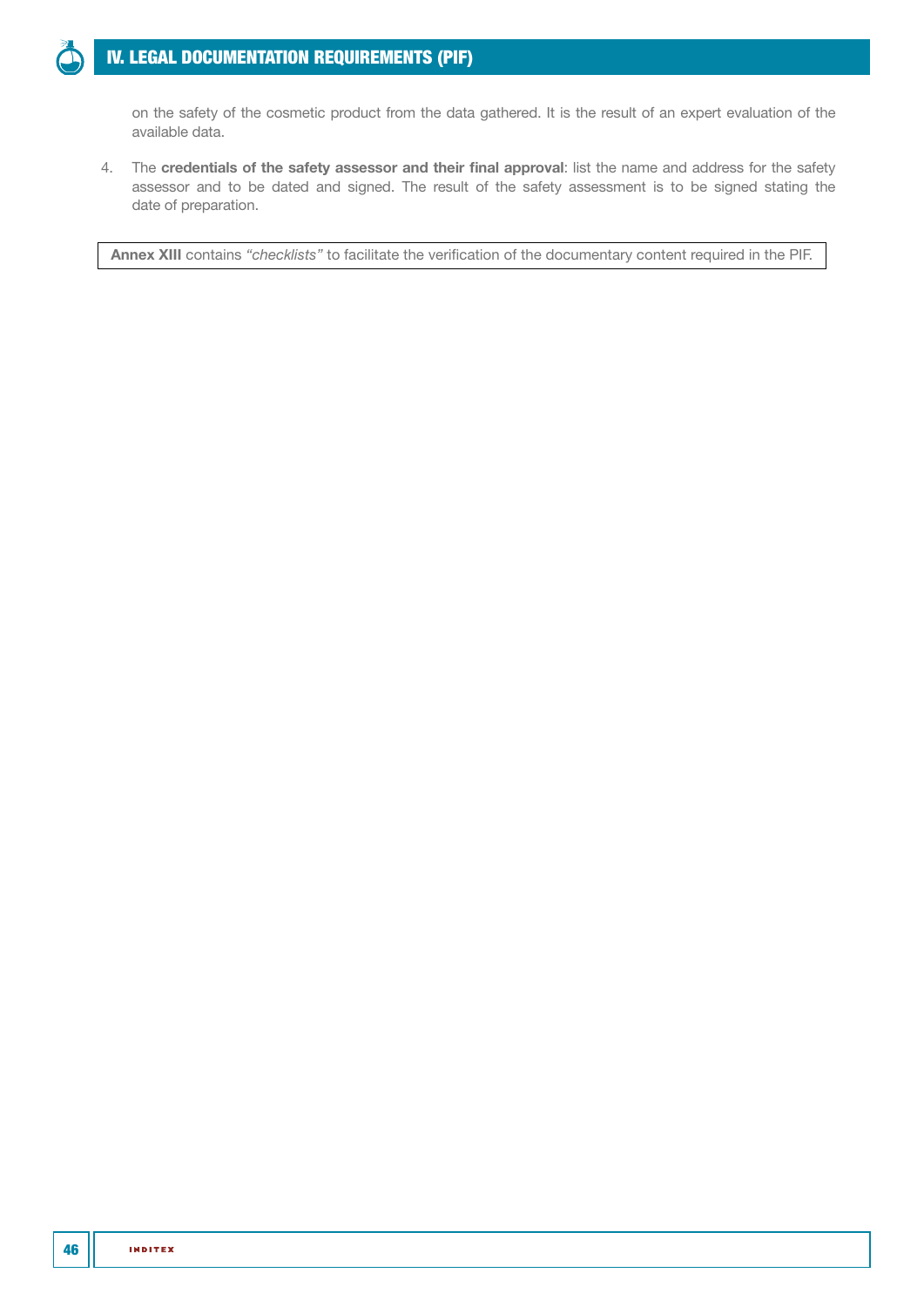# <span id="page-46-0"></span>V. OTHER MANDATORY LEGISLATIONS

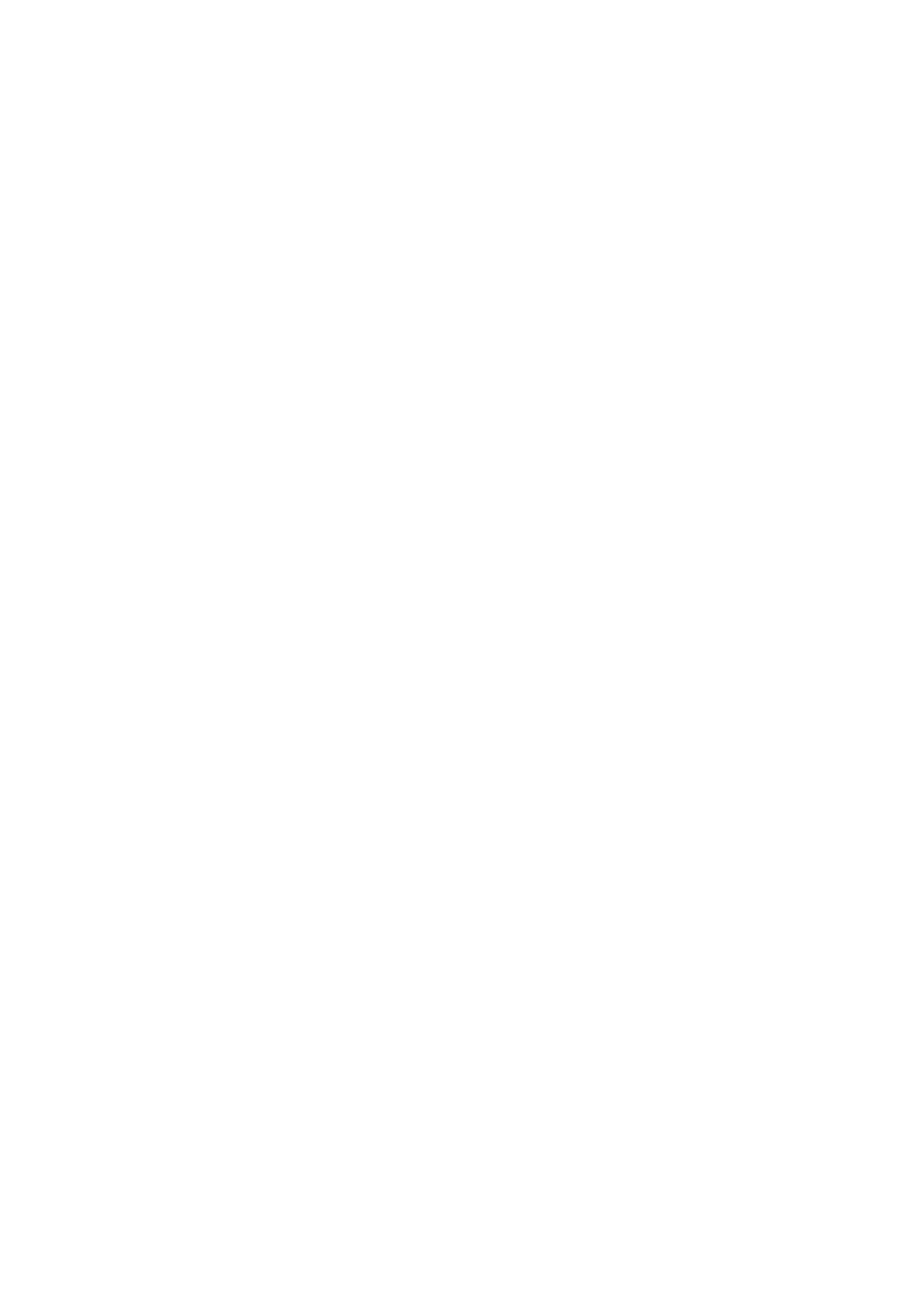# V. OTHER MANDATORY LEGISLATIONS

# **REACH**

# 1.What is it?

REACH is a European Union regulation concerning the Registration, Evaluation, Authorisation and Restriction of Chemicals (Regulation (EC) Nº 1907/2006 of the European Parliament and of the Council).

# 2.Is it of mandatory compliance?

REACH is a mandatory regulation for those suppliers that manufacture, distribute and/or supply cosmetic products, labels, containers and packaging (hereinafter, the "Products") for any of Inditex's "formats" and that, later, are set aside for sale in any of the European Union member States.

To do so, the mentioned Suppliers, should control and manage properly any phase (their own and/or subcontracted) of "the manufacture cycle" of the "Products" with the aim of: (1) detecting and, as a result, avoiding the presence of substances included in the list "Candidate List of Substances of Very High Concern for Authorisation"79 in amounts higher than 0.1 % of the total weight of the "Products" and (2) justifying the presence of SVHC to any external agency and/or Product Healthcare Team of Inditex.

If the mentioned SVHC were detected in amounts higher than the above mentioned limit in the "Products" before its import to whichever European Union member States, Suppliers should notify immediately its existence to the Sustainability Department at Inditex, as well as the corresponding "Corrective Action Plan" for its appropriate elimination.

# CLP

# 1.What is it?

CLP is a European Union regulation concerning Classification, Labeling and Packaging of substances and mixtures (Regulation (EC) Nº 1282/2008 of the European Parliament and of the Council).

#### 2.Is it of mandatory compliance?

Regulation (EC) Nº 1223/2009 on cosmetic products contains in its article 15 provisions on the use in cosmetic products of substances classified as carcinogenic, mutagenic or toxic for reproduction (CMR substances) under Part 3 of Annex VI to Regulation (EC) N° 1272/2008 and it indicates the following:

- 1. The use in cosmetic products of substances classified as CMR substances of category 2, under Part 3 of Annex VI to Regulation (EC) Nº 1272/2008 shall be prohibited. However, a substance classified in category 2 may be used in cosmetic products where the substance has been evaluated by SCCS<sup>80</sup> and found safe for use in cosmetic products.
- 2. The use in cosmetic products of substances classified as CMR substances of category 1A or 1B under Part 3 of Annex VI to Regulation (EC) Nº 1272/2008 shall be prohibited.

The CLP regulation does not directly apply to cosmetic products as defined under Regulation (EC) Nº 1223/2009 but it is necessary to take into account Part 3 of Annex VI of this regulation due to the prohibition of the use of CMR substances in cosmetic products established in the Regulation (EC) Nº 1223/2009.

<sup>79</sup> Article 57 of REACH defines "Substances of Very High Concern" (SVHC) as those substances that are carcinogenic, mutagenic and/or toxic to human reproduction (CMR 1A and CMR 1B), those substances that are persistent, bioaccumulative and toxic (PBT), those substances that are very persistent and very bioaccumulative (vPvB) or those substances (such as those having endocrine disrupting properties or sensitizing substances) for which there is scientific evidence of potential serious effects to human health or the environment which give rise to an equivalent level of concern to the substances listed above and which are identified on a case-by-case basis in accordance with the procedure set out in article 59 of REACH. The list of SVHC substances can be consulted on the ECHA website [\(http://echa.europa.eu/es/candidate-list-table\)](http://echa.europa.eu/es/candidate-list-table).

<sup>80</sup> Scientific Committee on Consumer Safety (SCCS).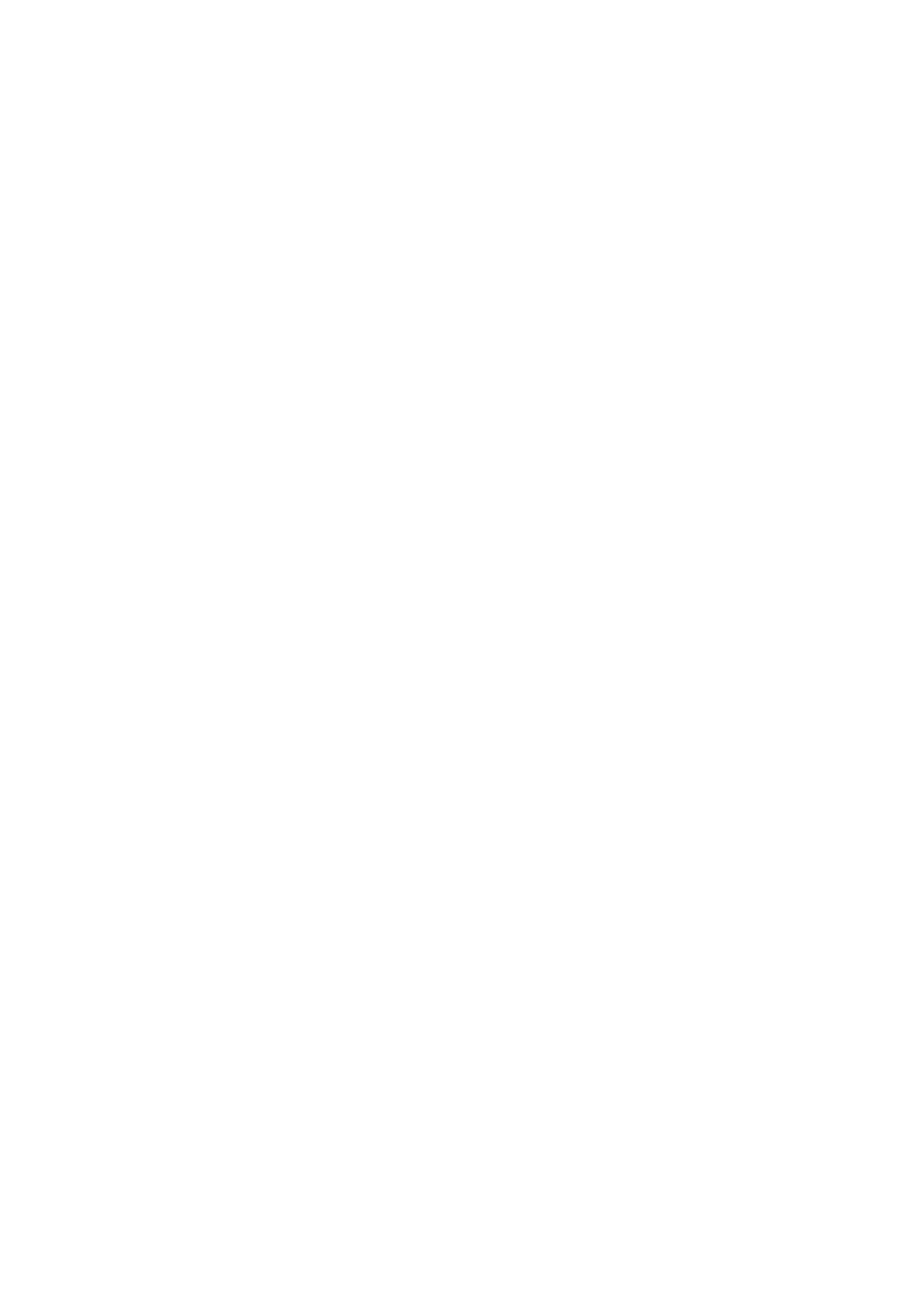# <span id="page-50-0"></span>VI. ANNEXES

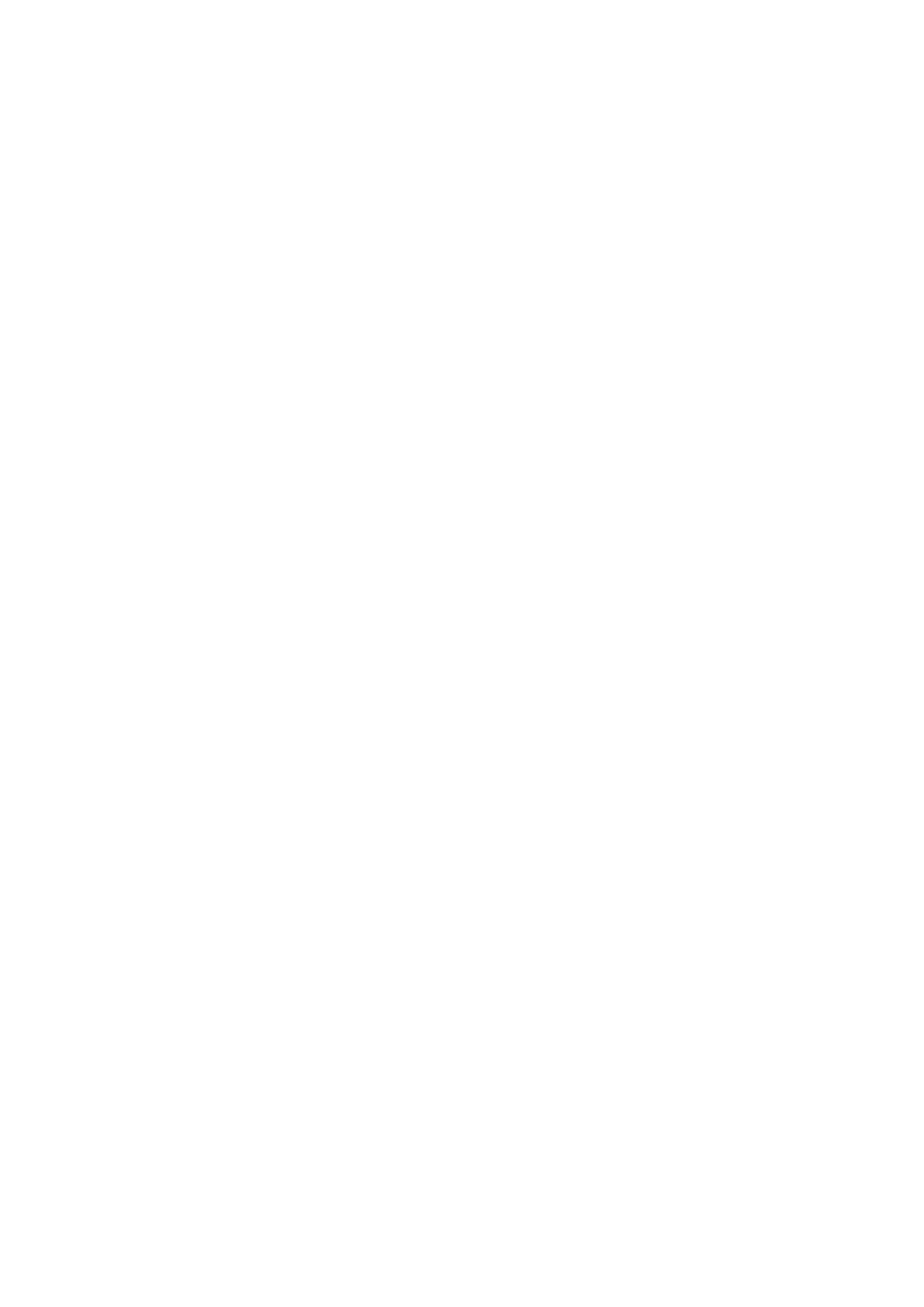

# <span id="page-52-0"></span>ANNEX I. List of the Documents Consulted to Prepare the Global Strategy for Comparing Legislations

| <b>Markets</b>                                                  | <b>Legislation</b>                                                                                               |  |  |  |
|-----------------------------------------------------------------|------------------------------------------------------------------------------------------------------------------|--|--|--|
|                                                                 | 1907/2006/EC                                                                                                     |  |  |  |
|                                                                 | 1272/2008/EC                                                                                                     |  |  |  |
| <b>European Union</b>                                           | 1223/2009/EC                                                                                                     |  |  |  |
|                                                                 | 231/2012/EU                                                                                                      |  |  |  |
|                                                                 | and its amendments, adjustments and corrigendums                                                                 |  |  |  |
|                                                                 | Disposición 5930/1999<br>Disposición 5572/2005                                                                   |  |  |  |
|                                                                 | Disposición 6544/2012                                                                                            |  |  |  |
|                                                                 | Disposición 7529/2013                                                                                            |  |  |  |
| Argentina                                                       | Disposiciones 11276/2016 and 13832/2016                                                                          |  |  |  |
|                                                                 | Disposición 249/2017                                                                                             |  |  |  |
|                                                                 | Disposición 7078/2019                                                                                            |  |  |  |
|                                                                 | and its amendments, adjustments and corrigendums                                                                 |  |  |  |
| <b>Association of Southeast</b>                                 |                                                                                                                  |  |  |  |
| <b>Asian Nations (ASEAN)</b><br>(Brunei, Cambodia, Indonesia,   | <b>ASEAN Cosmetic Directive</b>                                                                                  |  |  |  |
| Laos, Malaysia, Myanmar,                                        | <b>ASEAN Guidelines on Limits of Contaminants for Cosmetics</b>                                                  |  |  |  |
| Philippines, Singapore,                                         |                                                                                                                  |  |  |  |
| Thailand and Vietnam)                                           |                                                                                                                  |  |  |  |
| <b>Brazil</b>                                                   | RDC Nº 15 (26-3-2013)                                                                                            |  |  |  |
| Canada                                                          | Cosmetic Ingredient Hotlist<br>Guidance on Heavy Metal Impurities in Cosmetics                                   |  |  |  |
|                                                                 | Technical Safety Standard for Cosmetics, 2015                                                                    |  |  |  |
| China                                                           | Inventory of Existing Cosmetic Ingredients in China - IECIC                                                      |  |  |  |
| <b>Gulf Cooperation Council</b><br>(GCC) (United Arab Emirates, | Cosmetic Products - Safety Requirements of Cosmetics and Personal Care Products                                  |  |  |  |
| Bahrain, Saudi Arabia, Oman,                                    | GSO 1943/2018                                                                                                    |  |  |  |
| Qatar, Kuwait and Yemen)                                        |                                                                                                                  |  |  |  |
|                                                                 | Cosmetic Act; Cosmetic Act Decree; Cosmetic Act Enforcement Rules;                                               |  |  |  |
| <b>South Korea</b>                                              | Regulations on safety standards for cosmetics                                                                    |  |  |  |
|                                                                 | Pigment type and specifications and test methods of cosmetic products                                            |  |  |  |
| <b>Denmark</b>                                                  | Statutory Order No. 1217 of 11 October 2013                                                                      |  |  |  |
| Spain                                                           | Real Decreto 85/2018                                                                                             |  |  |  |
|                                                                 | FEDERAL LAWS                                                                                                     |  |  |  |
|                                                                 | Food and Drug Administration. Title 21 CFR, Part 250, 700.                                                       |  |  |  |
|                                                                 | Food and Drug Administration. Title 21 CFR Part 310.                                                             |  |  |  |
|                                                                 | Food and Drug Administration. Title 21 CFR, Part 73 (Color Additives Listed for Use in<br>Cosmetics)             |  |  |  |
| <b>United States of America</b>                                 | Food and Drug Administration. Title 21 CFR, Part 74 (Color Additives Listed for Use in<br>Cosmetics)             |  |  |  |
|                                                                 | Food and Drug Administration. Title 21 CFR, Part 352 (Sunscreen Drug Products for<br>Over-The-Counter Human Use) |  |  |  |
|                                                                 | STATE LAWS                                                                                                       |  |  |  |
|                                                                 | California: Safe Drinking Water and Toxic Enforcement Act of 1986 (Proposition 65)                               |  |  |  |
|                                                                 | Reglamento de Control Sanitario de Productos y Servicios, DOF 12-2-2016                                          |  |  |  |
|                                                                 | Secretaría de Salud, DOF 21-05-2010                                                                              |  |  |  |
| <b>United Mexican States</b>                                    | Secretaría de Salud, DOF 11-03-2014 and its amendments                                                           |  |  |  |
|                                                                 | NOM-141-SSA1/SCFI-2012 and its amendments                                                                        |  |  |  |

*Continued on next page*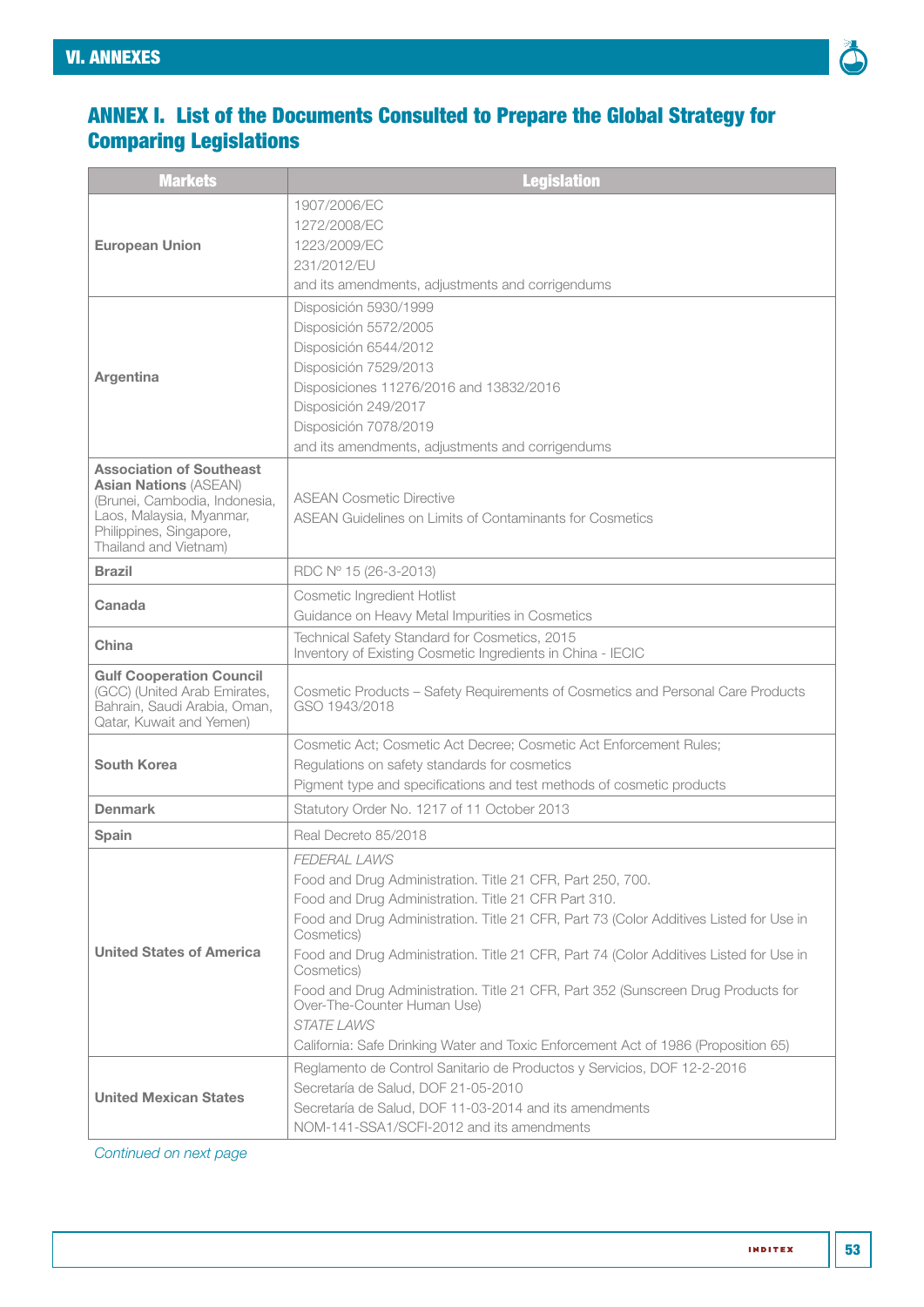| <b>Markets</b>                                                                                         | <b>Legislation</b>                                                                                                                                                                                                                                                                                                                                                            |
|--------------------------------------------------------------------------------------------------------|-------------------------------------------------------------------------------------------------------------------------------------------------------------------------------------------------------------------------------------------------------------------------------------------------------------------------------------------------------------------------------|
| Japan                                                                                                  | Standards for Cosmetics (Ministry of Health and Welfare Notification No. 331 of 2000)<br>Ministerial Ordinance by the Ministry of Health, Labour & Welfare No. 87, 2014<br>Ministry of Health and Welfare Ordinance No. 30 of August 1966<br>Ministry of Health and Welfare Ordinance No. 15 of February 1961<br>Japanese Pharmacopoeia<br>Japanese Pharmaceutical Excipients |
| <b>Southern Common Market</b><br>(MERCOSUR) (Argentina,<br>Brazil, Paraguay, Uruguay and<br>Venezuela) | MERCOSUR/GMC/RES Nº 51/98<br>MERCOSUR/GMC/RES Nº 07/11<br>MERCOSUR/GMC/RES Nº 24/11<br>MERCOSUR/GMC/RES Nº 16/12<br>MERCOSUR/GMC/RES Nº 62/14<br>MERCOSUR/GMC/RES Nº 44/15                                                                                                                                                                                                    |
| Taiwan                                                                                                 | Cosmetic Hygiene and Safety Act                                                                                                                                                                                                                                                                                                                                               |
| <b>Thailand</b>                                                                                        | Cosmetic Act B.E 2558                                                                                                                                                                                                                                                                                                                                                         |
| <b>Turkey</b>                                                                                          | Regulation on Cosmetics N° 25823 and its amendments                                                                                                                                                                                                                                                                                                                           |
| <b>Eurasian Customs Union</b><br>(Armenia, Belarus, Kazakhstan,<br>Kyrgyzstan and Russia)              | On Safety of Perfumes and Cosmetics, TP TC 009/2011 and its amendments                                                                                                                                                                                                                                                                                                        |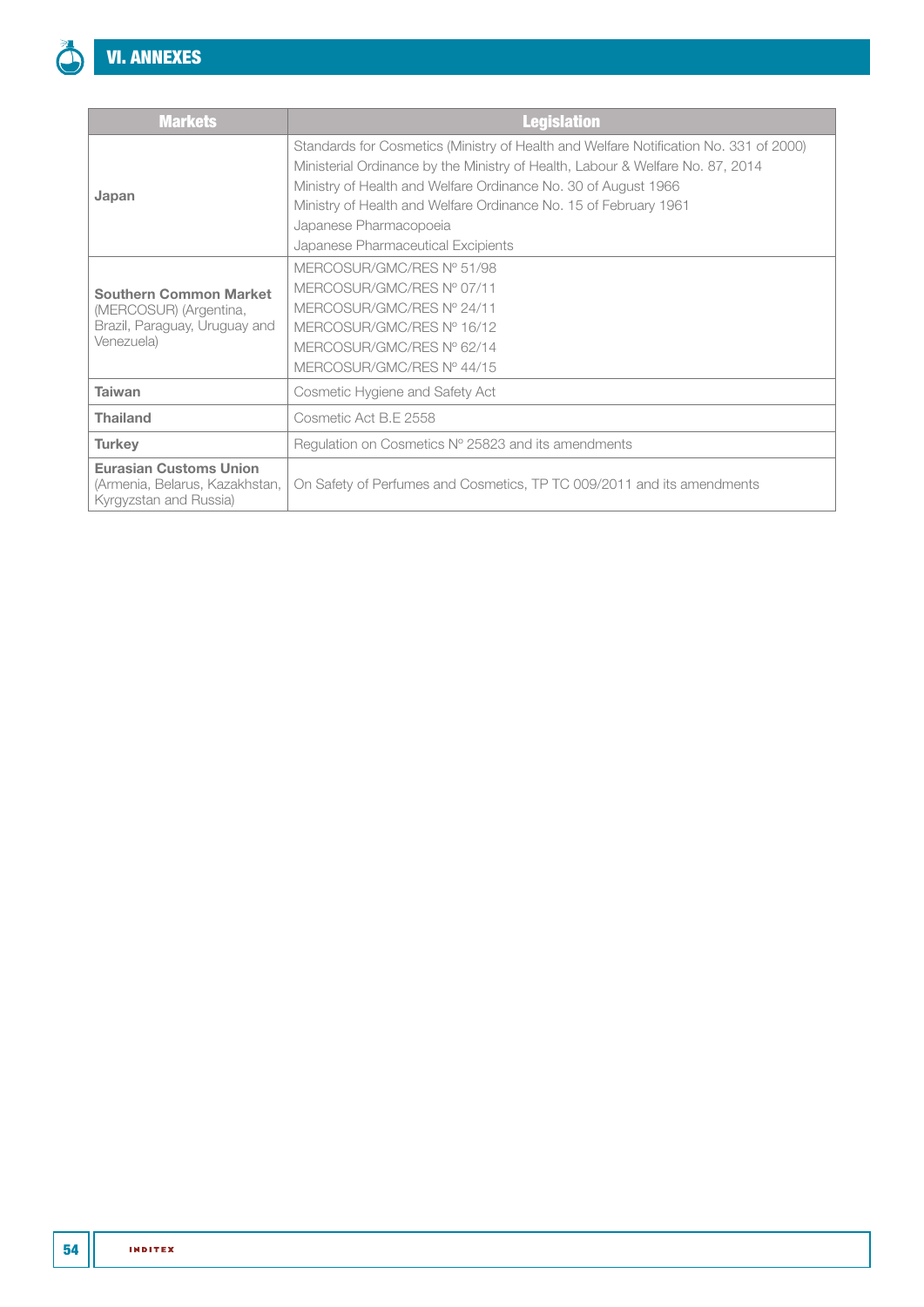

# ANNEX II. Summary Chart of Musks

| <b>Name of Common</b><br><b>Ingredients Glossary</b>                      | <b>Chemical Name</b>                                                                                                                                                           | <b>CAS Number</b>              | <b>EC Number</b>         | Limits <sup>81</sup>                                                                                                                                    |
|---------------------------------------------------------------------------|--------------------------------------------------------------------------------------------------------------------------------------------------------------------------------|--------------------------------|--------------------------|---------------------------------------------------------------------------------------------------------------------------------------------------------|
|                                                                           |                                                                                                                                                                                | <b>NITROMUSKS</b>              |                          |                                                                                                                                                         |
| Musk ambrette                                                             | 4-tert-Butyl-3-methoxy-2,6-<br>dinitrotoluene                                                                                                                                  | 83-66-9                        | 201-493-7                | nd                                                                                                                                                      |
| Musk moskene                                                              | 1,1,3,3,5-Pentamethyl-4,6-<br>dinitroindane                                                                                                                                    | 116-66-5                       | $204 - 149 - 4$          | nd                                                                                                                                                      |
| Musk tibetene                                                             | 5-tert-Butyl-1,2,3-trimethyl-<br>4,6-dinitrobenzene                                                                                                                            | 145-39-1                       | 205-651-6                | nd                                                                                                                                                      |
| Musk xylene <sup>82</sup>                                                 | 5-tert-Butyl-2,4,6-trinitro-m-<br>xylene                                                                                                                                       | $81 - 15 - 2$                  | 201-329-4                | nd                                                                                                                                                      |
| Musk alpha <sup>83</sup>                                                  | 1,3-dibromo-4-methoxy-2-<br>methyl-5-nitrobenzene                                                                                                                              | 61827-59-6                     |                          | nd                                                                                                                                                      |
| Musk KS83                                                                 | 1,3-dibromo-2-methoxy-4-<br>methyl-5-nitrobenzene                                                                                                                              | 62265-99-0                     | 263-479-7                | nd                                                                                                                                                      |
| Musk ketone <sup>84,85</sup>                                              | 4'-tert-Butyl-2',6'-dimethyl-<br>3',5'-dinitroacetophenone                                                                                                                     | $81 - 14 - 1$                  | $201 - 328 - 9$          | 1.4 % in fine fragrance,<br>0.56 % in eau de toilette.<br>0.04 % in other products                                                                      |
|                                                                           |                                                                                                                                                                                | <b>POLYCLYCLIC MUSKS</b>       |                          |                                                                                                                                                         |
| Versalide                                                                 | 3'-Ethyl-5', 6', 7', 8'-<br>tetrahydro-5',5',8',8'-<br>tetramethyl-2'-<br>acetonaphthone or<br>7-acetyl-6-ethyl-1,1,4,4-<br>tetramethyl-1,2,3,4-<br>tetrahydronaphtalen (AETT) | 88-29-9                        | $201 - 817 - 7$          | nd                                                                                                                                                      |
| Tonalide <sup>85</sup> ;<br>acetyl hexamethyl<br>tetralin;<br><b>AHTN</b> | 1-(5,6,7,8-Tetrahydro-<br>3,5,5,6,8,8-hexamethyl<br>-2-naphthyl)ethan-1-one                                                                                                    | $21145 - 77 - 7/$<br>1506-02-1 | 244-240-6 /<br>216-133-4 | leave-on products: 0.1 %<br>except:<br>hydroalcoholic products:<br>1.0%<br>fine fragrance: 2.5 %<br>fragrance cream: 0.5 %<br>rinse-off products: 0.2 % |
| Phantolide;<br>acetyl hexamethyl<br>indan; AHMI; Musk<br>indane           | 1,1,2,3,3,6-Hexamethylindan-<br>5-yl methyl ketone                                                                                                                             | 15323-35-0                     | 239-360-0                | leave-on products: 2.0 %<br>rinse-off products: no<br>restrictions                                                                                      |

81  $nd \approx 0.0001 \% \approx 1$  ppm.

83 According to the legislation of the United Mexican States (see [Annex I](#page-52-0)).<br>84 In the event of this substance being used as ingredient in the composity

In the event of this substance being used as ingredient in the composition of a cosmetic product, contact the Sustainability Department at Inditex.

85 Not to be used in oral products.

<sup>82</sup> According to the legislation of Gulf Cooperation Council (GCC) (see [Annex I\)](#page-52-0)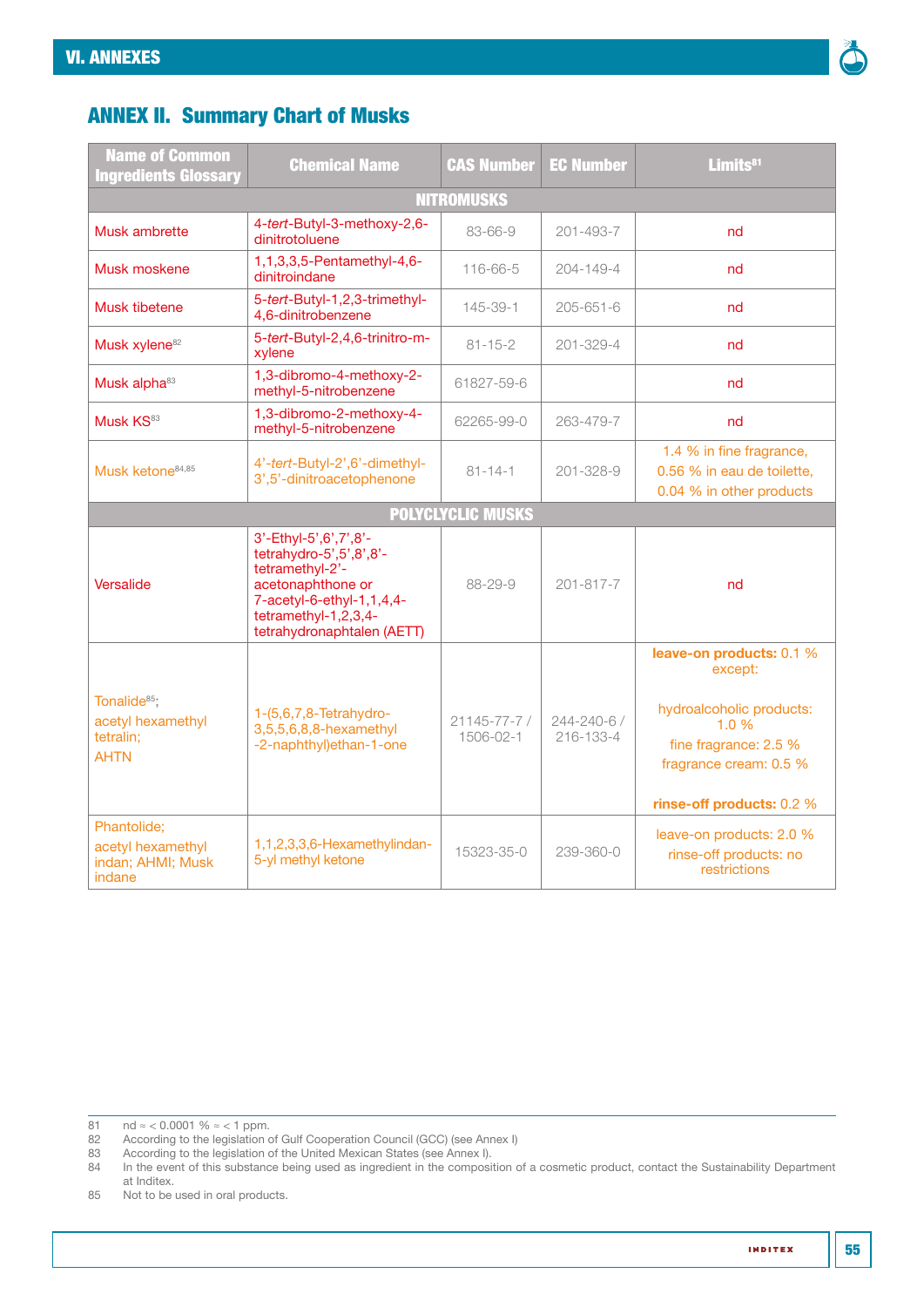# **ANNEX III. Summary Chart of Allergenic Fragrances<sup>86</sup>**

| <b>Name of Common Ingredients</b><br>Glossary           | <b>Chemical Name</b>                                                       | <b>CAS Number</b>               | <b>EC Number</b>         |
|---------------------------------------------------------|----------------------------------------------------------------------------|---------------------------------|--------------------------|
| alpha-Isomethyl ionone                                  | 3-Methyl-4-(2,6,6-trimethyl-2-cyclohexen-1yl)-<br>3-buten-2-one            | $127 - 51 - 5$                  | 204-846-3                |
| Amyl cinnamal                                           | 2-Benzylideneheptanal                                                      | $122 - 40 - 7$                  | $204 - 541 - 5$          |
| Amylcinnamyl alcohol                                    | 2-Pentyl-3-phenylprop-2-en-1-ol                                            | $101 - 85 - 9$                  | 202-982-8                |
| Anise alcohol                                           | 4-Methoxybenzyl alcohol                                                    | $105 - 13 - 5$                  | 203-273-6                |
| Benzyl alcohol <sup>87</sup>                            | <b>Benzyl alcohol</b>                                                      | $100 - 51 - 6$                  | 202-859-9                |
| Benzyl benzoate                                         | Benzyl benzoate                                                            | $120 - 51 - 4$                  | 204-402-9                |
| <b>Benzyl cinnamate</b>                                 | 2-Propenoic acid, 3-phenyl-, phenylmethyl<br>ester                         | $103 - 41 - 3$                  | 203-109-3                |
| <b>Benzyl salicylate</b>                                | <b>Benzyl salicylate</b>                                                   | 118-58-1                        | 204-262-9                |
| Butylphenyl methylpropional / Lilial <sup>88</sup>      | 2-(4-tert-Butylbenzyl)propionaldehyde;<br><b>BMHCA</b>                     | $80 - 54 - 6$                   | 201-289-8                |
| Cinnamal                                                | 2-Propenal, 3-phenyl-; Cinnamaldehyde                                      | $104 - 55 - 2$                  | 203-213-9                |
| Cinnamyl alcohol                                        | Cinnamyl alcohol                                                           | $104 - 54 - 1$                  | 203-212-3                |
| <b>Citral</b>                                           | 3,7-Dimethyl-2,6-octadienal                                                | 5392-40-5                       | 226-394-6                |
| <b>Citronellol</b>                                      | (±)-3,7-Dimethyloct-6-en-1-ol                                              | $106 - 22 - 9$ /<br>26489-01-0  | 203-375-0 /<br>247-737-6 |
| Coumarin                                                | 2H-1-Benzopyran-2-one                                                      | $91 - 64 - 5$                   | 202-086-7                |
| Eugenol                                                 | Phenol, 2-methoxy-4-(2-propenyl)                                           | $97 - 53 - 0$                   | 202-589-1                |
| Evernia furfuracea extract                              | <b>Treemoss extract</b>                                                    | 90028-67-4                      | 289-860-8                |
| Evernia prunastri extract                               | Oakmoss extract                                                            | 90028-68-5                      | 289-861-3                |
| Farnesol                                                | 2,6,10-Dodecatrien-1-ol, 3,7,11-trimethyl-                                 | 4602-84-0                       | 225-004-1                |
| Geraniol                                                | 2,6-Octadien-1-ol, 3,7-dimethyl-, (2E)-                                    | $106 - 24 - 1$                  | 203-377-1                |
| <b>Hexyl cinnamal</b>                                   | 2-Benzylideneoctanal                                                       | $101 - 86 - 0$                  | 202-983-3                |
| Hydroxycitronellal <sup>89</sup>                        | 7-Hydroxycitronellal                                                       | $107 - 75 - 5$                  | 203-518-7                |
| Hydroxyisohexyl 3-cyclohexene<br>carboxaldehyde / Lyral | 3 and 4-(4-Hydroxy-4-methylpentyl)cyclohex-<br>3-ene-1-carbaldehyde (HICC) | $51414 - 25 - 6/$<br>31906-04-4 | 257-187-9 /<br>250-863-4 |
| Isoeugenol <sup>90</sup>                                | Phenol, 2-methoxy-4-(1-propenyl)                                           | $97 - 54 - 1/$<br>5932-68-3     | 202-590-7 /<br>227-678-2 |
| Limonene <sup>91</sup>                                  | d-Limonene(4R)-1-Methyl-4-(1-methylethenyl)<br>cyclohexene                 | 5989-27-5                       | 227-813-5                |
| Linalool                                                | 1,6-Octadien-3-ol, 3,7-dimethyl-                                           | 78-70-6                         | 201-134-4                |
| Methyl 2-octynoate <sup>92</sup>                        | Methyl oct-2-ynoate / Methyl heptine<br>carbonate                          | $111 - 12 - 6$                  | 203-836-6                |

<sup>86</sup> The presence of any of the restricted substances listed in this table must be indicated on the list of ingredients when its concentration exceeds: 0.001 % for leave-on products and 0.01 % in rinse-off products.

<sup>87</sup> For purposes other than inhibiting the development of microorganisms in the product, this purpose has to be apparent from the presentation of the product.

<sup>88</sup> In the event of this substance being used as ingredient in the composition of a cosmetic product, contact the Sustainability Department at Inditex.

<sup>89</sup> MAC = 1.0 % for all products with the exception of oral products.

<sup>90</sup> MAC = 0.02 % for all products with the exception of oral products.<br>91 Peroxide level lower than 20 mmol/L: this limit is applied to the sub-

<sup>91</sup> Peroxide level lower than 20 mmol/L; this limit is applied to the substance and not to the finished cosmetic product.<br>92 MAC = 0.01 % when it is used by itself. In combination with methyl octyl carbonate (MOC), the comb

MAC = 0.01 % when it is used by itself. In combination with methyl octyl carbonate (MOC), the combined level for the final product must not be > 0.01 % (and of this, the % MOC, must not exceed 0.002 %). These limits apply to all the products with the exception of oral products.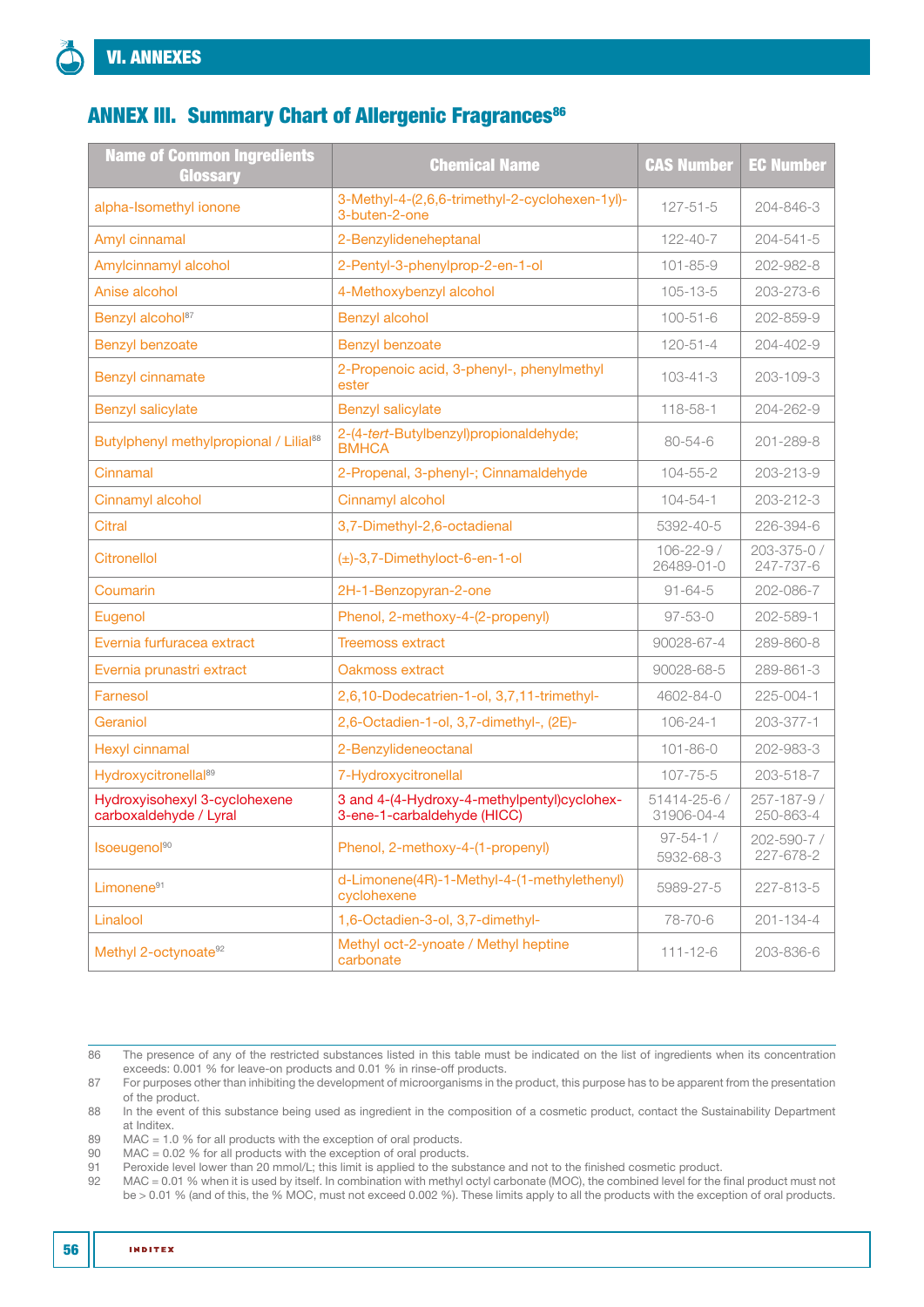

# ANNEX IV. Summary Chart of Nitrosamines and Nitrosating Agents<sup>93</sup>

| <b>Name of Common</b><br><b>Ingredients Glossary</b>  | <b>Chemical Name</b>                    | <b>Acronym</b> | <b>CAS</b><br><b>Number</b> | EC<br><b>Number</b> | Limits <sup>94</sup> |
|-------------------------------------------------------|-----------------------------------------|----------------|-----------------------------|---------------------|----------------------|
| 3-(N-Nitrosomethylamino)<br>propionitrile             |                                         |                | 60153-49-3                  |                     | nd                   |
| 4-Nitrosodiphenylamine                                |                                         |                | 156-10-5                    | 205-848-7           | nd                   |
| 4-(N-Nitrosomethylamino)-1-(3-<br>pyridyl)-1-butanone |                                         |                | 64091-91-4                  |                     | nd                   |
| Nitrosamide                                           |                                         |                | 35576-91-1                  |                     | nd                   |
| N-Nitrosodibutylamine                                 |                                         |                | $924 - 16 - 3$              |                     | nd                   |
| N-Nitrosodiethanolamine                               | 2,2-(Nitrosoimino) bisethanol           | <b>NDELA</b>   | 1116-54-7                   | 214-237-4           | nd                   |
| N-Nitrosodiethylamine                                 | N-Nitrosodiethylamine                   | <b>NDEA</b>    | $55 - 18 - 5$               | 200-226-1           | nd                   |
| N-Nitrosodiisopropanolamine                           | N-Nitroso-bis<br>(2-hydroxypropylamine) | <b>NBHPA</b>   | 53609-64-6                  |                     | nd                   |
| N-Nitrosodimethylamine                                | N-Methyl-N-<br>nitrosomethanamine       | <b>NDMA</b>    | $62 - 75 - 9$               | 200-549-8           | nd                   |
| N-Nitrosodiphenylamine                                | Diphenylnitrosamine                     |                | 80-30-6                     | 201-663-0           | nd                   |
| N-Nitrosodipropylamine                                | N-Nitroso-N-propyl-1-<br>propanamine    | <b>NDPA</b>    | 621-64-7                    | 210-698-0           | nd                   |
| N-Nitrosohexamethyleneimine                           |                                         |                | 932-83-2                    | 213-258-6           | nd                   |
| N-Nitrosomethyl-N-butylamine                          |                                         |                | 7068-83-9                   |                     | nd                   |
| N-Nitrosomethyl-N-decylamine                          |                                         |                | 75881-22-0                  |                     | nd                   |
| N-Nitrosomethyl-N-<br>dodecylamine                    | N-Nitroso-N-methyl-N-<br>dodecylamine   |                | 55090-44-3                  |                     | nd                   |
| N-Nitrosomethyl-N-heptylamine                         |                                         |                | 16338-99-1                  |                     | nd                   |
| N-Nitrosomethyl-N-hexylamine                          |                                         |                | 28538-70-7                  |                     | nd                   |
| N-Nitrosomethyl-N-nonylamine                          |                                         |                | 75881-19-5                  |                     | nd                   |
| N-Nitrosomethyl-N-octylamine                          |                                         |                | 34423-54-6                  |                     | nd                   |
| N-Nitrosomethyl-N-pentylamine                         |                                         |                | 13256-07-0                  |                     | nd                   |
| N-Nitrosomethyl-N-propylamine                         |                                         |                | 924-46-9                    |                     | nd                   |
| N-Nitrosomethyl-N-<br>tetradecylamine                 |                                         |                | 75881-20-8                  |                     | nd                   |
| N-Nitrosomethyl-N-<br>undecylamine                    |                                         |                | 68107-26-6                  |                     | nd                   |
| N-Nitroso-N-methylurea                                |                                         |                | 684-93-5                    | 211-678-4           | nd                   |
| N-Nitroso-N-methylurethane                            |                                         |                | 615-53-2                    | 210-432-3           | nd                   |
| N-Nitroso-N-methylvinylamine                          |                                         |                | 4549-40-0                   |                     | nd                   |
| N-Nitrosomorpholine                                   | 4-Nitrosomorpholine                     | <b>NMOR</b>    | 59-89-2                     |                     | nd                   |

*Continued on next page*

94  $nd \approx 0.000001 \% \approx 0.01$  ppm.

<sup>93</sup> To prevent the formation of Nitrosamines in the cosmetic product, the concurrent use of amines, amino-derivatives and nitrosating agents is prohibited as ingredients of the cosmetics in one specific cosmetic, even if these substances have a MAC limit.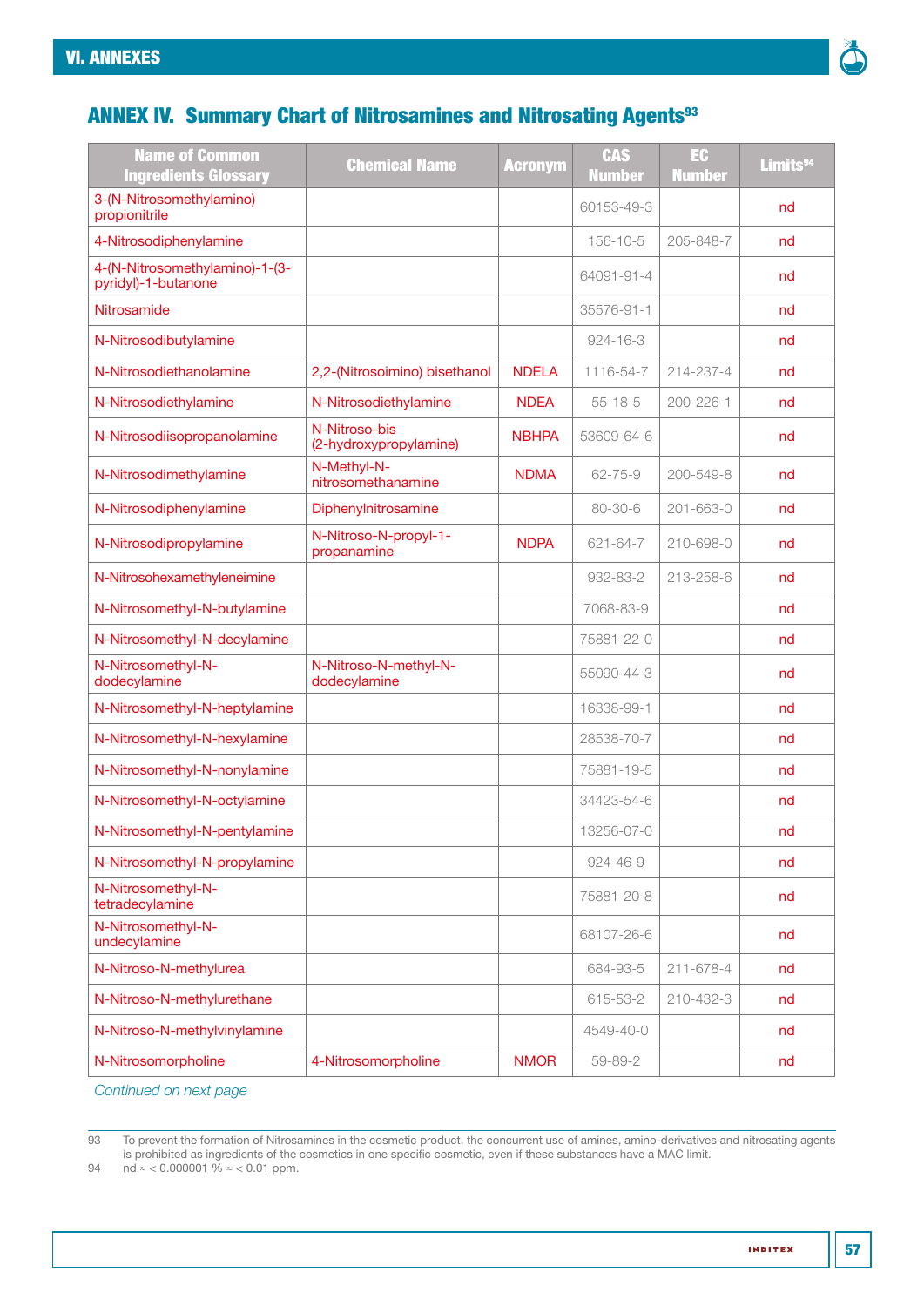| <b>Name of Common</b><br><b>Ingredients Glossary</b> | <b>Chemical Name</b>                    | <b>Acronym</b> | <b>CAS</b><br><b>Number</b> | EC<br><b>Number</b> | Limits <sup>94</sup>                                                           |
|------------------------------------------------------|-----------------------------------------|----------------|-----------------------------|---------------------|--------------------------------------------------------------------------------|
| N-Nitrosonornicotine                                 |                                         |                | 16543-55-8                  |                     | nd                                                                             |
| N-Nitrosopiperidine                                  |                                         |                | $100 - 75 - 4$              | 202-886-6           | nd                                                                             |
| N-Nitrosopyrrolidine                                 | 1-Nitrosopyrrolidine                    | <b>NPYR</b>    | 930-55-2                    | 213-218-8           | nd                                                                             |
| N-Nitroso-para-amino benzoic<br>acid esters          |                                         | <b>NPABA</b>   |                             |                     | nd                                                                             |
| N-Methyl-N-nitroso-ethanamine                        |                                         |                | 10595-95-6                  | 204-825-9           | nd                                                                             |
| Diethanolamine                                       | 2,2'-Iminodiethanol                     | <b>DEA</b>     | $111 - 42 - 2$              | 203-868-0           | nd                                                                             |
| Diisopropanolamine                                   | 1,1'-Iminodipropan-2-ol                 | <b>DIPA</b>    | 110-97-4                    | 203-820-9           | nd                                                                             |
| Dimethylamine                                        |                                         |                | $124 - 40 - 3$              | 204-697-4           | nd                                                                             |
| Ethanolamine <sup>95</sup>                           | 2-Aminoethanol                          | <b>MEA</b>     | $141 - 43 - 5$              | 205-483-3           | $0.5 %$ (as<br>secondary<br>amine)                                             |
| Triethanolamine <sup>95</sup>                        | 2,2"-Nitrilotriethanol                  | <b>TEA</b>     | $102 - 71 - 6$              | 203-049-8           | leave-on<br>products:<br>2.5 %<br>rinse-off<br>products:<br>no<br>restrictions |
| DEA-Cocamide <sup>96</sup>                           | N, N-bis(Hydroxyethyl)<br>cocoamide     |                | 68603-42-9                  | $271 - 657 - 0$     | $0.5%$ (as<br>secondary<br>amine)                                              |
| DEA-Lauramide <sup>96</sup>                          | N,N-bis(2-Hydroxyethyl)<br>dodecanamide |                | $120 - 40 - 1$              | 204-393-1           | $0.5 \%$ (as<br>secondary<br>amine)                                            |
| DEA-Oleamide <sup>96</sup>                           | N,N-bis(2-Hydroxyethyl)<br>oleamide     |                | 93-83-4                     | $202 - 281 - 7$     | $0.5%$ (as<br>secondary<br>amine)                                              |
| Inorganic nitrites                                   |                                         |                | 14797-65-0                  | 231-963-7           | nd                                                                             |
| Sodium nitrite97                                     |                                         |                | 7632-00-0                   | 231-555-9           | 0.2 % (only<br>as rust<br>inhibitor)                                           |
| Amyl nitrite                                         |                                         |                | 110-46-3                    | 203-770-8           | nd                                                                             |
| <b>Isobutyl nitrite</b>                              |                                         |                | 542-56-3                    | 208-819-7           | nd                                                                             |
| <b>Bronidox</b>                                      | 5-Bromo-5-nitro-1,3-<br>dioxane         |                | 30007-47-7                  | 250-001-7           | nd                                                                             |
| <b>Bronopol</b>                                      | 2-Bromo-2-nitropropane-<br>$1,3$ -diol  |                | $52 - 51 - 7$               | 200-143-0           | nd                                                                             |

97 For formulations that contain amides or amines it cannot be used in any concentration.

<sup>95</sup> Maximum content of secondary amine in final cosmetic product = 0.5 %. Not to be used with nitrosating systems. Minimum purity 99 %. Maximum content of secondary amine in raw material = 0.5 %. Maximum nitrosamine content = 50 μg /kg. Keep in nitrite-free containers. 96 Maximum content of secondary amine in final cosmetic product = 0.5 %. Not to be used with nitrosating systems. Maximum content of secondary amine in raw material = 5 %. Maximum nitrosamine content = 50 μg /kg. Keep in nitrite-free containers.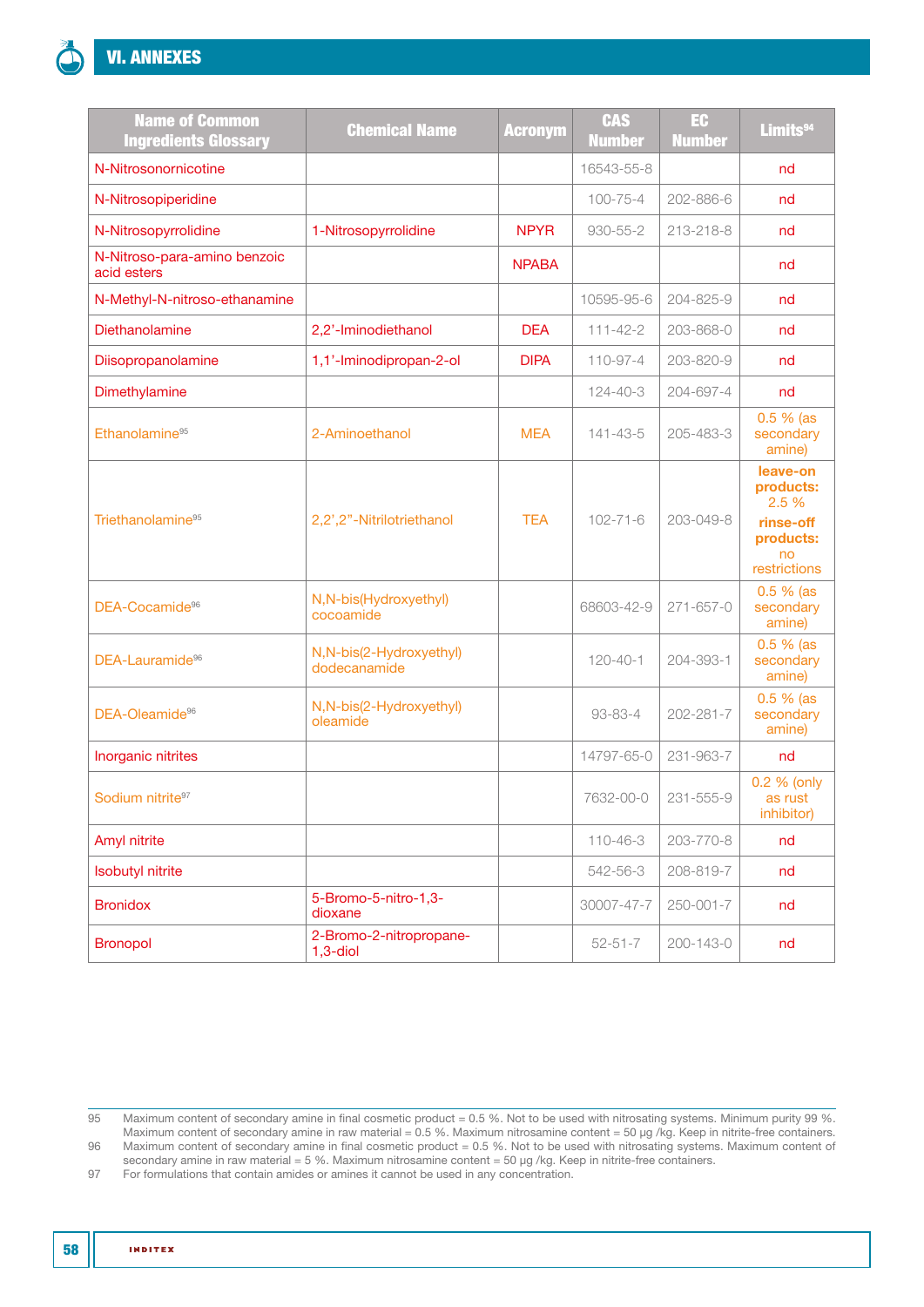

# ANNEX V. Summary Chart of Phthalates

| <b>Name of Common</b><br><b>Ingredients Glossary</b>                           | <b>Chemical Name</b>          | <b>Acronym</b> | <b>CAS Number</b>          | <b>CE Number</b>         | Limits <sup>98</sup> |
|--------------------------------------------------------------------------------|-------------------------------|----------------|----------------------------|--------------------------|----------------------|
| 1,2-Benzenedicarboxylic<br>acid; di-C6-8 branched<br>alkylesters, C7-rich      |                               |                | 71888-89-6                 | 276-158-1                | nd                   |
| 1,2-Benzenedicarboxylic<br>acid, di-C7-11, branched<br>and linear alkyl esters |                               |                | 68515-42-4                 | 271-084-6                | nd                   |
| 1,2-Benzenedicarboxylic<br>acid, dihexyl ester,<br>branched and linear         |                               |                | 68515-50-4                 | 271-093-5                | nd                   |
| 1,2-Benzenedicarboxylic<br>acid, dipentyl ester,<br>branched and linear        |                               |                | 84777-06-0                 | 284-032-2                | nd                   |
| Benzyl butyl phthalate                                                         |                               | <b>BBP</b>     | 85-68-7                    | $201 - 622 - 7$          | nd                   |
| Dibutyl phthalate                                                              |                               | <b>DBP</b>     | 84-74-2                    | $201 - 557 - 4$          | nd                   |
| Dicyclohexyl phthalate                                                         |                               | <b>DCHP</b>    | $84 - 61 - 7$              | 201-545-9                | nd                   |
| Diethylhexyl phthalate                                                         | bis(2-Ethylhexyl) phthalate   | <b>DEHP</b>    | $117 - 81 - 7$             | 204-211-0                | nd                   |
| Dihexyl phthalate                                                              |                               | <b>DnHP</b>    | 84-75-3                    | $201 - 559 - 5$          | nd                   |
| Diisobutyl phthalate                                                           |                               | <b>DIBP</b>    | 84-69-5                    | $201 - 553 - 2$          | nd                   |
| Diisodecyl phthalate <sup>99</sup>                                             |                               | <b>DIDP</b>    | 68515-49-1 /<br>26761-40-0 | 201-884-2 /<br>247-977-1 | nd                   |
| Diisohexyl phthalate                                                           |                               | <b>DIHP</b>    | 71850-09-4                 | 276-090-2                | nd                   |
| Diisononyl phthalate <sup>99</sup>                                             |                               | <b>DINP</b>    | 28553-12-0                 | 249-079-5                | nd                   |
| Diisopentylphthalate                                                           |                               | <b>DIPP</b>    | 605-50-5                   | 210-088-4                | nd                   |
| Dimethoxyethyl phthalate                                                       | bis(2-Methoxyethyl) phthalate | <b>DMEP</b>    | $117 - 82 - 8$             | 204-212-6                | nd                   |
| Dimethyl phthalate <sup>100</sup>                                              |                               | <b>DMP</b>     | $131 - 11 - 3$             | 205-011-6                | nd                   |
| Dioctyl phthalate <sup>101</sup>                                               | di-n-Octyl phthalate          | <b>DOP</b>     | $117 - 84 - 0$             | 204-214-7                | nd                   |
| Dipentyl phthalate                                                             | di-n-Pentyl phthalate         | <b>DPP</b>     | $131 - 18 - 0$             | 205-017-9                | nd                   |
| Pentyl-isopentylphthalate                                                      | n-Pentyl-isopentylphthalate   | <b>PIPP</b>    | 776297-69-9                |                          | nd                   |

- 99 According to the legislation of California (see [Annex I](#page-52-0)).
- 100 According to the legislation of the United Mexican States and Argentina (see [Annex I\)](#page-52-0).
- 101 According to the legislation of Taiwan (see [Annex I](#page-52-0)).

<sup>98</sup>  $nd \approx 0.0005 \% \approx 5$  ppm.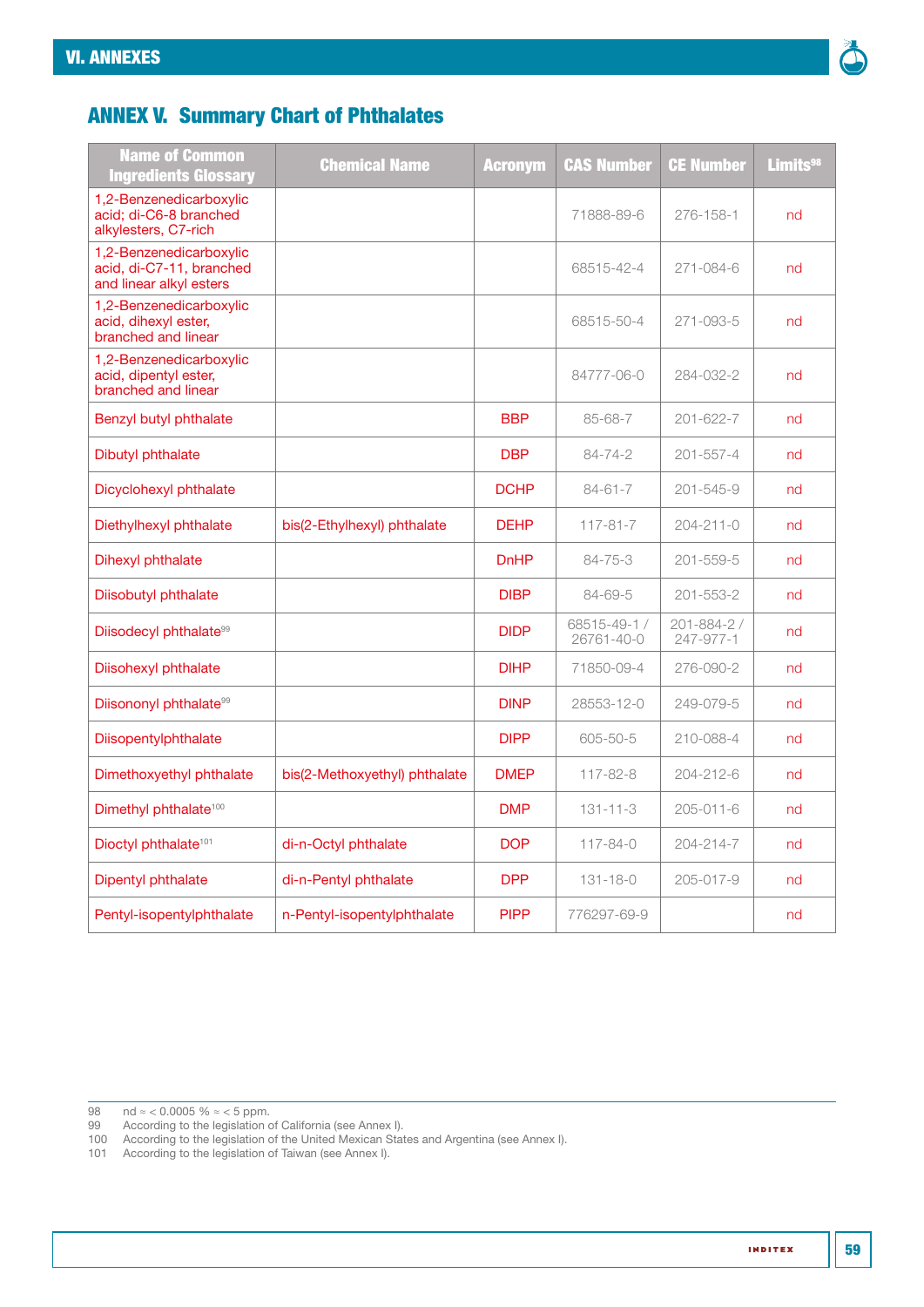# ANNEX VI. Summary Chart of Chemical Elements as Traces in Final Cosmetic Product

The limit for the following elements and their compounds in the Final Cosmetic Product is shown in table 1:

# TABLE 1

| <b>Element</b>   | <b>Symbol</b> | <b>CAS Number</b> | <b>CE Number</b> | <b>Limits as traces in Final</b><br><b>Cosmetic Product</b> |
|------------------|---------------|-------------------|------------------|-------------------------------------------------------------|
| Antimony         | Sb            | 7440-36-0         | $231 - 146 - 5$  |                                                             |
| Arsenic          | As            | 7440-38-2         | 231-148-6        |                                                             |
| <b>Beryllium</b> | Be            | 7440-41-7         | $231 - 150 - 7$  |                                                             |
| Cadmium          | Cd            | 7440-43-9         | $231 - 152 - 8$  |                                                             |
| Lead             | <b>Pb</b>     | 7439-92-1         | $231 - 100 - 4$  |                                                             |
| <b>Mercury</b>   | Hg            | 7439-97-6         | 231-106-7        | Not detected <sup>102</sup>                                 |
| Neodymium        | <b>Nd</b>     | 7440-00-8         | $231 - 109 - 3$  |                                                             |
| <b>Nickel</b>    | Ni            | 7440-02-0         | $231 - 111 - 4$  |                                                             |
| Selenium         | <b>Se</b>     | 7782-49-2         | 231-957-4        |                                                             |
| Tellurium        | Te            | 13494-80-9        | 236-813-4        |                                                             |
| Thallium         | TI            | 7440-28-0         | 231-138-1        |                                                             |

Table 2 shows the limit of chromium(VI) salts in the Final Cosmetic Product:

# TABLE 2

| <b>Substance</b> | Svmbol  | \CAS Number \ | <b>Limits as traces in Final</b><br><b>Cosmetic Product</b> |
|------------------|---------|---------------|-------------------------------------------------------------|
| Chromium(VI)     | Cr(VI). | 18540-29-9    | Not detected                                                |

Table 3 shows the considerations about the presence of other elements in the Final Cosmetic Product:

# TABLE 3

| <b>Element</b>           |    | Symbol <b>CAS Number</b> | <b>CE Number</b> | <b>Comments on traces in Final Cosmetic</b><br><b>Products</b>                                                                                                                                                |
|--------------------------|----|--------------------------|------------------|---------------------------------------------------------------------------------------------------------------------------------------------------------------------------------------------------------------|
| Cobalt                   | Co | 7440-48-4                | $231 - 158 - 0$  | Cobalt and the following compounds are forbidden<br>in Final Cosmetic Product: cobalt dichloride,<br>cobalt sulphate, cobalt benzenesulphonate, cobalt<br>di(acetate), cobalt dinitrate and cobalt carbonate. |
| Zirconium <sup>103</sup> | Zr | 7440-67-7                | 231-176-9        | Zirconium is forbidden for those cosmetics that do<br>not contain zirconium lakes, salts and pigments of<br>permitted colorants and/or permitted zirconium and<br>aluminium complexes.                        |

103 For those cosmetics that do not contain zirconium lakes, salts and pigments of permitted colorants and/or permitted zirconium and aluminium complexes (see [Annex VI](#page-60-0) *bis*).

<sup>102</sup> The limit for these elements in the Final Cosmetic Product is not detection: nd ≈ < 0.0001 % ≈ < 1 ppm for all the elements considered prohibited, with the exception of Antimony and Lead (nd ≈ < 0.0005 % ≈ < 5 ppm) and Nickel (nd ≈ < 0.001 % ≈ < 10 ppm). These limits are admitted only in the situation of technical unavoidability associated with the presence of a specific ingredient that could contain that metal as an impurity.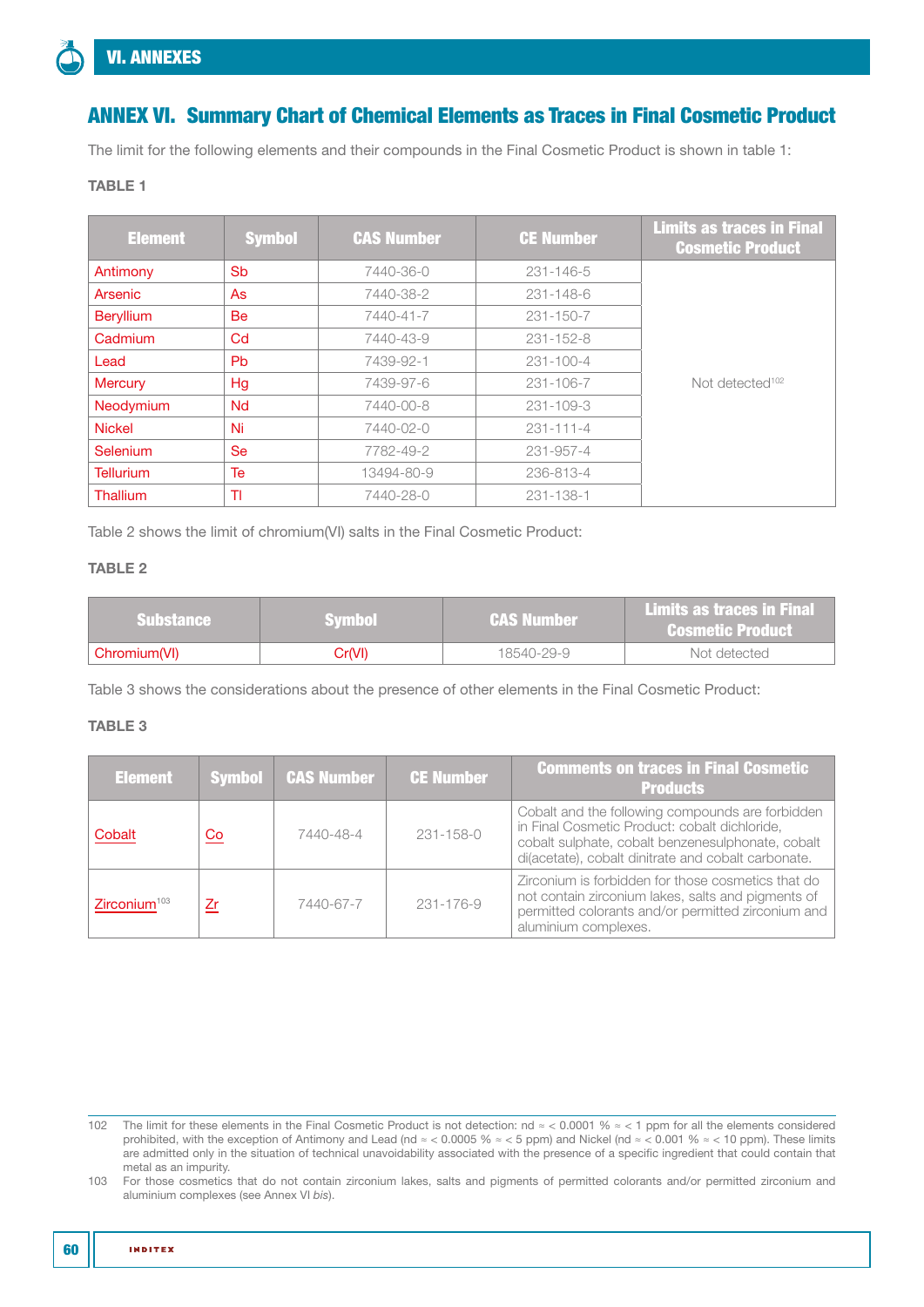

# <span id="page-60-0"></span>ANNEX VI *bis*. Summary Chart of Elements, their Salts and their Compounds

| <b>Elements</b>          |             | Colorants <sup>104</sup>                                                                                                                             | <b>Prohibited</b>                                                | Restricted <sup>105</sup>                                                                                  |
|--------------------------|-------------|------------------------------------------------------------------------------------------------------------------------------------------------------|------------------------------------------------------------------|------------------------------------------------------------------------------------------------------------|
|                          | CI 77289    | Chromium(III) hydroxide                                                                                                                              | Chromic acid                                                     |                                                                                                            |
|                          | CI 77288    | Chromium(III) oxide                                                                                                                                  | Chromic acid salts                                               |                                                                                                            |
| Chromium                 | CI 18690106 | Hydrogen bis[2-[(4,5-dihydro-<br>3-methyl-5-oxo-1-phenyl-1H-<br>pyrazol-4-yl)azo]benzoato(2-)]1-<br>chromate                                         | Trisodium bis(7-<br>acetamido-2-(4-nitro-                        |                                                                                                            |
|                          | CI 18736106 | Disodium hydrogen bis[5-chloro-<br>3-[(4,5-dihydro-3-methyl-5-oxo-<br>1-phenyl-1H-pyrazol-4-yl)azo]-2-<br>hydroxybenzenesulphonato(3)]3-<br>chromate | 2-oxidophenylazo)-3-<br>sulfonato-1-naphtholato)<br>chromate(1-) |                                                                                                            |
|                          |             |                                                                                                                                                      | Cobalt dichloride                                                |                                                                                                            |
|                          |             |                                                                                                                                                      | Cobalt sulphate                                                  |                                                                                                            |
|                          |             |                                                                                                                                                      | Cobalt benzenesulphonate                                         |                                                                                                            |
| <b>Cobalt</b>            | CI 77346106 | Cobalt aluminium oxide                                                                                                                               | Cobalt di(acetate)                                               |                                                                                                            |
|                          |             |                                                                                                                                                      | <b>Cobalt dinitrate</b>                                          |                                                                                                            |
|                          |             |                                                                                                                                                      | Cobalt carbonate                                                 |                                                                                                            |
|                          | CI 77120106 | Barium sulphate                                                                                                                                      | <b>Barium salts</b>                                              |                                                                                                            |
| <b>Barium</b>            |             | Lakes, salts and pigments of colorants <sup>107</sup>                                                                                                | <b>Barium sulphide</b>                                           |                                                                                                            |
|                          |             |                                                                                                                                                      | Strontium compounds <sup>109</sup>                               | Strontium salts <sup>110</sup>                                                                             |
|                          |             |                                                                                                                                                      | <b>Strontium lactate</b>                                         | <b>Strontium acetate</b>                                                                                   |
| Strontium <sup>108</sup> |             | Lakes, salts and pigments of colorants <sup>107</sup>                                                                                                | Strontium nitrate                                                | Strontium chloride                                                                                         |
|                          |             |                                                                                                                                                      | <b>Strontium nitrite</b>                                         | Strontium hydroxyde                                                                                        |
|                          |             |                                                                                                                                                      | Strontium polycarboxylate                                        | Strontium peroxide                                                                                         |
|                          |             |                                                                                                                                                      |                                                                  | Aluminium zirconium<br>salts <sup>111</sup>                                                                |
| <b>Zirconium</b>         |             | Lakes, salts and pigments of colorants <sup>107</sup>                                                                                                | Zirconium compounds                                              | Aluminium zirconium<br>chloride hydroxide<br>complexes Al <sub>s</sub> Zr(OH) <sub>v</sub> Cl <sub>z</sub> |
|                          |             |                                                                                                                                                      |                                                                  | Aluminium zirconium<br>chloride hydroxide<br>glycine complexes                                             |

#### *Continued on next page*

- 104 For the specifications of the colorants, refer to [section III.7](#page-31-0) of colorants and to the corresponding annexes [\(Annex VIII](#page-65-0) and [Annex VIII](#page-90-0) *bis*).
- 105 For any doubt about the restricted substances that appear in this column, contact the Sustainability Department at Inditex. 106 For the specifications of these colorants, refer to Regionalised Chart of Colorants [\(section III.7](#page-31-0) and to the corresponding [Annexes VIII](#page-65-0)

and [VIII](#page-90-0) *bis*).

- 108 MAC = 2.1 %; prohibited in aerosol cosmetic products (see legislation of Canada, [Annex I\)](#page-52-0).
- 109 According to the legislation of Japan, Taiwan and South Korea (see [Annex I\)](#page-52-0).

110 According to the legislation of Canada (see [Annex I](#page-52-0)).

111 According to the legislation of Taiwan (see [Annex I](#page-52-0)).

<sup>107</sup> The colorants in which the use of these lakes, salts and pigments is permitted are: CI 10316, CI 12085, CI 15510, CI 15850, CI 15985, CI 17200 (in South Korea the Barium, Strontium and Zirconium lakes of this colorant are prohibited), CI 19140, CI 45370, CI 45380 and CI 45410 ([Global Chart of Colorants, Annex VIII\)](#page-65-1); CI 15630 (in South Korea the Barium, Strontium and Zirconium lakes of this colorant are prohibited), CI 15865, CI 16255, CI 42051 and CI 45430 ([Regionalised Chart of Colorants, Annex VIII](#page-72-0)).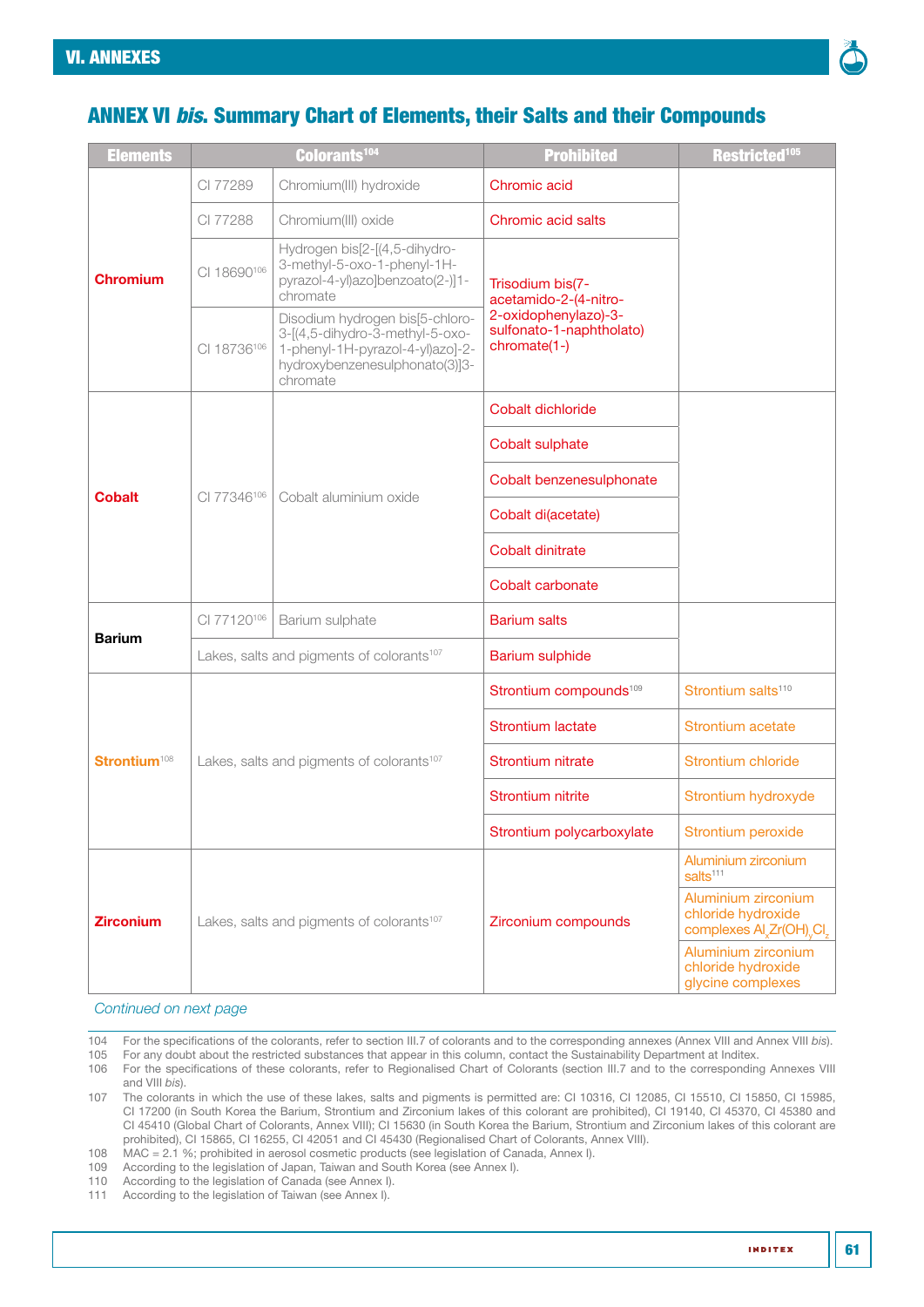

| <b>Elements</b>       |             | Colorants <sup>104</sup>                                                                                                                                                                                                            | <b>Prohibited</b>                                                                                                                       | Restricted <sup>105</sup>         |
|-----------------------|-------------|-------------------------------------------------------------------------------------------------------------------------------------------------------------------------------------------------------------------------------------|-----------------------------------------------------------------------------------------------------------------------------------------|-----------------------------------|
|                       |             |                                                                                                                                                                                                                                     | Alkali sulphides                                                                                                                        | Inorganic sulfites                |
| Sulfur <sup>112</sup> |             |                                                                                                                                                                                                                                     | Alkali earth sulphides                                                                                                                  | Hydrogen-sulphites                |
| <b>Bismuth</b>        | CI 77163    | Bismuth chloride oxide                                                                                                                                                                                                              | Bismuth compounds <sup>113</sup>                                                                                                        | Bismuth subnitrate <sup>111</sup> |
|                       |             |                                                                                                                                                                                                                                     | Dibutyltin dichloride                                                                                                                   |                                   |
|                       |             |                                                                                                                                                                                                                                     | Dimethyltin dichloride                                                                                                                  |                                   |
|                       |             |                                                                                                                                                                                                                                     | Dibutyltin hydrogen borate                                                                                                              |                                   |
|                       |             |                                                                                                                                                                                                                                     | Tributyl compounds                                                                                                                      |                                   |
|                       |             |                                                                                                                                                                                                                                     | Triphenyltin acetate                                                                                                                    |                                   |
|                       |             |                                                                                                                                                                                                                                     | Triphenyltin hydroxide                                                                                                                  |                                   |
|                       |             |                                                                                                                                                                                                                                     | Trichloromethylstannane                                                                                                                 |                                   |
| Tin                   |             |                                                                                                                                                                                                                                     | 2-Ethylhexyl 10-ethyl-4-<br>((2-((2-ethylhexyl)oxy)-2-<br>oxoethyl)thio)-4-methyl-<br>7-oxo-8-oxa-3,5-dithia-4-<br>stannatetradecanoate | <b>Tin difluoride</b>             |
|                       |             |                                                                                                                                                                                                                                     | 2-ethylhexyl 10-ethyl-<br>4,4-dimethyl-7-oxo-<br>8-oxa-3,5-dithia-4-<br>stannatetradecanoate                                            |                                   |
|                       |             |                                                                                                                                                                                                                                     | 2-ethylhexyl 10-ethyl-<br>4,4-dioctyl-7-oxo-<br>8-oxa-3,5-dithia-4-<br>stannatetradecanoate                                             |                                   |
|                       |             |                                                                                                                                                                                                                                     | Tricyclohexylhydroxytin <sup>111</sup>                                                                                                  |                                   |
|                       |             |                                                                                                                                                                                                                                     | Bis(tri-n-butyltin) oxide <sup>111</sup>                                                                                                |                                   |
|                       | CI 10006106 | Sodium tris(1,2-naphthoquinone-<br>1-oximato-O,O')ferrate(1-)                                                                                                                                                                       |                                                                                                                                         |                                   |
|                       | CI 10020106 | Trisodium tris[5,6-dihydro-<br>5-(hydroxyimino)-6-<br>oxonaphthalene-2-sulphonato(2-<br>$)-N5,$ O6]ferrate(3-)                                                                                                                      |                                                                                                                                         |                                   |
| <b>Iron</b>           | CI 77004106 | Natural hydrated aluminium<br>silicate, Al <sub>2</sub> O <sub>3</sub> .2SiO <sub>2</sub> .2H <sub>2</sub> O,<br>containing calcium, magnesium<br>or iron carbonates, ferric<br>hydroxide, quartz-sand, mica,<br>etc. as impurities | <b>Alkali</b><br>pentacyanonitrosylferrate(2-)                                                                                          |                                   |
|                       | CI 77015106 | Aluminum silicate coloured with<br>ferric oxide                                                                                                                                                                                     |                                                                                                                                         |                                   |
|                       | CI 77489    | Iron oxide                                                                                                                                                                                                                          |                                                                                                                                         |                                   |
|                       | CI 77491    | Iron oxide Red                                                                                                                                                                                                                      |                                                                                                                                         |                                   |
|                       | CI 77492    | Iron oxide Yellow                                                                                                                                                                                                                   |                                                                                                                                         |                                   |
|                       | CI 77499    | Iron oxide Black                                                                                                                                                                                                                    |                                                                                                                                         |                                   |
|                       | CI 77510    | Ferric Ammonium Ferrocyanide                                                                                                                                                                                                        |                                                                                                                                         |                                   |

*Continued on next page*

112 MAC = 2 %; use only permitted in antidandruff and antiacne products (soaps, lotions, creams, gels and shampoos (see legislation of Taiwan, MERCOSUR and the United Mexican States, [Annex I](#page-52-0)). The list of sulphur compounds and/or its salts, restricted and banned, is not exhaustive.

113 According to the legislation of Japan and South Korea (see [Annex I](#page-52-0)).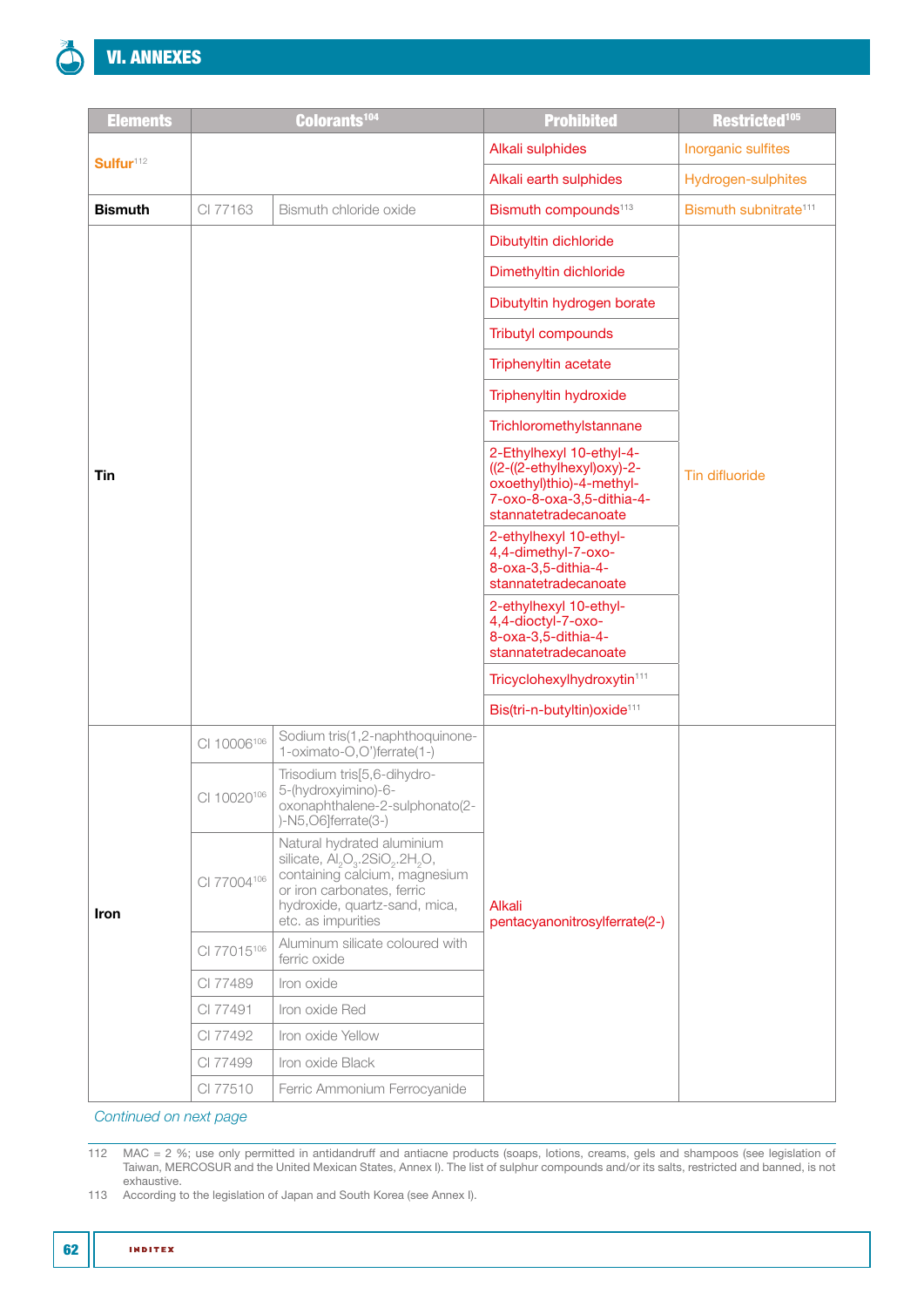# [VI. ANNEXES](#page-50-0)



| <b>Elements</b>  |             | Colorants <sup>104</sup>                                                                                                                                                       | <b>Prohibited</b>                                                                | Restricted <sup>105</sup>                                                |
|------------------|-------------|--------------------------------------------------------------------------------------------------------------------------------------------------------------------------------|----------------------------------------------------------------------------------|--------------------------------------------------------------------------|
|                  | CI 77742    | Ammonium manganese(3+)<br>diphosphate                                                                                                                                          | Manganese ethylenebis<br>(dithiocarbamate) (polymeric)                           |                                                                          |
| <b>Manganese</b> | CI 77745106 | Trimanganese<br>bis(orthophosphate)                                                                                                                                            | Manganese ethylenebis<br>(dithiocarbamate) (polymeric)<br>complex with zinc salt |                                                                          |
| Molybdenum       |             |                                                                                                                                                                                | Molybdenum trioxide                                                              |                                                                          |
| <b>Vanadium</b>  |             |                                                                                                                                                                                | Divanadium pentoxide                                                             |                                                                          |
|                  | $- - - - -$ | Zinc stearate <sup>106</sup>                                                                                                                                                   | Zinc Dimethyldithio                                                              | Water-soluble zinc<br>salts                                              |
|                  |             |                                                                                                                                                                                | carbamate                                                                        | Zinc pyrithione <sup>114</sup>                                           |
| <b>Zinc</b>      | CI 77947    | Zinc oxide                                                                                                                                                                     | Managnese<br>ethylenebis(dithiocarbamate)                                        | Zinc oxide (as UV<br>Filter) <sup>115</sup>                              |
|                  |             |                                                                                                                                                                                | (polymeric) complex with<br>zinc salt                                            | <b>Ammonium Silver Zinc</b><br>Aluminum Silicate <sup>111</sup>          |
|                  | CI 77000    | Aluminium                                                                                                                                                                      |                                                                                  | Aluminium sulphate<br>buffered <sup>116</sup>                            |
|                  | CI 77002106 | Aluminium hydroxide sulphate                                                                                                                                                   |                                                                                  | Aluminium potassium<br>bis(sulfate) <sup>111</sup>                       |
|                  |             | Natural hydrated aluminium                                                                                                                                                     |                                                                                  | Aluminium chloride                                                       |
|                  | CI 77004106 | silicate, Al <sub>2</sub> O <sub>3</sub> .2SiO <sub>2</sub> .2H <sub>2</sub> O<br>containing calcium, magnesium<br>or iron carbonates, ferric<br>hydroxide, quartz-sand, mica, |                                                                                  | Aluminium<br>chlorohydrate, its salts<br>and its associated<br>complexes |
| <b>Aluminium</b> |             | etc. as impurities                                                                                                                                                             |                                                                                  | <b>Ammonium Silver Zinc</b><br>Aluminum Silicate <sup>111</sup>          |
|                  | CI 77015106 | Aluminium silicate coloured with<br>ferric oxide                                                                                                                               |                                                                                  | Aluminium<br>chlorhydroxy<br>allantoinate <sup>109</sup>                 |
|                  |             |                                                                                                                                                                                |                                                                                  | Aluminium zirconium<br>salts <sup>111</sup>                              |
|                  | CI 77346106 | Cobalt aluminium oxide                                                                                                                                                         |                                                                                  | Aluminium zirconium<br>chloride hydroxide<br>complexes Al Zr(OH) Cl      |
|                  |             | Aluminium stearate <sup>106</sup>                                                                                                                                              |                                                                                  | Aluminium zirconium<br>chloride hydroxide<br>glycine complexes           |

*Continued on next page*

114 For the specifications of preservatives, refer to the [section III.8](#page-33-0) of preservatives and to the corresponding [Annex IX](#page-99-0).

115 For the specifications of UV filters, refer to [section III.9](#page-34-0) of UV filters and to the corresponding [Annex X](#page-106-0).

116 According to the legislation of MERCOSUR (see [Annex I](#page-52-0)).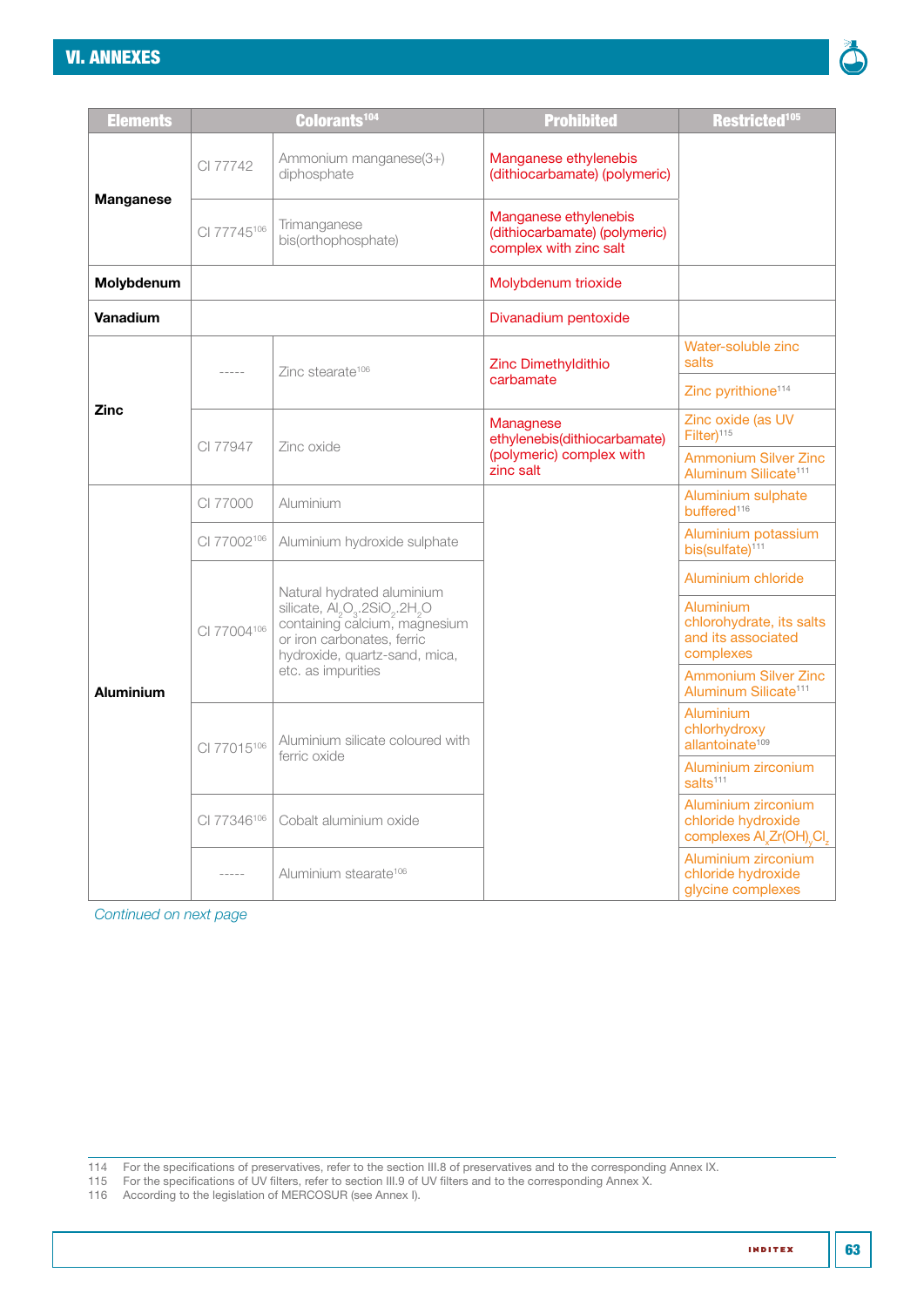

| <b>Elements</b> |                                                   | Colorants <sup>104</sup>                                                                                                                                                                     | <b>Prohibited</b>                                                                                                                                                                                        | Restricted <sup>105</sup>                                               |
|-----------------|---------------------------------------------------|----------------------------------------------------------------------------------------------------------------------------------------------------------------------------------------------|----------------------------------------------------------------------------------------------------------------------------------------------------------------------------------------------------------|-------------------------------------------------------------------------|
|                 | CI 77400                                          | Copper                                                                                                                                                                                       | <b>Trisodium</b><br>[4'-(8-acetylamino-3,6-<br>disulfonato-2-naphthylazo)-<br>4' '-(6-benzoylamino-3-<br>Sulfonato-2-naphthylazo)-<br>biphenyl-1,3',3'',1'''-<br>tetraolato-O,O',O''O,V'']<br>copper(II) |                                                                         |
| Copper          | CI 75810                                          | Trisodium (2S-trans)-[18-<br>carboxy-20-(carboxymethyl)-<br>13-ethyl-2,3-dihydro-3,7,12,17-<br>tetramethyl-8-vinyl-21H,23H-<br>porphine-2-propionato(5-)-<br>N21, N22, N23, N24 cuprate (3-) | Disodium[5-[[4 ' -[[2,6-<br>dihydroxy-3-[(2-hydroxy-5-<br>sulphophenyl) azo]phenyl]<br>azo][1,1'-biphenyl]-4-yl]azo]<br>salicylato(4-)]cuprate(2-)                                                       |                                                                         |
|                 | CI 74160106                                       | (29H,31H-Phthalocyaninato(2-)-<br>N29, N30, N31, N32) copper                                                                                                                                 | $(\mu$ - $((7, 7)'$ -Iminobis $(4 -$<br>hydroxy-3-((2-hydroxy-<br>5-(N-methylsulphamoyl)<br>phenyl)azo)naphthalene-<br>2-sulphonato))(6-)))<br>dicuprate(2-) and its salts                               |                                                                         |
|                 | CI 74180106                                       | Disodium [29H,31H-<br>phthalocyaninedisulphonato(4-)-<br>N29, N30, N31, N32] cuprate(2-)                                                                                                     | Slimes and sludges,<br>copper electrolyte refining,                                                                                                                                                      |                                                                         |
|                 | CI 74260106                                       | Polychloro copper<br>phthalocyanine                                                                                                                                                          |                                                                                                                                                                                                          |                                                                         |
| Gold            | decopperised<br>CI 77480106<br>Gold<br>Gold salts |                                                                                                                                                                                              |                                                                                                                                                                                                          |                                                                         |
|                 |                                                   |                                                                                                                                                                                              |                                                                                                                                                                                                          | <b>Silver nitrate</b><br>Silver chloride                                |
|                 |                                                   |                                                                                                                                                                                              |                                                                                                                                                                                                          | deposited on titanium<br>divside <sup>114</sup>                         |
| <b>Silver</b>   | CI 77820                                          | Silver                                                                                                                                                                                       |                                                                                                                                                                                                          | Citric acid (and)<br>silver citrate (as<br>Preservative) <sup>114</sup> |
|                 |                                                   |                                                                                                                                                                                              |                                                                                                                                                                                                          | <b>Ammonium Silver Zinc</b><br>Aluminum Silicate <sup>111</sup>         |
| <b>Titanium</b> | CI 77891                                          | Titanium dioxide                                                                                                                                                                             | Bis(Cyclopentadienyl)-<br>bis(2,6-difluoro-3-(pyrrol-1-<br>yl)-phenyl)titanium                                                                                                                           | Titanium dioxide (as<br>UV Filter) <sup>115</sup>                       |
|                 |                                                   |                                                                                                                                                                                              | Potassium titanium oxide                                                                                                                                                                                 |                                                                         |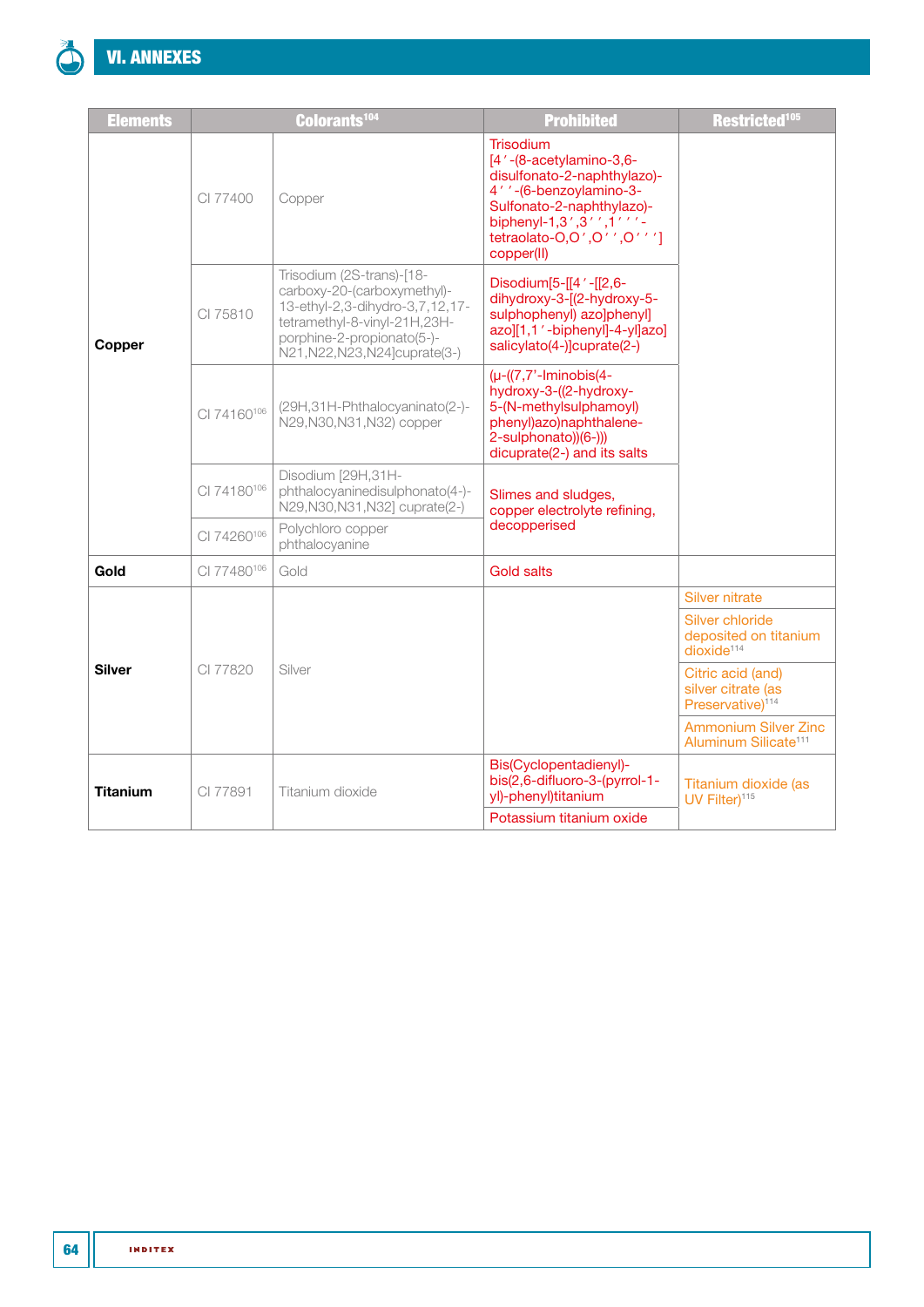

# ANNEX VII. Summary Chart of Glycol-Ethers

| <b>Name of Common Ingre-</b><br>dients Glossary   | <b>Chemical Name</b>           | <b>Acronym</b> | <b>CAS</b><br><b>Number</b>   | EC<br><b>Number</b> | Limits <sup>117</sup>   |
|---------------------------------------------------|--------------------------------|----------------|-------------------------------|---------------------|-------------------------|
| Diethylene glycol                                 | 2,2'-Oxydiethanol              | <b>DEG</b>     | $111 - 46 - 6$                | 203-872-2           | nd                      |
| Diethylene glycol<br>dimethyl ether               | bis(2-Methoxyethyl) ether      | <b>DEGDME</b>  | $111 - 96 - 6$                | 203-924-4           | nd                      |
| Diethylene glycol<br>monomethyl ether             | 2-(2-Methoxyethoxy)ethanol     | <b>DEGME</b>   | $111 - 77 - 3$                | 203-906-6           | nd                      |
| Ethylene glycol<br>dimethyl ether                 | 1,2-Dimethoxyethane            | <b>EGDME</b>   | $110 - 71 - 4$                | 203-794-9           | nd                      |
| Ethylene glycol<br>monobutyl ether <sup>118</sup> | 2-Butoxyethanol                | <b>EGBE</b>    | $111 - 76 - 2$                | 203-905-0           | nd                      |
| Ethylene glycol<br>monoethyl ether                | 2-Ethoxyethanol                | <b>EGEE</b>    | 110-80-5                      | 203-804-1           | nd                      |
| Ethylene glycol<br>monoethyl ether acetate        | 2-Ethoxyethyl acetate          | <b>EGEEA</b>   | $111 - 15 - 9$                | 203-839-2           | nd                      |
| Ethylene glycol<br>monomethyl ether               | 2-Methoxyethanol               | <b>EGME</b>    | 109-86-4                      | 203-713-7           | nd                      |
| Ethylene glycol<br>monomethyl ether acetate       | 2-Methoxyethyl acetate         | <b>EGMEA</b>   | 110-49-6                      | 203-772-9           | nd                      |
| Ethylene glycol<br>diethyl ether                  | 1,2-Diethoxyethane             | <b>EGDEE</b>   | 629-14-1                      | 211-076-1           | nd                      |
| Propylene glycol<br>t-butyl ether <sup>119</sup>  | tert-Butoxy-2-propanol         | <b>PGBE</b>    | 57018-52-7                    | 406-180-0           | nd                      |
| Triethylene glycol<br>dimethyl ether              | 1,2-bis(2-Methoxyethoxy)ethane | <b>TEGDME</b>  | 112-49-2                      | 203-977-3           | nd                      |
|                                                   | 2-Methoxypropanol              | 1PG2ME         | 1589-47-5                     | 216-455-5           | nd                      |
|                                                   | 2-Methoxypropyl-1-acetate      | 1PG2MEA        | 70657-70-4                    | 274-724-2           | nd                      |
| Propylene glycol<br>monomethyl ether              | 1-Methoxy-2-propanol           | <b>PGME</b>    | 107-98-2                      | 203-539-2           | 120                     |
| Propylene glycol<br>monomethyl ether acetate      | 1-Methoxy-2-propyl acetate     | <b>PGMEA</b>   | $108 - 65 - 67$<br>84540-57-8 | 203-603-9           | 121                     |
| Diethylene glycol<br>monobutyl ether              | 2-(2-Butoxyethoxy)ethanol      | <b>DEGBE</b>   | 112-34-5                      | 203-961-6           | 9 %122                  |
| Diethylene glycol<br>monoethyl ether              | 2-(2-Ethoxyethoxy)ethanol      | <b>DEGEE</b>   | $111 - 90 - 0$                | 203-919-7           | 2.6-10 % <sup>123</sup> |
| Nonaethylene glycol<br>monododecyl ether          | Polidocanol                    |                | 3055-99-0                     | 221-284-4           | 2 %                     |

117 nd ≈ < 0.0001 % ≈ < 1 ppm.<br>118 According to the legislation of

According to the legislation of South Korea (see [Annex I](#page-52-0)).

119 According to the legislation of California (see [Annex I](#page-52-0)).<br>120 Its use is allowed as long as it does not contain 2-meth

121 Its use is allowed as long as it does not contain 2-methoxypropanol (1PG2ME) and/or 2-methoxypropyl-1-acetate (1PG2MEA) in concentration equal to or more than 0.5 % (see legislation of Canada, [Annex I](#page-52-0)).

122 Use only as solvent of hair dyes (no aerosol dispensers).<br>123 The limits refer to: oxidative hair dyes (7 %) and non-o

123 The limits refer to: oxidative hair dyes (7 %) and non-oxidative hair dyes (5 %); rinse-off products (other than hair dyes) (10 %); other cosmetic products and the following products in aerosol: fine fragrances, hair sprays, antiperspirants and deodorants (2.6 %). Not to be used in eye product and oral products. The level of ethylene glycol impurity in raw material must be ≤ 0.1 %.

<sup>120</sup> Its use is allowed as long as it does not contain 2-methoxypropanol (1PG2ME) in concentration equal to or more than 0.5 % (see legislation of Canada, [Annex I](#page-52-0)).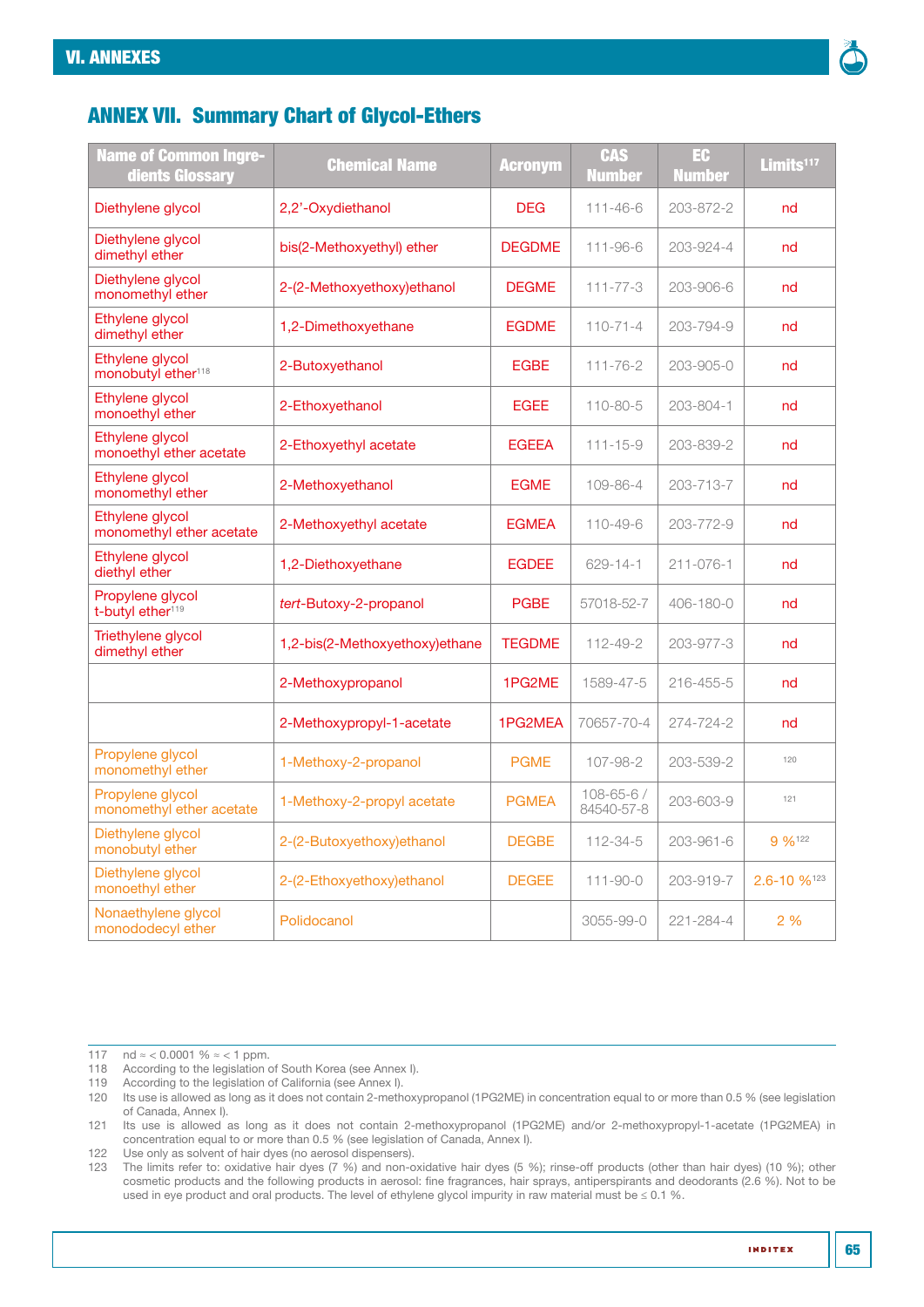# <span id="page-65-1"></span><span id="page-65-0"></span>**GLOBAL Chart of Colorants<sup>124,125</sup>** GLOBAL Chart of Colorants124,125

**INDITEX** 

| General<br>notes                                                                                            | 131, 132                                                            | 131, 132                                                  | 132, 135                                                                                               | 131, 132                                                             | 132, 135, 136                                                             |
|-------------------------------------------------------------------------------------------------------------|---------------------------------------------------------------------|-----------------------------------------------------------|--------------------------------------------------------------------------------------------------------|----------------------------------------------------------------------|---------------------------------------------------------------------------|
| used in eye used in lip ducts applied<br>membranes <sup>129</sup><br>used in pro-<br>on mucous<br>Not to be | ×                                                                   | $\times$ <sup>133</sup>                                   | $x^{\dagger 34}$                                                                                       | $\times$ <sup>133</sup>                                              | ×                                                                         |
| products <sup>126</sup> products <sup>127</sup> products <sup>128</sup><br>Not to be Not to be              | $\times$ <sup>130</sup>                                             |                                                           | $\mathbf{x}^{130}$                                                                                     | $\times$ <sup>133</sup>                                              | $\times$ <sup>130</sup>                                                   |
|                                                                                                             | ×                                                                   | $\times$ <sup>133</sup>                                   | $x^{\dagger\otimes}$                                                                                   | ×                                                                    | $\times$ 130                                                              |
| leave-on<br>Not to be<br>used in                                                                            |                                                                     |                                                           |                                                                                                        |                                                                      |                                                                           |
| preparation<br>ready for<br>Maximum<br>concen-<br>tration in<br><b>use</b>                                  |                                                                     | 3 %                                                       |                                                                                                        |                                                                      |                                                                           |
| <b>Number</b><br>œ                                                                                          | 846-70-8   212-690-2                                                |                                                           |                                                                                                        | 211-199-0                                                            |                                                                           |
| <b>Number</b><br><b>GAS</b>                                                                                 |                                                                     | 2814-77-9   220-562-2                                     | 4548-53-2 224-909-9                                                                                    | $633 - 96 - 5$                                                       | 6371-76-2 228-899-7                                                       |
| (Food<br>Additive<br>Code)<br>π                                                                             |                                                                     |                                                           |                                                                                                        |                                                                      |                                                                           |
| <b>FDA Code</b>                                                                                             | D&C Yellow<br>No.7<br>Exi.                                          | D&C Red<br>No.36                                          | FD&C Red<br>No.4                                                                                       | Orange<br><b>D&amp;C</b><br>No.4                                     | D&C Red<br>No.31                                                          |
| <b>Chemical Name</b>                                                                                        | Disodium 5,7-dinitro-<br>Yellow 8-oxidonaphthalene-<br>2-sulphonate | nitrophenyl)azoj-2-<br>$1 - [(2 - Chlor -4 -$<br>naphthol | hydroxynaphthalene-<br>3-[(2,4-dimethyl-5-<br>sulphonatophényl)<br>azo]-4-<br>1-sulphonate<br>Disodium | benzenesulphonate<br>  4-[(2-hydroxy-<br>  1-naphthyl)azo]<br>Sodium | Calcium bis <sup>[3-</sup><br>(phenylazo)-2-<br>naphthoate]<br>hydroxy-4- |
| <b>Colour</b>                                                                                               |                                                                     | Red                                                       | Red                                                                                                    |                                                                      | Red                                                                       |
| <b>Index</b><br>Number<br>Colour                                                                            | CI 10316                                                            | CI 12085                                                  | CI 14700                                                                                               | CI 15510   Orange                                                    | CI 15800                                                                  |

# Continued on next page *Continued on next page*

Without prejudice to other provisions, a colorant shall include its salts and lakes and when a colorant is expressed as a specific salt, its other salts and lakes shall also be included. 124 Without prejudice to other provisions, a colorant shall include its salts and lakes and when a colorant is expressed as a specific salt, its other salts and lakes shall also be included. 124<br>125

125 In the United Mexican States, the lake of a synthetic colorant must be declared on the label with word "lake" after the common name of the colorant. In the United Mexican States, the lake of a synthetic colorant must be declared on the label with word "lake" after the common name of the colorant.

Leave-on product means a cosmetic product which is intended to stay in prolonged contact with the skin, the hair or the mucous membranes. 126 Leave-on product means a cosmetic product which is intended to stay in prolonged contact with the skin, the hair or the mucous membranes.

127 Eye product means a cosmetic product which is intended to be applied in the vicinity of the eyes. Eye product means a cosmetic product which is intended to be applied in the vicinity of the eyes

Lip product means a cosmetic product which is intended to be applied on the lips. 128 Lip product means a cosmetic product which is intended to be applied on the lips.

Product applied on mucous membranes means a cosmetic product which is intended to be applied on the mucous membranes of the oral cavity, on the rim of the eyes, or on the external genital organs. 129 Product applied on mucous membranes means a cosmetic product which is intended to be applied on the mucous membranes of the oral cavity, on the rim of the eyes, or on the external genital organs. According to the legislation of the USA and South Korea (see Annex I). 130 According to the legislation of the USA and South Korea (see [Annex I](#page-52-0)). 

This colorant includes the insoluble Barium, Strontium and Zirconium lakes, salts and pigments. 131 This colorant includes the insoluble Barium, Strontium and Zirconium lakes, salts and pigments.

This colorant must be batch certified by FDA if it is to be used in cosmetic products marketed in the USA. 132 This colorant must be batch certified by FDA if it is to be used in cosmetic products marketed in the USA.

According to the legislation of the USA (see Annex I). 133 According to the legislation of the USA (see [Annex I\)](#page-52-0).

According to the legislation of the USA and Japan (see Annex I). 134 According to the legislation of the USA and Japan (see [Annex I](#page-52-0)).

Barium, Strontium and Zirconium lakes of this colorant are prohibited (see legislation of South Korea, Annex I). 135 Barium, Strontium and Zirconium lakes of this colorant are prohibited (see legislation of South Korea, [Annex I](#page-52-0)).

Use only in cosmetic products that are applied to the nails and hair (see legislation of Japan, Annex I). 136 Use only in cosmetic products that are applied to the nails and hair (see legislation of Japan, [Annex I](#page-52-0)).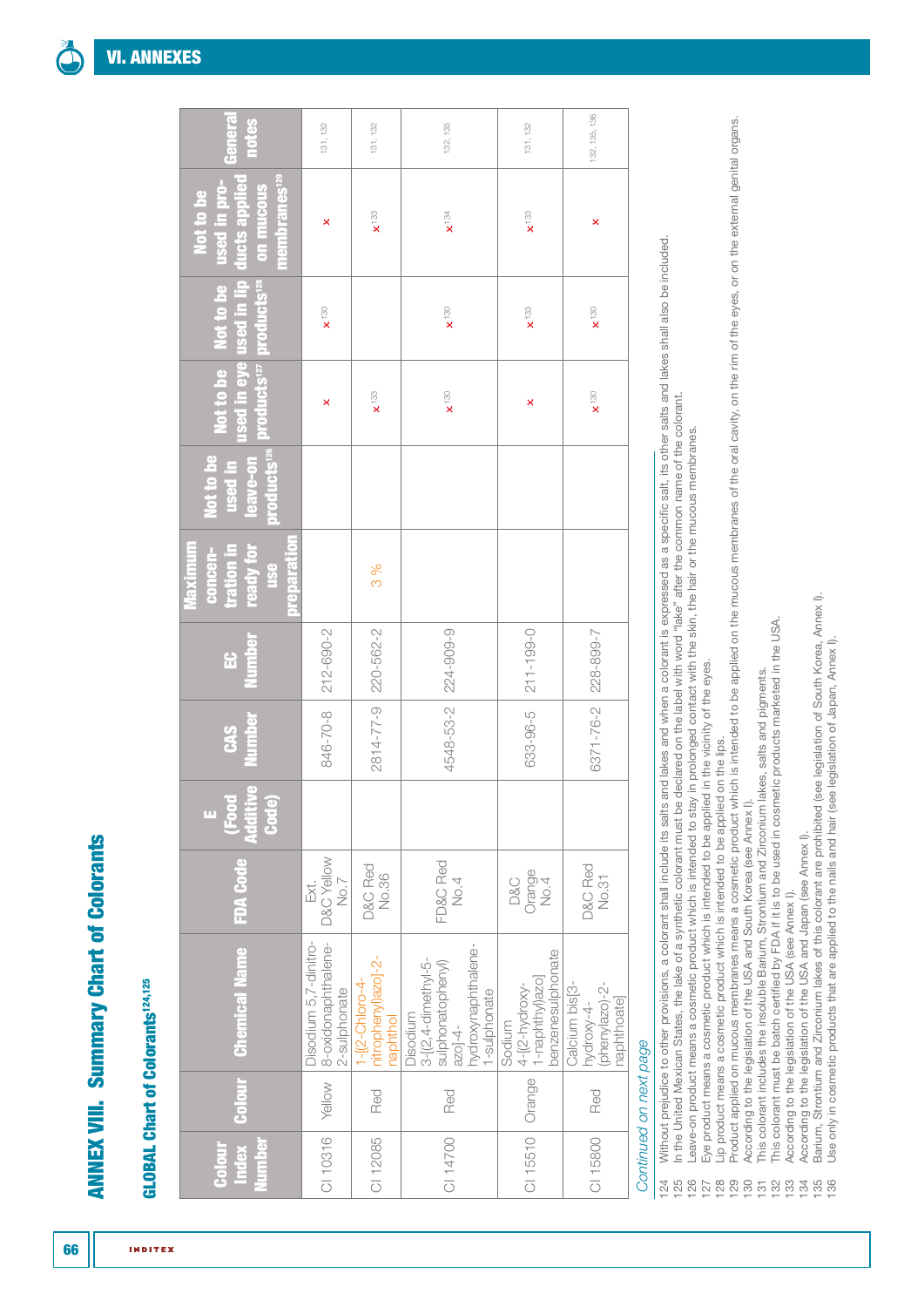| Genera<br>notes<br><b>membranes<sup>129</sup></b><br>ducts applied<br>used in pro-<br>on mucous<br>Not to be | 131, 132                                                    |                        | 132, 135<br>$\mathbf{x}^{133}$                                              | 131, 132                                                                                       | 132, 137, 138                                                                                     | 132, 140, 141                                                                           | 131, 132, 138                                                                                      |
|--------------------------------------------------------------------------------------------------------------|-------------------------------------------------------------|------------------------|-----------------------------------------------------------------------------|------------------------------------------------------------------------------------------------|---------------------------------------------------------------------------------------------------|-----------------------------------------------------------------------------------------|----------------------------------------------------------------------------------------------------|
| products <sup>128</sup><br>Not to be                                                                         |                                                             |                        | $\mathbf{x}^{133}$                                                          |                                                                                                |                                                                                                   |                                                                                         |                                                                                                    |
| used in eye used in lip<br>products <sup>127</sup><br>Not to be                                              | $\mathbf{x}$ <sup>133</sup>                                 |                        | $\times$ 133                                                                | $\times$ <sup>133</sup>                                                                        |                                                                                                   | $\times$ 133                                                                            |                                                                                                    |
| products <sup>126</sup><br>Not to be<br>leave-on<br>used in                                                  |                                                             |                        |                                                                             |                                                                                                |                                                                                                   |                                                                                         |                                                                                                    |
| reparation<br>tration in<br>Vlaximum<br>concen-<br>ready for<br><b>use</b>                                   |                                                             |                        |                                                                             |                                                                                                |                                                                                                   | 3%139                                                                                   |                                                                                                    |
| Vumbe<br>$\mathbf{G}$                                                                                        | 227-497-9                                                   |                        | 229-142-3                                                                   | 220-491-7                                                                                      | 25956-17-6 247-368-0                                                                              | 222-656-9                                                                               | 217-699-5                                                                                          |
| Number<br><b>CAS</b>                                                                                         | 5858-81-1                                                   |                        | 6417-83-0                                                                   | 2783-94-0                                                                                      |                                                                                                   | 3567-66-6                                                                               | 1934-21-0                                                                                          |
| (Food<br>Additive<br>Code)<br>Ò                                                                              | E 180                                                       |                        |                                                                             | E 110                                                                                          | $E$ 129                                                                                           |                                                                                         | E 102                                                                                              |
| <b>FDA Code</b>                                                                                              | D&C Red<br><b>No.6</b>                                      | D&C Red<br><b>No.7</b> | D&C Red<br>No.34                                                            | FD&C Yellow<br>No.6                                                                            | FD&C Red<br>No.40                                                                                 | D&C Red<br>No.33                                                                        | FD&C Yellow<br>Aluminium<br>Lake<br>No.5<br>& its                                                  |
| <b>Chemical Name</b>                                                                                         | Disodium 3-hydroxy-<br>sulphonatophenyl)<br>4-[(4-methyl-2- | azoj-2-naphthoate      | Calcium 3-hydroxy-<br>2-naphthyl)azo]-2-<br>4-[(1-sulphonato-<br>naphthoate | azo]naphthalene-2-<br>sulphonatophenyl)<br>$6 - hydroxy - 5 - [(4 -$<br>sulphonate<br>Disodium | Disodium 6-hydroxy<br>azo]naphthalene-2-<br>sulphonato-m-tolyl)<br>5-[(2-methoxy-4-<br>sulphonate | Disodium 5-amino-<br>naphthalene-2,7-<br>disulphonate<br>$4$ -hydroxy-3-<br>(phenylazo) | Trisodium 5-hydroxy<br>4-((4-sulphophenyl)<br>1-(4-sulphophenyl)<br>azo)pyrazole-3-<br>carboxylate |
| <b>Colour</b>                                                                                                | Red                                                         |                        | Red                                                                         | Yellow                                                                                         | Red                                                                                               | Red                                                                                     | Yellow                                                                                             |
| Number<br><b>Index</b><br>Colour                                                                             | CI 15850                                                    |                        | CI 15880                                                                    | CI 15985                                                                                       | CI 16035                                                                                          | CI 17200                                                                                | CI 19140                                                                                           |

# ⅀

- 137 The colorant must not be exposed to oxidant or reductant agents or to any other conditions that could affect its integrity (see legislation of the USA, [Annex I](#page-52-0)).
- 138 In eye products, can only be used this colorant or its aluminium lake (see legislation of the USA, [Annex I](#page-52-0)).
	- 139 This numerical limit applies to lip cosmetics (see legislation of the USA and South Korea, [Annex I\)](#page-52-0).
- The colorant must not be exposed to oxidant or reductant agents or to any other conditions that could affect its integrity (see legislation of the USA, Annex I).<br>In eye products, can only be used this colorant or its alumi 140 This colorant includes the insoluble Barium, Strontium and Zirconium lakes, salts and pigments; except in South Korea where Barium, Strontium and Zirconium lakes of this colorant are prohibited (see [Annex I](#page-52-0)).  $789007$ 
	- 141 In products applied on mucous membranes, it can only be used in mouthwashes and dentifrices (see legislation of the USA, [Annex I\)](#page-52-0).



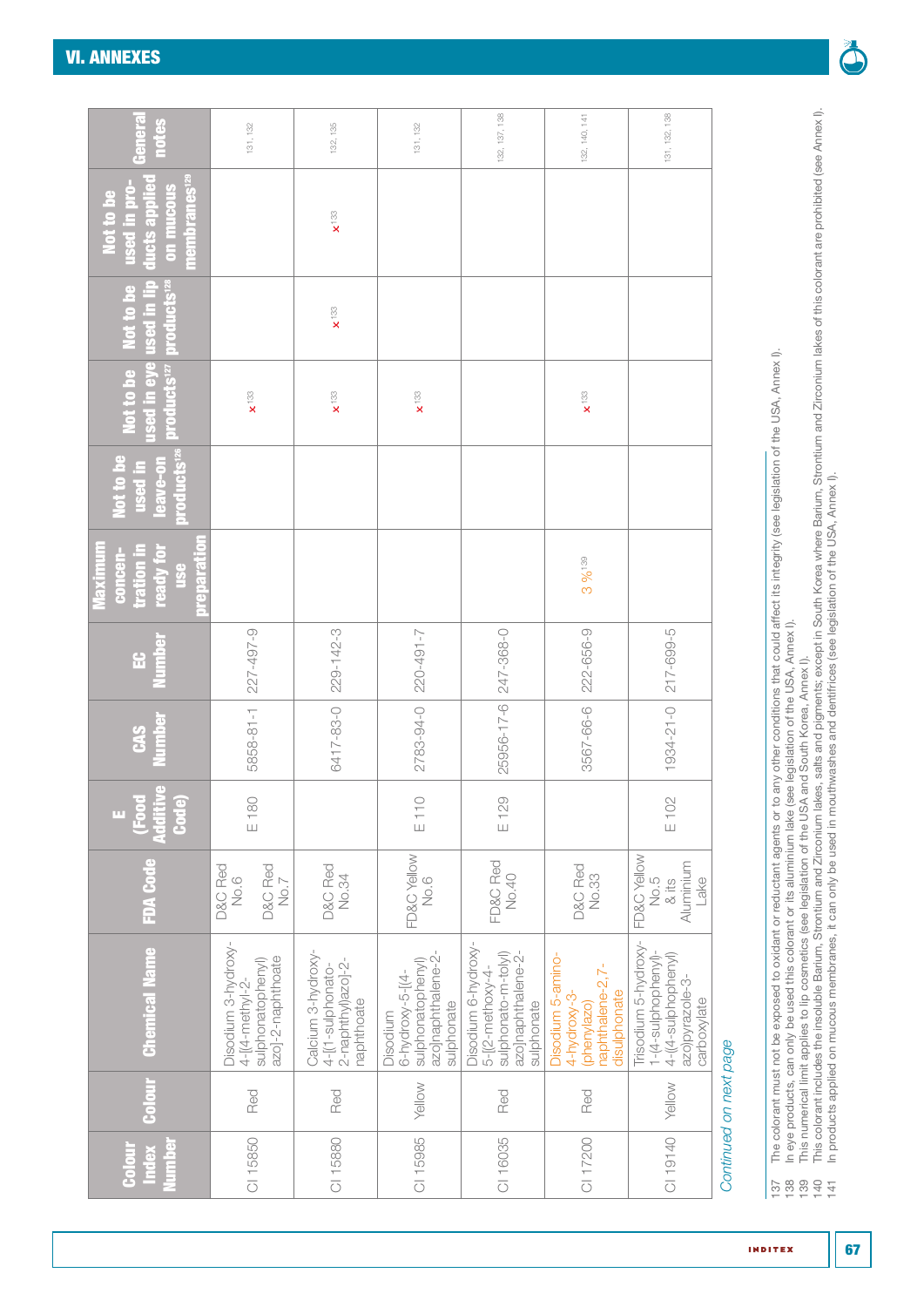68

| <b>umber</b><br>Index<br>Colour | Colour                 | <b>Chemical Name</b>                                                                                                                                                                                                                         | <b>FDA Code</b>                                     | $\bullet$<br>Code)<br>(Food<br>Additiv<br>u. | <b>Number</b><br><b>CAS</b>         | Number<br>$\Omega$            | Maximum<br>ready for<br>tration in<br>concen-<br><b>use</b><br>DR FI<br>Ξ | products <sup>126</sup><br><b>Not to be</b><br>leave-on<br>used in | products <sup>127</sup> products <sup>128</sup><br>used in eye<br>Not to be | used in lip<br>Not to be | membranes <sup>129</sup><br>ducts applied<br>used in pro-<br>on mucous<br>Not to be | Genera<br>notes |
|---------------------------------|------------------------|----------------------------------------------------------------------------------------------------------------------------------------------------------------------------------------------------------------------------------------------|-----------------------------------------------------|----------------------------------------------|-------------------------------------|-------------------------------|---------------------------------------------------------------------------|--------------------------------------------------------------------|-----------------------------------------------------------------------------|--------------------------|-------------------------------------------------------------------------------------|-----------------|
| CI 42053                        | Green                  | phenyl)(4-hydroxy-2-<br>sulfophenyl)<br>hydroxide, inner salt,<br>(ethyl((3-sulfophenyl)<br>methanaminium,<br>-4) -4-N-N-N-4-N-N-N<br>ylidene)-3-sulfo-<br>cyclohexadien-1<br>methylene)-2,5-<br>disodium salt)<br>methyl)amino)<br>Benzene- | FD&C Green<br>No.3                                  |                                              | 2353-45-9                           | $219 - 091 - 5$               |                                                                           |                                                                    | $\mathbf{x}^{133}$                                                          |                          |                                                                                     | 132             |
| CI 42090                        | Blue                   | fo-, hydroxide, inner<br>en-1-ylidene)-3-sul-<br>sulfophenyl)methyl)<br>methylene)-2,5-cy-<br>naminium, N-ethyl-<br>salt, disodium salt<br>$N-(4-((4-eth)/(3-$<br>Benzene-metha-<br>(2-sulfophenyl)<br>amino) phenyl)<br>clohexadi-          | FD&C Blue<br>No.1<br><b>D&amp;C</b> Blue<br>No.4    | E 133                                        | 3844-45-9                           | 223-339-8                     |                                                                           |                                                                    | $\mathbf{x}^{\text{+42}}$                                                   | $\times$ <sup>133</sup>  | $\mathbf{x}^{133}$                                                                  | 132, 135, 143   |
| CI 45350                        | Yellow                 | 6-oxidoxanthen-9-yl)<br>Disodium 2-(3-oxo-<br>benzoate                                                                                                                                                                                       | <b>D&amp;C Yellow</b><br>D&C Yellow<br>No.8<br>No.7 |                                              | $2321 - 07 - 5 /$<br>$518 - 47 - 8$ | $219 - 031 - 8/$<br>208-253-0 | 6 %                                                                       |                                                                    | $\mathbf{x}^{\text{+30}}$                                                   | $\times$ <sup>130</sup>  | $\mathbf{x}^{133}$                                                                  | 132, 135        |
|                                 | CI 45370   Orange      | 1(3H),9'-[9H]xanthen<br>4', 5'-Dibromo-3', 6'-<br>lisobenzofuran-<br>dihydroxyspiro-<br>el-3-one                                                                                                                                             | D&C Orange                                          |                                              | 596-03-2/<br>4372-02-5              | 209-876-07<br>224-468-2       | 5 % 144                                                                   |                                                                    | $\times$ 130                                                                |                          |                                                                                     | 131, 132, 141   |
|                                 | Continued on next page |                                                                                                                                                                                                                                              |                                                     |                                              |                                     |                               |                                                                           |                                                                    |                                                                             |                          |                                                                                     |                 |

<sup>21</sup> hah

142 According to the legislation of the USA and Taiwan (see [Annex I\)](#page-52-0).  $142$ <br> $143$ 

According to the legislation of the USA and Taiwan (see Annex I).<br>It can only be used the sodium salt (including its aluminium lake) and the ammonium salt of the ammonium salt of this colorant cannot be used in eye product 143 It can only be used the sodium salt (including its aluminium lake) and the ammonium salt of this colorant. The ammonium salt of this colorant cannot be used in eye product, nor lip products and nor products applied on mucous membranes (see legislation of the USA and Taiwan, [Annex I](#page-52-0)).

144 This numerical limit applies to lip cosmetics (see legislation of the USA, [Annex I\)](#page-52-0). $144$ 

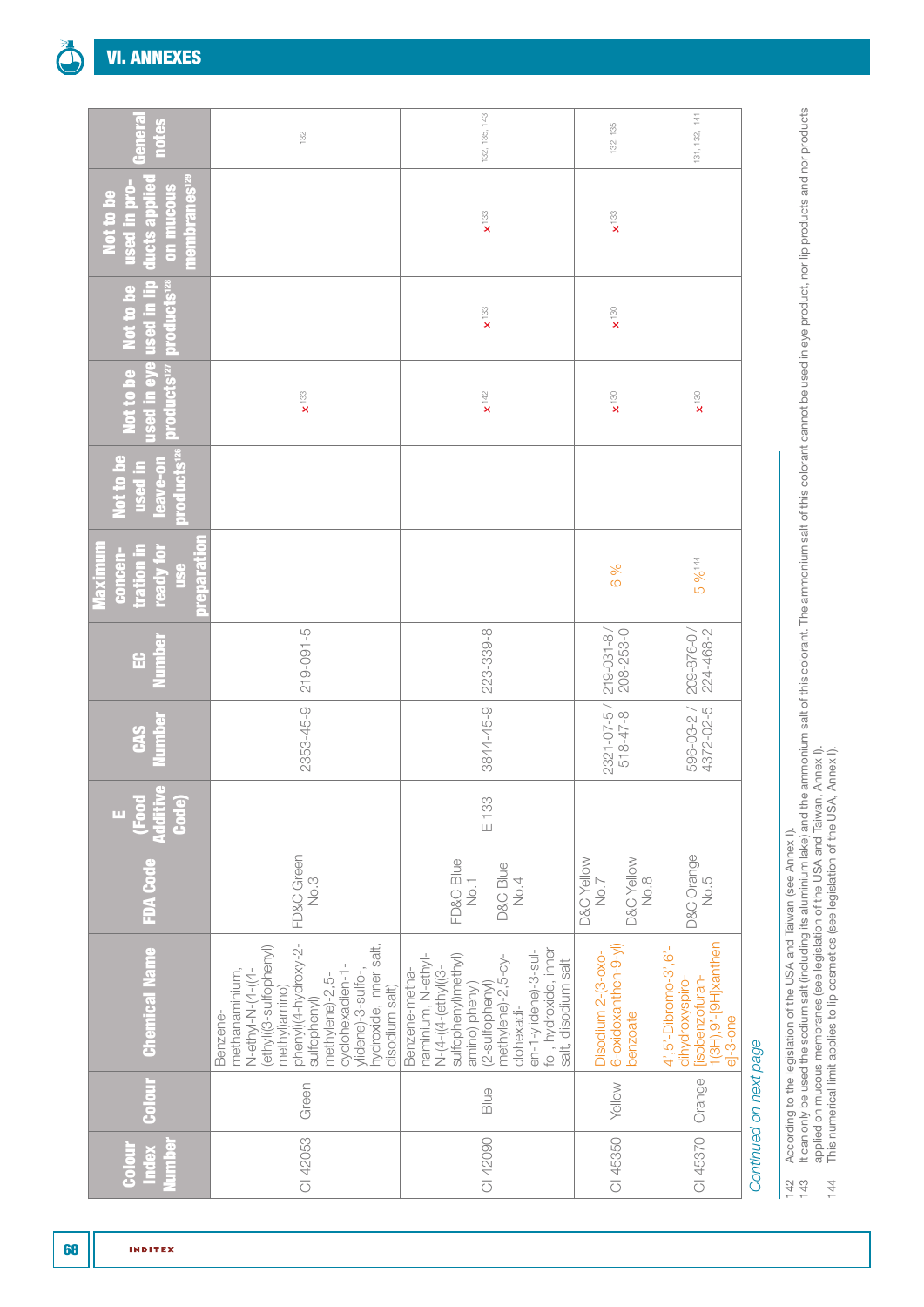F

| Genera<br><b>notes</b>                                                                     | 131, 132                                                                                        | 131, 132                                                                                                       | 132, 135, 136                                                                              | 132                                                                                        | 132, 135                                             | 132, 135                                       | 132, 135                                                                                         |
|--------------------------------------------------------------------------------------------|-------------------------------------------------------------------------------------------------|----------------------------------------------------------------------------------------------------------------|--------------------------------------------------------------------------------------------|--------------------------------------------------------------------------------------------|------------------------------------------------------|------------------------------------------------|--------------------------------------------------------------------------------------------------|
| membranes <sup>129</sup><br>ducts applied<br><u>used in pro-</u><br>on mucous<br>Not to be |                                                                                                 |                                                                                                                | ×                                                                                          |                                                                                            | ×                                                    | $\times$ <sup>133</sup>                        | ×                                                                                                |
| products <sup>128</sup><br><u>used in lip</u><br>Not to be                                 |                                                                                                 |                                                                                                                | $\times$ 130                                                                               |                                                                                            | $\mathbf{x}$ <sup>130</sup>                          | $\mathbf{x}^{133}$                             | $\times$ <sup>130</sup>                                                                          |
| <b>Ised in eye</b><br>products <sup>127</sup><br>Not to be                                 | $\mathbf{x}$ <sup>130</sup>                                                                     | $\mathbf{x}$ <sup>130</sup>                                                                                    | $\times$ 130                                                                               | $\mathbf{x}$ 130                                                                           | $\mathbf{x}$ 130                                     | $\mathbf{x}$ 133                               | $\mathbf{x}^{\text{+30}}$                                                                        |
| <b>Droducts<sup>126</sup></b><br><b>Not to be</b><br>leave-on<br>used in                   |                                                                                                 |                                                                                                                |                                                                                            |                                                                                            |                                                      |                                                |                                                                                                  |
| <b>preparation</b><br><b>Maximum</b><br>tration in<br>ready for<br>concen-<br><b>use</b>   |                                                                                                 |                                                                                                                |                                                                                            |                                                                                            | $0.01\%$ <sup>130</sup>                              |                                                |                                                                                                  |
| Numbe<br>운                                                                                 | 241-409-6                                                                                       | 242-355-6                                                                                                      | 232-318-2                                                                                  | $305 - 897 - 5$                                                                            | 228-783-6                                            | $201 - 353 - 5$                                | 224-618-7                                                                                        |
| <b>Number</b><br>CAS                                                                       | 17372-87-1                                                                                      | 18472-87-2                                                                                                     | 8003-22-3                                                                                  | 95193-83-2/<br>8004-92-0                                                                   | 6358-69-6                                            | $81 - 48 - 1$                                  | 4430-18-6                                                                                        |
| (Food<br>Additive<br>Code)<br>ш,                                                           |                                                                                                 |                                                                                                                |                                                                                            | E 104                                                                                      |                                                      |                                                |                                                                                                  |
| <b>FDA Code</b>                                                                            | <b>D&amp;C Red</b><br>D&C Red<br>No.22<br>No.21                                                 | D&C Red<br>D&C Red<br>No.28<br>No.27                                                                           | <b>D&amp;C Yellow</b><br>No.11                                                             | <b>D&amp;C Yellow</b><br>No.10                                                             | <b>D&amp;C</b> Green<br>No.8                         | <b>D&amp;C Violet</b><br>No.2                  | <b>D&amp;C Violet</b><br>No.2<br>Ext.                                                            |
| <b>Chemical Name</b>                                                                       | $2 - (2, 4, 5, 7 - tetrabinom$<br>oxoxanthen-9-yl)<br>$6 - o$ xido $-3$<br>Disodium<br>benzoate | 3,4,5,6-Tetrachloro-<br>oxoxanthen-9-yl)<br>$6$ -hydroxy-3-<br>benzoic acid<br>tetrabromo-<br>$2-(1, 4, 5, 8-$ | methylquinoline and<br>1,3-Isobenzofuran-<br>dione, reaction<br>products with<br>quinoline | sulfonated, sodium<br>$2 - (2 -$ quinolinyl)-,<br>$1,3(2H)$ -dione,<br>1H-Indene-<br>salts | 1,3,6-trisulphonate<br>8-hydroxypyrene-<br>Trisodium | anthraquinone<br>1-Hydroxy-4-<br>(p-toluidino) | toluene-3-sulphonate<br>hydroxy-9,10-dioxo-<br>4-[(9,10-dihydro-4-<br>1-anthryl)amino]<br>Sodium |
| Colour                                                                                     | Red                                                                                             | Red                                                                                                            | Yellow                                                                                     | Yellow                                                                                     | Green                                                | Violet                                         | Violet                                                                                           |
| Number<br>Index<br>Colour                                                                  | CI 45380                                                                                        | CI 45410                                                                                                       | CI 47000                                                                                   | CI 47005                                                                                   | CI 59040                                             | CI 60725                                       | CI 60730                                                                                         |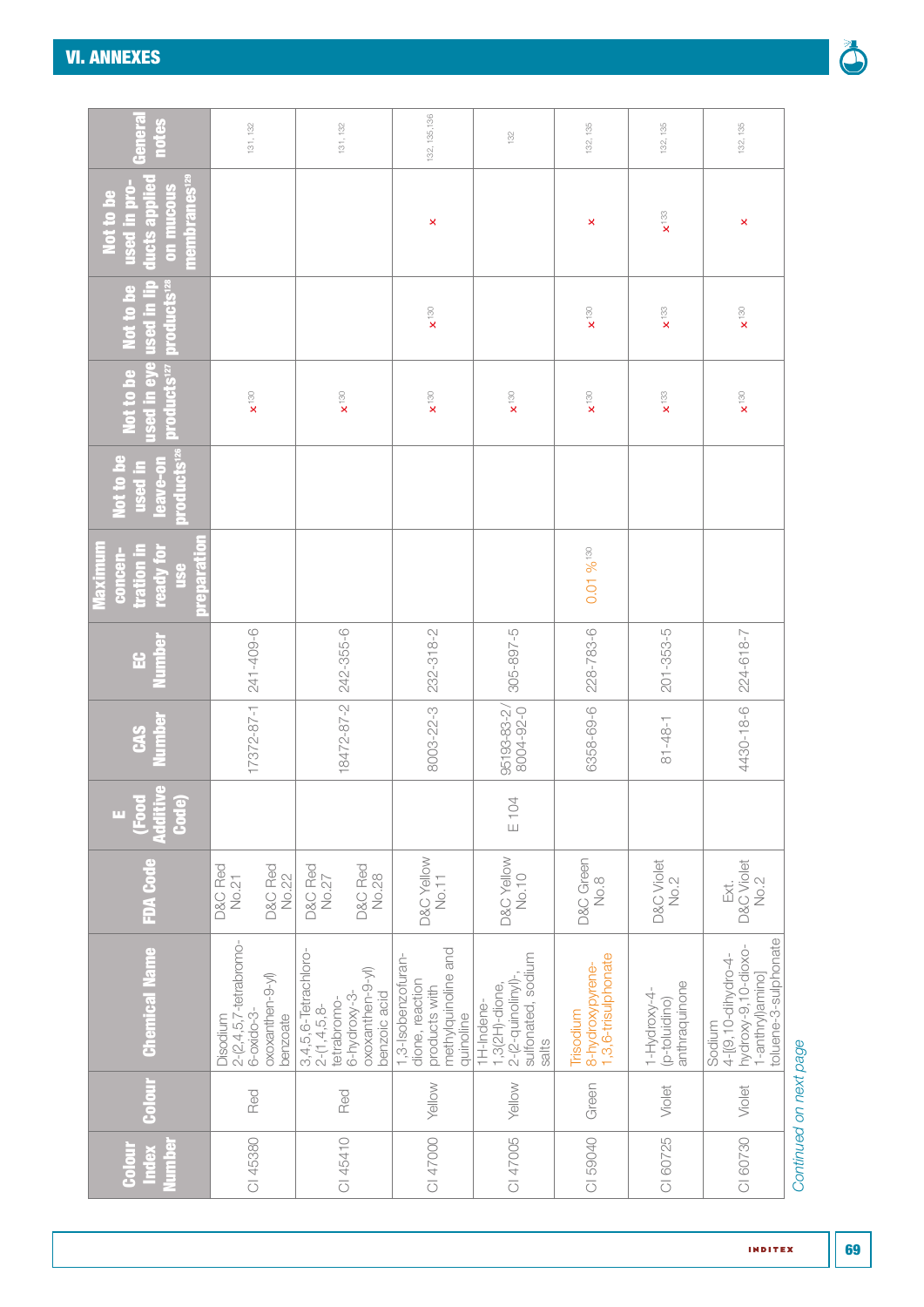| General<br>notes                                                                               | 132, 135                               | 132, 135, 145                                                                               | 132, 135                                                                                                                    |                                                                                            |                                                               |                                                      |                                                              |
|------------------------------------------------------------------------------------------------|----------------------------------------|---------------------------------------------------------------------------------------------|-----------------------------------------------------------------------------------------------------------------------------|--------------------------------------------------------------------------------------------|---------------------------------------------------------------|------------------------------------------------------|--------------------------------------------------------------|
| membranes <sup>129</sup><br>ducts applied<br>used in pro-<br>on mucous<br>Not to be            | $\times$ <sup>133</sup>                |                                                                                             |                                                                                                                             |                                                                                            |                                                               |                                                      |                                                              |
| products <sup>127</sup> products <sup>128</sup><br><b>Ised in eye</b> used in lip<br>Not to be | $\times$ <sup>133</sup>                |                                                                                             |                                                                                                                             |                                                                                            |                                                               |                                                      |                                                              |
| Not to be                                                                                      | $\times$ <sup>133</sup>                |                                                                                             | $\times$ <sup>133</sup>                                                                                                     |                                                                                            |                                                               |                                                      |                                                              |
| products <sup>126</sup><br>Not to be<br>leave-on<br>used in                                    |                                        |                                                                                             |                                                                                                                             |                                                                                            |                                                               |                                                      |                                                              |
| Maximum<br>tration in<br>concen-<br>ready for<br>parat<br><b>Se</b>                            |                                        |                                                                                             |                                                                                                                             |                                                                                            |                                                               |                                                      |                                                              |
| <b>Number</b><br>$\mathbf{G}$                                                                  | 204-909-5                              | 224-546-6                                                                                   | 219-163-6                                                                                                                   | $\begin{array}{ c c c }\n\hline\n215-735-4/2 \\ 289-561-2/\hline \end{array}$<br>230-248-7 | 230-636-6                                                     | 200-799-8                                            | 215-527-3<br>$215 - 680 - 6$<br>$215 - 724 - 4$              |
| <b>Number</b><br>CAS                                                                           | $128 - 80 - 3$                         | 4403-90-1                                                                                   | 2379-74-0                                                                                                                   | 1393-63-1                                                                                  | 7235-40-7                                                     | $73-40-5$                                            | $1260 - 17 - 9$<br>1390-65-4<br>$1343 - 78 - 8$<br>1328-60-5 |
| (Food<br>Additive<br>Code)<br>u,                                                               |                                        |                                                                                             |                                                                                                                             | E 160b                                                                                     | E 160a                                                        |                                                      | E120                                                         |
| <b>FDA Code</b>                                                                                | <b>D&amp;C</b> Green<br>No.6           | <b>D&amp;C</b> Green<br>No.5                                                                | D&C Red<br>No.30                                                                                                            |                                                                                            |                                                               |                                                      |                                                              |
| <b>Chemical Name</b>                                                                           | 1,4-bis(p-Tolylamino)<br>anthraquinone | bis(5-methylsulphonate)<br>2,2'-(9,10-ioxoan-<br>thracene-1,4-di-<br>Disodium<br>yldiimino) | 6-Chloro-2-(6-chloro-<br>methylbenzo[b]thio-<br>phene-3(2H)-one<br>$2(3H)-y$ idene)-4-<br>4-methyl-3-oxo-<br>benzo[b]thien- | Annatto                                                                                    | (Natural Yellow 26; CI<br>Food Orange 5)<br><b>B-Carotene</b> | dihydro-6H-purin-6-<br>one (Guanine)<br>2-Amino-1,7- | Carmines                                                     |
| <b>Colour</b>                                                                                  | Green                                  | Green                                                                                       | Red                                                                                                                         | Orange                                                                                     | Orange                                                        | White                                                | Red                                                          |
| <b>Number</b><br>Index<br>Colour                                                               | CI 61565                               | CI 61570                                                                                    | CI 73360                                                                                                                    | CI 75120                                                                                   | CI 75130                                                      | CI 75170                                             | CI 75470                                                     |

Continued on next page *Continued on next page*

145 The lakes of this colorant cannot be used in eye products (see legislation of the USA, Annex I). 145 The lakes of this colorant cannot be used in eye products (see legislation of the USA, [Annex I](#page-52-0)).

70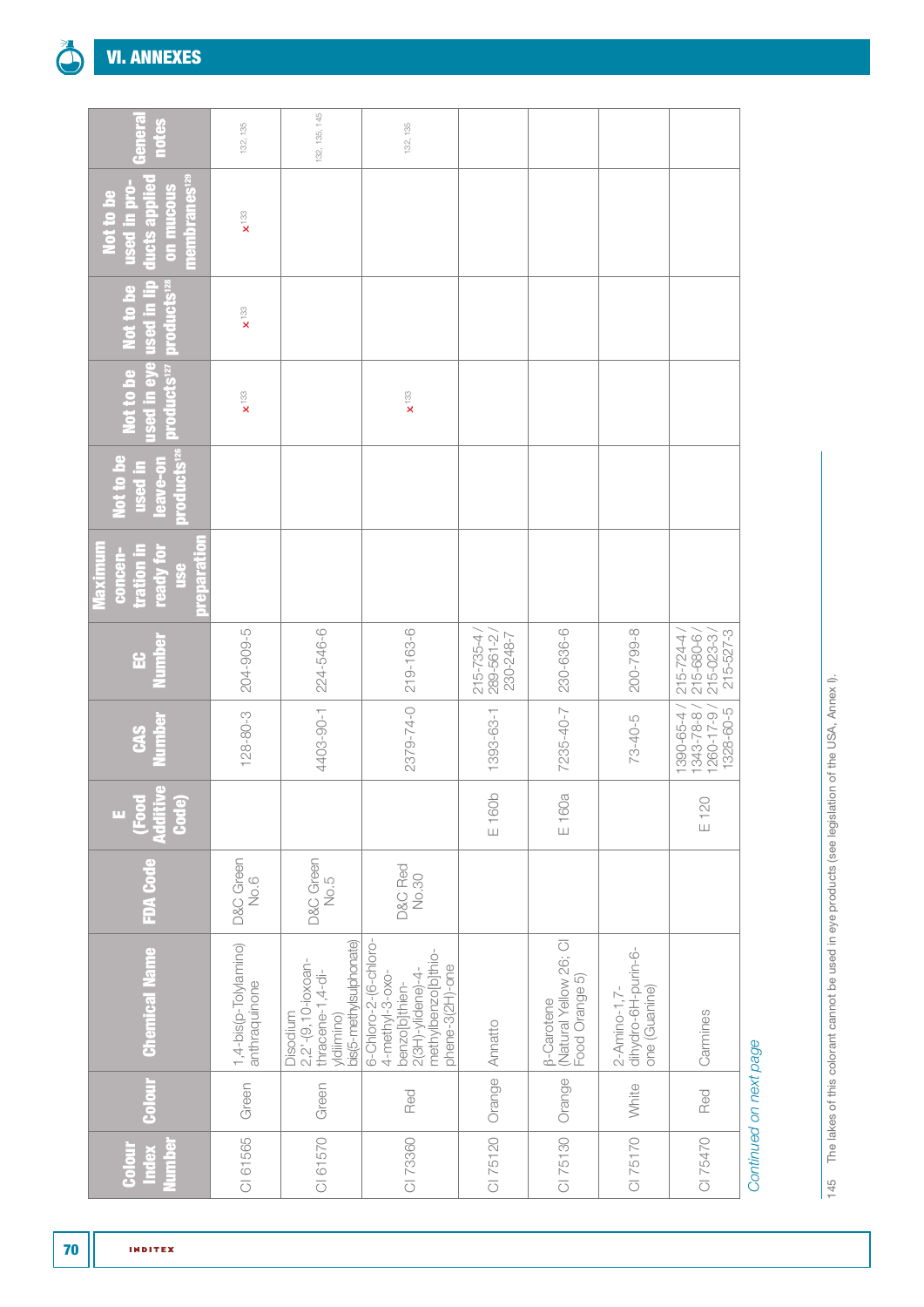| umber<br>Index<br>Colour | Colour | <b>Chemical Name</b>                                                                                                                                                                                                                         | <b>FDA Code</b>              | (Food<br>Additive<br>Code)<br>μ, | <b>Number</b><br><b>CAS</b>       | umber<br><u>ម</u>                                                                            | reparatio<br><u>tration in</u><br>Maximun<br>concen-<br>ready for<br><b>SSR</b> | products <sup>126</sup><br>Not to be<br>eave-on<br><u>used</u> in | products <sup>127</sup><br>Not to be | products <sup>128</sup><br>ised in eye used in lip<br>Not to be | <b>membranes<sup>129</sup></b><br>ducts applied<br>used in pro-<br>on mucous<br>Not to be | Genera<br>notes |
|--------------------------|--------|----------------------------------------------------------------------------------------------------------------------------------------------------------------------------------------------------------------------------------------------|------------------------------|----------------------------------|-----------------------------------|----------------------------------------------------------------------------------------------|---------------------------------------------------------------------------------|-------------------------------------------------------------------|--------------------------------------|-----------------------------------------------------------------|-------------------------------------------------------------------------------------------|-----------------|
| CI 75810                 | Green  | Trisodium (2S-trans)-<br>N21, N22, N23, N24]<br>tetramethyl-8-vinyl-<br>21H,23Hporphine-<br>dihydro-3,7,12,17<br>(carboxymethyl)-<br>2-propionato(5-)<br>$18$ -carboxy-20-<br>$13$ -ethyl-2, 3-<br>(Chlorophylls)<br>cuprate <sup>(3-1</sup> |                              | E 140<br>E 141                   | 519-62-0<br>1406-65-1<br>479-61-8 | 287-483-3<br>246-020-5<br>207-536-6<br>208-272-4<br>239-830-5<br>215-800-7                   | $0.1\%$ <sup>146</sup>                                                          |                                                                   | $\times$ 133                         | $\times$ <sup>133</sup>                                         | $\mathbf{x}$ 133                                                                          | 147             |
| <b>CI 77000</b>          | White  | Aluminium                                                                                                                                                                                                                                    |                              | E 173                            | 7429-90-5                         | 231-072-3                                                                                    |                                                                                 |                                                                   |                                      | $\mathbf{x}^{133}$                                              | $\mathbf{x}^{133}$                                                                        |                 |
| CI 77007                 | Blue   | Lazurite                                                                                                                                                                                                                                     |                              |                                  | 1302-83-6                         | $215 - 111 - 1$                                                                              |                                                                                 |                                                                   |                                      | $\mathbf{x}^{133}$                                              | $\mathbf{x}^{133}$                                                                        |                 |
| CI 77163                 | White  | Bismuth chloride<br>oxide                                                                                                                                                                                                                    |                              |                                  | 7787-59-9                         | 232-122-7                                                                                    |                                                                                 |                                                                   |                                      |                                                                 |                                                                                           |                 |
| CI 77266                 | Black  | Carbon black (nano)<br>Carbon black                                                                                                                                                                                                          | <b>D&amp;C Black</b><br>No.2 | E 153                            | 1333-86-4/<br>7440-44-0           | 931-334-3<br>$\begin{array}{c}\n 231 - 153 - 3 \\  931 - 328 - 0\n \end{array}$<br>215-609-9 | 10 % 148<br>(nano)                                                              |                                                                   |                                      |                                                                 |                                                                                           | 132, 149, 150   |
| CI 77288                 | Green  | Chromium(III) oxide                                                                                                                                                                                                                          |                              |                                  | 1308-38-9                         | 215-160-9                                                                                    |                                                                                 |                                                                   |                                      | $\times$ 133                                                    | $\times$ 133                                                                              | 151             |
| CI 77289                 | Green  | Chromium(III)<br>hydroxide                                                                                                                                                                                                                   |                              |                                  | 12001-99-9                        | 215-160-9                                                                                    |                                                                                 |                                                                   |                                      | $\mathbf{x}^{133}$                                              | $\mathbf{x}^{133}$                                                                        | 151             |
| CI 77400                 | Brown  | Copper                                                                                                                                                                                                                                       |                              |                                  | 7440-50-8                         | $231 - 159 - 6$                                                                              |                                                                                 |                                                                   |                                      |                                                                 |                                                                                           |                 |
| CI 77489                 | Orange | Iron oxide                                                                                                                                                                                                                                   |                              |                                  | 1345-25-1                         | $215 - 721 - 8$                                                                              |                                                                                 |                                                                   |                                      |                                                                 |                                                                                           |                 |
| Continued on next page   |        |                                                                                                                                                                                                                                              |                              |                                  |                                   |                                                                                              |                                                                                 |                                                                   |                                      |                                                                 |                                                                                           |                 |

- 146 According to the legislation of the USA and MERCOSUR (see [Annex I\)](#page-52-0).
- According to the legislation of the USA and MERCOSUR (see Annex I).<br>Use only in dentifrices and in combination with certain substances (see legislation of the USA, Annex I).<br>This numerical limit applies for the "nano" form 147 Use only in dentifrices and in combination with certain substances (see legislation of the USA, [Annex I](#page-52-0)).
- 148 This numerical limit applies for the "nano" form.  $44444$   $+444$
- The "nano" form shall not to be used in applications that may lead to exposure of the end-user's lungs by inhalation. Only nanomaterials having the following characteristics are allowed: primary particle 149 The "nano" form shall not to be used in applications that may lead to exposure of the end-user's lungs by inhalation. Only nanomaterials having the following characteristics are allowed: primary particle The "nano" form shall not to be used in applications that may lead to exposure of the end-user's lungs by inhalation. Only nanomater<br>size ≥ 20 nm; purity ≥ 97 %.<br>Free of chromate ion. size ≥ 20 nm; purity ≥ 97 %.
	- 150 It is only permitted in products for make-up the eyes, lipsticks, blushes, make-ups and nail polish (see legislation of the USA, [Annex I\)](#page-52-0).  $150$ <br>151
		- 151 Free of chromate ion.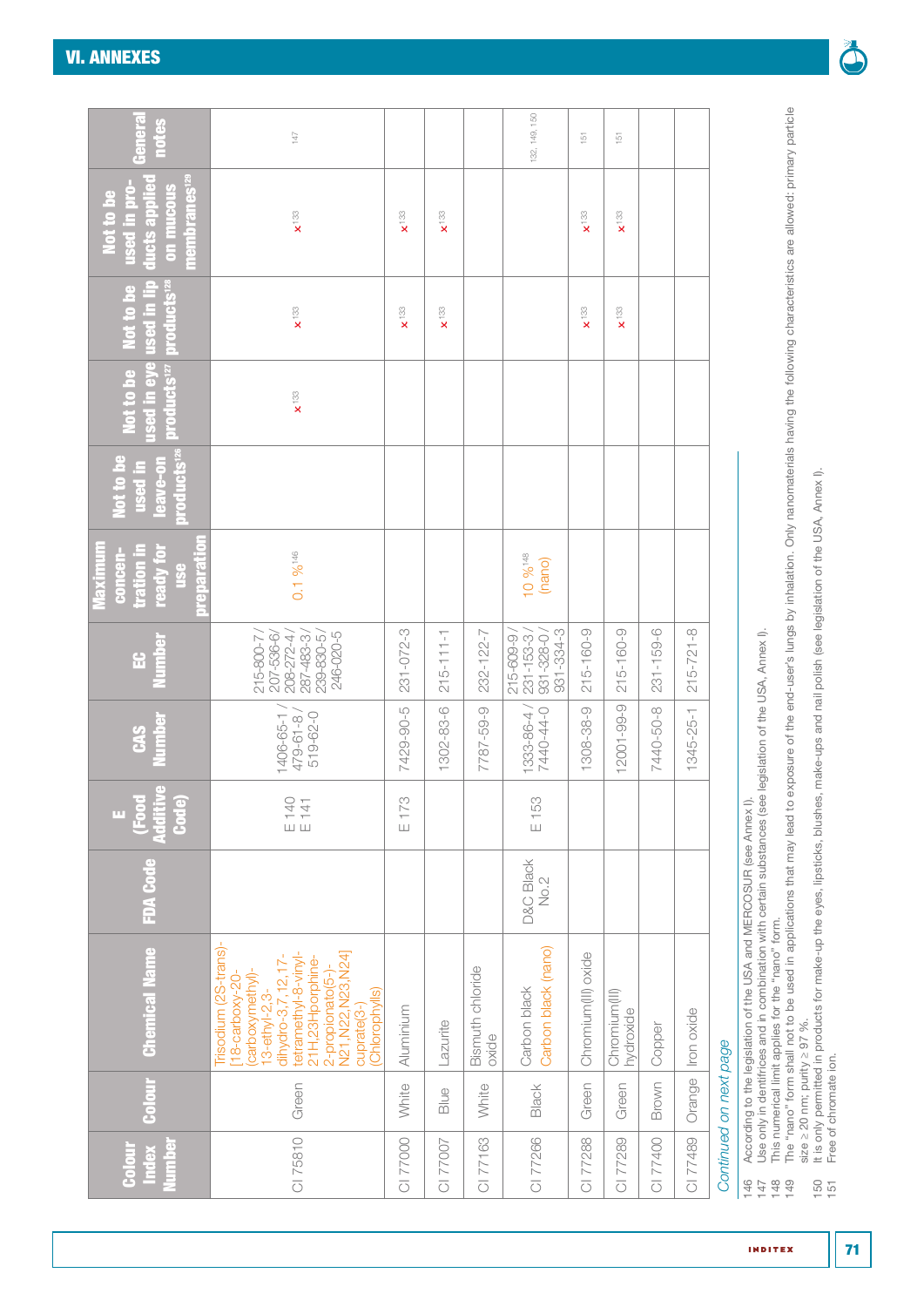| <b>Index</b><br><b>Number</b><br>Colour |        | <b>Colour</b> Chemical Name              | <b>FDA Code</b> | Food<br>Additive<br><b>Code</b><br>ш | <b>Number</b><br><b>CAS</b> | Number<br>$\Omega$ | preparation<br>ready for<br>Maximum<br>concen-<br>tration in<br><b>use</b> | Not to be<br>leave-on<br>used in | products <sup>126</sup> products <sup>127</sup> products <sup>128</sup> | Not to be Not to be     | membranes <sup>129</sup><br>used in eye used in lip ducts applied<br>used in pro-<br>on mucous<br>Not to be | General<br>notes |
|-----------------------------------------|--------|------------------------------------------|-----------------|--------------------------------------|-----------------------------|--------------------|----------------------------------------------------------------------------|----------------------------------|-------------------------------------------------------------------------|-------------------------|-------------------------------------------------------------------------------------------------------------|------------------|
| CI 77491                                | Red    | Iron Oxide Red                           |                 | E 172                                | 1309-37-1                   | $215 - 168 - 2$    |                                                                            |                                  |                                                                         |                         |                                                                                                             |                  |
| CI 77492                                |        | Yellow   Iron Oxide Yellow               |                 | E 172                                | 51274-00-1 257-098-5        |                    |                                                                            |                                  |                                                                         |                         |                                                                                                             |                  |
| CI 77499                                |        | Black   Iron Oxide Black                 |                 | E 172                                | 12227-89-3 235-442-5        |                    |                                                                            |                                  |                                                                         |                         |                                                                                                             |                  |
| CI 77510                                | Blue   | Ferric Ammonium<br>Ferrocyanide          |                 |                                      | 14038-43-8 237-875-5        |                    |                                                                            |                                  |                                                                         | $\times$ <sup>133</sup> | $\times$ <sup>133</sup>                                                                                     | 152              |
| CI 77742                                | Violet | manganese(3+)<br>diphosphate<br>Ammonium |                 |                                      | 10101-66-3 233-257-4        |                    |                                                                            |                                  |                                                                         |                         |                                                                                                             |                  |
| CI 77820                                | White  | Silver                                   |                 | E 174                                | 7440-22-4 231-131-3         |                    | $196^{133}$                                                                |                                  | $\times$ <sup>133</sup>                                                 | $\times$ <sup>133</sup> | $\mathbf{x}^{133}$                                                                                          | 153              |
| CI 77891                                | White  | Titanium dioxide                         |                 | E171                                 | 13463-67-7 236-675-5        |                    |                                                                            |                                  |                                                                         |                         |                                                                                                             |                  |
| <b>2762210</b>                          | White  | Zinc oxide                               |                 |                                      | $1314 - 13 - 2$   215-222-5 |                    |                                                                            |                                  |                                                                         |                         |                                                                                                             | 154              |
| $\frac{1}{1}$                           |        | Brown   Caramel                          |                 | $E150a-d$                            | 8028-89-5                   | 232-435-9          |                                                                            |                                  |                                                                         |                         |                                                                                                             |                  |

152 Free of cyanide ion.

153 Use only in fingernail polishes (see legislation of the USA, [Annex I\)](#page-52-0).  $1534$ 

Free of cyanide ion.<br>Use only in fingernail polishes (see legislation of the USA, Annex I).<br>Not to be used in applications that may lead to exposure of the end-user's lungs by inhalation. 154 Not to be used in applications that may lead to exposure of the end-user's lungs by inhalation.

72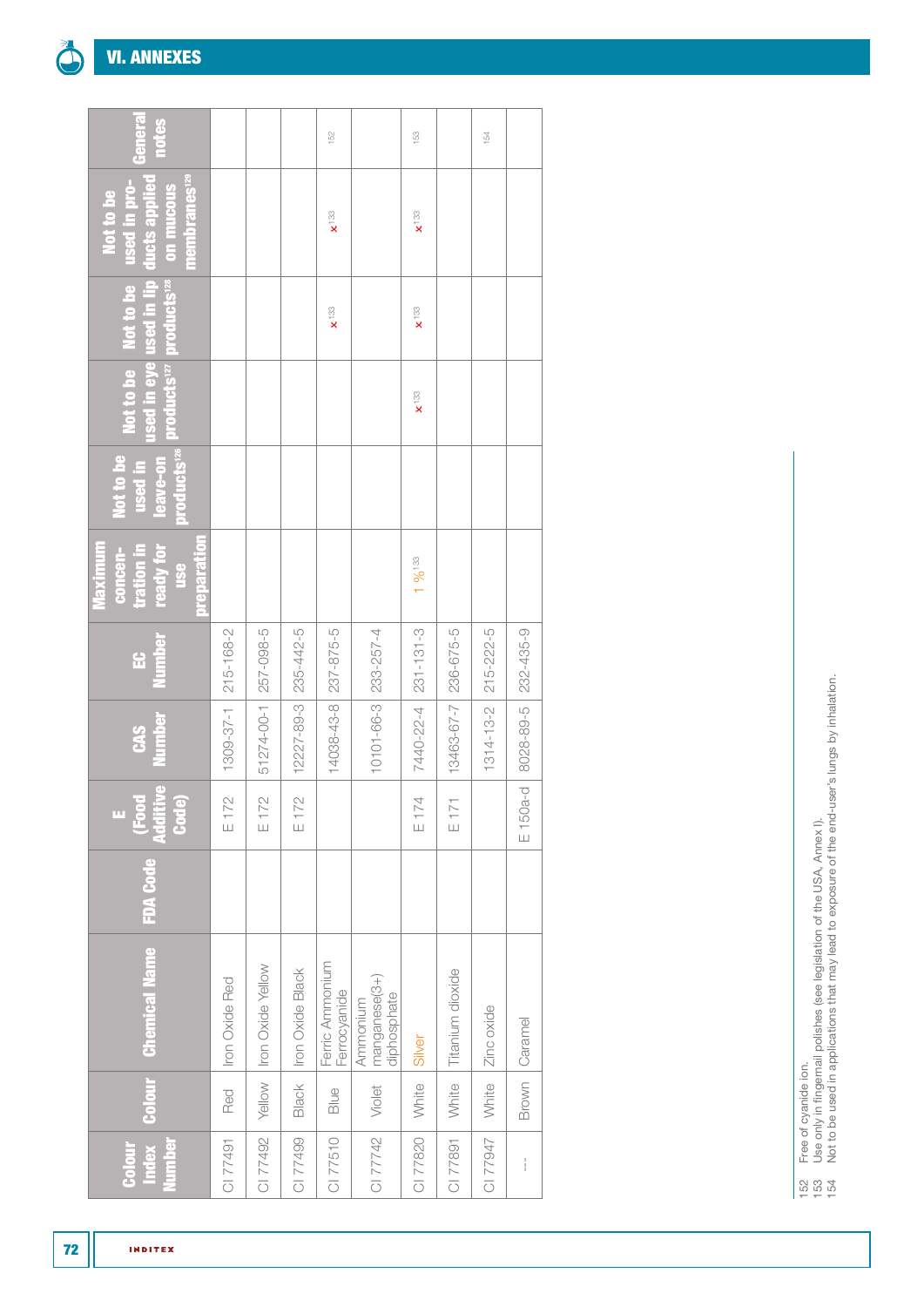## **REGIONALISED Chart of Colorants155, 156** REGIONALISED Chart of Colorants155, 156

| <b>General Restric-</b><br>notes tions <sup>ter</sup>                                                                     | Korea,<br>Taiwan<br>Japan,<br>South<br>USA,                                       | SA                                                                                                                  | USA                                                                                    | Taiwan<br>Japan,<br>South<br>Korea,<br>USA,                                                                        |
|---------------------------------------------------------------------------------------------------------------------------|-----------------------------------------------------------------------------------|---------------------------------------------------------------------------------------------------------------------|----------------------------------------------------------------------------------------|--------------------------------------------------------------------------------------------------------------------|
|                                                                                                                           |                                                                                   | 163                                                                                                                 | 163                                                                                    |                                                                                                                    |
| membranes <sup>160</sup><br>Not to be used<br>in products<br>applied on<br>mucous                                         |                                                                                   | ×                                                                                                                   | ×                                                                                      | ×                                                                                                                  |
| products <sup>157</sup> products <sup>158</sup> products <sup>158</sup><br>used in eye used in lip<br>Not to be Not to be |                                                                                   | $x^{\dagger\otimes}$                                                                                                | $x^{\dagger\otimes}$                                                                   |                                                                                                                    |
|                                                                                                                           |                                                                                   | $x^{\dagger}$ 62                                                                                                    | $x^{162}$                                                                              |                                                                                                                    |
| used in<br>Not to be<br>leave-on                                                                                          | ×                                                                                 |                                                                                                                     |                                                                                        |                                                                                                                    |
| tion in ready<br><b>preparation</b><br>concentra-<br>Maximum<br>for use                                                   |                                                                                   |                                                                                                                     |                                                                                        |                                                                                                                    |
| <b>Boumber</b><br>$\mathbf{E}$                                                                                            |                                                                                   |                                                                                                                     |                                                                                        |                                                                                                                    |
| umber<br>CAS                                                                                                              | 16143-80-9 240-299-7                                                              | 19381-50-1 243-010-2                                                                                                | 2512-29-0 219-730-8                                                                    | 6486-23-3 229-355-1                                                                                                |
| <b>Additive</b><br>Code)<br>(Food                                                                                         |                                                                                   |                                                                                                                     |                                                                                        |                                                                                                                    |
| Code<br>FDA                                                                                                               |                                                                                   | D&C Green<br>$\frac{1}{2}$<br>Ext.                                                                                  | <b>D&amp;C Yellow</b><br>No.5<br>Ext.                                                  |                                                                                                                    |
| <b>Colour Chemical Name</b>                                                                                               | Green   naphthoquinone<br>  1-oximato-O,O')<br>  ferrate (1-)<br>Sodium tris(1,2- | tris[5,6-dihydro-5-<br>(hydroxyimino)-6-<br>oxo-naphthalene-<br>2-sulphonato(2-)-<br>N5,O6]ferrate(3-)<br>Trisodium | phenylbutyramide<br>CI 11680 Yellow 2-nitrophenyi)<br>azol-3-oxo-N-<br>$2-[4-Nethy]$ - | CI 11710 Yellow   nitrophenyl)azo]-N-<br>CI 11710 Yellow   (2-chlorophenyl)-3-<br>2-[(4-Chloro-2-<br>oxobutyramide |
|                                                                                                                           |                                                                                   |                                                                                                                     |                                                                                        |                                                                                                                    |
| <b>Index</b><br>lumber<br>Colour                                                                                          | CI 10006                                                                          | CI 10020 Green                                                                                                      |                                                                                        |                                                                                                                    |

### Continued on next page *Continued on next page*

Without prejudice to other provisions, a colorant shall include its salts and lakes and when a colorant is expressed as a specific salt, its other salts and lakes shall also be included. 155 Without prejudice to other provisions, a colorant shall include its salts and lakes and when a colorant is expressed as a specific salt, its other salts and lakes shall also be included. In the United Mexican States, the lake of a synthetic colorant must be declared on the label with the word "lake" after the common name of the colorant. 156 In the United Mexican States, the lake of a synthetic colorant must be declared on the label with the word "lake" after the common name of the colorant.

Leave-on product means a cosmetic product which is intended to stay in prolonged contact with the skin, the hair or the mucous membranes. 157 Leave-on product means a cosmetic product which is intended to stay in prolonged contact with the skin, the hair or the mucous membranes.

Eye product means a cosmetic product which is intended to be applied in the vicinity of the eyes. 158 Eye product means a cosmetic product which is intended to be applied in the vicinity of the eyes.

Lip product means a cosmetic product which is intended to be applied on the lips. 159 Lip product means a cosmetic product which is intended to be applied on the lips.

160 Product applied on mucous membranes means a cosmetic product which is intended to be applied on the mucous membranes of the oral cavity, on the rim of the eyes, or on the external genital organs. Product applied on mucous membranes means a cosmetic product which is intended to be applied on the mucous membranes of the oral cavity, on the rim of the eyes, or on the external genital organs. 161 These ingredients are not approved for use in cosmetic products in these markets. These ingredients are not approved for use in cosmetic products in these markets. 

162 According to the legislation of South Korea (see [Annex I\)](#page-52-0).

According to the legislation of South Korea (see Annex I).<br>Barium, Strontium and Zirconium lakes of this colorant are prohibited (see legislation of South Korea, Annex I). 163 Barium, Strontium and Zirconium lakes of this colorant are prohibited (see legislation of South Korea, [Annex I](#page-52-0)).

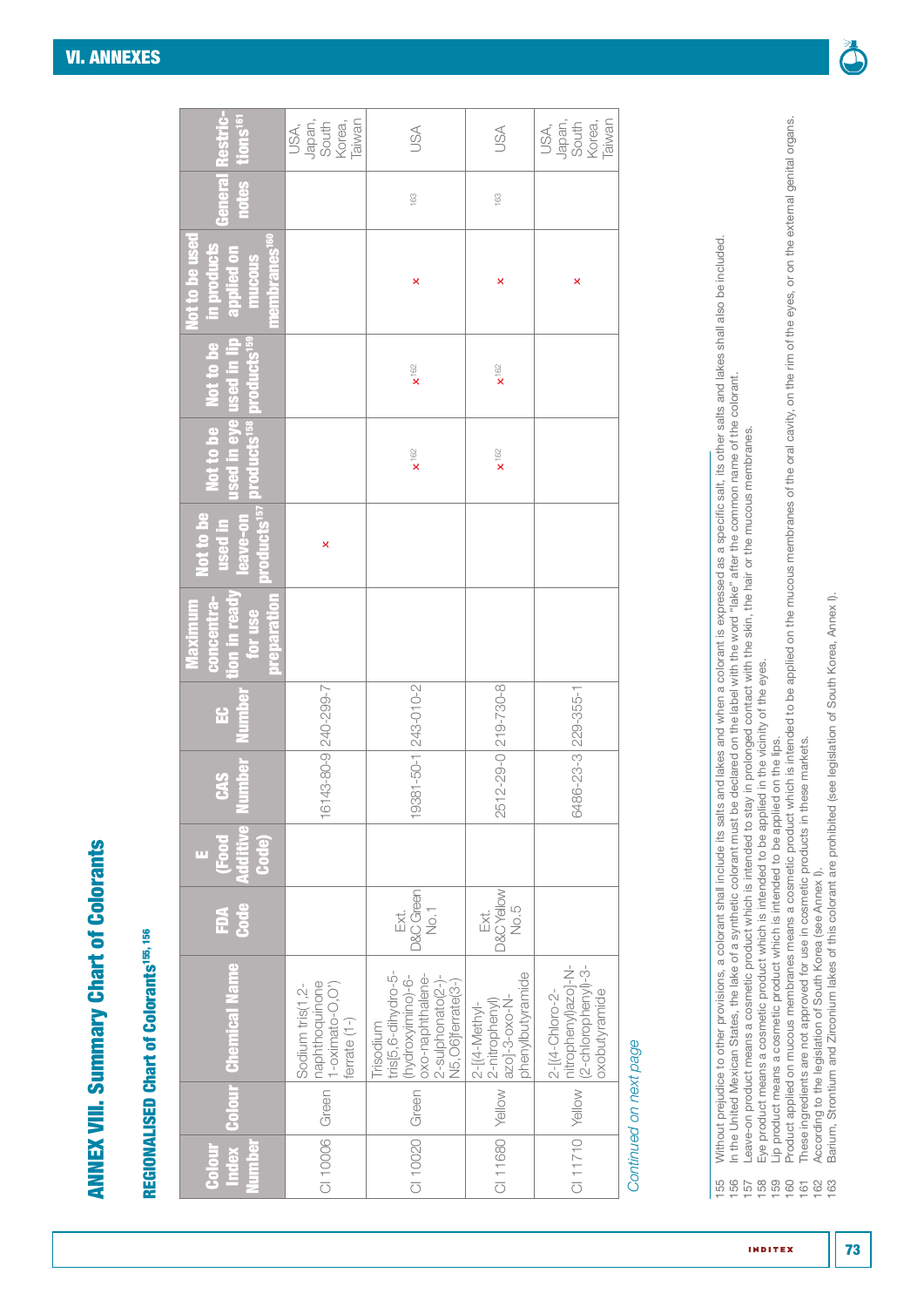| estric-<br>tions <sup>161</sup>                                                         | USA                                                                                | Japan,<br>Taiwan<br>South<br>Korea,<br>USA, | Japan,<br>Taiwan<br>South<br>Korea,<br>USA, | Canada<br>USA,                                   | Japan,<br>Taiwan<br>South<br>Korea,<br>USA,                                                     | Japan,<br>Taiwan<br>South<br>Korea,<br>USA,                                                                               | Japan,<br>South<br>Korea,<br>Taiwan<br>USA,                                                           |                        |
|-----------------------------------------------------------------------------------------|------------------------------------------------------------------------------------|---------------------------------------------|---------------------------------------------|--------------------------------------------------|-------------------------------------------------------------------------------------------------|---------------------------------------------------------------------------------------------------------------------------|-------------------------------------------------------------------------------------------------------|------------------------|
| Genera<br>notes                                                                         | 163                                                                                |                                             |                                             | 163                                              |                                                                                                 |                                                                                                                           |                                                                                                       |                        |
| membranes <sup>160</sup><br><b>Not to be use</b><br>in products<br>applied on<br>mucous | $\mathbf{x}^{\text{+64}}$                                                          |                                             | ×                                           |                                                  |                                                                                                 |                                                                                                                           |                                                                                                       |                        |
| products <sup>159</sup><br>Not to be<br>used in li                                      |                                                                                    |                                             |                                             |                                                  |                                                                                                 |                                                                                                                           |                                                                                                       |                        |
| used in eye<br>products <sup>158</sup><br>Not to be                                     |                                                                                    |                                             |                                             |                                                  |                                                                                                 |                                                                                                                           |                                                                                                       |                        |
| products <sup>157</sup><br><b>Not to be</b><br>eave-on<br><u>used</u> in                | ×                                                                                  |                                             |                                             | ×                                                | ×                                                                                               | ×                                                                                                                         | ×                                                                                                     |                        |
| tion in ready<br>concentra-<br>preparatio<br>Maximum<br>for use                         |                                                                                    |                                             |                                             |                                                  |                                                                                                 |                                                                                                                           |                                                                                                       |                        |
| Numbe<br>잎                                                                              | $228 - 901 - 6$                                                                    | $218 - 131 - 9$                             |                                             | 219-372-2                                        | 229-440-3                                                                                       |                                                                                                                           |                                                                                                       |                        |
| umber<br><b>GAS</b>                                                                     | $6371 - 96 - 6$                                                                    | $2051 - 85 - 6$                             | 6535-42-8 229-439-8                         | 2425-85-6                                        | 6535-46-2                                                                                       | $6471 - 51 - 8$   229-315-3                                                                                               | 6410-40-8 229-106-7                                                                                   |                        |
| Food<br>C<br>Code)<br><b>Additiv</b><br>μī,                                             |                                                                                    |                                             |                                             |                                                  |                                                                                                 |                                                                                                                           |                                                                                                       |                        |
| Code<br>É                                                                               |                                                                                    |                                             |                                             | D&C Red<br>No.35                                 |                                                                                                 |                                                                                                                           |                                                                                                       |                        |
| <b>Colour</b> Chemical Name                                                             | 2-[(4-Methoxy-2-<br>nitrophenyl)azo]-<br>$3 - 0x0 - N - (0 - to y )$<br>butyramide | 4-(Phenylazo)<br>resorcinol                 | 4-[(4-Ethoxyphenyl)<br>azo]naphthol         | nitrophenylazo)-2-<br>1-(4-Methyl-2-<br>naphthol | trichlorophenyl)azo]<br>$3-Hydroxy-N-$<br>naphthalene-2-<br>$t$ olyl)-4-[(2,4,5-<br>carboxamide | azoj-3-hydroxynaph-<br>thalene-2-carboxa-<br>4-[(4-chloro-2-<br>N-(4-Chloro-2-<br>methylphenyl)-<br>methylphenyl)<br>mide | 4-[(2,5-Dichlorophenyl)<br>hydroxynaphthalene-<br>dimethoxyphenyl-3-<br>2-carboxamide<br>azo]-N-(2,5- |                        |
|                                                                                         | Orange                                                                             | Orange                                      | Red                                         | Red                                              | Red                                                                                             | Red                                                                                                                       | Brown                                                                                                 |                        |
| <b>Lumber</b><br>Index<br><b>Colour</b>                                                 | CI 11725                                                                           | CI 11920                                    | CI 12010                                    | CI 12120                                         | CI 12370                                                                                        | CI 12420                                                                                                                  | CI 12480                                                                                              | Continued on next page |

164 According to the legislation of Japan and South Korea (see Annex I). 164 According to the legislation of Japan and South Korea (see [Annex I](#page-52-0)).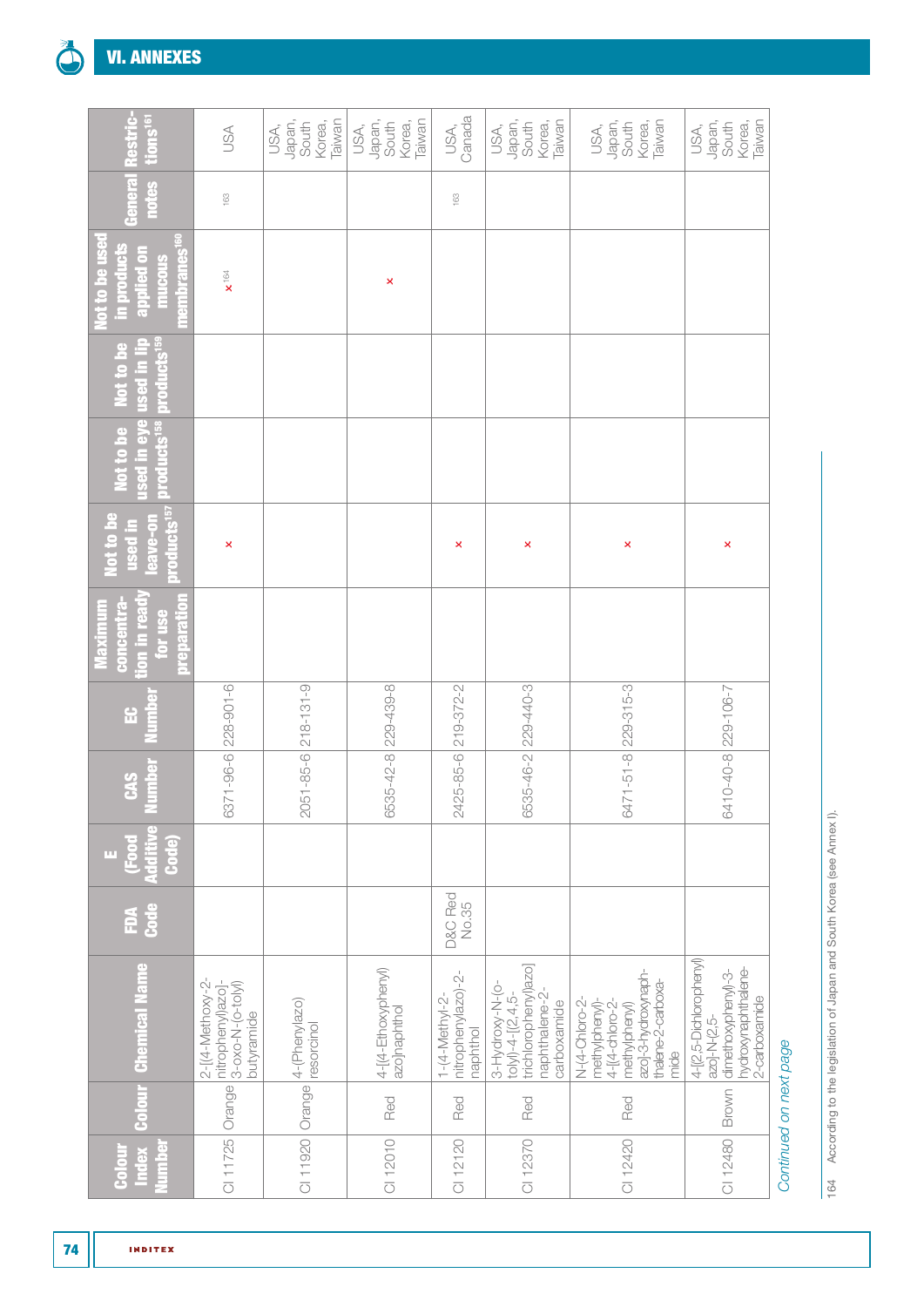| stric-<br>tions <sup>ter</sup>                                                          | Japan,<br>Taiwan<br>USA,                                                                                                                       | Japan,<br>South<br>Taiwan<br>Korea,<br>USA,                              | Japan,<br>South<br>Korea<br>USA,                                                 | Japan,<br>Taiwan<br>South<br>Korea,<br>USA,                 | Japan,<br>South<br>Korea<br>USA,                                                     | Japan,<br>Taiwan<br>South<br>Korea,<br>USA,                                                           |                        |
|-----------------------------------------------------------------------------------------|------------------------------------------------------------------------------------------------------------------------------------------------|--------------------------------------------------------------------------|----------------------------------------------------------------------------------|-------------------------------------------------------------|--------------------------------------------------------------------------------------|-------------------------------------------------------------------------------------------------------|------------------------|
| General<br>notes                                                                        | $165$                                                                                                                                          |                                                                          |                                                                                  |                                                             |                                                                                      |                                                                                                       |                        |
| <b>Not to be used</b><br>embranes <sup>160</sup><br>in products<br>applied on<br>mucous |                                                                                                                                                |                                                                          |                                                                                  |                                                             |                                                                                      |                                                                                                       |                        |
| products <sup>159</sup><br>used in eye used in lip<br>Not to be                         |                                                                                                                                                |                                                                          |                                                                                  |                                                             |                                                                                      |                                                                                                       |                        |
| products <sup>158</sup><br>Not to be                                                    |                                                                                                                                                |                                                                          |                                                                                  |                                                             |                                                                                      |                                                                                                       |                        |
| products <sup>157</sup><br><b>Not to be</b><br>leave-on<br>used in                      |                                                                                                                                                | ×                                                                        |                                                                                  |                                                             |                                                                                      |                                                                                                       |                        |
| tion in ready<br>concentra-<br>reparation<br><b>Maximum</b><br>for use                  |                                                                                                                                                |                                                                          |                                                                                  |                                                             |                                                                                      |                                                                                                       |                        |
| Numbe<br>읍                                                                              |                                                                                                                                                |                                                                          |                                                                                  | 208-924-8                                                   |                                                                                      | 221-856-3                                                                                             |                        |
| umbel<br><b>CAS</b>                                                                     | 6410-41-9 229-107-2                                                                                                                            | 1-055-422 1-41-1 224-330-1                                               | 2706-28-7 220-293-0                                                              | 547-57-9                                                    | $3567 - 69 - 9$ 222-657-4                                                            | $3257 - 28 - 1$                                                                                       |                        |
| Đ<br>Millio<br>Food<br>Code)<br>u.                                                      |                                                                                                                                                |                                                                          |                                                                                  |                                                             | E 122                                                                                |                                                                                                       |                        |
| <b>Code</b><br>FDA                                                                      |                                                                                                                                                |                                                                          |                                                                                  |                                                             |                                                                                      |                                                                                                       |                        |
| <b>Colour</b> Chemical Name                                                             | methoxyphenylazoj-3-<br>nydroxynaphthalene-2-<br>4-[[5-[(diethylamino)<br>dimethoxyphenyl)<br>N-(5-Chloro-2,4-<br>sulphonyl]-2-<br>carboxamide | 4-(phenylazo)-3H-<br>methyl-2-phenyl-<br>2,4-Dihydro-5-<br>pyrazol-3-one | azo]benzenesulpho-<br>sulphonatophenyl)<br>$2$ -amino-5-[(4-<br>Disodium<br>nate | benzenesulphonate<br>hydroxyphenylazo)<br>Sodium 4-(2,4-di- | Disodium 4-hydroxy<br>-3-[(4-sulphonaton-<br>thalene-sulphonate<br>aphthyl)azo]naph- | methyl-6-sulphona-<br>tophenyl)azo]-5-hy-<br>Disodium 6-[(2,4-di<br>ene-1-sulphonate<br>droxynaphtha- |                        |
|                                                                                         | Red                                                                                                                                            |                                                                          |                                                                                  |                                                             | Red                                                                                  | Red                                                                                                   |                        |
| lumber<br>Index<br>Colour                                                               | CI 12490                                                                                                                                       | CI 12700 Yellow                                                          | CI 13015   Yellow                                                                | CI 14270   Orange                                           | CI 14720                                                                             | CI 14815                                                                                              | Continued on next page |

165 It is only permitted in solid soaps (see legislation of South Korea, Annex I). 165 It is only permitted in solid soaps (see legislation of South Korea, [Annex I\)](#page-52-0).

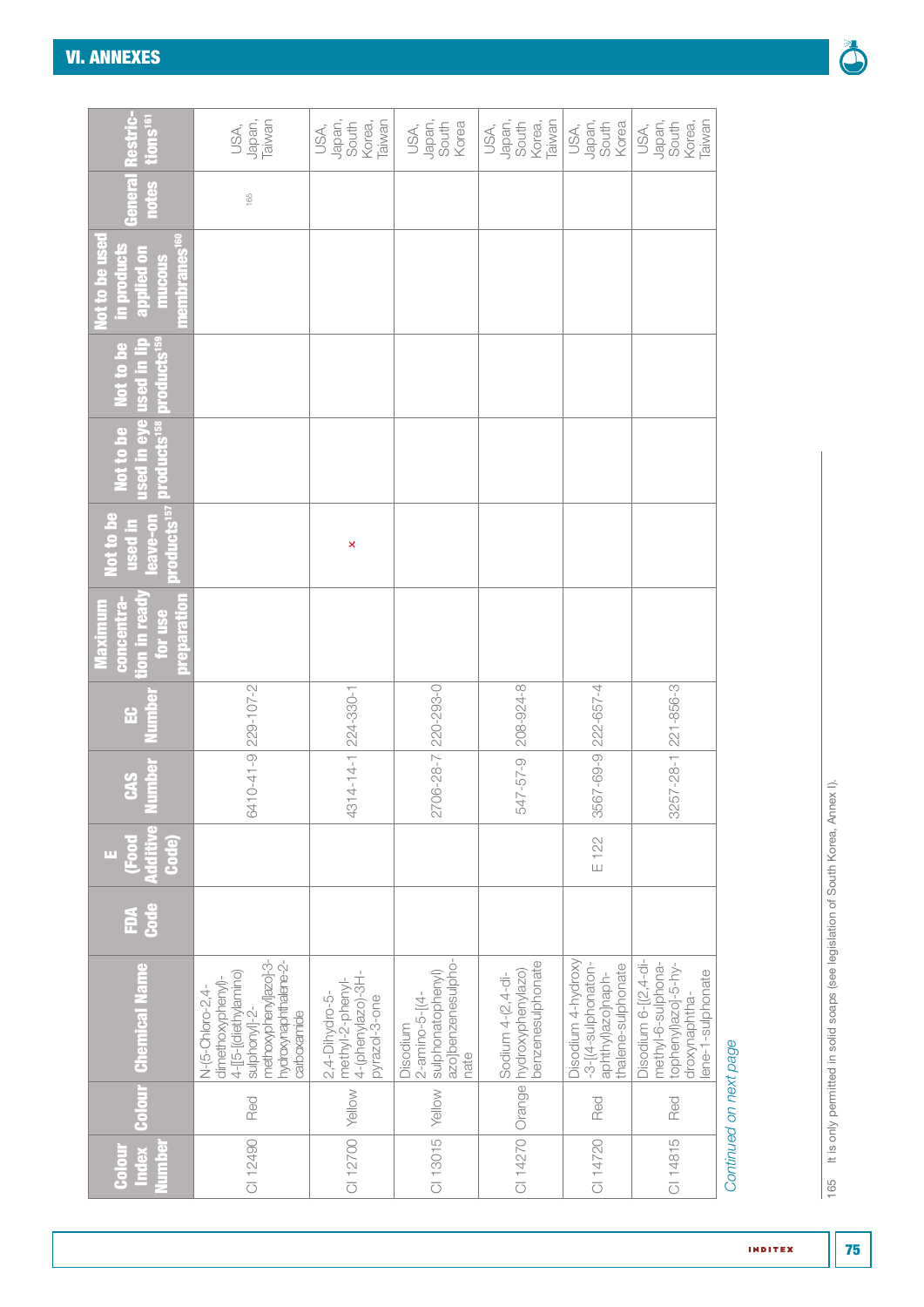| Restric-<br>tions <sup>161</sup>                                                  | Japan,<br>Taiwan<br>South<br>Korea,<br>USA,                                                       | Japan,<br>South<br>Taiwan<br>Korea,<br>USA,                                      | JSA                                                                     | USA                                                                  | USA                                                                                                   | Japan,<br>Taiwan<br>South<br>Korea,<br>USA,                                                         |                        |
|-----------------------------------------------------------------------------------|---------------------------------------------------------------------------------------------------|----------------------------------------------------------------------------------|-------------------------------------------------------------------------|----------------------------------------------------------------------|-------------------------------------------------------------------------------------------------------|-----------------------------------------------------------------------------------------------------|------------------------|
| notes<br>General                                                                  |                                                                                                   |                                                                                  | 163                                                                     | 167                                                                  | 168                                                                                                   |                                                                                                     |                        |
| membranes <sup>160</sup><br>Not to be used<br>in products<br>applied on<br>mucous |                                                                                                   |                                                                                  | $\mathbf{x}$ 166                                                        |                                                                      | $\mathbf{x}^{166}$                                                                                    |                                                                                                     |                        |
| products <sup>159</sup><br>used in lip<br>Not to be                               |                                                                                                   |                                                                                  |                                                                         | $\pmb{\mathsf{x}}$ 162                                               | $\mathbf{x}^{\text{+62}}$                                                                             |                                                                                                     |                        |
| used in eye<br>products <sup>158</sup><br>Not to be                               |                                                                                                   |                                                                                  |                                                                         | $\pmb{\chi}$ 162                                                     | $\mathbf{x}^{162}$                                                                                    |                                                                                                     |                        |
| products <sup>157</sup><br>Not to be<br>leave-on<br><u>used</u> in                |                                                                                                   |                                                                                  | ×                                                                       |                                                                      |                                                                                                       |                                                                                                     |                        |
| concentra-<br>tion in ready<br>preparation<br>Maximum<br>for use                  |                                                                                                   |                                                                                  |                                                                         | 3%                                                                   |                                                                                                       |                                                                                                     |                        |
| Numbe<br>윤                                                                        |                                                                                                   |                                                                                  | 658-56-6 216-760-3                                                      | 248-18-6 214-998-2                                                   |                                                                                                       |                                                                                                     |                        |
| lumber<br><b>CAS</b>                                                              | 5850-80-6 227-456-5                                                                               | 5850-87-3 227-459-1                                                              | $\overline{\phantom{0}}$                                                | $\overline{\phantom{m}}$                                             | 3564-21-4 222-642-2                                                                                   | 2347-72-0 219-073-7                                                                                 |                        |
| Code)<br>$\overline{C}$<br><b>Additiv</b><br>m,                                   |                                                                                                   |                                                                                  |                                                                         |                                                                      |                                                                                                       |                                                                                                     |                        |
| <b>Code</b><br>Á                                                                  |                                                                                                   |                                                                                  | D&C Red<br>No.8<br>Ext.                                                 | D&C Red<br>No.10                                                     |                                                                                                       |                                                                                                     |                        |
| <b>Colour</b> Chemical Name                                                       | hydroxy-1-naphthyl)<br>azo]-4-sulphonato-<br>$bis[2-chloro-5-[2-$<br>Calcium disodium<br>benzoate | hydroxy-1-naphthyl)<br>azo]-2-methylben-<br>Barium bis[4-[(2-<br>zenesulphonate] | Sodium 4(-2-hydroxy<br>naphthalenesulpho-<br>$-1$ -naphthylazo)<br>nate | naphthalenesulpho-<br>droxynaphthyl)azo]<br>Sodium 2-[(2-hy-<br>nate | sulphonatophenyl)<br>azo]-3-hydroxy-2-<br>$4-[5$ -chloro-<br>naphthoate<br>$4$ -methyl-2-<br>Disodium | azo]naphthalene-2-<br>Orange sulphonatophenyl)<br>$6$ -hydroxy- $5$ -[(3-<br>sulphonate<br>Disodium |                        |
|                                                                                   | Red                                                                                               | Red                                                                              | Red                                                                     | Red                                                                  | Red                                                                                                   |                                                                                                     |                        |
| umber<br>Index<br><b>Colour</b>                                                   | CI 15525                                                                                          | CI 15580                                                                         | CI 15620                                                                | CI 15630                                                             | CI 15865                                                                                              | CI 15980                                                                                            | Continued on next page |

<sup>166</sup> According to the legislation of Japan (see [Annex I\)](#page-52-0).

According to the legislation of Japan (see [Annex I](#page-52-0)).<br>This colorant includes the insoluble Barium, Strontium and Zirconium lakes, salts and pigments; except in South Korea where Barium, Strontium and Zirconium lakes of this 167 This colorant includes the insoluble Barium, Strontium and Zirconium lakes, salts and pigments; except in South Korea where Barium, Strontium and Zirconium lakes of this colorant, are prohibited (see  $\frac{166}{167}$ 

<sup>168</sup> This colorant includes the insoluble Barium, Strontium and Zirconium lakes, salts and pigments.168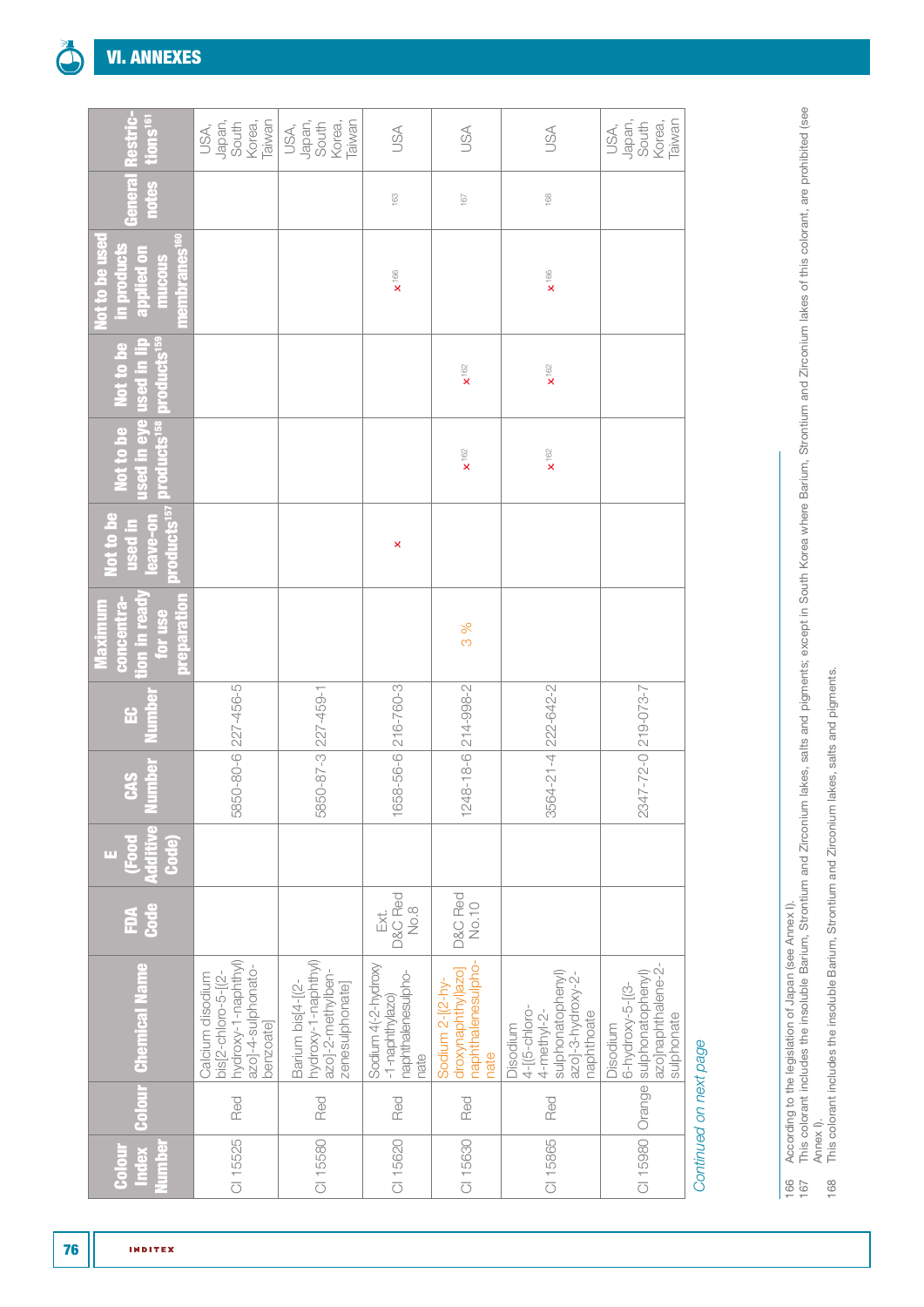| Restric-<br>tions <sup>161</sup>                                                        | Taiwan<br>USA,                                                                                    | Japan,<br>Taiwan<br>South<br>Korea,<br>USA,                              | SA                                                                                        | Japan,<br>South<br>Korea,<br>Taiwan<br>USA,                                                              | Japan,<br>South<br>Korea<br>USA,                                                              | Japan,<br>Taiwan<br>South<br>Korea,<br>USA,                                                                                                                    |                        |
|-----------------------------------------------------------------------------------------|---------------------------------------------------------------------------------------------------|--------------------------------------------------------------------------|-------------------------------------------------------------------------------------------|----------------------------------------------------------------------------------------------------------|-----------------------------------------------------------------------------------------------|----------------------------------------------------------------------------------------------------------------------------------------------------------------|------------------------|
| Genera<br>notes                                                                         | 169                                                                                               |                                                                          | 168, 169                                                                                  |                                                                                                          |                                                                                               |                                                                                                                                                                |                        |
| membranes <sup>160</sup><br>Not to be use<br><b>in products</b><br>applied on<br>mucous |                                                                                                   | ×                                                                        |                                                                                           |                                                                                                          | ×                                                                                             |                                                                                                                                                                |                        |
| products' <sup>59</sup><br>Not to be<br><u>used</u> in li                               |                                                                                                   |                                                                          |                                                                                           |                                                                                                          |                                                                                               |                                                                                                                                                                |                        |
| used in eye<br>products <sup>158</sup><br>Not to be                                     |                                                                                                   |                                                                          |                                                                                           |                                                                                                          |                                                                                               |                                                                                                                                                                |                        |
| products <sup>157</sup><br>Not to be<br>eave-on<br>used in                              |                                                                                                   |                                                                          |                                                                                           |                                                                                                          | $\mathbf{x}^{\dagger 70}$                                                                     | ×                                                                                                                                                              |                        |
| preparation<br>tion in read<br>Maximum<br>concentra<br>for use                          |                                                                                                   |                                                                          |                                                                                           |                                                                                                          |                                                                                               |                                                                                                                                                                |                        |
| Numbe<br>윤                                                                              | 213-022-2                                                                                         |                                                                          |                                                                                           | 227-454-4                                                                                                |                                                                                               |                                                                                                                                                                |                        |
| Vumber<br><b>GAS</b>                                                                    | $915 - 67 - 3$                                                                                    | 1936-15-8 217-705-6                                                      | 2611-82-7 220-036-2                                                                       | 5850-44-2                                                                                                | 3734-67-6 223-098-9                                                                           | 10236-37-0                                                                                                                                                     |                        |
| <b>Food</b><br><b>Code</b><br><b>Additiv</b><br>τū,                                     | E 123                                                                                             |                                                                          | E 124                                                                                     |                                                                                                          |                                                                                               |                                                                                                                                                                |                        |
| Code<br>É                                                                               |                                                                                                   |                                                                          |                                                                                           |                                                                                                          |                                                                                               |                                                                                                                                                                |                        |
| <b>Colour</b> Chemical Name                                                             | naphthalene-2,7-di-<br>$drowsy-4-(4' - sub)$<br>natonaphthylazo)<br>Trisodium 3-hy-<br>sulphonate | Disodium 7-hydroxy<br>-8-phenylazonaph-<br>thalene-1,3-disul-<br>phonate | zo)-2-hydroxynaph-<br>thalene-4', 6, 8-tri-<br>1-(1-naphthyla-<br>sulphonate<br>Trisodium | naphthalene-1,3,6-<br>1-naphthyl)azo]<br>[(4-sulphonato-<br>trisulphonate<br>7-hydroxy-8-<br>Tetrasodium | naphthalene-2,7-<br>5-acetylamino-<br>disulphonate<br>4-hydroxy-3-<br>(phenylazo)<br>Disodium | azo)-4-hydroxy-5-<br>(((4-methylphenyl)<br>-2-methyl-phenyl)<br>sulfonyl) amino)-,<br>2,7-Naphthalene<br>$3-(4-cyclohex/$<br>disulfonic acid,<br>disodium salt |                        |
|                                                                                         | Red                                                                                               |                                                                          | Red                                                                                       | Red                                                                                                      | Red                                                                                           | Red                                                                                                                                                            |                        |
| lumber<br>Colou<br>Index                                                                | CI 16185                                                                                          | CI 16230   Orange                                                        | CI 16255                                                                                  | CI 16290                                                                                                 | CI 18050                                                                                      | CI 18130                                                                                                                                                       | Continued on next page |

169 It must not be used in products for children under 13 years of age (see legislation of South Korea, Annex I).<br>170 According to the legislation of the United Mexican States (see Annex I). 169 It must not be used in products for children under 13 years of age (see legislation of South Korea, [Annex I\)](#page-52-0). 170 According to the legislation of the United Mexican States (see [Annex I\)](#page-52-0).

**INDITEX** 

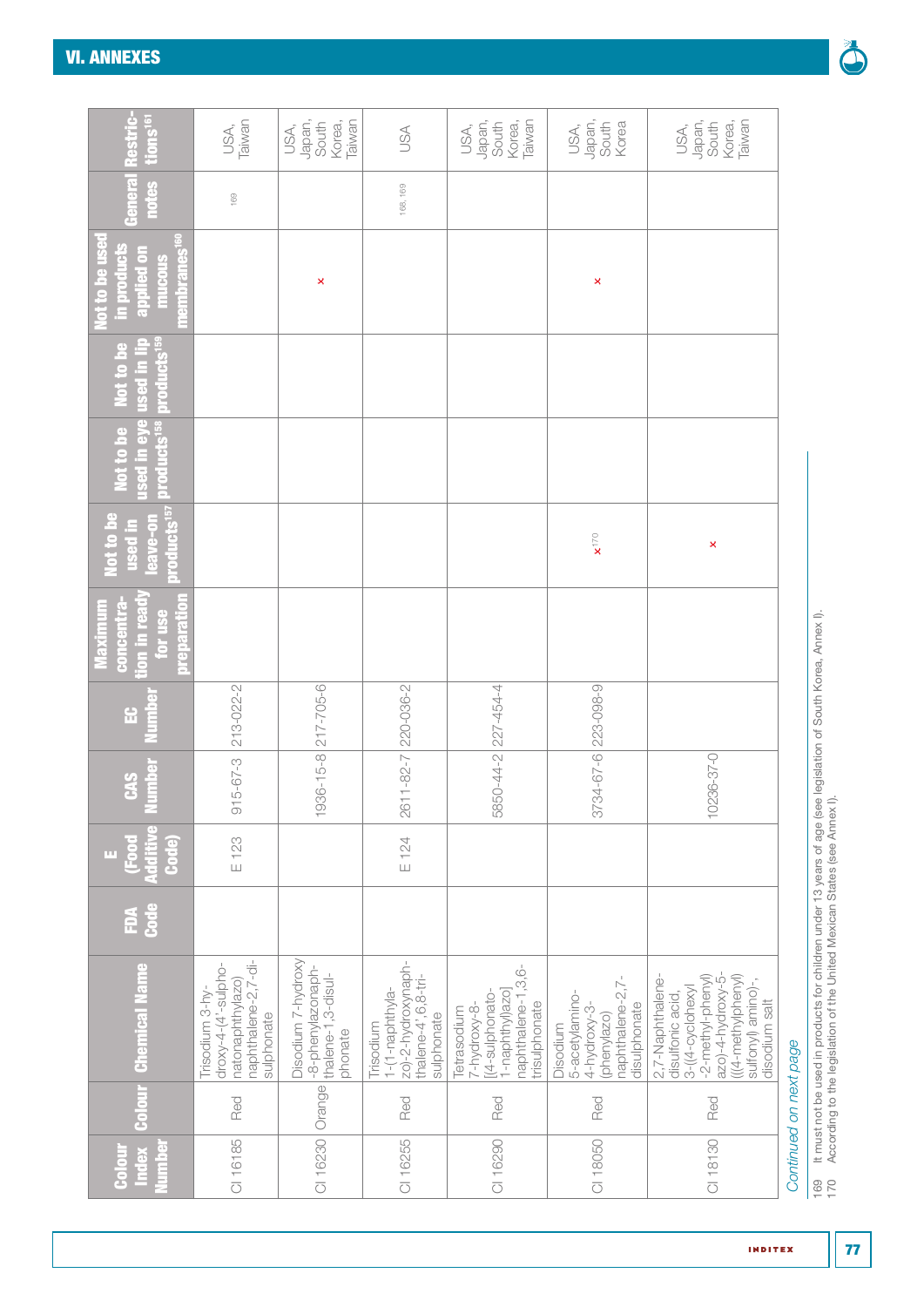

| Restric-<br>tions <sup>161</sup>                                                         | Japan,<br>Taiwan<br>South<br>Korea,<br>USA,                                                                                       | Japan,<br>Taiwan<br>Korea,<br>South<br>USA,                                                                                                                                | USA                                                                                         | Japan,<br>South<br>Taiwan<br>Korea,<br>USA,                                                                              | Japan,<br>Taiwan<br>South<br>Korea,<br>USA,                                                                          |
|------------------------------------------------------------------------------------------|-----------------------------------------------------------------------------------------------------------------------------------|----------------------------------------------------------------------------------------------------------------------------------------------------------------------------|---------------------------------------------------------------------------------------------|--------------------------------------------------------------------------------------------------------------------------|----------------------------------------------------------------------------------------------------------------------|
| General<br>notes                                                                         |                                                                                                                                   |                                                                                                                                                                            | 163                                                                                         |                                                                                                                          |                                                                                                                      |
| membranes <sup>160</sup><br><b>Not to be used</b><br>in products<br>applied on<br>mucous |                                                                                                                                   |                                                                                                                                                                            | $\times$ <sup>166</sup>                                                                     |                                                                                                                          |                                                                                                                      |
| products <sup>159</sup><br>used in lip<br>Not to be                                      |                                                                                                                                   |                                                                                                                                                                            |                                                                                             |                                                                                                                          |                                                                                                                      |
| <b>Ised in eye</b><br><b>products<sup>158</sup></b><br>Not to be                         |                                                                                                                                   |                                                                                                                                                                            |                                                                                             |                                                                                                                          |                                                                                                                      |
| products <sup>157</sup><br><b>Not to be</b><br>eave-on<br>used in                        | ×                                                                                                                                 | ×                                                                                                                                                                          | ×                                                                                           |                                                                                                                          | ×                                                                                                                    |
| tion in ready<br>concentra-<br><b>preparation</b><br>Maximum<br>for use                  |                                                                                                                                   |                                                                                                                                                                            |                                                                                             |                                                                                                                          |                                                                                                                      |
| <u>duni</u><br>읍                                                                         |                                                                                                                                   |                                                                                                                                                                            |                                                                                             | 228-819-0                                                                                                                |                                                                                                                      |
| umber<br><b>CAS</b>                                                                      | 5601-29-6 227-022-5                                                                                                               | 6408-26-0 229-051-9                                                                                                                                                        | 6359-82-6 228-808-0                                                                         | 6359-98-4                                                                                                                | 5979-28-2 227-783-3                                                                                                  |
| E<br>Additiv<br><b>Food</b><br>Code)<br>u,                                               |                                                                                                                                   |                                                                                                                                                                            |                                                                                             |                                                                                                                          |                                                                                                                      |
| <b>Code</b><br>ÉDA                                                                       |                                                                                                                                   |                                                                                                                                                                            | D&C Yellow<br>No.3<br>Ext.                                                                  |                                                                                                                          |                                                                                                                      |
| <b>Colour Chemical Name</b>                                                              | pyrazol-4-yl)azoj<br>Hydrogen bis[2-<br>[(4,5-dihydro-3-<br>methyl-5-oxo-<br>$1-phenyl -1 H -$<br>benzoato(2-)]<br>$chromate(1-)$ | $b$ is[5-chloro-3-[(4,5-<br>azoj-2-hydroxybenzene-<br>Disodium hydrogen<br>dihydro-3-methyl-<br>5-oxo-1-phenyl-<br>$1H-pyrazol-4-yI)$<br>sulphonato(3-)]<br>$chromate(3-)$ | benzenesulphonate<br>phenylazopyrazol-<br>$4-(3-hydroxy-$<br>5-methyl-4-<br>Sodium<br>$2-y$ | benzenesulphonate<br>hydroxy-3-methyl-<br>$2,5$ -dichloro-4- $(5-$<br>4-((sulphophenyl)<br>azo)pyrazol-1-yl)<br>Disodium | biphenyl]-4,4'-diy) bis[2-<br>[(2,4-dichlorophenyl)<br>oxobutyramide]<br>Dimethyl[1,1'<br>$N, N'-13.3$<br>$ azo]-3-$ |
|                                                                                          | Yellow                                                                                                                            | Red                                                                                                                                                                        |                                                                                             | Yellow                                                                                                                   |                                                                                                                      |
| lumber<br>Index<br>Colour                                                                | CI 18690                                                                                                                          | CI 18736                                                                                                                                                                   | CI 18820 Yellow                                                                             | CI 18965                                                                                                                 | CI 20040   Yellow                                                                                                    |

**INDITEX**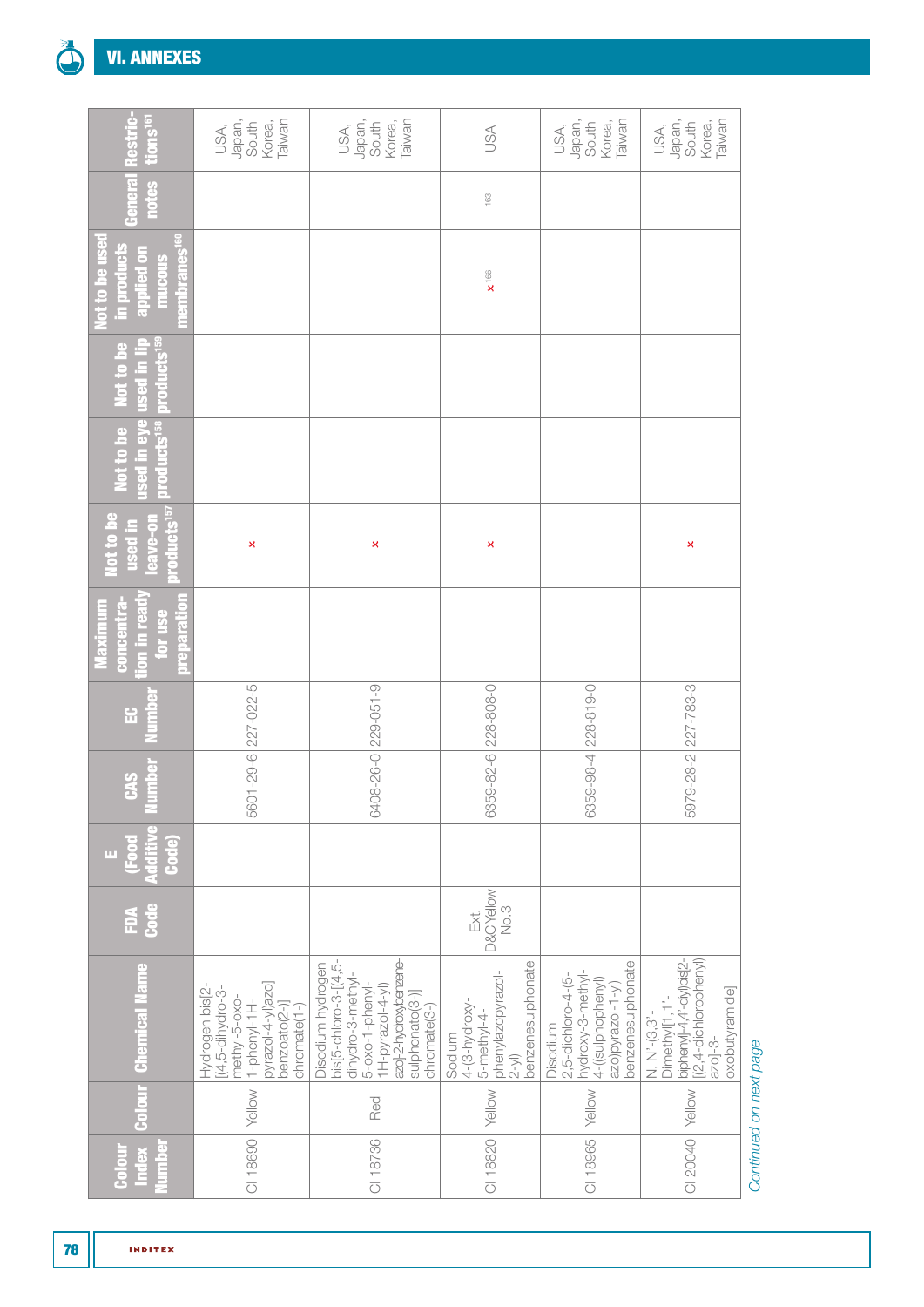| Restric-<br>tions <sup>tel</sup>                                                              | SA                                                                                                             | Taiwan<br>Japan,<br>Korea,<br>South<br>USA,                                                                                              | Taiwan<br>Japan,<br>Korea,<br>South<br>USA,                                                                                                             | Taiwan<br>Japan,<br>Korea,<br>South<br>USA,                                                           | Taiwan<br>Japan,<br>Korea,<br>South<br>USA,                                                                                                                                             |
|-----------------------------------------------------------------------------------------------|----------------------------------------------------------------------------------------------------------------|------------------------------------------------------------------------------------------------------------------------------------------|---------------------------------------------------------------------------------------------------------------------------------------------------------|-------------------------------------------------------------------------------------------------------|-----------------------------------------------------------------------------------------------------------------------------------------------------------------------------------------|
| notes<br>Genera                                                                               | 163                                                                                                            |                                                                                                                                          |                                                                                                                                                         |                                                                                                       |                                                                                                                                                                                         |
| <b>nembranes<sup>160</sup></b><br><b>Not to be use</b><br>in products<br>applied on<br>mucous | $\times$ <sup>166</sup>                                                                                        |                                                                                                                                          |                                                                                                                                                         | ×                                                                                                     |                                                                                                                                                                                         |
| products <sup>159</sup><br>used in lip<br>Not to be                                           |                                                                                                                |                                                                                                                                          |                                                                                                                                                         |                                                                                                       |                                                                                                                                                                                         |
| sed in eye<br>products <sup>158</sup><br>Not to be                                            |                                                                                                                |                                                                                                                                          |                                                                                                                                                         |                                                                                                       |                                                                                                                                                                                         |
| products <sup>157</sup><br>Not to be<br>eave-on<br>used in                                    | ×                                                                                                              | ×                                                                                                                                        | ×                                                                                                                                                       |                                                                                                       | ×                                                                                                                                                                                       |
| tion in ready<br><b>preparation</b><br>concentra-<br>Maximum<br>for use                       |                                                                                                                |                                                                                                                                          |                                                                                                                                                         |                                                                                                       |                                                                                                                                                                                         |
| umbe<br>음                                                                                     | 213-903-1                                                                                                      | 225-822-9                                                                                                                                |                                                                                                                                                         | 229-754-0                                                                                             |                                                                                                                                                                                         |
| umber<br><b>CAS</b>                                                                           | 1064-48-8                                                                                                      | 5102-83-0                                                                                                                                | 5567-15-7 226-939-8                                                                                                                                     | 6706-82-7                                                                                             | 13421-53-9 236-531-1                                                                                                                                                                    |
| Additiv<br><b>Food</b><br>Code)<br>m,                                                         |                                                                                                                |                                                                                                                                          |                                                                                                                                                         |                                                                                                       |                                                                                                                                                                                         |
| Code<br>É                                                                                     |                                                                                                                |                                                                                                                                          |                                                                                                                                                         |                                                                                                       |                                                                                                                                                                                         |
| <b>Colour</b> Chemical Name                                                                   | naphthalene-2,7-<br>Sodium 4-amino-<br>$5$ -hydroxy-3-(4-<br>nitrophenylazo)-<br>6-(phenylazo)<br>disulphonate | bis[N-(2,4-dimethyl-<br>2,2'-[(3,3'-Dichloro<br>[1,1'-biphenyl]<br>$-4,4'$ -diyl)bis $(\overline{a}zo)$<br>phenyl)-3-oxo-<br>butyramidej | methoxypheny)-3-oxo-<br>bis N-(4-chloro-2,5-di-<br>$\lfloor ny \rfloor - 4, 4'$ -diy)bis(azo)]<br>chloro[1,1'-biphe-<br>$2,2'-[3,3'-D]-$<br>pointen/duo | thyl-4,1-phenylene)<br>$2, 2'$ -[Cyclohexy-<br>lidenebis[(2-me-<br>clohexylphenol]<br>azo]]bis [4-cy- | 4,6-dihydroxy-3-[[4-<br>[1-4-[[1-hydroxy-7]<br>oxy]-3-sulphonato-<br>phenyl] cyclohexyl]<br>(phenylsulphonyl)<br>2-naphthylazo<br>naphthalene-2<br>phenyllazo<br>sulphonate<br>Disodium |
|                                                                                               | Black                                                                                                          | Yellow                                                                                                                                   | Yellow                                                                                                                                                  | Yellow                                                                                                | Red                                                                                                                                                                                     |
| unber<br><b>Index</b><br><b>Golou</b>                                                         | 0120470                                                                                                        | 001121                                                                                                                                   | CI 21108                                                                                                                                                | CI 21230                                                                                              | 24790                                                                                                                                                                                   |

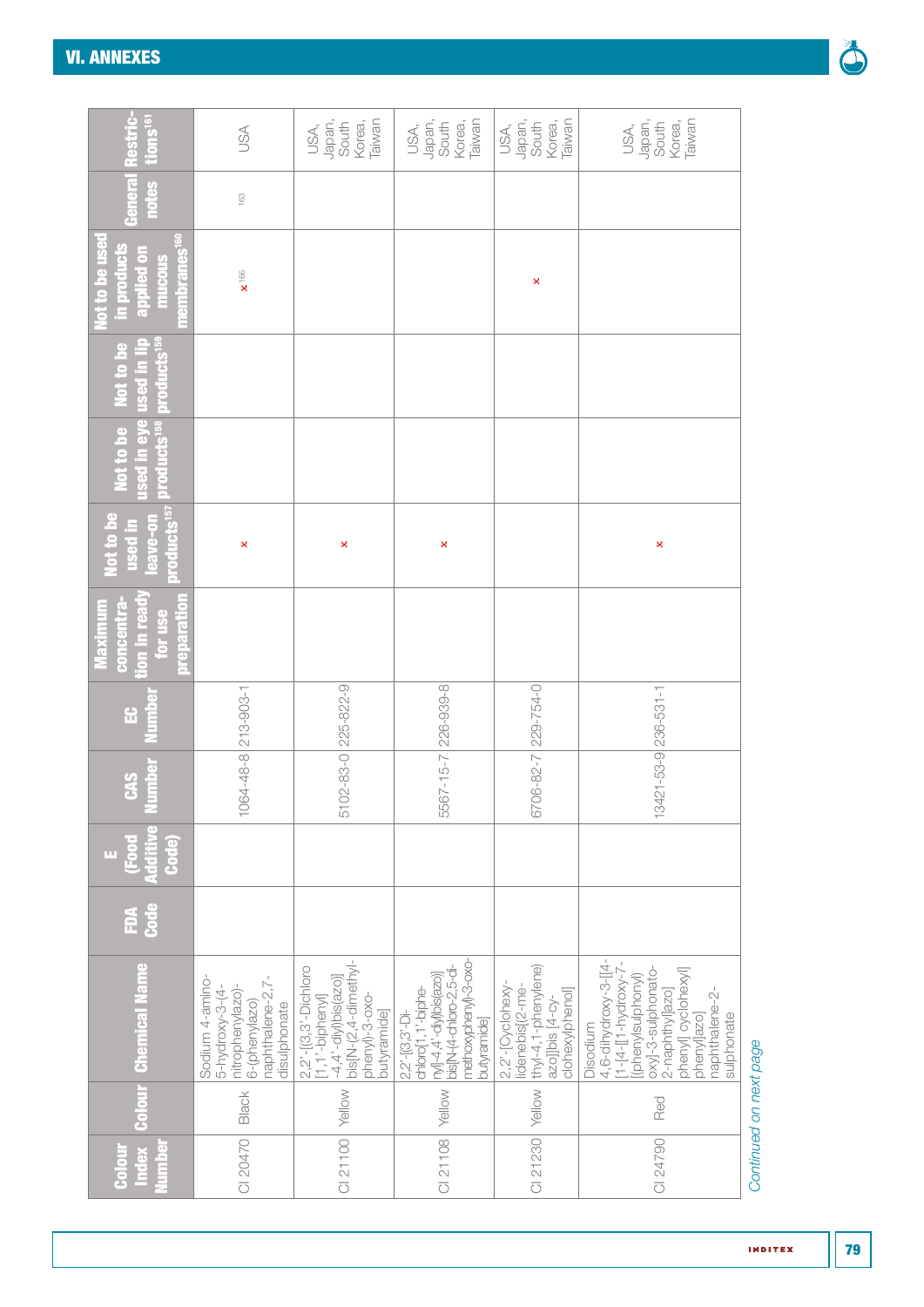|  |  |  | <b>VI. ANNEXES</b> |
|--|--|--|--------------------|
|  |  |  |                    |

| estric-<br>tions <sup>161</sup>                                                  | China                                           | Japan,<br>Taiwan<br>South<br>Korea,<br>USA,                                                                                                                | Taiwan<br>Japan,<br>South<br>Korea,<br>USA,                                                                                                            | Japan,<br>Taiwan<br>South<br>Korea,<br>USA,                                                                                                                                                                        | South<br>Korea                                    |
|----------------------------------------------------------------------------------|-------------------------------------------------|------------------------------------------------------------------------------------------------------------------------------------------------------------|--------------------------------------------------------------------------------------------------------------------------------------------------------|--------------------------------------------------------------------------------------------------------------------------------------------------------------------------------------------------------------------|---------------------------------------------------|
| notes<br>General                                                                 | 163, 172                                        |                                                                                                                                                            |                                                                                                                                                        |                                                                                                                                                                                                                    |                                                   |
| embranes <sup>160</sup><br>Not to be used<br>in products<br>applied on<br>mucous | ×                                               |                                                                                                                                                            |                                                                                                                                                        |                                                                                                                                                                                                                    |                                                   |
| products <sup>159</sup><br>used in lip<br>Not to be                              | $\mathbf{x}^{\dagger\top}$                      |                                                                                                                                                            |                                                                                                                                                        |                                                                                                                                                                                                                    |                                                   |
| used in eye<br>products <sup>158</sup><br>Not to be                              | $\bar{\mathbf{x}}^{\dagger\top}$                |                                                                                                                                                            |                                                                                                                                                        |                                                                                                                                                                                                                    |                                                   |
| products <sup>157</sup><br><b>Not to be</b><br>leave-on<br>used in               |                                                 |                                                                                                                                                            |                                                                                                                                                        | ×                                                                                                                                                                                                                  |                                                   |
| tion in ready<br>concentra-<br>preparation<br>Maximum<br>for use                 |                                                 |                                                                                                                                                            |                                                                                                                                                        |                                                                                                                                                                                                                    |                                                   |
| Numbe<br>읍                                                                       | 201-638-4                                       | 18-39-0 218-326-9                                                                                                                                          |                                                                                                                                                        |                                                                                                                                                                                                                    |                                                   |
| umber<br><b>CAS</b>                                                              | 85-86-9                                         | $\overline{\circ}$                                                                                                                                         | 2519-30-4 219-746-5                                                                                                                                    | 50814-31-8 256-783-6                                                                                                                                                                                               | 7235-40-7 230-636-6                               |
| Œ<br>Additiv<br>(Food<br>Code<br>μ.                                              |                                                 |                                                                                                                                                            | $E$ 151                                                                                                                                                |                                                                                                                                                                                                                    | E 160a                                            |
| <b>Code</b><br>É                                                                 | D&C Red<br>No.17                                |                                                                                                                                                            |                                                                                                                                                        |                                                                                                                                                                                                                    |                                                   |
| <b>Colour</b> Chemical Name                                                      | $1-(4-(Phenylazo)$<br>phenylazo)-2-<br>naphthol | sulphonatophenyl)<br>sulphonato-4-[(4-<br>naphthalene-2,7<br>hydroxy-3-[[7-<br>naphthyljazoj<br>disulphonate<br>Tetrasodium<br>$6$ -amino-4-<br>$azo$ ]-1- | naphthalene-4,6-di-<br>phonatophenylazo)<br>to-1-naphthylazo))<br>1-acetamido-2-hy<br>droxy-3-(4-((4-sul-<br>-7-sulphona-<br>Tetrasodium<br>sulphonate | $2, 2'$ - $(1, 2$ -ethenediyl)<br>bis[5-nitro-],<br>4-[(4-aminophenyl)<br>acid, sodium salts<br>Benzenesulfonic<br>benzenesulfonic<br>products with<br>CI 40215 Orange salt, reaction<br>disodium<br>acid,<br>azo] | Synthetic; Food<br><b>B-carotene</b><br>Orange 5) |
|                                                                                  | Red                                             | Black                                                                                                                                                      | Black                                                                                                                                                  |                                                                                                                                                                                                                    | Orange                                            |
| <b>Tumber</b><br>Index<br>Colour                                                 | CI 26100                                        | CI 27755                                                                                                                                                   | CI 28440                                                                                                                                               |                                                                                                                                                                                                                    | CI 40800                                          |

<sup>171</sup> According to the legislation of the USA and South Korea (see Annex I).<br>172 This colorant must be batch certified by FDA if it is to be used in cosmetic products marketed in the USA. 171 According to the legislation of the USA and South Korea (see [Annex I](#page-52-0)).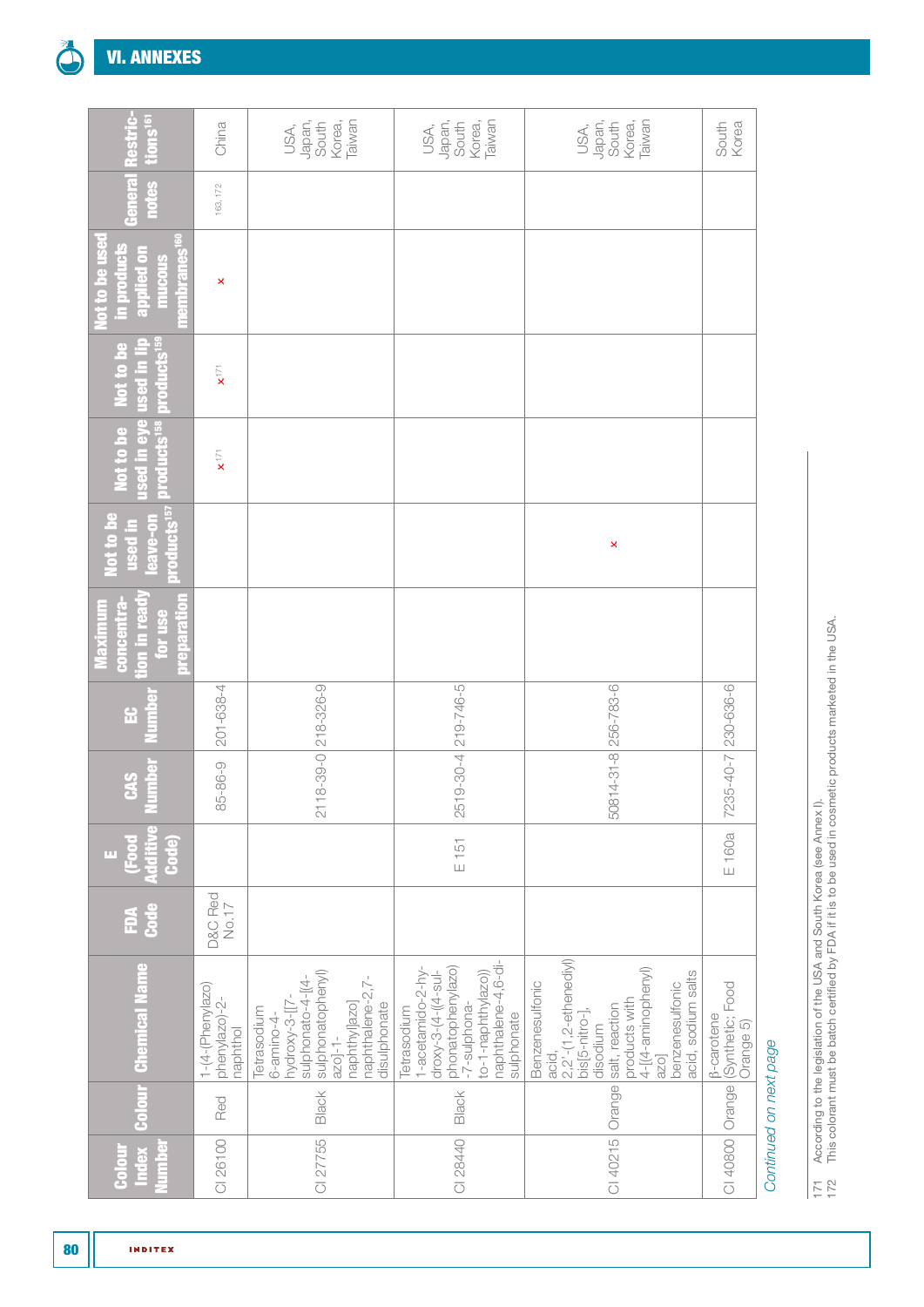| Restric-<br>tions <sup>161</sup>                                                        | Taiwan<br>Japan,<br>South<br>Korea,<br>USA, | Taiwan<br>Japan,<br>South<br>Korea,<br>USA, | Japan,<br>Taiwan<br>Korea,<br>South<br>USA, | Japan,<br>Taiwan<br>South<br>Korea,<br>USA,                                                                                                                      | Taiwan<br>Japan,<br>Korea,<br>South<br>USA,                                                                                                                                                           |
|-----------------------------------------------------------------------------------------|---------------------------------------------|---------------------------------------------|---------------------------------------------|------------------------------------------------------------------------------------------------------------------------------------------------------------------|-------------------------------------------------------------------------------------------------------------------------------------------------------------------------------------------------------|
| Genera<br>notes                                                                         |                                             |                                             |                                             |                                                                                                                                                                  | 168                                                                                                                                                                                                   |
| <b>niembranes<sup>160</sup></b><br>Not to be use<br>in products<br>applied on<br>mucous |                                             |                                             |                                             | ×                                                                                                                                                                |                                                                                                                                                                                                       |
| products <sup>159</sup><br>ised in eye used in lip<br>Not to be                         |                                             |                                             |                                             |                                                                                                                                                                  |                                                                                                                                                                                                       |
| products <sup>158</sup><br>Not to be                                                    |                                             |                                             |                                             |                                                                                                                                                                  |                                                                                                                                                                                                       |
| <b>Foducts</b> <sup>157</sup><br><b>Not to be</b><br>eave-on<br>used in                 |                                             |                                             |                                             |                                                                                                                                                                  |                                                                                                                                                                                                       |
| tion in ready<br>concentra-<br>preparation<br>Maximum<br>for use                        |                                             |                                             |                                             |                                                                                                                                                                  |                                                                                                                                                                                                       |
| 읎                                                                                       | $214 - 171 - 6$                             | $214 - 173 - 7$                             | 208-187-2                                   | 204-934-1                                                                                                                                                        |                                                                                                                                                                                                       |
| umber<br><b>CAS</b>                                                                     | $62 - 15 - 8$<br>$\frac{\circ}{\circ}$      | $09 - 11 - 1$                               | 514-78-3                                    | $29 - 17 - 9$<br>$\overline{\phantom{0}}$                                                                                                                        | 3536-49-0 222-573-8                                                                                                                                                                                   |
| $\overline{1500}$<br>Code)<br><b>Maditiv</b><br>μú,                                     | E 160e                                      |                                             | E161g                                       |                                                                                                                                                                  | $E$ 131                                                                                                                                                                                               |
| Code<br>É                                                                               |                                             |                                             |                                             |                                                                                                                                                                  |                                                                                                                                                                                                       |
| <b>Colour Chemical Name</b>                                                             | 8'-apo-beta-<br>caroten-8'-al               | Ethyl 8'-apo-beta-<br>caroten-8'-oate       | CI 40850   Orange   Canthaxanthin           | (4-(alpha-(p-(diethyl-<br>dohexadien-1-ylidene)<br>diethyl-, hydroxide,<br>monosodium salt<br>-2,4-disulfoben-<br>zylidene)-2,5-cy<br>amino)phenyl)<br>Ammonium, | en-1-yildene)-N-ethyl-,<br>lene)-2,5-cyclohexadi-<br>hydroxide, inner salt,<br>sulfophenyl)methy-<br>(5-hydroxy-2,4-di-<br>calcium salt (2:1)<br>N-(4-((4-Cliethyl<br>Ethanaminium,<br>amino) phenyl) |
|                                                                                         |                                             | Orange                                      |                                             | Blue                                                                                                                                                             | Blue                                                                                                                                                                                                  |
| Index<br><b>lumber</b><br>Colour                                                        | CI 40820   Orange                           | CI 40825                                    |                                             | CI 42045                                                                                                                                                         | CI 42051                                                                                                                                                                                              |

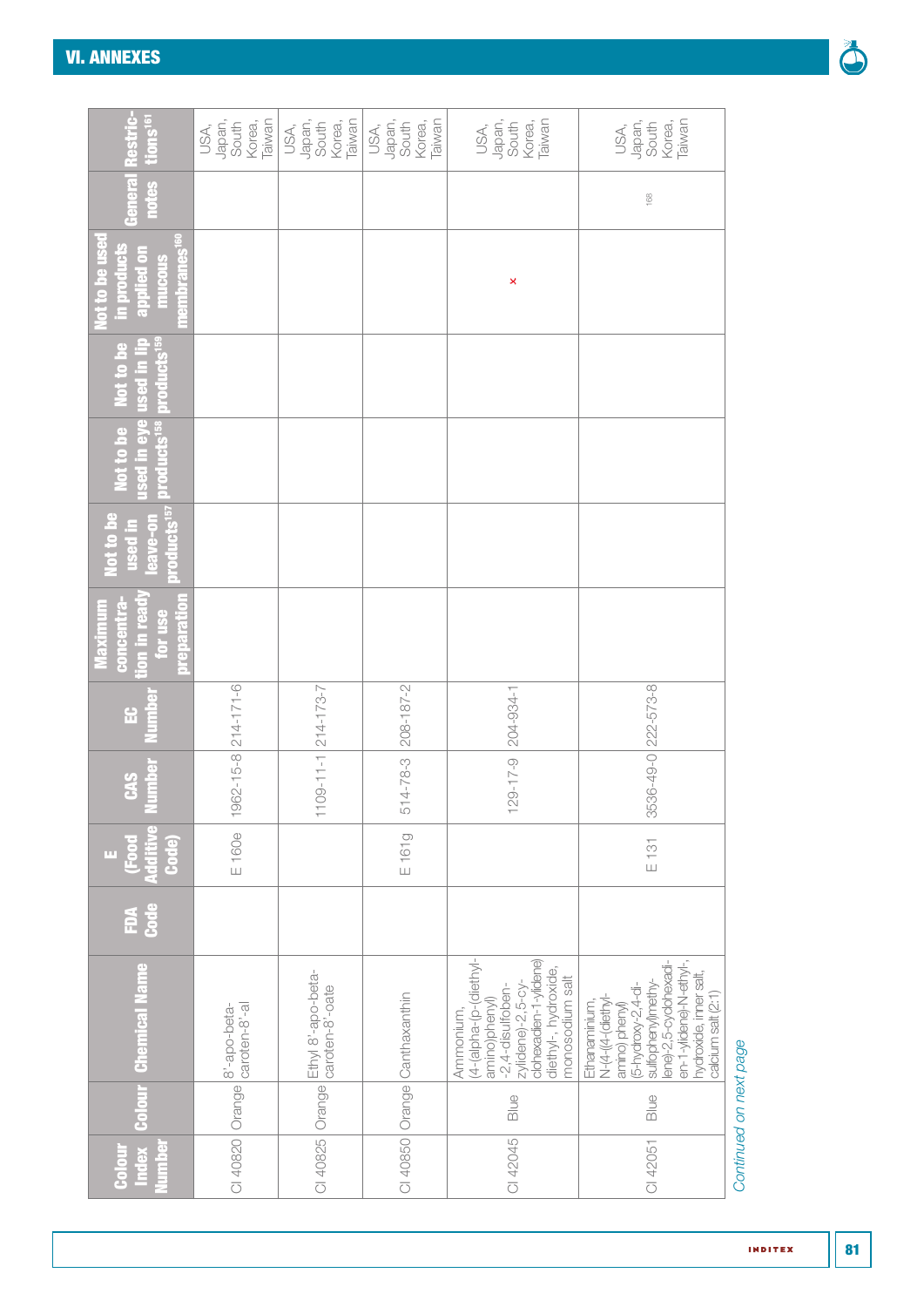

| tions <sup>161</sup>                                                                           | Taiwan<br>Japan,<br>Korea,<br>South<br>USA,                                                                                                                              | Japan,<br>Taiwan<br>Korea,<br>South<br>USA,                                                                                                                                                          | Japan,<br>Taiwan<br>Korea,<br>South<br>USA,                                                                                                                                                                     | Taiwan<br>Japan,<br>Korea,<br>South<br>USA,                                                                  |
|------------------------------------------------------------------------------------------------|--------------------------------------------------------------------------------------------------------------------------------------------------------------------------|------------------------------------------------------------------------------------------------------------------------------------------------------------------------------------------------------|-----------------------------------------------------------------------------------------------------------------------------------------------------------------------------------------------------------------|--------------------------------------------------------------------------------------------------------------|
| General<br>notes                                                                               |                                                                                                                                                                          |                                                                                                                                                                                                      |                                                                                                                                                                                                                 |                                                                                                              |
| nembranes <sup>160</sup><br><b>Not to be use</b><br>in products<br><b>uo paildde</b><br>mucous |                                                                                                                                                                          |                                                                                                                                                                                                      |                                                                                                                                                                                                                 | ×                                                                                                            |
| products <sup>159</sup><br>used in lip<br>Not to be                                            |                                                                                                                                                                          |                                                                                                                                                                                                      |                                                                                                                                                                                                                 |                                                                                                              |
| <b>Ised in eye</b><br>products <sup>158</sup><br>Not to be                                     |                                                                                                                                                                          |                                                                                                                                                                                                      |                                                                                                                                                                                                                 |                                                                                                              |
| products <sup>157</sup><br>lot to be<br>leave-on<br>used in                                    | ×                                                                                                                                                                        | ×                                                                                                                                                                                                    | ×                                                                                                                                                                                                               |                                                                                                              |
| <b>Ton in ready</b><br>preparation<br>concentra-<br><b>Maximum</b><br>for use                  |                                                                                                                                                                          |                                                                                                                                                                                                      |                                                                                                                                                                                                                 |                                                                                                              |
| <b>Numbe</b><br>읍                                                                              | 222-476-0                                                                                                                                                                | 225-458-0                                                                                                                                                                                            | 227-513-4                                                                                                                                                                                                       | 221-189-6                                                                                                    |
| umber<br><b>CAS</b>                                                                            | 3486-30-4                                                                                                                                                                | $57 - 81 - 2$<br>$\frac{8}{4}$                                                                                                                                                                       | 5863-51-4                                                                                                                                                                                                       | 632-99-5                                                                                                     |
| $\overline{F}$ ood<br><b><u>Idditiv</u></b><br><b>Code</b><br>μī,                              |                                                                                                                                                                          |                                                                                                                                                                                                      |                                                                                                                                                                                                                 |                                                                                                              |
| Code<br>É                                                                                      |                                                                                                                                                                          |                                                                                                                                                                                                      |                                                                                                                                                                                                                 |                                                                                                              |
| <b>Colour Chemical Name</b>                                                                    | methylenejcyclo-exa-<br>amino]phenyl](2,4-di-<br>2,5-dien-1-ylidene]<br>sulphonatophenyl)<br>Hydrogen (benzyl)<br>(ethyl)ammonium,<br>[4-[[4-[benzylethyl<br>sodium salt | en-1-ylidene] (ethyl)<br>[4-[(2-chlorophenyl)<br>(3-sulphonatoben-<br>natobenzyl)amino]<br>[4-[ethyl(3-sulpho-<br>phenyl]methylene]<br>cyclohexa-2,5-di-<br>zyl)ammonium,<br>sodium salt<br>Hydrogen | tobenzyl)ammonium,<br>[4-[(2-chlorophenyl)<br>[4-[ethyl(3-sul-<br>2,5-dien-1-ylidene]<br>(ethyl)(3-sulphona-<br>methylcyclohexa<br>phonatobenzyl)<br>aminoj-o-tolyl<br>methylene]-3-<br>sodium salt<br>Hydrogen | (4-(4-Aminophenyl)<br>(4-iminocyclohexa-<br>2,5-dienylidene)<br>hydrochloride<br>methylaniline<br>methyl)-2- |
|                                                                                                | Blue                                                                                                                                                                     | Green                                                                                                                                                                                                | Green                                                                                                                                                                                                           | Violet                                                                                                       |
| <b>Index</b><br><b>Jumber</b><br>Colou                                                         | CI 42080                                                                                                                                                                 | CI 42100                                                                                                                                                                                             | CI 42170                                                                                                                                                                                                        | CI 42510                                                                                                     |

**INDITEX**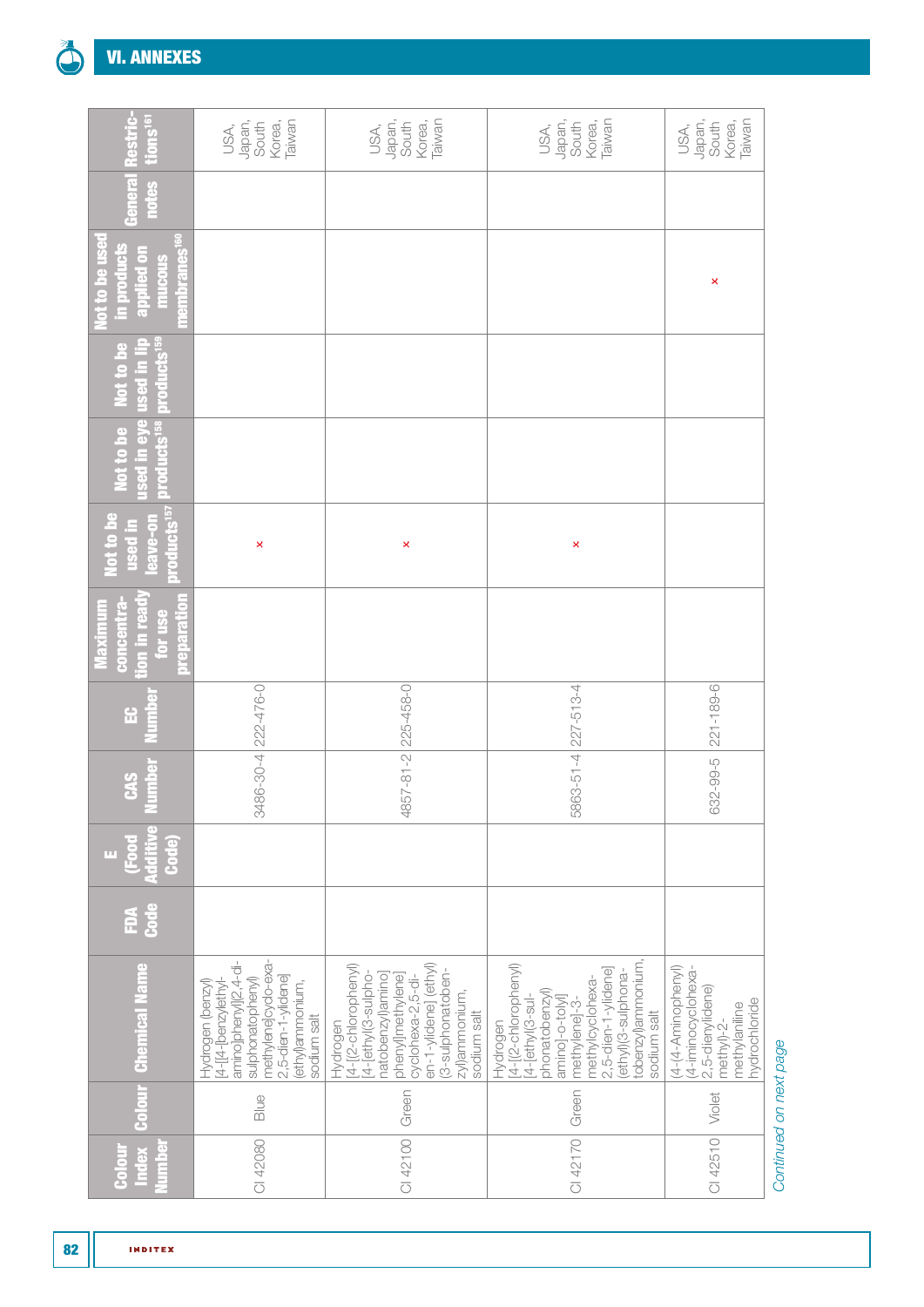| tions <sup>ter</sup>                                                         | Taiwan<br>Japan,<br>Korea,<br>South<br>USA,                                                                                              | Taiwan<br>Japan,<br>Korea,<br>South<br>USA,                                                                                                                                                                                | Taiwan<br>Japan,<br>Korea,<br>South<br>USA,                                                                                                  | Taiwan<br>Japan,<br>Korea,<br>South<br>USA,                                                                                                                                                       |                        |
|------------------------------------------------------------------------------|------------------------------------------------------------------------------------------------------------------------------------------|----------------------------------------------------------------------------------------------------------------------------------------------------------------------------------------------------------------------------|----------------------------------------------------------------------------------------------------------------------------------------------|---------------------------------------------------------------------------------------------------------------------------------------------------------------------------------------------------|------------------------|
| notes                                                                        |                                                                                                                                          |                                                                                                                                                                                                                            |                                                                                                                                              |                                                                                                                                                                                                   |                        |
| embranes <sup>1</sup><br>in products<br>lot to be us<br>applied on<br>mucous |                                                                                                                                          | ×                                                                                                                                                                                                                          | ×                                                                                                                                            |                                                                                                                                                                                                   |                        |
| <b>roducts<sup>159</sup></b><br><b>Vot to be</b><br><u>used in lij</u>       |                                                                                                                                          |                                                                                                                                                                                                                            |                                                                                                                                              |                                                                                                                                                                                                   |                        |
| sed in eye<br>products <sup>158</sup><br>Not to be                           |                                                                                                                                          |                                                                                                                                                                                                                            |                                                                                                                                              |                                                                                                                                                                                                   |                        |
| roducts <sup>157</sup><br>eave-on<br>used in<br>Not to t                     | ×                                                                                                                                        |                                                                                                                                                                                                                            |                                                                                                                                              |                                                                                                                                                                                                   |                        |
| <b>Ton in read</b><br>concentra<br>oreparatio<br>Maximun<br>for use          | 5 ppm                                                                                                                                    |                                                                                                                                                                                                                            |                                                                                                                                              |                                                                                                                                                                                                   |                        |
| equint<br>읍                                                                  | 221-831-7                                                                                                                                | 229-390-2                                                                                                                                                                                                                  | 219-943-6                                                                                                                                    | 221-409-2                                                                                                                                                                                         |                        |
| umber<br><b>CAS</b>                                                          | 3248-91-7                                                                                                                                | 6505-30-2                                                                                                                                                                                                                  | 2580-56-5                                                                                                                                    | $3087 - 16 - 9$                                                                                                                                                                                   |                        |
| Eood<br>Code)<br>latin<br>τū,                                                |                                                                                                                                          |                                                                                                                                                                                                                            |                                                                                                                                              | E 142                                                                                                                                                                                             |                        |
| Code<br>ÉDA                                                                  |                                                                                                                                          |                                                                                                                                                                                                                            |                                                                                                                                              |                                                                                                                                                                                                   |                        |
| <b>Chemical Name</b>                                                         | monohydrochloride<br>methyl]-o-toluidine<br>2,5-dien-1-ylidene)<br>methylcyclohexa-<br>4-[(4-Amino-m-<br>$\frac{1}{2}$ tolyl)(4-imino-3- | tobenzyl)ammonium,<br>Hydrogen [4-[[4-(di-<br>2,5-dien-1-ylidene<br>ethylamino)phenyl]<br>ethyl)(3-sulphona-<br>methylcyclohexa-<br>phonatobenzyl)<br>[4-[ethyl[(3-sul-<br>aminoj-o-tolyl]<br>methylene]-3-<br>sodium salt | dimethylammonium<br>[4-(dimethylamino)<br>phenyl]methylene<br>dien-1-ylidenej<br>cyclohexa-2,5-<br>$[4-[4-An]$ ino<br>1-naphthyl<br>chloride | cyclohexa-2,5-dien-<br>droxy-3,6-disulpho-<br>ammonium, mono-<br>Hydrogen [4-[4-(di-<br>1-ylidene]dimethyl-<br>nato-1-naphthyl)<br>methylamino)-.<br>alpha.-(2-hy-<br>benzylidene]<br>sodium salt |                        |
| Colour                                                                       | Violet                                                                                                                                   | Blue                                                                                                                                                                                                                       | Blue                                                                                                                                         | Green                                                                                                                                                                                             |                        |
| umber<br>Index<br>Colou                                                      | CI 42520                                                                                                                                 | CI 42735                                                                                                                                                                                                                   | CI 44045                                                                                                                                     | CI 44090                                                                                                                                                                                          | Continued on next page |



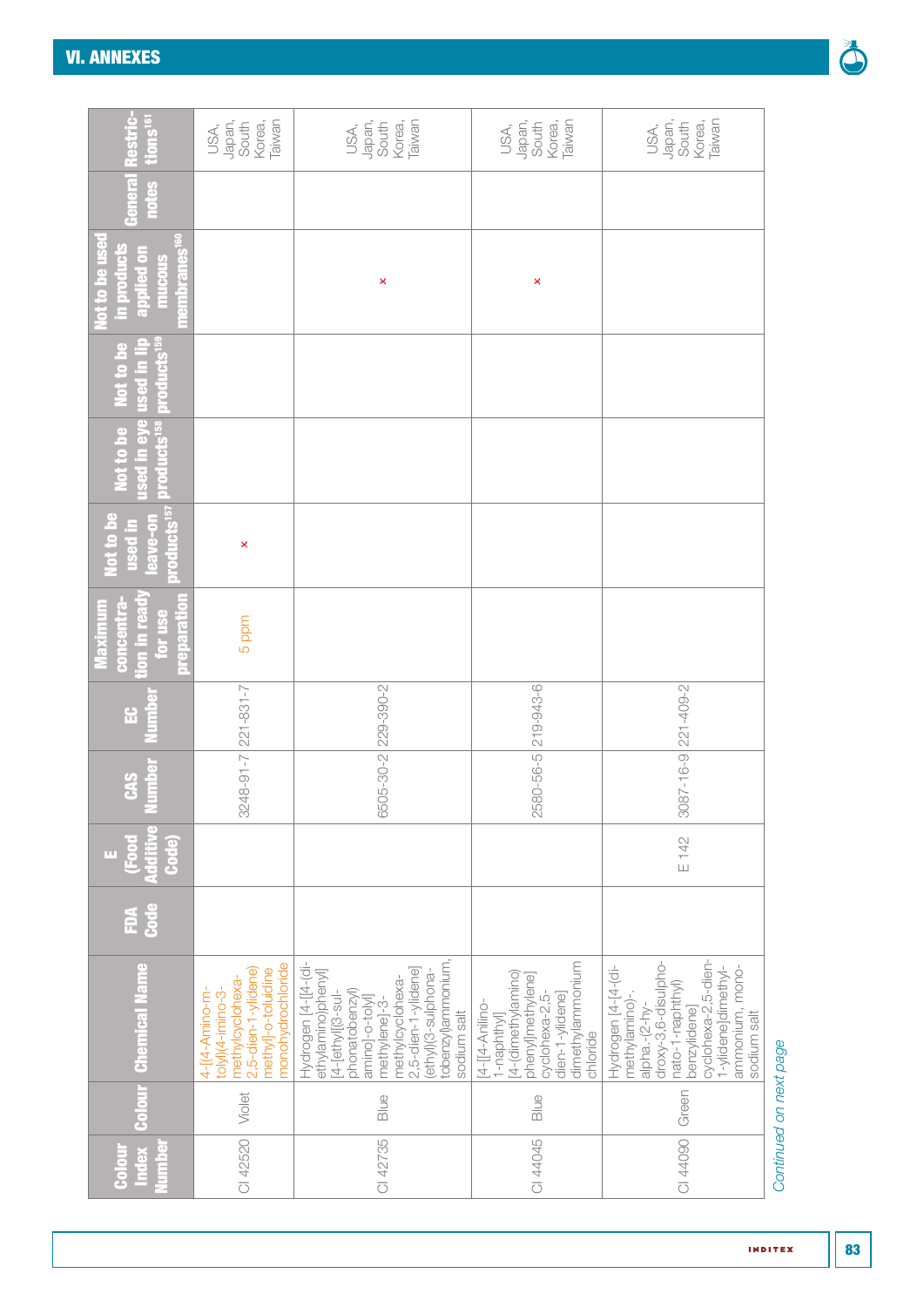| Restric-<br>tions <sup>161</sup>                                                    | JSA                                                                                                  | USA                                                                                                                                                   | Japan,<br>Taiwan<br>Korea,<br>South<br>USA,                                                                                  | Japan,<br>Taiwan<br>South<br>Korea,<br>USA,                                                                | Japan,<br>Taiwan<br>Korea,<br>South<br>USA,                                                                          | South<br>Korea<br>USA,                                                                           |                        |
|-------------------------------------------------------------------------------------|------------------------------------------------------------------------------------------------------|-------------------------------------------------------------------------------------------------------------------------------------------------------|------------------------------------------------------------------------------------------------------------------------------|------------------------------------------------------------------------------------------------------------|----------------------------------------------------------------------------------------------------------------------|--------------------------------------------------------------------------------------------------|------------------------|
| General<br>notes                                                                    | 163                                                                                                  |                                                                                                                                                       |                                                                                                                              |                                                                                                            |                                                                                                                      | 168                                                                                              |                        |
| GS <sup>160</sup><br>Not to be used<br>in products<br>applied on<br>mucous<br>embra |                                                                                                      | $\times$ <sup>166</sup>                                                                                                                               |                                                                                                                              |                                                                                                            |                                                                                                                      |                                                                                                  |                        |
| products <sup>159</sup><br>used in lip<br>Not to be                                 |                                                                                                      |                                                                                                                                                       |                                                                                                                              |                                                                                                            |                                                                                                                      |                                                                                                  |                        |
| used in eye<br>products <sup>158</sup><br>Not to be                                 |                                                                                                      |                                                                                                                                                       |                                                                                                                              |                                                                                                            | ×                                                                                                                    |                                                                                                  |                        |
| products <sup>157</sup><br>Not to be<br>eave-on<br>used in                          | ×                                                                                                    | ×                                                                                                                                                     | ×                                                                                                                            |                                                                                                            |                                                                                                                      |                                                                                                  |                        |
| tion in ready<br>concentra<br>reparatio<br>Maximum<br>for use                       |                                                                                                      |                                                                                                                                                       |                                                                                                                              | $196^{173}$                                                                                                |                                                                                                                      |                                                                                                  |                        |
| $\mathbf{E}$                                                                        | 3520-42-1 222-529-8                                                                                  | 228-377-9                                                                                                                                             | 5873-16-5 227-528-6                                                                                                          | 24545-86-6 246-308-0                                                                                       | 6441-77-6 229-225-4                                                                                                  |                                                                                                  |                        |
| umber<br><b>CAS</b>                                                                 |                                                                                                      | $6252 - 76 - 2$                                                                                                                                       |                                                                                                                              |                                                                                                            |                                                                                                                      | 16423-68-0 240-474-8                                                                             |                        |
| Ð<br>Additiv<br>(Food<br>Code)<br>ш                                                 |                                                                                                      |                                                                                                                                                       |                                                                                                                              |                                                                                                            |                                                                                                                      | E127                                                                                             |                        |
| <b>Code</b><br><b>AGE</b>                                                           |                                                                                                      | D&C Red<br>No.3<br>Ext.                                                                                                                               |                                                                                                                              |                                                                                                            |                                                                                                                      |                                                                                                  |                        |
| Colour Chemical Name                                                                | xanthylium, sodium<br>3,6-bis(diethylami-<br>no)-9-(2,4-disul-<br>phonatophenyl)<br>Hydrogen<br>salt | thyl-4-sulphoanilino)<br>Hydrogen 9-(2-car-<br>xanthylium, mono-<br>boxylatophenyl)<br>$-3-(2-methylani -$<br>$\text{lino}$ )-6-(2-me-<br>sodium salt | Hydrogen 9-(2,4-di-<br>methylxanthylium,<br>monosodium salt<br>$ny$ )-3,6-bis(ethyl-<br>sulphonatophe-<br>$arnino$ )-2,7-di- | spiro[isobenzofu-<br>xanthene]-3-one<br>ran-1(3H), 9'-[9H]<br>3',6'-Dihydroxy<br>$-4$ ', $5$ ' $-dinitro-$ | oxoxanthen-9-yl)<br>Dipotassium<br>3,6-dichloro<br>tetrabromo-<br>$2-(2,4,5,7-$<br>$6 - 0 \times 10 - 3$<br>benzoate | $2-(2,4,5,7-tetraio-$<br>$do - 6 - oxido - 3 - ox -$<br>$oxanthen-g-y )$<br>Disodium<br>benzoate |                        |
|                                                                                     | Red                                                                                                  | Violet                                                                                                                                                | Red                                                                                                                          | Orange                                                                                                     | Red                                                                                                                  | Red                                                                                              | Continued on next page |
| lumber<br>Index<br>Colour                                                           | CI 45100                                                                                             | CI 45190                                                                                                                                              | CI 45220                                                                                                                     | CI 45396                                                                                                   | CI 45405                                                                                                             | CI 45430                                                                                         |                        |

173 This numerical limit applies to lip cosmetics. When used in lip cosmetics, the colouring agent is allowed only in its free acid form. 173 This numerical limit applies to lip cosmetics. When used in lip cosmetics, the colouring agent is allowed only in its free acid form.

**INDITEX**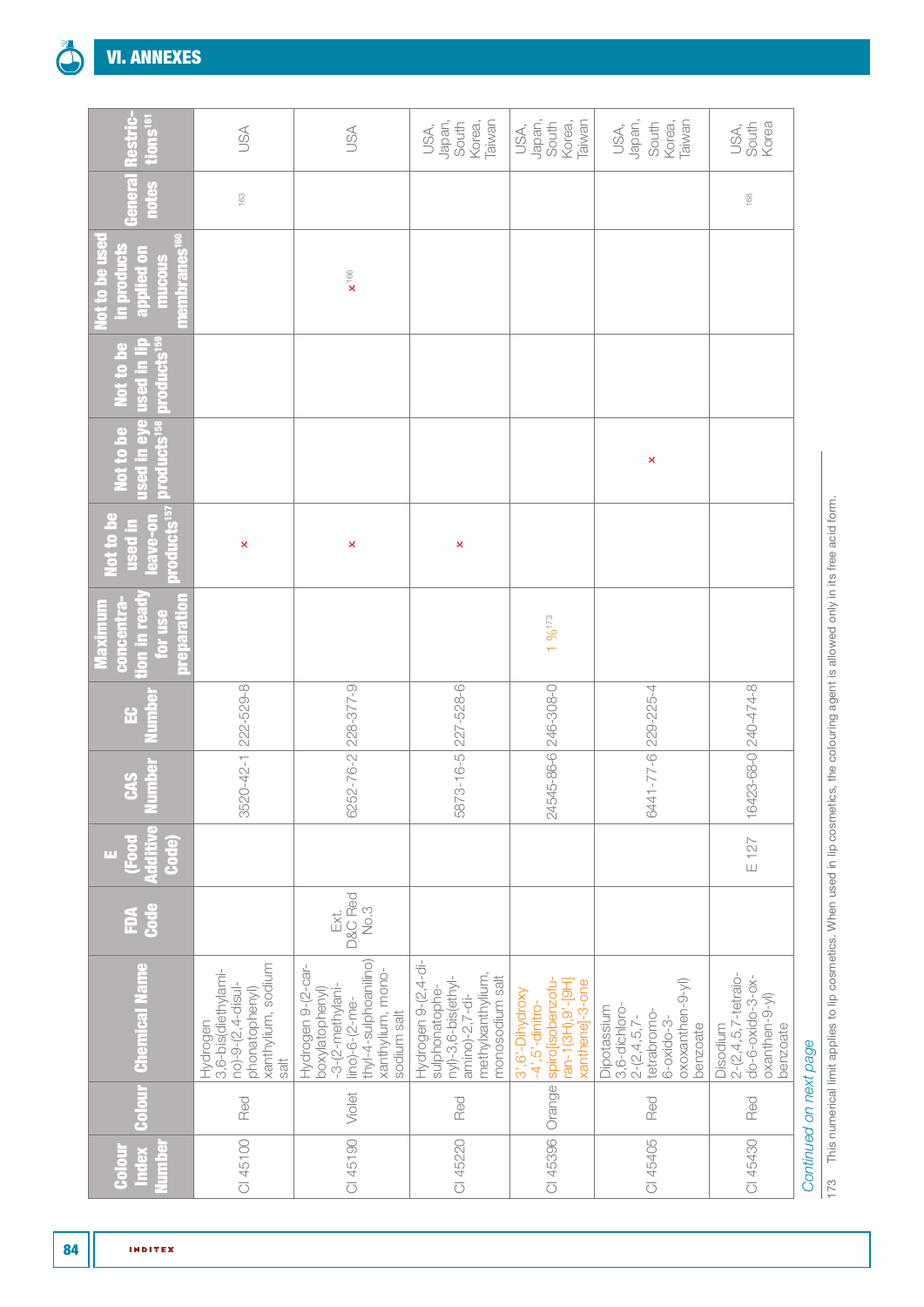| tions <sup>161</sup><br>e<br>Sure                                                    | Japan,<br>Taiwan<br>Korea,<br>South<br>USA,                                                                                                  | Taiwan<br>Japan,<br>Korea,<br>South<br>USA, | Taiwan<br>Korea,<br>Japan,<br>South<br>USA,                                                                                | Taiwan<br>Japan,<br>Korea,<br>South<br>USA, | Taiwan<br>Japan,<br>Korea,<br>South<br>USA, | Taiwan<br>Japan,<br>Korea,<br>South<br>USA,                                                                     |                        |
|--------------------------------------------------------------------------------------|----------------------------------------------------------------------------------------------------------------------------------------------|---------------------------------------------|----------------------------------------------------------------------------------------------------------------------------|---------------------------------------------|---------------------------------------------|-----------------------------------------------------------------------------------------------------------------|------------------------|
| notes<br>Genera                                                                      |                                                                                                                                              |                                             |                                                                                                                            |                                             |                                             |                                                                                                                 |                        |
| 뭄<br><b>Not to be use</b><br>in products<br><b>nembranes</b><br>applied on<br>mucous |                                                                                                                                              | ×                                           |                                                                                                                            |                                             |                                             |                                                                                                                 |                        |
| products <sup>159</sup><br>qil ni basu<br>Ê<br>Not to I                              |                                                                                                                                              |                                             |                                                                                                                            |                                             |                                             |                                                                                                                 |                        |
| sed in eye<br>products <sup>158</sup><br>Not to be                                   |                                                                                                                                              |                                             |                                                                                                                            |                                             |                                             |                                                                                                                 |                        |
| products <sup>157</sup><br><b>Not to be</b><br>leave-on<br>used in                   | ×                                                                                                                                            |                                             | ×                                                                                                                          |                                             | ×                                           | ×                                                                                                               |                        |
| <u>nggreparation</u><br><b>lon in read</b><br>concentra<br>Maximum<br>for use        |                                                                                                                                              |                                             |                                                                                                                            |                                             |                                             |                                                                                                                 |                        |
| equin<br>읍                                                                           |                                                                                                                                              |                                             |                                                                                                                            | 200-782-5                                   |                                             |                                                                                                                 |                        |
| umber<br><b>CAS</b>                                                                  | 6837-46-3 229-951-1                                                                                                                          | 2229-87-2                                   | 6358-30-1 228-767-9                                                                                                        | $72 - 48 - 0$                               | 19286-75-0 242-939-0                        | 4474-24-22 2-48-4                                                                                               |                        |
| Ŧ,<br><b>Additiv</b><br>Code)<br>$\overline{\mathsf{E}}$<br>τū,                      |                                                                                                                                              |                                             |                                                                                                                            |                                             |                                             |                                                                                                                 |                        |
| <b>Code</b><br>É                                                                     |                                                                                                                                              |                                             |                                                                                                                            |                                             |                                             |                                                                                                                 |                        |
| <b>Colour</b> Chemical Name                                                          | 9-[(3-methoxyphe-<br>nyl)amino]-7-phe-<br>nyl-5-(phenylami-<br>[a]phenazinium,<br>no)-4,10-disul-<br>phonatobenzo<br>sodium salt<br>Hydrogen | nigrosine color<br>Sulfonated               | 3',2'-m]triphenodi-<br>drodiindolo <sup>[3,2-b:</sup><br>$ethyl-5, 15-dihy-$<br>$chloro-5, 15-di-$<br>$8,18-Di$<br>oxazine | 1,2-Dihydroxyan-<br>thraquinone             | droxyanthraquinone<br>1-Anilino-4-hy-       | (2,4,6-trimethylben-<br>3, 3'-(9, 10-dioxoan-<br>thracene-1,4-di-<br>zenesulphonate)<br>yldiimino)bis<br>Sodium |                        |
|                                                                                      | Violet                                                                                                                                       | Black                                       | Violet                                                                                                                     | Red                                         | Violet                                      | Blue                                                                                                            |                        |
| lumber<br><b>Index</b><br>Colou                                                      | CI 50325                                                                                                                                     | CI 50420                                    | CI 51319                                                                                                                   | CI 58000                                    | CI 60724                                    | CI 61585                                                                                                        | Continued on next page |



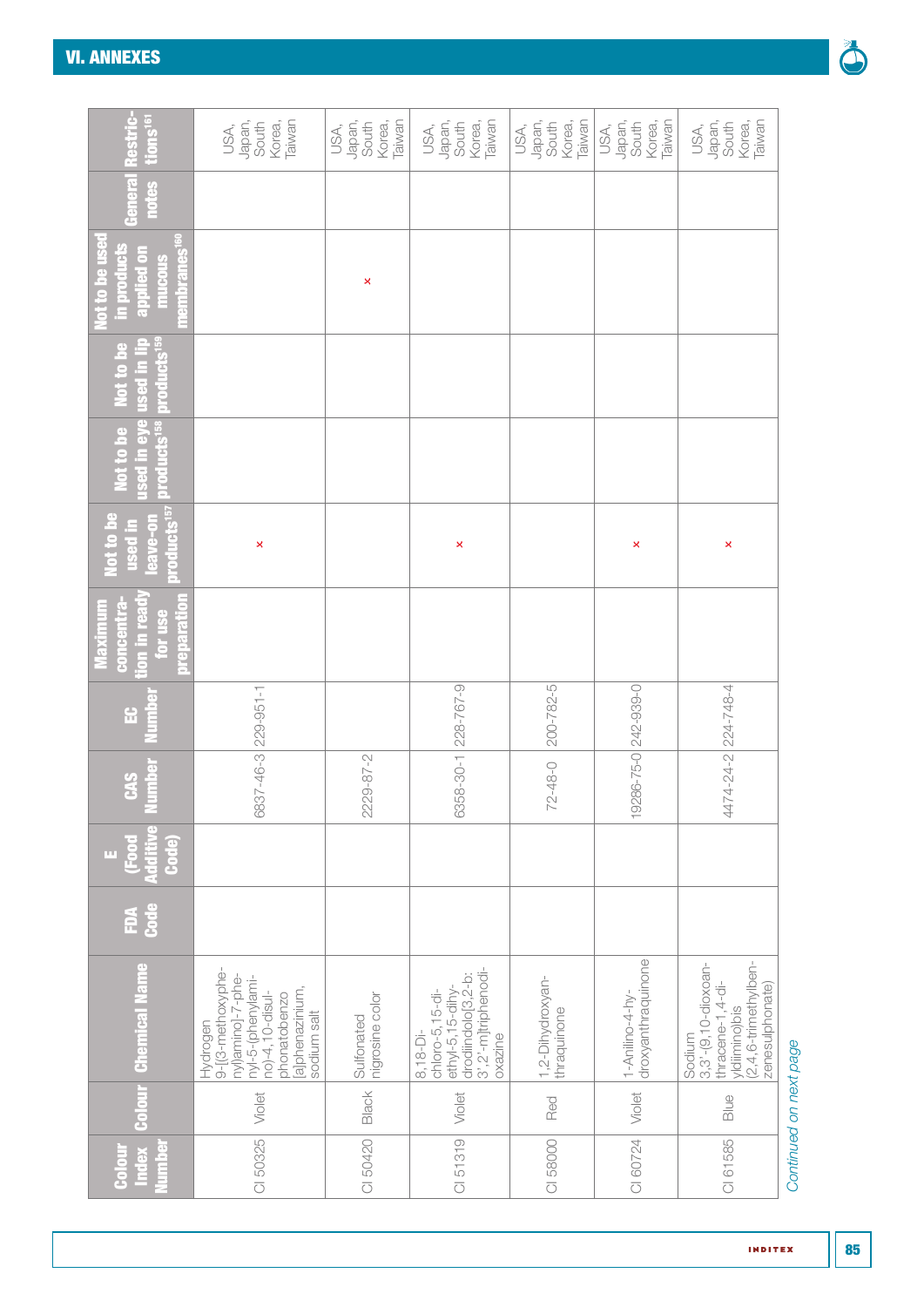

| estric-<br>tions <sup>161</sup>                                          | Taiwan<br>Japan,<br>South<br>Korea,<br>USA,                                                       | Japan,<br>Taiwan<br>South<br>Korea,<br>USA,        | USA                                                            | Japan,<br>Taiwan<br>South<br>Korea,<br>USA,                                                 | 35                                                                                          | JSA                                                                                                                           | Japan,<br>Taiwan<br>South<br>Korea,<br>USA,                                                                                 |
|--------------------------------------------------------------------------|---------------------------------------------------------------------------------------------------|----------------------------------------------------|----------------------------------------------------------------|---------------------------------------------------------------------------------------------|---------------------------------------------------------------------------------------------|-------------------------------------------------------------------------------------------------------------------------------|-----------------------------------------------------------------------------------------------------------------------------|
| Genera<br>notes                                                          |                                                                                                   |                                                    | 163                                                            |                                                                                             | 163                                                                                         |                                                                                                                               |                                                                                                                             |
| Not to be use<br>in products<br>membranes<br>applied on<br><b>mucous</b> |                                                                                                   |                                                    |                                                                | ×                                                                                           |                                                                                             |                                                                                                                               |                                                                                                                             |
| used in lip<br>products <sup>159</sup><br>Not to be                      |                                                                                                   |                                                    |                                                                |                                                                                             |                                                                                             |                                                                                                                               |                                                                                                                             |
| used in eye<br>products <sup>158</sup><br><b>Vot to be</b>               |                                                                                                   |                                                    |                                                                |                                                                                             |                                                                                             |                                                                                                                               |                                                                                                                             |
| products <sup>157</sup><br><b>Not to be</b><br>eave-on<br>used in        | ×                                                                                                 |                                                    |                                                                |                                                                                             |                                                                                             |                                                                                                                               |                                                                                                                             |
| preparation<br><b>Jon</b> in read<br>concentra<br>Maximum<br>for use     |                                                                                                   |                                                    |                                                                |                                                                                             |                                                                                             |                                                                                                                               |                                                                                                                             |
| <u>dmn</u><br>윤                                                          |                                                                                                   | 201-375-5                                          | 204-980-2                                                      |                                                                                             | 207-586-9                                                                                   | 212-728-8                                                                                                                     |                                                                                                                             |
| lumber<br><b>CAS</b>                                                     | 4368-56-3 224-460-9                                                                               | $-77-6$                                            | $130 - 20 - 1$                                                 | 4424-06-0 224-597-4                                                                         | 482-89-3                                                                                    | 860-22-0                                                                                                                      | 5462-29-3 226-750-0                                                                                                         |
| <b>Food</b><br>Additiv<br>Code)<br>ш,                                    |                                                                                                   |                                                    |                                                                |                                                                                             |                                                                                             | E 132                                                                                                                         |                                                                                                                             |
| Code<br>É                                                                |                                                                                                   |                                                    | <b>D&amp;C Blue</b><br>No.9                                    |                                                                                             | <b>D&amp;C</b> Blue<br>No.6                                                                 | FD&C Blue<br>No.2                                                                                                             |                                                                                                                             |
| <b>Colour</b> Chemical Name                                              | Sodium 1-amino-4-<br>dioxoanthracene-2-<br>9,10-Dihydro-9,10-<br>(cyclohexylamino)-<br>sulphonate | 6,15-Dihydroanthra-<br>zine-5,9,14,18-tetro-<br>Pe | 7,16-Dichloro-6,15-<br>dihydroanthrazine-<br>5,9,14,18-tetrone | nanthroline-8, 17-di-<br>zo[2, 1-b:2', 1'-i]<br>benzo[lmn][3,8]phe-<br>Bisbenzimida-<br>one | dihydro-3H-indol-<br>2-(1,3-Dihydro-3-<br>oxo-2H-indazol-<br>$2-y$ lidene $)-1,2-$<br>3-one | $dro-3-0xo-2H-inda-$<br>dihydro-3H-indol-3-<br>zol-2-ylidene)-1,2-<br>one)disulphonate<br>$5, 5'$ -(2-(1, 3-dihy-<br>Disodium | thien-2(3H)-ylidene)-<br>7-methylbenzo[b]<br>thiophene-3(2H)-<br>chloro-7-methyl-<br>3-oxobenzo[b]<br>5-Chloro-2-(5-<br>one |
|                                                                          | Blue                                                                                              | Blue                                               | Blue                                                           | Orange                                                                                      | Blue                                                                                        | Blue                                                                                                                          | Violet                                                                                                                      |
| umber<br>Index<br>Colou                                                  | CI 62045                                                                                          | CI 69800                                           | CI 69825                                                       | CI 71105                                                                                    | CI 73000                                                                                    | CI 73015                                                                                                                      | CI 73385                                                                                                                    |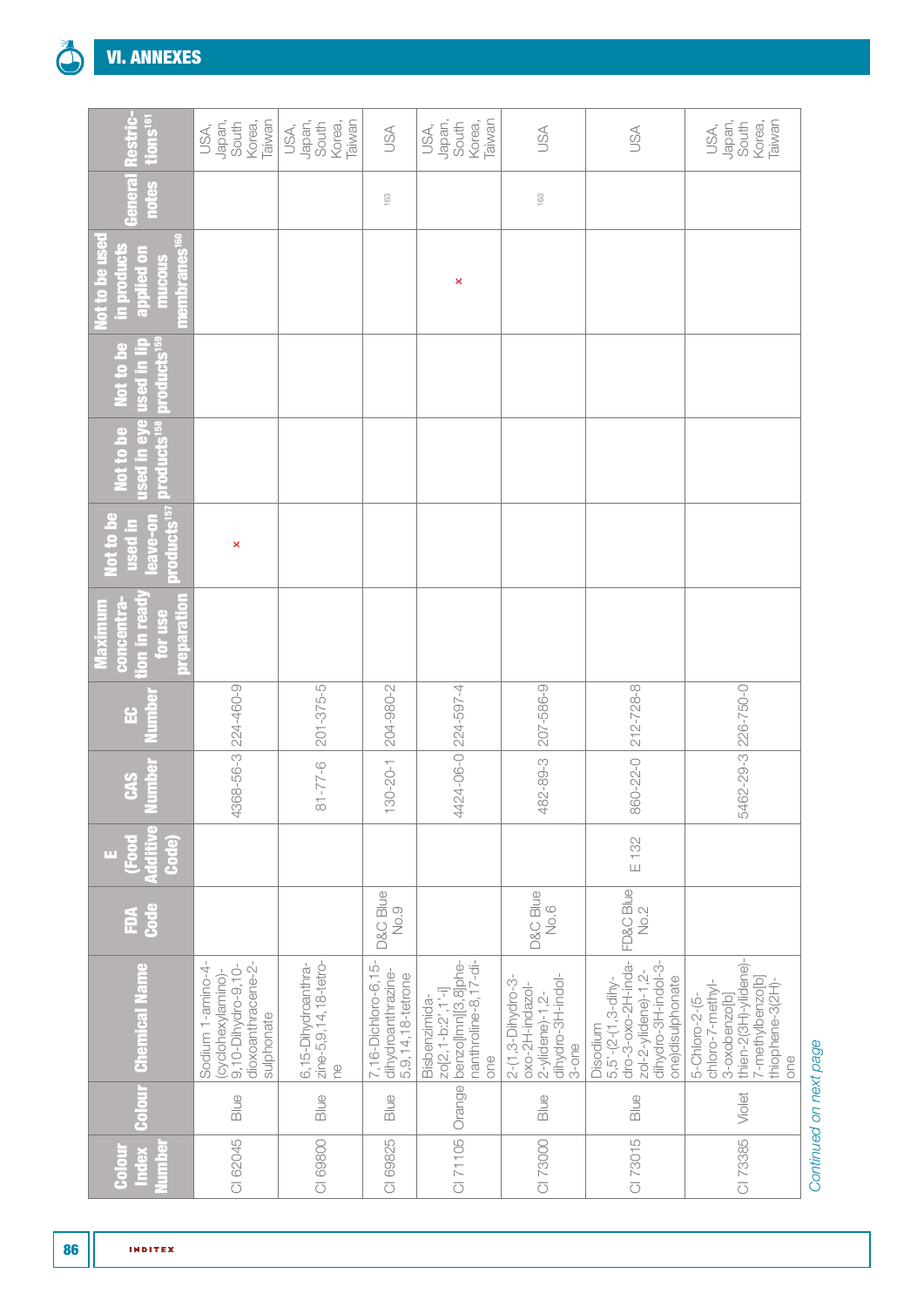#### [VI. ANNEXES](#page-50-0)

| <u>d</u><br>Sir<br>tions <sup>161</sup>                                             | Taiwan<br>Japan,<br>Korea,<br>South<br>USA,              | Taiwan<br>Japan,<br>Korea,<br>South<br>USA,                       | Taiwan<br>Japan,<br>USA,      | USA                                                                | Taiwan<br>Japan,<br>Korea,<br>South<br>USA,                                                          | Japan,<br>South<br>Korea<br>USA,    | Japan,<br>South<br>Korea<br>USA,          | Japan,<br>Taiwan<br>USA,        |                        |
|-------------------------------------------------------------------------------------|----------------------------------------------------------|-------------------------------------------------------------------|-------------------------------|--------------------------------------------------------------------|------------------------------------------------------------------------------------------------------|-------------------------------------|-------------------------------------------|---------------------------------|------------------------|
| notes<br>Genera                                                                     |                                                          |                                                                   |                               | 163                                                                |                                                                                                      |                                     |                                           |                                 |                        |
| 룹<br>lot to be use<br>lembranes <sup>1</sup><br>in products<br>applied on<br>mucous |                                                          |                                                                   |                               | $\times$ <sup>166</sup>                                            |                                                                                                      |                                     |                                           |                                 |                        |
| products <sup>159</sup><br>Not to be<br><u>used in lij</u>                          |                                                          |                                                                   |                               | $\mathbf{x}^{162}$                                                 |                                                                                                      |                                     |                                           |                                 |                        |
| <b>Ised in eye</b><br>products <sup>158</sup><br>Not to be                          |                                                          |                                                                   |                               | $\pmb{\chi}^{\dagger}$ 62                                          |                                                                                                      | ×                                   |                                           |                                 |                        |
| products <sup>157</sup><br>Not to be<br>leave-on<br>used in                         | ×                                                        | ×                                                                 | ×                             |                                                                    | ×                                                                                                    |                                     |                                           |                                 |                        |
| tion in read<br>preparation<br>concentra-<br>Maximum<br>for use                     |                                                          |                                                                   |                               |                                                                    |                                                                                                      |                                     |                                           |                                 |                        |
| umne<br>$\mathbf{G}$                                                                |                                                          | 213-561-3                                                         | 209-378-3                     |                                                                    | 215-537-8                                                                                            |                                     |                                           | 207-949-1                       |                        |
| lumber<br><b>CAS</b>                                                                | 1047-16-1 213-879-2                                      | 980-26-7                                                          | 574-93-6                      | 147-14-8 205-685-1                                                 | 1330-38-7                                                                                            | 1328-53-6 215-524-7                 | 27876-94-4 248-708-0                      | 502-65-8                        |                        |
| чF,<br><b>Food</b><br>Additiv<br>Code)<br><u>μπ</u>                                 |                                                          |                                                                   |                               |                                                                    |                                                                                                      |                                     |                                           | E 160d                          |                        |
| Gode<br>É                                                                           |                                                          |                                                                   |                               |                                                                    |                                                                                                      |                                     |                                           |                                 |                        |
| <b>Chemical Name</b>                                                                | quino[2,3-b]acri-<br>$dine-7, 14-dione$<br>5,12-Dihydro- | 5,12-Dihydro-2,9-di-<br>acridine-7,14-dione<br>methylquino[2,3-b] | 29H, 31H-<br>  Phthalocyanine | Phthalocyaninato(2-)<br>N29, N30, N31, N32]<br>[29H,31H-<br>copper | [29H,31H-phtha-<br>phonato(4-)-N29<br>locyaninedisul-<br>N30, N31, N32]<br>$cuprate(2-)$<br>Disodium | Polychloro copper<br>phthalocyanine | 8,8'-diapo-psi,psi-<br>Carotenedioic acid | Psi, psi-carotene<br>(Lycopene) |                        |
| <b>Colour</b>                                                                       | Violet                                                   | Red                                                               | Blue                          | Blue                                                               | Blue                                                                                                 | Green                               | Yellow                                    | Yellow                          |                        |
| lumber<br>Index<br><b>Colou</b>                                                     | CI 73900                                                 | CI 73915                                                          | CI 74100                      | CI 74160                                                           | CI 74180                                                                                             | CI 74260                            | CI 75100                                  | CI 75125                        | Continued on next page |

#### Ó

**INDITEX**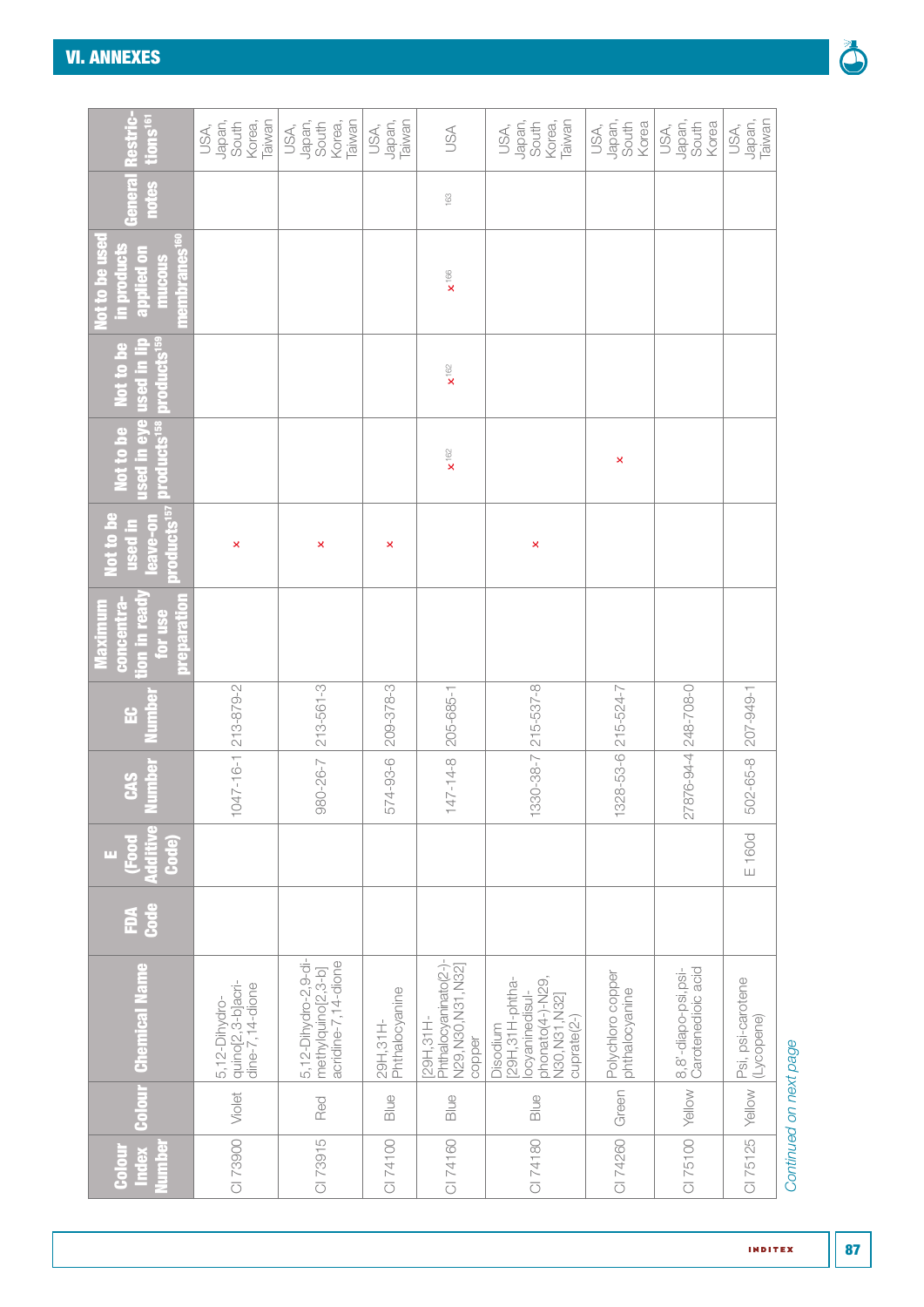

| Restric-<br>tions <sup>ter</sup>                                                 | Japan,<br>Korea,<br>Taiwan<br>South<br>USA, | Japan,<br>Taiwan<br>USA,      | Japan,<br>South<br>Korea<br>USA, | Japan<br>USA,                                                                                                                                                                                                             | Japan,<br>South<br>Taiwan<br>Korea,<br>USA,        | Japan<br>USA,                                                         | Japan<br>USA,                          | Japan<br>USA,        |
|----------------------------------------------------------------------------------|---------------------------------------------|-------------------------------|----------------------------------|---------------------------------------------------------------------------------------------------------------------------------------------------------------------------------------------------------------------------|----------------------------------------------------|-----------------------------------------------------------------------|----------------------------------------|----------------------|
| <b>notes</b><br>General                                                          |                                             |                               |                                  |                                                                                                                                                                                                                           |                                                    |                                                                       |                                        |                      |
| embranes <sup>160</sup><br>Not to be used<br>in products<br>applied on<br>mucous |                                             |                               |                                  |                                                                                                                                                                                                                           |                                                    |                                                                       |                                        |                      |
| products <sup>159</sup><br>used in eye used in lip<br>Not to be                  |                                             |                               |                                  |                                                                                                                                                                                                                           |                                                    |                                                                       |                                        |                      |
| products <sup>158</sup><br>Not to be                                             |                                             |                               |                                  |                                                                                                                                                                                                                           |                                                    |                                                                       |                                        |                      |
| products <sup>157</sup><br>Not to be<br>leave-on<br>used in                      |                                             |                               |                                  |                                                                                                                                                                                                                           |                                                    |                                                                       |                                        |                      |
| concentra-<br>tion in ready<br>Maximum<br>preparatio<br>for use                  |                                             |                               |                                  |                                                                                                                                                                                                                           |                                                    |                                                                       |                                        |                      |
| Number<br>윤                                                                      |                                             |                               |                                  | 310-194-1                                                                                                                                                                                                                 | $310 - 127 - 6$                                    | 2131-784-4                                                            | 215-279-6                              | 231-900-3            |
| <b>Lumber</b><br><b>CAS</b>                                                      | 3763-55-1                                   | 458-37-7 207-280-5            | $1332 - 73 - 6$ 215-573-4        | 1302-78-9 / 215-108-5 /<br>1327-36-2 / 215-475-1 /<br>1332-58-7                                                                                                                                                           |                                                    | $\begin{array}{ c c c c }\n\hline\n13462-86-7 \\ \hline\n\end{array}$ | 471-34-1/207-439-9/<br>$1317 - 65 - 3$ | $778 - 18 - 9$<br>İ, |
| Œ<br>Additiv<br><b>Food</b><br><b>Code</b><br>m,                                 |                                             | E 100                         |                                  |                                                                                                                                                                                                                           |                                                    |                                                                       | 170<br>Ш                               |                      |
| <b>Code</b><br>É                                                                 |                                             |                               |                                  |                                                                                                                                                                                                                           |                                                    |                                                                       |                                        |                      |
| <b>Colour</b> Chemical Name                                                      | (3R)-beta-4-<br>Caroten-3-ol                | CI 75300   Yellow   Curcumins | Aluminium<br>hydroxide sulphate  | $A_2O_3$ , 2SiO <sub>2</sub> , 2H <sub>2</sub> O,<br>containing calcium,<br>sand, mica, etc. as<br>magnesium or iron<br>hydroxide, quartz-<br>aluminium silicate,<br>carbonates, ferric<br>Natural hydrated<br>impurities | coloured with ferric<br>Aluminum silicate<br>oxide | Barium sulphate                                                       | Calcium carbonate                      | Calcium sulphate     |
|                                                                                  | Yellow                                      |                               | White                            | White                                                                                                                                                                                                                     | Red                                                | White                                                                 | White                                  | White                |
| <b>Jumber</b><br><b>Index</b><br>Colour                                          | CI 75135                                    |                               | CI 77002                         | CI 77004                                                                                                                                                                                                                  | CI 77015                                           | CI 77120                                                              | CI 77220                               | CI 77231             |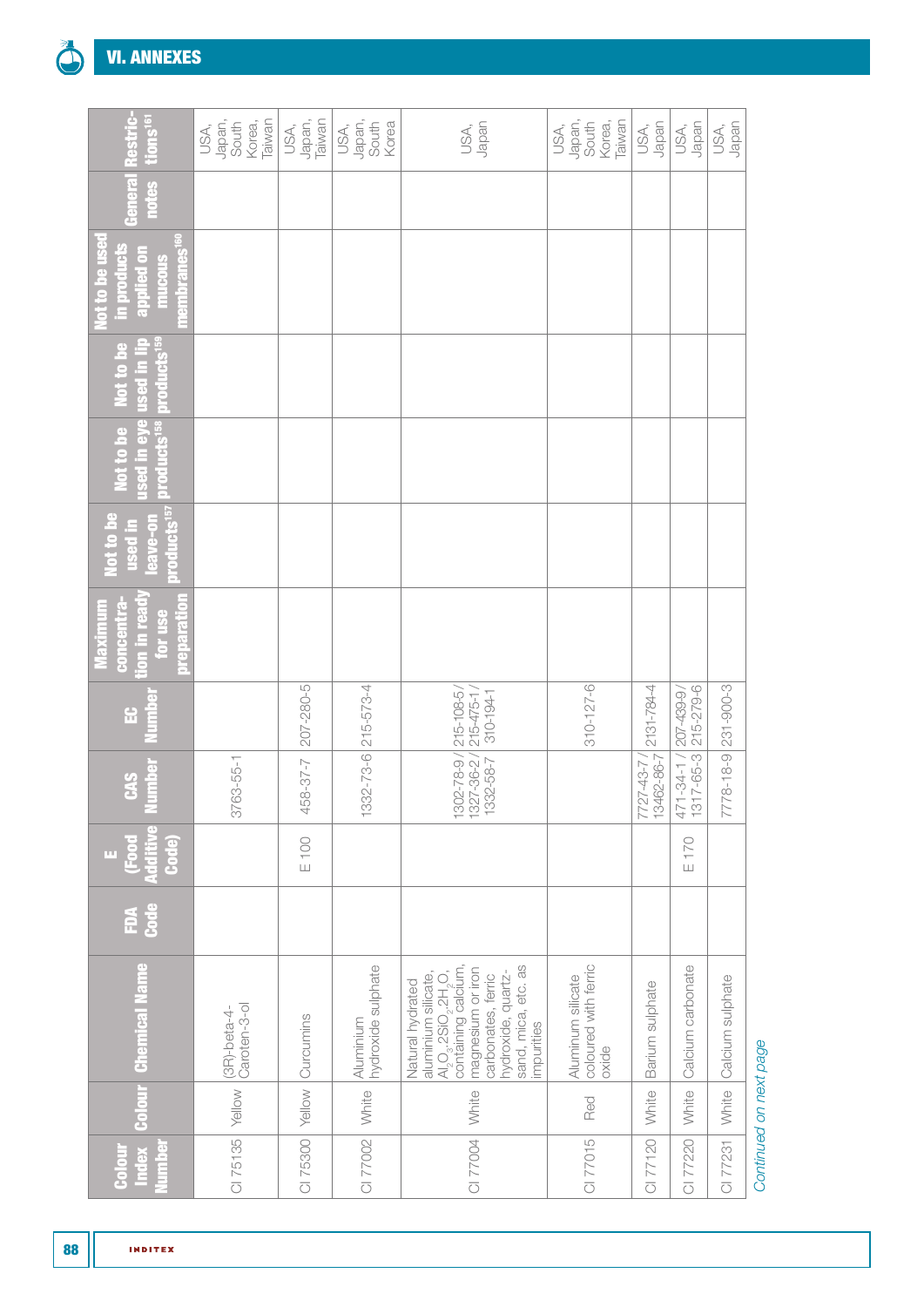| Restric-<br>tions <sup>161</sup>                                                         | Taiwan<br>Japan,                                                                                                                                                       | Japan,<br>Taiwan<br>USA, | Japan<br>USA,            | USA             | Japan<br>USA,          | Taiwan<br>Japan,<br>South<br>Korea,<br>USA, | Taiwan<br>Japan,<br>Korea,<br>South<br>USA,                                                                                                          | Japan,<br>Taiwan<br>USA,                                                          |
|------------------------------------------------------------------------------------------|------------------------------------------------------------------------------------------------------------------------------------------------------------------------|--------------------------|--------------------------|-----------------|------------------------|---------------------------------------------|------------------------------------------------------------------------------------------------------------------------------------------------------|-----------------------------------------------------------------------------------|
| General<br>notes                                                                         | 172, 174                                                                                                                                                               |                          |                          |                 |                        |                                             |                                                                                                                                                      |                                                                                   |
| membranes <sup>160</sup><br>Not to be used<br><b>in products</b><br>applied on<br>mucous |                                                                                                                                                                        |                          |                          |                 |                        |                                             | ×                                                                                                                                                    |                                                                                   |
| products <sup>159</sup><br>Not to be<br>used in I                                        |                                                                                                                                                                        |                          |                          |                 |                        |                                             | $\mathbf{x}^{\scriptscriptstyle \uparrow\uparrow\oslash}$                                                                                            |                                                                                   |
| sed in eye<br>products <sup>158</sup><br>Not to be                                       |                                                                                                                                                                        |                          |                          |                 |                        |                                             | $\mathbf{x}^{\scriptscriptstyle \uparrow}$                                                                                                           |                                                                                   |
| products <sup>157</sup><br>Not to be<br>eave-on<br><b>used</b> in                        |                                                                                                                                                                        |                          |                          |                 |                        |                                             |                                                                                                                                                      |                                                                                   |
| <b>preparation</b><br>concentra-<br>tion in read<br>Maximum<br>for use                   |                                                                                                                                                                        |                          |                          |                 |                        |                                             |                                                                                                                                                      |                                                                                   |
| umbe<br>윤                                                                                |                                                                                                                                                                        | 215-669-6                | $310 - 193 - 6$          | $231 - 165 - 9$ | 208-915-9              |                                             |                                                                                                                                                      | 230-325-5<br>$209 - 151 - 9$<br>$209 - 150 - 3$<br>216-472-8                      |
| umber<br><b>CAS</b>                                                                      | 8021-99-6 232-421-2                                                                                                                                                    | $1339 - 82 - 8$          | 1345-16-0                | 7440-57-5       | 546-93-0               | 10236-39-2 237-997-9                        | 12220-24-5                                                                                                                                           | $6 - 472 - 8$<br>7047-84-9<br>557-04-07<br>$557 - 05 - 1$                         |
| (Food<br><b>Code</b><br><b>Lation</b><br>$\bar{\mathbf{H}}$                              |                                                                                                                                                                        |                          |                          | E 175           |                        |                                             |                                                                                                                                                      |                                                                                   |
| Code<br>É                                                                                | <b>D&amp;C</b> Black<br>No.3                                                                                                                                           |                          |                          |                 |                        |                                             |                                                                                                                                                      |                                                                                   |
| <b>Colour</b> Chemical Name                                                              | obtained by burning<br>consists primarily of<br>calcium phosphate<br>closed container. It<br>Charcoal, bone. A<br>fine black powder<br>animal bones in a<br>and carbon | Coke black               | Cobalt Aluminum<br>Oxide | Gold            | Magnesium<br>carbonate | bis(orthophosphate)<br>Trimanganese         | naphthalene-1-sul-<br>Sodium 4-[(4,5-di<br>phonate (Acid red<br>azo]-3-hydroxy-<br>hydro-3-methyl-<br>$1H-pyrazol-4-yI)$<br>$5$ -oxo-1-phenyl<br>195 | Aluminum stearate,<br>Calcium stearate<br>Zinc stearate<br>Magnesium<br>stearate, |
|                                                                                          | Black                                                                                                                                                                  | Black                    | Green                    | Brown           | White                  | Red                                         | Red                                                                                                                                                  | White                                                                             |
| umber<br>Colour<br>Index                                                                 | CI 77267                                                                                                                                                               | CI 77268:1               | CI 77346                 | CI 77480        | CI 77713               | CI 77745                                    | ļ                                                                                                                                                    |                                                                                   |



*Continued on next page*

Continued on next page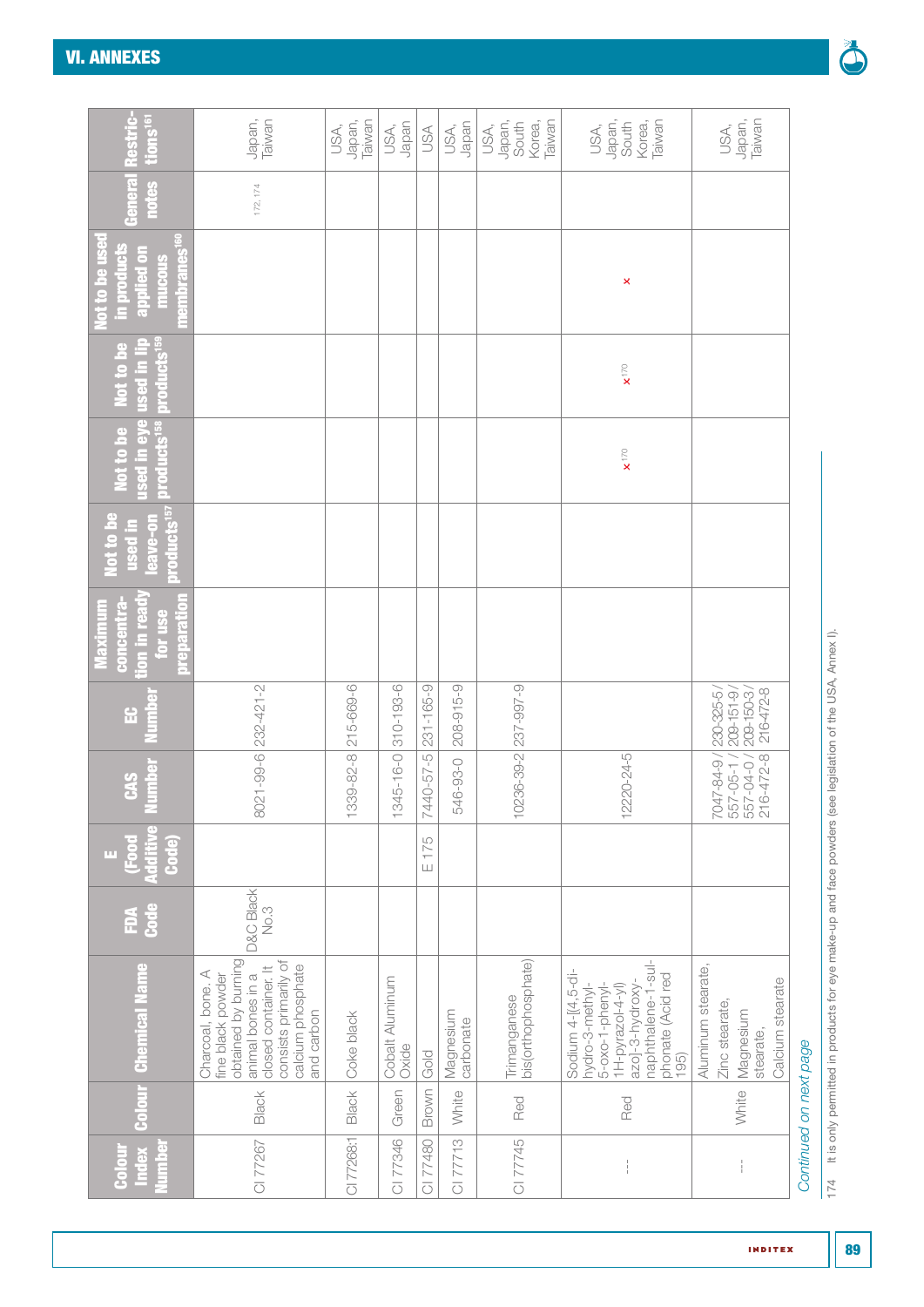

| estric-<br>tions <sup>161</sup>                                                        | Japan,<br>Taiwan<br>USA,                                                                      | Japan,<br>Taiwan<br>USA, | Japan,<br>Taiwan<br>Korea,<br>South<br>USA,                                                                                      | Japan,<br>Taiwan<br>South<br>Korea,<br>USA,                                                                                                          | Japan,<br>Taiwan<br>USA,                                                                                                                | Japan,<br>Taiwan<br>USA,     |
|----------------------------------------------------------------------------------------|-----------------------------------------------------------------------------------------------|--------------------------|----------------------------------------------------------------------------------------------------------------------------------|------------------------------------------------------------------------------------------------------------------------------------------------------|-----------------------------------------------------------------------------------------------------------------------------------------|------------------------------|
| Genera<br>notes                                                                        |                                                                                               |                          |                                                                                                                                  |                                                                                                                                                      |                                                                                                                                         |                              |
| embranes <sup>160</sup><br><b>Not to be use</b><br>in products<br>applied on<br>mucous |                                                                                               |                          |                                                                                                                                  |                                                                                                                                                      |                                                                                                                                         |                              |
| used in lip<br>products <sup>159</sup><br>Not to be                                    |                                                                                               |                          |                                                                                                                                  |                                                                                                                                                      |                                                                                                                                         |                              |
| used in eye<br>products <sup>158</sup><br>Not to be                                    |                                                                                               |                          |                                                                                                                                  |                                                                                                                                                      |                                                                                                                                         |                              |
| products <sup>157</sup><br>Not to be<br>eave-on<br>used in                             |                                                                                               |                          | ×                                                                                                                                | ×                                                                                                                                                    |                                                                                                                                         |                              |
| neparation<br>on in read<br>concentra<br>Maximum<br>for use                            |                                                                                               |                          |                                                                                                                                  | $0.2\%$ <sup>170</sup>                                                                                                                               |                                                                                                                                         |                              |
| Numbe<br>$\mathbf{E}$                                                                  | $205 - 125 - 6$<br>208-438-6/<br>$211 - 403 - 8$<br>208-437-0<br>215-849-4<br>$205 - 127 - 7$ | 231-628-5                | 200-972-8                                                                                                                        | $200 - 971 - 2$                                                                                                                                      | 207-425-2<br>$207 - 364 - 1$                                                                                                            | 204-988-6<br>$201 - 507 - 1$ |
| lumber<br><b>CAS</b>                                                                   | 528-58-5<br>528-53-0 /<br>643-84-5 /<br>1429-80-7<br>$134 - 01 - 0$<br>134-04-3               | 7659-95-2                | 76-60-8                                                                                                                          | 76-59-5                                                                                                                                              | 465-42-9/<br>470-38-2                                                                                                                   | 83-88-5/<br>130-40-5         |
| Đ<br>Additiv<br><b>Food</b><br><b>Code</b><br>τų                                       | E 163                                                                                         | E 162                    |                                                                                                                                  |                                                                                                                                                      | E 160c                                                                                                                                  | $E$ 101                      |
| <b>Code</b><br>É                                                                       |                                                                                               |                          |                                                                                                                                  |                                                                                                                                                      |                                                                                                                                         |                              |
| <b>Chemical Name</b>                                                                   | Anthocyanins                                                                                  | Beetroot red             | methyl-,S,S-dioxide<br>3-ylidene)<br>bis[2,6-dibromo-3-<br>benzoxathiol-<br>(Bromocresol<br>$4,4,-(3H-2,1)$<br>Phenol,<br>Green) | (Bromothymol Blue)<br>benzoxathiol-<br>$3$ -methyl-6-(1<br>methylethyl)-<br>bis[2-bromo-<br>$4,4,-(3H-2,1)$<br>S, S-dioxide<br>3-ylidene)<br>Phenol, | Paprika extract)<br>Orange   caroten-6'-one<br>$(3R, 3'S, 5'R)$ -<br>$3, 3'$ -dihydroxy-<br>(Capsanthin,<br>beta, kappa-<br>Capsorubin, | Lactoflavin<br>(Riboflavin)  |
| <b>Colour</b>                                                                          | Red                                                                                           | Red                      | Green                                                                                                                            | Blue                                                                                                                                                 |                                                                                                                                         | Yellow                       |
| <b>umber</b><br><b>Index</b><br>Colour                                                 | $\frac{1}{1}$                                                                                 | ł                        | ļ                                                                                                                                | ţ                                                                                                                                                    | $\frac{1}{1}$                                                                                                                           | ł                            |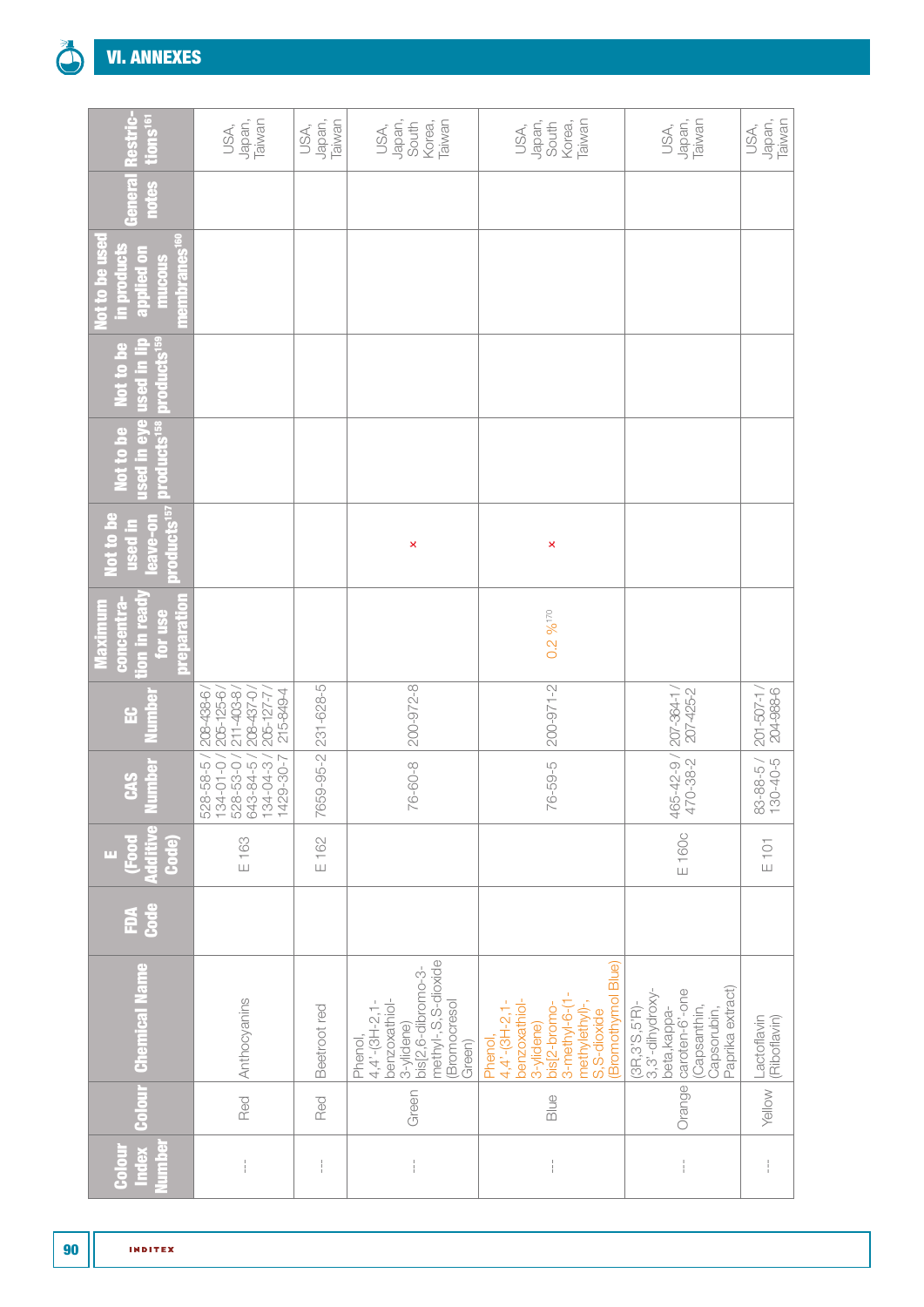**ANNEX VIII bis. Summary Chart of Impurities in Colorants** ANNEX VIII *bis*. Summary Chart of Impurities in Colorants

# **GLOBAL Chart of Metal Impurities in Colorants<sup>175</sup>** GLOBAL Chart of Metal Impurities in Colorants175

Limits are in ppm (mg/kg) unless otherwise specified Limits are in ppm (mg/kg) unless otherwise specified

| 100<br>100<br>$\overline{100}$<br>$100$<br>100<br>100<br>100<br>100<br>$\sim 100$<br>$100$<br>100<br>100<br>100<br>$100$<br>100<br>100<br>$\frac{100}{100}$<br>$\overline{C}$<br>$\underset{\mathsf{t}}{\bigcirc}$<br>$\rm \stackrel{\small 0}{{\scriptstyle \sim}}$<br>$\rm \geq$<br>$\gtrsim$<br>$\gtrsim$<br>$\rm \odot$<br>$\gtrsim$<br>$\overline{C}$<br>$\gtrsim$<br>$\gtrsim$<br>$\frac{0}{1}$<br>$\sim$<br>$\sim$<br>$\mathbb{C}$<br>$\mathbb{C}$<br>$\sim$<br>100<br>$\overline{\phantom{m}}$<br>$\overline{\phantom{0}}$<br>$\top$<br>$\overline{\phantom{0}}$<br>$\top$<br>$\top$<br>$\overline{\phantom{0}}$<br>50 <sup>177</sup><br>50 <sup>177</sup><br>$\overline{\phantom{m}}$<br>$\top$<br>$\top$<br>$\top$<br>$\top$ | <b>Food Additive</b><br>Code) |
|----------------------------------------------------------------------------------------------------------------------------------------------------------------------------------------------------------------------------------------------------------------------------------------------------------------------------------------------------------------------------------------------------------------------------------------------------------------------------------------------------------------------------------------------------------------------------------------------------------------------------------------------------------------------------------------------------------------------------------------|-------------------------------|
|                                                                                                                                                                                                                                                                                                                                                                                                                                                                                                                                                                                                                                                                                                                                        | 500<br>M                      |
|                                                                                                                                                                                                                                                                                                                                                                                                                                                                                                                                                                                                                                                                                                                                        | 500<br>M                      |
|                                                                                                                                                                                                                                                                                                                                                                                                                                                                                                                                                                                                                                                                                                                                        | 500<br>M                      |
|                                                                                                                                                                                                                                                                                                                                                                                                                                                                                                                                                                                                                                                                                                                                        | 500<br>S                      |
|                                                                                                                                                                                                                                                                                                                                                                                                                                                                                                                                                                                                                                                                                                                                        | 500<br>M                      |
|                                                                                                                                                                                                                                                                                                                                                                                                                                                                                                                                                                                                                                                                                                                                        | 500<br>M<br>E 180             |
|                                                                                                                                                                                                                                                                                                                                                                                                                                                                                                                                                                                                                                                                                                                                        | 500<br>S                      |
|                                                                                                                                                                                                                                                                                                                                                                                                                                                                                                                                                                                                                                                                                                                                        | 500<br>M<br>110<br>Ш          |
|                                                                                                                                                                                                                                                                                                                                                                                                                                                                                                                                                                                                                                                                                                                                        | 500<br>S<br>$E$ 129           |
|                                                                                                                                                                                                                                                                                                                                                                                                                                                                                                                                                                                                                                                                                                                                        | 500<br>M                      |
|                                                                                                                                                                                                                                                                                                                                                                                                                                                                                                                                                                                                                                                                                                                                        | 500<br>S<br>E 102             |
|                                                                                                                                                                                                                                                                                                                                                                                                                                                                                                                                                                                                                                                                                                                                        | 500<br>S                      |
|                                                                                                                                                                                                                                                                                                                                                                                                                                                                                                                                                                                                                                                                                                                                        | 500<br>M<br>$E$ 133           |
|                                                                                                                                                                                                                                                                                                                                                                                                                                                                                                                                                                                                                                                                                                                                        | 500<br>S                      |
|                                                                                                                                                                                                                                                                                                                                                                                                                                                                                                                                                                                                                                                                                                                                        | 500<br>M                      |
|                                                                                                                                                                                                                                                                                                                                                                                                                                                                                                                                                                                                                                                                                                                                        | 500<br>M                      |
|                                                                                                                                                                                                                                                                                                                                                                                                                                                                                                                                                                                                                                                                                                                                        | 500<br>M                      |

For those impurities associated with colorants, whether or not they have specified limits, it must be ensured that the concentration of traces in the final cosmetic product does not exceed the limits stated<br>(Annex VI); for 175 For those impurities associated with colorants, whether or not they have specified limits, it must be ensured that the concentration of traces in the final cosmetic product does not exceed the limits stated [\(Annex VI\)](#page-59-0); for the calculation, the percentage composition of the colorant shall be considered in the compositional formula of the cosmetic. 175

176 This limit corresponds to the total sum of heavy metals other than Arsenic and Lead.  $176$ <br>177

177 No detection for Cr(VI).

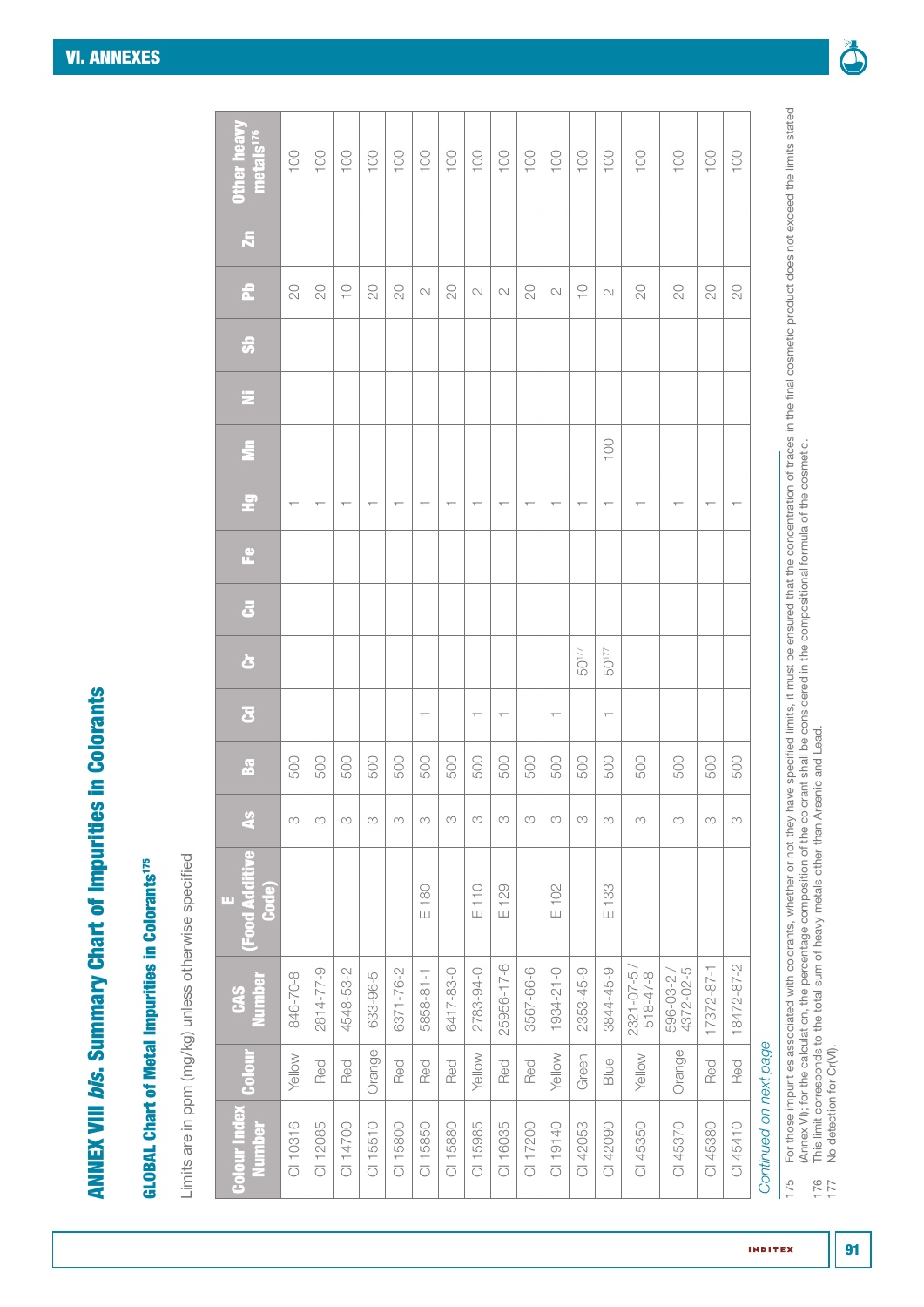| <b>Other heavy</b><br>metals <sup>176</sup> | 100                      | 100                      | 100                      | 100           | 100                      | 100                      | 100                      | 100                      |                          |           |                          |                                                        |                                                       |                          |           |                          |                          |             |
|---------------------------------------------|--------------------------|--------------------------|--------------------------|---------------|--------------------------|--------------------------|--------------------------|--------------------------|--------------------------|-----------|--------------------------|--------------------------------------------------------|-------------------------------------------------------|--------------------------|-----------|--------------------------|--------------------------|-------------|
| $\overline{\mathbf{z}}$                     |                          |                          |                          |               |                          |                          |                          |                          |                          |           |                          |                                                        |                                                       |                          |           |                          |                          |             |
| 운                                           | $\gtrsim$                | $\sim$                   | $\overline{C}$           | $\gtrsim$     | $\gtrsim$                | $\overline{C}$           | $\overline{C}$           | $\overline{C}$           | $\mathbb N$              | $\sim$    | 20                       | $\mathsf{L}\mathsf{O}$                                 | $\sim$                                                | $\subseteq$              | $\gtrsim$ | 20                       | $\sim$                   | $\gtrsim$   |
| $\ddot{\bm{v}}$                             |                          |                          |                          |               |                          |                          |                          |                          |                          |           |                          |                                                        |                                                       |                          |           |                          |                          |             |
| Ξ                                           |                          |                          |                          |               |                          |                          |                          |                          |                          |           |                          |                                                        |                                                       |                          |           |                          |                          |             |
| $\bar{\mathbf{z}}$                          |                          |                          |                          |               |                          |                          |                          |                          |                          |           |                          |                                                        |                                                       |                          |           |                          |                          |             |
| $\tilde{z}$                                 | $\overline{\phantom{m}}$ | $\overline{\phantom{0}}$ | $\overline{\phantom{m}}$ |               | $\overline{\phantom{0}}$ | $\overline{\phantom{m}}$ | $\overline{\phantom{m}}$ | $\overline{\phantom{m}}$ | $\overline{\phantom{m}}$ |           | $\overline{\phantom{m}}$ | $\overline{\phantom{0}}$                               | $\overline{\phantom{0}}$                              | $\overline{\phantom{m}}$ | $\top$    | $\overline{\phantom{m}}$ | $\overline{\phantom{0}}$ |             |
| $\mathbf{e}$                                |                          |                          |                          |               |                          |                          |                          |                          |                          |           |                          |                                                        | 0.5%                                                  |                          |           |                          |                          |             |
| $\ddot{\mathbf{5}}$                         |                          |                          |                          |               |                          |                          |                          |                          |                          |           |                          |                                                        | $\begin{array}{c c}\n 200 \\  8 &\% 178\n\end{array}$ |                          |           |                          |                          |             |
| ò                                           |                          |                          |                          |               |                          |                          |                          |                          |                          |           |                          |                                                        |                                                       |                          |           |                          |                          | 0.075 %     |
| $\mathbf{g}$                                |                          | $\top$                   |                          |               |                          |                          |                          |                          | $\overline{\phantom{m}}$ |           |                          | $\top$                                                 | $\top$                                                |                          |           |                          | $\overline{\phantom{0}}$ |             |
| $\mathbf{z}$                                | 500                      | 500                      | 500                      | 500           | 500                      | 500                      | 500                      | 500                      |                          |           |                          |                                                        |                                                       |                          |           |                          |                          |             |
| $\mathbf{a}$                                | $_{\rm CO}$              | $\infty$                 | S                        | S             | S                        | M                        | S                        | M                        | $\rm{CO}$                | S         | S                        | $\overline{\phantom{m}}$                               | $\infty$                                              | M                        | S         | M                        | M                        | $_{\rm CO}$ |
| <b>Food Additive</b><br>Code)<br>μ.         |                          | E 104                    |                          |               |                          |                          |                          |                          | E160b                    | E160a     |                          | E120                                                   | E 140<br>E 141                                        | E 173                    |           |                          | E 153                    |             |
| <b>Number</b><br><b>CAS</b>                 | 8003-22-3                | 95193-83-2<br>/8004-92-0 | 6358-69-6                | $81 - 48 - 1$ | 4430-18-6                | $128 - 80 - 3$           | 4403-90-1                | 2379-74-0                | 1393-63-1                | 7235-40-7 | $73-40-5$                | 1328-60-5<br>1390-65-4 /<br>1343-78-8 /<br>1260-17-9 / | 1406-65-1<br>519-62-0<br>479-61-8                     | 7429-90-5                | 1302-83-6 | 7787-59-9                | 7440-44-0<br>1333-86-4   | 1308-38-9   |
| <b>Colour</b>                               | Red                      | Yellow                   | Green                    | Violet        | Violet                   | Green                    | Green                    | Red                      | Orange                   | Orange    | White                    | Red                                                    | Green                                                 | White                    | Blue      | White                    | Black                    | Green       |
| <b>Colour Index</b><br><b>Number</b>        | CI 47000                 | CI 47005                 | CI 59040                 | CI 60725      | CI 60730                 | CI 61565                 | CI 61570                 | CI 73360                 | CI 75120                 | CI 75130  | CI 75170                 | CI 75470                                               | CI 75810                                              | CI 77000                 | CI 77007  | CI 77163                 | CI 77266                 | CI 77288    |



The colorant Cl 75810, when it is the additive E 141 (cupric complexes of chlorophylls and chlorophyllins) must not have more than 200 ppm of copper ions or more than 6 % of total Copper (out of the total<br>Cupric pheophytin 178 The colorant CI 75810, when it is the additive E 141 (cupric complexes of chlorophylls and chlorophyllins) must not have more than 200 ppm of copper ions or more than 6 % of total Copper (out of the total cupric pheophytins). 178

<sup>179</sup> The concentration of Chromium in the extract (2 % NaOH) must not be greater than 0.075 % as Cr O2 3 (% in weight).179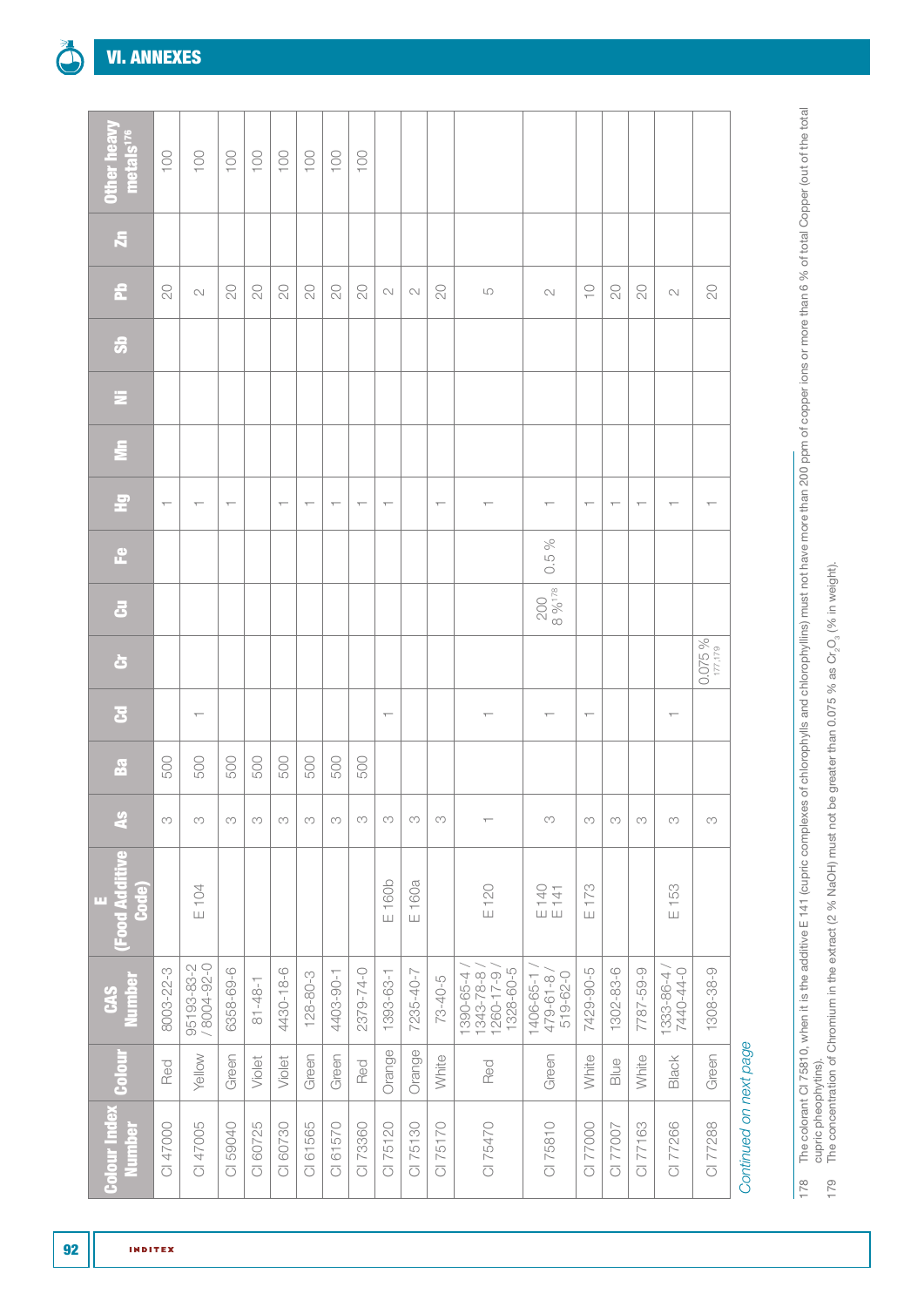| <b>Dther heavy</b><br>metals <sup>176</sup> |                   |               |               |             |                     |                          | 200 (Co)                 |                    |             |               |                 |                          |
|---------------------------------------------|-------------------|---------------|---------------|-------------|---------------------|--------------------------|--------------------------|--------------------|-------------|---------------|-----------------|--------------------------|
| $\overline{\mathbf{z}}$                     |                   |               | 100           | 100         | 100                 | 100                      |                          |                    |             |               |                 |                          |
| L                                           | $\gtrsim$         | $\gtrsim$     | $\frac{1}{1}$ | $\supseteq$ | $\frac{1}{2}$       | $\supseteq$              | $\overline{\mathcal{L}}$ | 20                 | $\supseteq$ | $\frac{0}{1}$ | $\overline{C}$  | $\sim$                   |
| အိ                                          |                   |               |               |             |                     |                          |                          |                    |             | $\sim$        |                 |                          |
| Ξ                                           |                   |               | <b>200</b>    | 200         | 200                 | 200                      | 200                      |                    |             |               |                 |                          |
| $\bar{\mathbf{z}}$                          |                   |               |               |             |                     |                          |                          |                    |             |               |                 |                          |
| $\tilde{z}$                                 |                   |               |               |             |                     |                          |                          |                    |             |               |                 |                          |
| ٩                                           |                   |               |               |             |                     |                          |                          |                    |             |               |                 |                          |
| $\vec{c}$                                   |                   |               | 50            | 50          | 50                  | 50                       |                          |                    |             |               |                 |                          |
| ة                                           | $0.1\%$ /<br>2.5% |               | 100177        | $100^{177}$ | $100^{177}$         | 100 <sup>177</sup>       |                          |                    |             |               |                 |                          |
| $\overline{c}$                              |                   | $\frac{5}{1}$ |               |             |                     | $\overline{\phantom{0}}$ |                          |                    |             |               | $\frac{5}{1}$   |                          |
| Ba                                          |                   |               |               |             |                     |                          |                          |                    |             |               |                 |                          |
| $\frac{3}{2}$                               | $\infty$          | M             | S             | M           | M                   | S                        | M                        | M                  | 5           |               | M               | $\overline{\phantom{0}}$ |
| <b>Food Additive</b><br>Code)<br>щ          |                   |               |               | E 172       | E 172               | E 172                    |                          |                    | E 174       | E171          |                 | $E$ 150a-d               |
| <b>Number</b><br><b>CAS</b>                 | 12001-99-9        | 7440-50-8     | 1345-25-1     | 1309-37-1   | Yellow   51274-00-1 | 12227-89-3               | 14038-43-8               | $  10101 - 66 - 3$ | 7440-22-4   | 13463-67-7    | $1314 - 13 - 2$ | 8028-89-5                |
| Colour                                      | Green             | Brown         | Orange        | Red         |                     | Black                    | Blue                     | Violet             | White       | White         | White           | Brown                    |
| <b>Colour Index</b><br><b>Number</b>        | CI 77289          | CI 77400      | CI 77489      | CI 77491    | CI 77492            | CI 77499                 | CI 77510                 | CI 77742           | CI 77820    | CI 77891      | <b>CI 77947</b> | Caramel                  |



C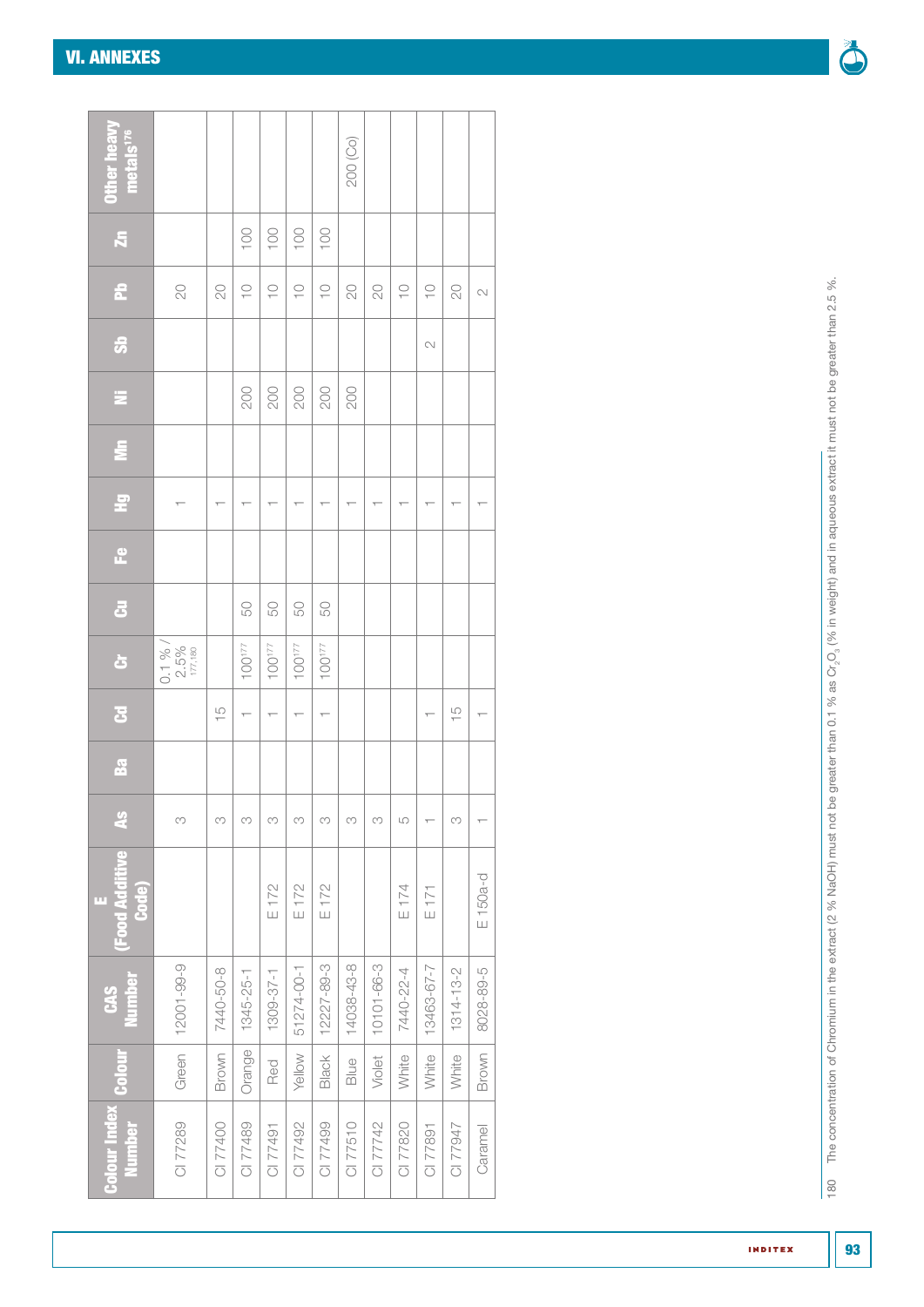**ANNEX VIII bis. Summary Chart of Impurities in Colorants** ANNEX VIII *bis*. Summary Chart of Impurities in Colorants

# **REGIONALISED Chart of Metal Impurities in Colorants<sup>181</sup>** REGIONALISED Chart of Metal Impurities in Colorants181

**INDITEX** 

Limits are in ppm (mg/kg) unless otherwise specified Limits are in ppm (mg/kg) unless otherwise specified

| <b>Colour Index</b><br><b>Number</b> | Colour | <b>Number</b><br><b>CAS</b> | E<br>(Food<br>Additive<br>Code) | $\overline{\mathbf{A}}$ | $\mathbf{g}$ | $\overline{a}$ | $\ddot{\sigma}$ | $\vec{c}$ | $\mathbf{e}$ | $\tilde{\mathbb{E}}$ | $\tilde{\Xi}$ | $\Xi$ | $\ddot{\bm{v}}$ | $\mathbf{r}$           | $\tilde{\mathbf{z}}$ | <b>Other</b><br>heavy<br>metals <sup>182</sup> |  |
|--------------------------------------|--------|-----------------------------|---------------------------------|-------------------------|--------------|----------------|-----------------|-----------|--------------|----------------------|---------------|-------|-----------------|------------------------|----------------------|------------------------------------------------|--|
| CI 10006                             | Green  | 16143-80-9                  |                                 | M                       | 500          |                |                 |           |              |                      |               |       |                 | $\gtrsim$              |                      |                                                |  |
| CI 10020                             | Green  | 19381-50-1                  |                                 | S                       | 88           |                |                 |           |              |                      |               |       |                 | $\gtrsim$              |                      | $\frac{1}{2}$                                  |  |
| CI 11680                             | Yellow | 2512-29-0                   |                                 | M                       |              |                |                 |           |              |                      |               |       |                 | $\gtrsim$              |                      | 100                                            |  |
| CI 11710                             | Yellow | 6486-23-3                   |                                 | M                       |              |                |                 |           |              |                      |               |       |                 | $\rm \geq$             |                      | 100                                            |  |
| CI 11725                             | Orange | 6371-96-6                   |                                 | M                       |              |                |                 |           |              |                      |               |       |                 | $\mathbb{S}$           |                      | $\frac{1}{2}$                                  |  |
| CI 11920                             | Orange | $2051 - 85 - 6$             |                                 | S                       |              |                |                 |           |              |                      |               |       |                 | $\gtrsim$              |                      | $\overline{100}$                               |  |
| CI 12010                             | Red    | 6535-42-8                   |                                 | S                       |              |                |                 |           |              |                      |               |       |                 | $\rm \odot$            |                      | $100$                                          |  |
| CI 12120                             | Red    | 2425-85-6                   |                                 | M                       |              |                |                 |           |              |                      |               |       |                 | $\gtrsim$              |                      | $\overline{)00}$                               |  |
| CI 12370                             | Red    | 6535-46-2                   |                                 | M                       | 8888888888   |                |                 |           |              |                      |               |       |                 | $\mathop{\mathrm{SO}}$ |                      | 100                                            |  |
| CI 12420                             | Red    | 6471-51-8                   |                                 | M                       |              |                |                 |           |              |                      |               |       |                 | $\infty$               |                      | 100                                            |  |
| CI 12480                             | Brown  | 6410-40-8                   |                                 | S                       |              |                |                 |           |              |                      |               |       |                 | $\rm \Xi$              |                      | $\overline{)00}$                               |  |
| CI 12490                             | Red    | 6410-41-9                   |                                 | S                       |              |                |                 |           |              |                      |               |       |                 | $\rm \geq$             |                      | $100$                                          |  |
| CI 12700                             | Yellow | 4314-14-1                   |                                 | S                       |              |                |                 |           |              |                      |               |       |                 | $\rm \geq$             |                      | $100$                                          |  |
| CI 13015                             | Yellow | 2706-28-7                   |                                 | S                       | $100$        |                |                 |           |              |                      |               |       |                 | $\gtrsim$              |                      | $\overline{)00}$                               |  |
| CI 14270                             | Orange | 547-57-9                    |                                 | S                       | 100          |                |                 |           |              |                      |               |       |                 | $\gtrsim$              |                      | 100                                            |  |
| CI 14720                             | Red    | 3567-69-9                   | E 122                           | S                       | 500          |                |                 |           |              | $\top$               |               |       |                 | $\sim$                 |                      | $\overline{100}$                               |  |
| CI 14815                             | Red    | 3257-28-1                   |                                 | S                       | 100          |                |                 |           |              |                      |               |       |                 | $\gtrsim$              |                      | 100                                            |  |
| Continued on next page               |        |                             |                                 |                         |              |                |                 |           |              |                      |               |       |                 |                        |                      |                                                |  |

້<br>ໂ  $\sum_{i=1}^{n}$ 

For those impurities associated with colorants, whether or not they have specified limits, it must be ensured that the concentration of traces in the final cosmetic product does not exceed the limits stated<br>(Annex VI); for 181 For those impurities associated with colorants, whether or not they have specified limits, it must be ensured that the concentration of traces in the final cosmetic product does not exceed the limits stated [\(Annex VI\)](#page-59-0); for the calculation, the percentage composition of the colorant shall be considered in the compositional formula of the cosmetic.  $\overline{\phantom{181}}$ 

<sup>182</sup> This limit corresponds to the total sum of heavy metals other than Arsenic and Lead.182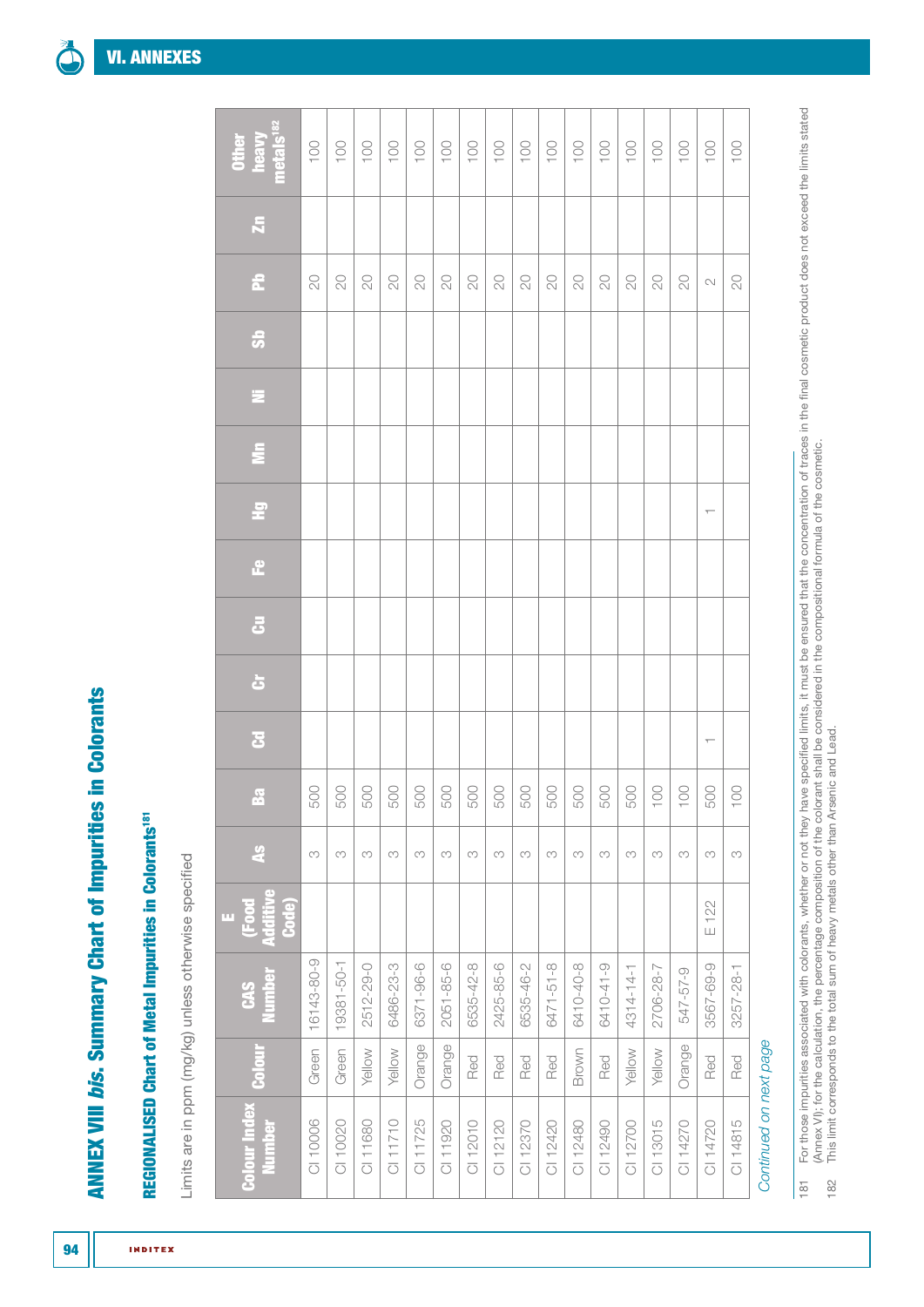| metals <sup>182</sup><br>Other<br>heavy | 100       | 100       | 100       | 100       | 100             | 100       | 100                      | 100       | $100$                    | $\overline{)00}$ | 40183                             | 100        | 100                      | 100       | 100       | 100       | 100         | 100       | 100       | 100       | 100         | $\overline{0}$ | $100$     |                        |
|-----------------------------------------|-----------|-----------|-----------|-----------|-----------------|-----------|--------------------------|-----------|--------------------------|------------------|-----------------------------------|------------|--------------------------|-----------|-----------|-----------|-------------|-----------|-----------|-----------|-------------|----------------|-----------|------------------------|
| $\overline{\mathbf{z}}$                 |           |           |           |           |                 |           |                          |           |                          |                  |                                   |            |                          |           |           |           |             |           |           |           |             |                |           |                        |
|                                         |           |           |           |           |                 |           |                          |           |                          |                  |                                   |            |                          |           |           |           |             |           |           |           |             |                |           |                        |
| 운                                       | $\infty$  | $\gtrsim$ | $\gtrsim$ | $\gtrsim$ | $\gtrsim$       | $\gtrsim$ | $\sim$                   | $\infty$  | $\sim$                   | $\gtrsim$        | $\underset{\mathsf{t}}{\bigcirc}$ | $\gtrsim$  | $\overline{\mathrm{20}}$ | $\gtrsim$ | $\gtrsim$ | $\gtrsim$ | $\gtrsim$   | $\gtrsim$ | $\gtrsim$ | $\rm \Xi$ | $\gtrsim$   | $\rm \geq$     | $\gtrsim$ |                        |
| $\ddot{\bm{v}}$                         |           |           |           |           |                 |           |                          |           |                          |                  |                                   |            |                          |           |           |           |             |           |           |           |             |                |           |                        |
| Ξ                                       |           |           |           |           |                 |           |                          |           |                          |                  |                                   |            |                          |           |           |           |             |           |           |           |             |                |           |                        |
| $\bar{\Xi}$                             |           |           |           |           |                 |           |                          |           |                          |                  |                                   |            |                          |           |           |           |             |           |           |           |             |                |           |                        |
| $\tilde{\Xi}$                           |           |           |           |           |                 |           | $\top$                   |           | $\overline{\phantom{m}}$ |                  | $\overline{\phantom{m}}$          |            |                          |           |           |           |             |           |           |           |             |                |           |                        |
| $\mathbf{e}$                            |           |           |           |           |                 |           |                          |           |                          |                  |                                   |            |                          |           |           |           |             |           |           |           |             |                |           |                        |
| $\vec{c}$                               |           |           |           |           |                 |           |                          |           |                          |                  |                                   |            |                          |           |           |           |             |           |           |           |             |                |           |                        |
| $\ddot{\sigma}$                         |           |           |           |           |                 |           |                          |           |                          |                  |                                   |            |                          |           |           |           |             |           |           |           |             |                |           |                        |
| $\overline{\mathbf{S}}$                 |           |           |           |           |                 |           | $\overline{\phantom{m}}$ |           | $\overline{\phantom{m}}$ |                  | $\overline{\phantom{m}}$          |            |                          |           |           |           |             |           |           |           |             |                |           |                        |
| $\mathbf{B}$ a                          | 500       | 500       | 500       | 500       | 500             | 100       | 500                      | 500       | 500                      | 100              | 500                               | 500        | 500                      | 500       | 500       | 500       | 500         | 500       | 500       | 500       | 500         | 500            | 500       |                        |
| $\frac{3}{4}$                           | $\infty$  | S         | S         | $\infty$  | S               | M         | S                        | $\infty$  | $\infty$                 | $_{\rm CO}$      | S                                 | $\infty$   | $_{\rm CO}$              | S         | S         | S         | $_{\rm CO}$ | S         | S         | S         | $_{\rm CO}$ | S              | S         |                        |
| E<br>(Food<br>Additive<br>Code)         |           |           |           |           |                 |           | $E$ 123                  |           | E 124                    |                  |                                   |            |                          |           |           |           |             |           |           |           |             |                |           |                        |
| <b>Number</b><br>CAS                    | 5850-80-6 | 5850-87-3 | 1658-56-6 | 1248-18-6 | $3564 - 21 - 4$ | 2347-72-0 | $915 - 67 - 3$           | 1936-15-8 | 2611-82-7                | 5850-44-2        | 3734-67-6                         | 10236-37-0 | 5601-29-6                | 6408-26-0 | 6359-82-6 | 6359-98-4 | 5979-28-2   | 1064-48-8 | 5102-83-0 | 5567-15-7 | 6706-82-7   | 13421-53-9     | 85-86-9   |                        |
| Colour                                  | Red       | Red       | Red       | Red       | Red             | Orange    | Red                      | Orange    | Red                      | Red              | Red                               | Red        | Yellow                   | Red       | Yellow    | Yellow    | Yellow      | Black     | Yellow    | Yellow    | Yellow      | Red            | Red       |                        |
| <b>Colour Index</b><br><b>Number</b>    | CI 15525  | CI 15580  | CI 15620  | CI 15630  | CI 15865        | CI 15980  | CI 16185                 | CI 16230  | CI 16255                 | CI 16290         | CI 18050                          | CI 18130   | CI 18690                 | CI 18736  | CI 18820  | CI 18965  | CI 20040    | CI 20470  | CI 21100  | CI 21108  | CI 21230    | CI 24790       | CI 26100  | Continued on next page |

183 In this case, the limit corresponds to the total sum of heavy metals other than Arsenic, Lead, Mercury and Cadmium. 183 In this case, the limit corresponds to the total sum of heavy metals other than Arsenic, Lead, Mercury and Cadmium.

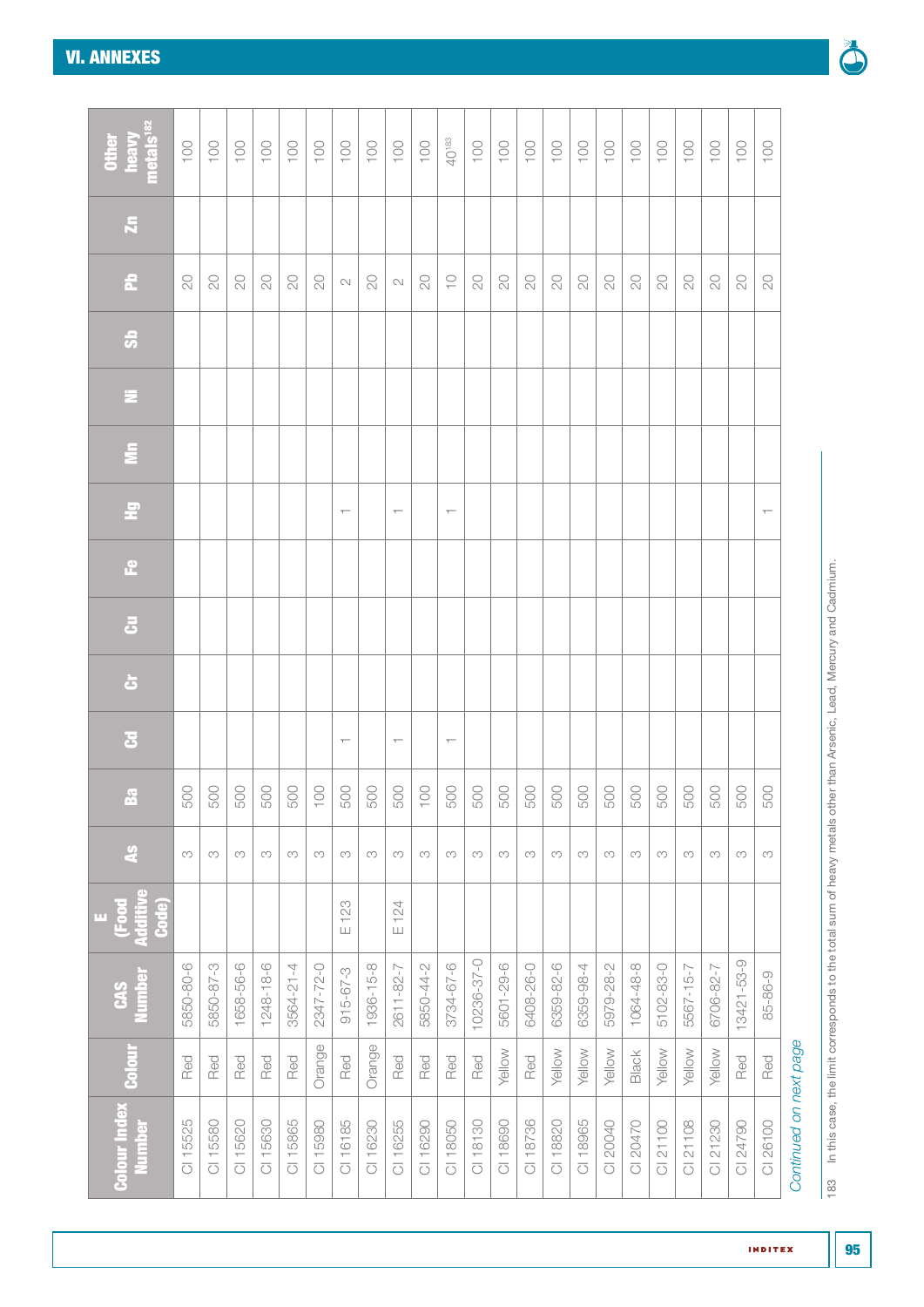| heavy<br>metals <sup>182</sup><br><b>Other</b> | 100            | 100                      | 100        | 100         | $100$                    | 40183                    | 100                      | 100            | 100                      | 100         | 100        | 100       | 100       | $100$     | 100         | 100       | $\overline{0}$           | 100       | 100        | $\overline{001}$ | 100        | $\overline{0}$ | $100$                    | 100        |
|------------------------------------------------|----------------|--------------------------|------------|-------------|--------------------------|--------------------------|--------------------------|----------------|--------------------------|-------------|------------|-----------|-----------|-----------|-------------|-----------|--------------------------|-----------|------------|------------------|------------|----------------|--------------------------|------------|
| $\overline{\mathbf{x}}$                        |                |                          |            |             |                          |                          |                          |                |                          |             |            |           |           |           |             |           |                          |           |            |                  |            |                |                          |            |
| $\mathbf{r}$                                   | $\supseteq$    | $\mathbb N$              | $\gtrsim$  | $\mathbb N$ | $\mathbb{C}$             | $\frac{1}{\sqrt{2}}$     | $\mathbb{C}\mathbb{U}$   | $\gtrsim$      | $\mathbb{C}$             | $\gtrsim$   | $\rm \geq$ | $\gtrsim$ | $\gtrsim$ | $\gtrsim$ | $\rm \odot$ | $\gtrsim$ | $\mathbb{C}$             | $\gtrsim$ | $\rm \geq$ | $\rm \odot$      | $\gtrsim$  | $\rm \Xi$      | $\mathbb{C} \mathbb{C}$  | $\rm \geq$ |
| $\ddot{\bm{v}}$                                |                |                          |            |             |                          |                          |                          |                |                          |             |            |           |           |           |             |           |                          |           |            |                  |            |                |                          |            |
| Ξ                                              |                |                          |            |             |                          |                          |                          |                |                          |             |            |           |           |           |             |           |                          |           |            |                  |            |                |                          |            |
| $\tilde{\mathbf{z}}$                           |                |                          |            |             |                          |                          |                          |                |                          |             |            |           |           |           |             |           |                          |           |            |                  |            |                |                          |            |
| $\vec{\mathbf{r}}$                             |                | $\overline{\phantom{0}}$ |            |             | $\overline{\phantom{m}}$ | $\overline{\phantom{m}}$ | $\overline{\phantom{m}}$ |                | $\overline{\phantom{m}}$ |             |            |           |           |           |             |           | $\overline{\phantom{m}}$ |           |            |                  |            |                | $\overline{\phantom{m}}$ |            |
| $\mathbf{e}$                                   |                |                          |            |             |                          |                          |                          |                |                          |             |            |           |           |           |             |           |                          |           |            |                  |            |                |                          |            |
| $\vec{\textbf{c}}$                             |                |                          |            |             |                          |                          |                          |                |                          |             |            |           |           |           |             |           |                          |           |            |                  |            |                |                          |            |
| $\ddot{\sigma}$                                |                |                          |            |             |                          |                          |                          |                |                          |             |            |           |           |           |             |           |                          |           |            |                  |            |                |                          |            |
| $\overline{a}$                                 |                | $\top$                   |            |             | $\overline{\phantom{0}}$ | $\overline{\phantom{m}}$ | $\overline{\phantom{m}}$ |                | $\overline{\phantom{m}}$ |             |            |           |           |           |             |           | $\overline{\phantom{m}}$ |           |            |                  |            |                | $\overline{\phantom{0}}$ |            |
| $\mathbf{g}$                                   | $\overline{0}$ | 500                      | 500        | 500         | 500                      | 500                      | 500                      | 500            | 500                      | 500         | 500        | 500       | 500       | 500       | 500         | 500       | 500                      | 500       | 500        | 500              | 500        | 500            | 500                      | 500        |
| $\frac{3}{4}$                                  | $\sim$         | M                        | S          | $\infty$    | S                        | S                        | M                        | M              | $\infty$                 | $_{\rm CO}$ | S          | $\infty$  | S         | S         | M           | S         | $\infty$                 | S         | S          | $\infty$         | S          | S              | $_{\rm CO}$              | $\infty$   |
| E<br>(Food<br>Additive<br>Code)                |                | $E$ 151                  |            | E 160a      | E 160e                   |                          | E161g                    |                | $E$ 131                  |             |            |           |           |           |             |           | E 142                    |           |            |                  |            |                | E127                     |            |
| <b>Number</b><br>CAS                           | 2118-39-0      | 2519-30-4                | 50814-31-8 | 7235-40-7   | 1962-15-8                | $1109 - 11 - 1$          | 514-78-3                 | $129 - 17 - 9$ | 3536-49-0                | 3486-30-4   | 4857-81-2  | 5863-51-4 | 632-99-5  | 7-16-8425 | 6505-30-2   | 2580-56-5 | 3087-16-9                | 3520-42-1 | 6252-76-2  | 5873-16-5        | 24545-86-6 | 6441-77-6      | 16423-68-0               | 6837-46-3  |
| <b>Colour</b>                                  | Black          | Black                    | Orange     | Orange      | Orange                   | Orange                   | Orange                   | Blue           | Blue                     | Blue        | Green      | Green     | Violet    | Violet    | Blue        | Blue      | Green                    | Red       | Violet     | Red              | Orange     | Red            | Red                      | Violet     |
| <b>Colour Index</b><br><b>Number</b>           | CI 27755       | CI 28440                 | CI 40215   | CI 40800    | CI 40820                 | CI 40825                 | CI 40850                 | CI 42045       | CI 42051                 | CI 42080    | CI 42100   | CI 42170  | CI 42510  | CI 42520  | CI 42735    | CI 44045  | CI 44090                 | CI 45100  | CI 45190   | CI 45220         | CI 45396   | CI 45405       | CI 45430                 | CI 50325   |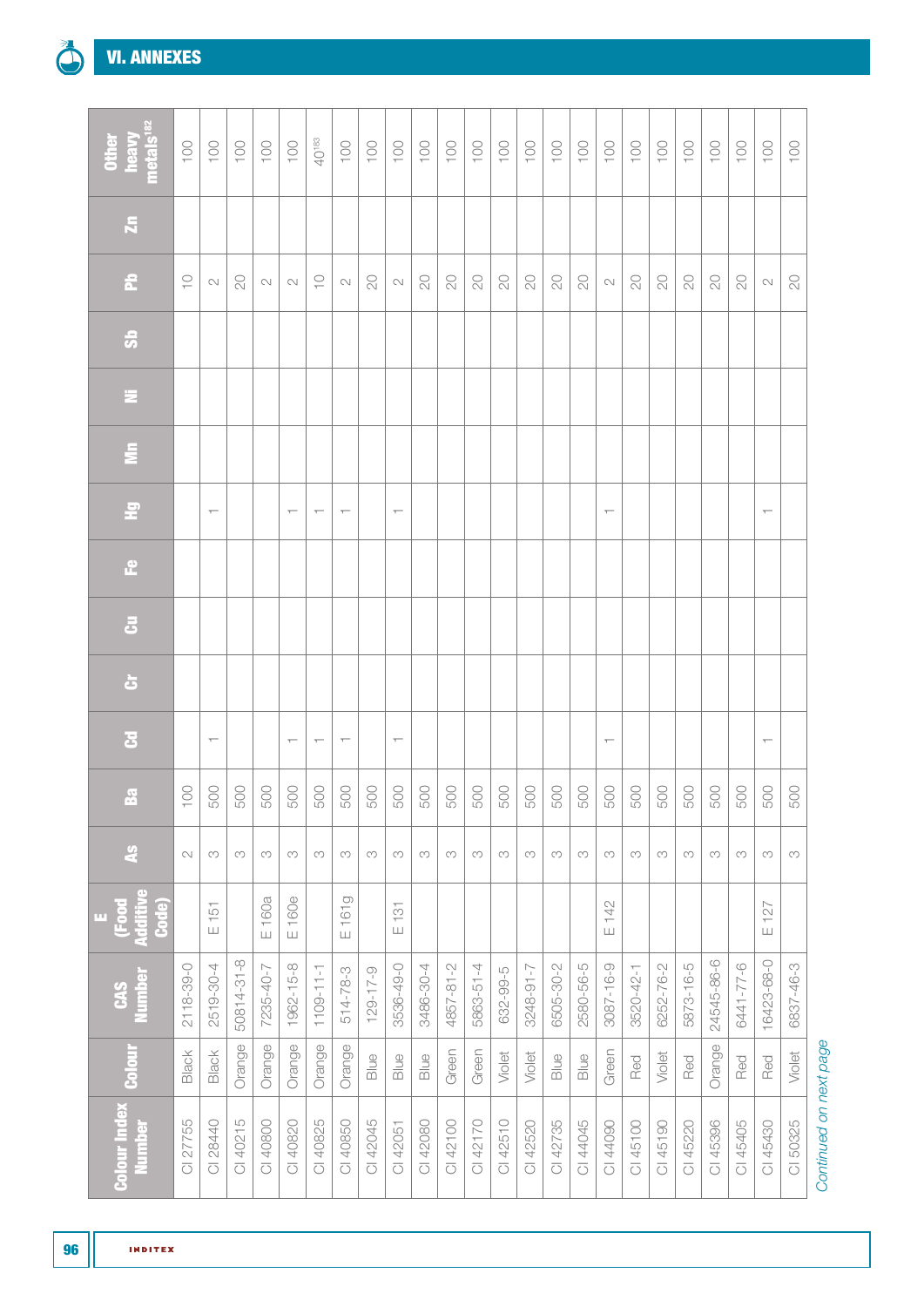| heavy<br>metals <sup>182</sup><br>Other | 100       | $100$     | $\sim 100$    | $\sim 00$  | 100        | $100$     | 100          | $100$          | $\sim 100$ | 100       | 100                      | $100$     | $\sim$          | 100       | 100       | $100$          | 100       | 100         |            |                          |                        |                                   |           |                        |
|-----------------------------------------|-----------|-----------|---------------|------------|------------|-----------|--------------|----------------|------------|-----------|--------------------------|-----------|-----------------|-----------|-----------|----------------|-----------|-------------|------------|--------------------------|------------------------|-----------------------------------|-----------|------------------------|
| $\overline{\mathbf{z}}$                 |           |           |               |            |            |           |              |                |            |           |                          |           |                 |           |           |                |           |             |            |                          | $100^{184}$            |                                   |           |                        |
| 운                                       | $\gtrsim$ | $\gtrsim$ | $\rm \geq$    | $\gtrsim$  | $\rm \geq$ | $\gtrsim$ | $\gtrsim$    | $\rm \geq$     | $\gtrsim$  | $\gtrsim$ | $\sim$                   | $\gtrsim$ | $\rm \geq$      | $\gtrsim$ | $\gtrsim$ | $\rm \geq$     | $\rm \Xi$ | $\gtrsim$   |            | $\top$                   | $\rm \odot$            | $\underset{\mathsf{t}}{\bigcirc}$ |           |                        |
| $\ddot{\bm{s}}$                         |           |           |               |            |            |           |              |                |            |           |                          |           |                 |           |           |                |           |             |            |                          | $100^{184}$            |                                   |           |                        |
| z                                       |           |           |               |            |            |           |              |                |            |           |                          |           |                 |           |           |                |           |             |            |                          |                        |                                   |           |                        |
| $\bar{\Xi}$                             |           |           |               |            |            |           |              |                |            |           |                          |           |                 |           |           |                |           |             |            |                          |                        |                                   |           |                        |
| $\Xi$                                   |           |           |               |            |            |           |              |                |            |           | $\overline{\phantom{m}}$ |           |                 |           |           |                |           |             |            | $\overline{\phantom{0}}$ |                        | $\overline{\phantom{0}}$          |           |                        |
| $\mathbf{e}$                            |           |           |               |            |            |           |              |                |            |           |                          |           |                 |           |           |                |           |             |            |                          |                        |                                   |           |                        |
| $\vec{c}$                               |           |           |               |            |            |           |              |                |            |           |                          |           |                 |           |           |                |           |             |            |                          | $100^{184}$            |                                   |           |                        |
| ä                                       |           |           |               |            |            |           |              |                |            |           |                          |           |                 |           |           |                |           |             |            |                          | $100^{184,185}$        |                                   |           |                        |
| $\mathbf{S}$                            |           |           |               |            |            |           |              |                |            |           | $\overline{\phantom{m}}$ |           |                 |           |           |                |           |             |            | $\overline{\phantom{0}}$ |                        | $\overline{\phantom{m}}$          |           |                        |
| Ba                                      | 500       | 500       | 500           | 500        | 500        | 500       | 100          | 500            | 500        | 500       | 500                      | 500       | 500             | 500       | 500       | 500            | 500       | 500         |            |                          | $100^{184}$            |                                   |           |                        |
| $\frac{3}{4}$                           | S         | S         | S             | S          | S          | M         | S            | S              | S          | S         | $\rm{CO}$                | S         | S               | $\infty$  | S         | S              | $\infty$  | $_{\rm CO}$ |            | $\infty$                 | $\mathsf{L}\mathsf{O}$ | S                                 |           |                        |
| (Food<br>Additive<br>Code)<br>ш,        |           |           |               |            |            |           |              |                |            |           | E 132                    |           |                 |           |           |                |           |             |            | E 160d                   |                        | E 100                             |           |                        |
| <b>Number</b><br>CAS                    | 2229-87-2 | 6358-30-1 | $72 - 48 - 0$ | 19286-75-0 | 4474-24-2  | 4368-56-3 | $8 - 77 - 6$ | $130 - 20 - 1$ | 4424-06-0  | 482-89-3  | 860-22-0                 | 5462-29-3 | $1 - 91 - 7401$ | 980-26-7  | 574-93-6  | $147 - 14 - 8$ | 1330-38-7 | 1328-53-6   | 27876-94-4 | 502-65-8                 | 3763-55-1              | 458-37-7                          | 1332-73-6 |                        |
| <b>Colour</b>                           | Black     | Violet    | Red           | Violet     | Blue       | Blue      | Blue         | Blue           | Orange     | Blue      | Blue                     | Violet    | Violet          | Red       | Blue      | Blue           | Blue      | Green       | Yellow     | Yellow                   | Yellow                 | Yellow                            | White     |                        |
| <b>Colour Index</b><br><b>Number</b>    | CI 50420  | CI 51319  | CI 58000      | CI 60724   | CI 61585   | CI 62045  | CI 69800     | CI 69825       | CI 71105   | CI 73000  | CI 73015                 | CI 73385  | CI 73900        | CI 73915  | CI 74100  | CI 74160       | CI 74180  | CI 74260    | CI 75100   | CI 75125                 | CI 75135               | CI 75300                          | CI 77002  | Continued on next page |

185 No detection for Cr(VI).

 $\frac{184}{185}$ 

184 This colorant may not contain more than 100 ppm of the following matter, taken separately: Antimony, Copper, Chromium, Zinc and Barium; or more than 200 ppm of those products as a whole.

This colorant may not contain more than 100 ppm of the following matter, taken separately: Antimony, Copper, Chromium, Zinc and Barium; or more than 200 ppm of those products as a whole.<br>No detection for Cr(VI).

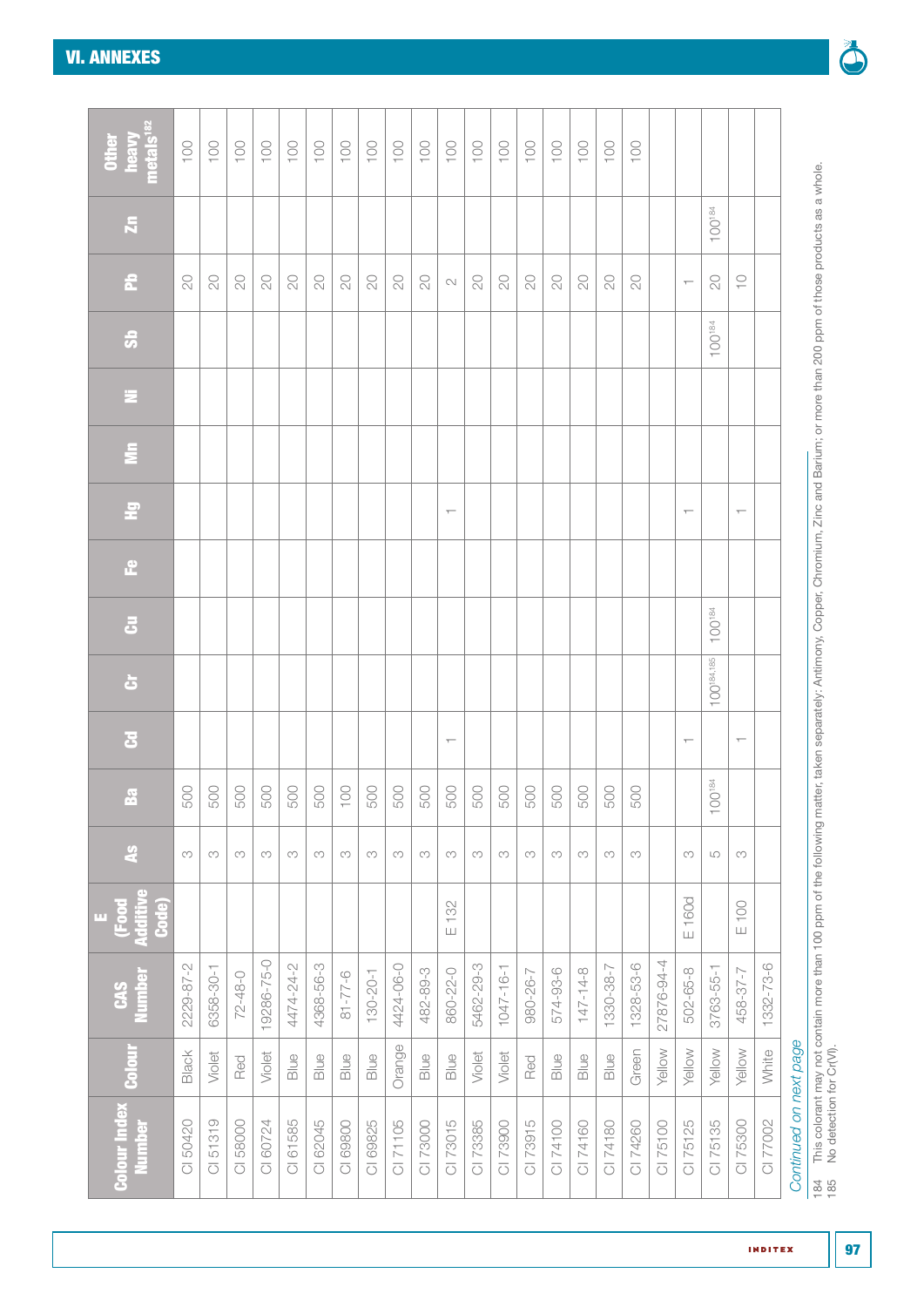[VI. ANNEXES](#page-50-0)

| 읞<br>metals <sup>1</sup><br>hea            |                                     |          |                               |                                 |           |             |                          |           | % (Ag)<br>$\sim$ |          |            | 100          | 100                                                                                      |                                                                           |                        |
|--------------------------------------------|-------------------------------------|----------|-------------------------------|---------------------------------|-----------|-------------|--------------------------|-----------|------------------|----------|------------|--------------|------------------------------------------------------------------------------------------|---------------------------------------------------------------------------|------------------------|
| $\overline{\mathbf{z}}$                    |                                     |          |                               | $100^{186}$                     |           |             |                          |           |                  |          |            |              |                                                                                          |                                                                           |                        |
| $\mathbf{r}$                               |                                     |          |                               | S                               |           | $\supseteq$ | $\sim$                   |           |                  |          |            | $\infty$     | $\rm \geq$                                                                               | $\mathbb{C}$                                                              |                        |
| $\ddot{\bm{v}}$                            |                                     |          |                               | $100^{186}$                     |           |             |                          |           |                  |          |            |              |                                                                                          |                                                                           |                        |
| Ξ                                          |                                     |          |                               |                                 |           |             |                          |           |                  |          |            |              |                                                                                          |                                                                           |                        |
| $\bar{\Xi}$                                |                                     |          |                               |                                 |           |             |                          |           |                  |          |            |              |                                                                                          |                                                                           |                        |
| $\overline{z}$                             |                                     |          |                               |                                 |           |             | $\overline{\phantom{m}}$ |           |                  |          |            |              |                                                                                          | $\overline{\phantom{m}}$                                                  |                        |
| $\mathbf{e}$                               |                                     |          |                               |                                 |           |             |                          |           |                  |          |            |              |                                                                                          |                                                                           |                        |
| $\bar{a}$                                  |                                     |          |                               | $100^{186}$                     |           |             |                          |           | $\%$<br>4        |          |            |              |                                                                                          |                                                                           |                        |
| ò                                          |                                     |          |                               | $100^{185,186}$                 |           |             |                          |           |                  |          |            |              |                                                                                          |                                                                           |                        |
| $\overline{c}$                             |                                     |          |                               | $\overline{\phantom{m}}$        |           |             | $\overline{\phantom{m}}$ |           |                  |          |            |              |                                                                                          | $\overline{\phantom{0}}$                                                  |                        |
| $\mathbf{g}$                               |                                     |          |                               | 0 <sup>186</sup><br>$\supseteq$ |           |             |                          |           |                  |          |            | 500          | 500                                                                                      |                                                                           |                        |
| $\frac{3}{4}$                              |                                     |          |                               | S                               |           | $\infty$    | S                        |           |                  |          |            | $_{\rm CO}$  | $\infty$                                                                                 | S                                                                         |                        |
| (Food<br>Additive<br>Code)<br>$\mathbf{u}$ |                                     |          |                               | E170                            |           |             |                          |           | 175<br>$\sqcup$  |          |            |              |                                                                                          | E 163                                                                     |                        |
| CAS<br>Number                              | 1332-58-7<br>1302-78-9<br>1327-36-2 |          | 13462-86-7<br>$7727 - 43 - 7$ | 1317-65-3<br>471-34-1           | 7778-18-9 | 8021-99-6   | 1339-82-8                | 1345-16-0 | 7440-57-5        | 546-93-0 | 10236-39-2 | 12220-24-5   | 7047-84-9 /<br>557-05-1 /<br>557-04-0 /<br>216-472-8                                     | 528-58-5/<br>$134 - 04 - 3 / 1429 - 30 - 7$<br>$134 - 01 - 0$<br>643-84-5 |                        |
| Colour                                     | White                               | Red      | White                         | White                           | White     | Black       | Black                    | Green     | Brown            | White    | Red        | Red          | White                                                                                    | Red                                                                       |                        |
| <b>Colour Index</b><br>Number              | CI 77004                            | CI 77015 | CI 77120                      | CI 77220                        | CI 77231  | CI 77267    | CI 77268:1               | CI 77346  | CI 77480         | CI 77713 | CI 77745   | Acid Red 195 | Zinc stearate,<br>Magnesium<br>Aluminum<br>stearate,<br>stearate,<br>stearate<br>Calcium | Anthocyanins                                                              | Continued on next page |

186 100 ppm of Antimony, Copper, Chromium, Zinc and Barium, single or in combination. 186 100 ppm of Antimony, Copper, Chromium, Zinc and Barium, single or in combination.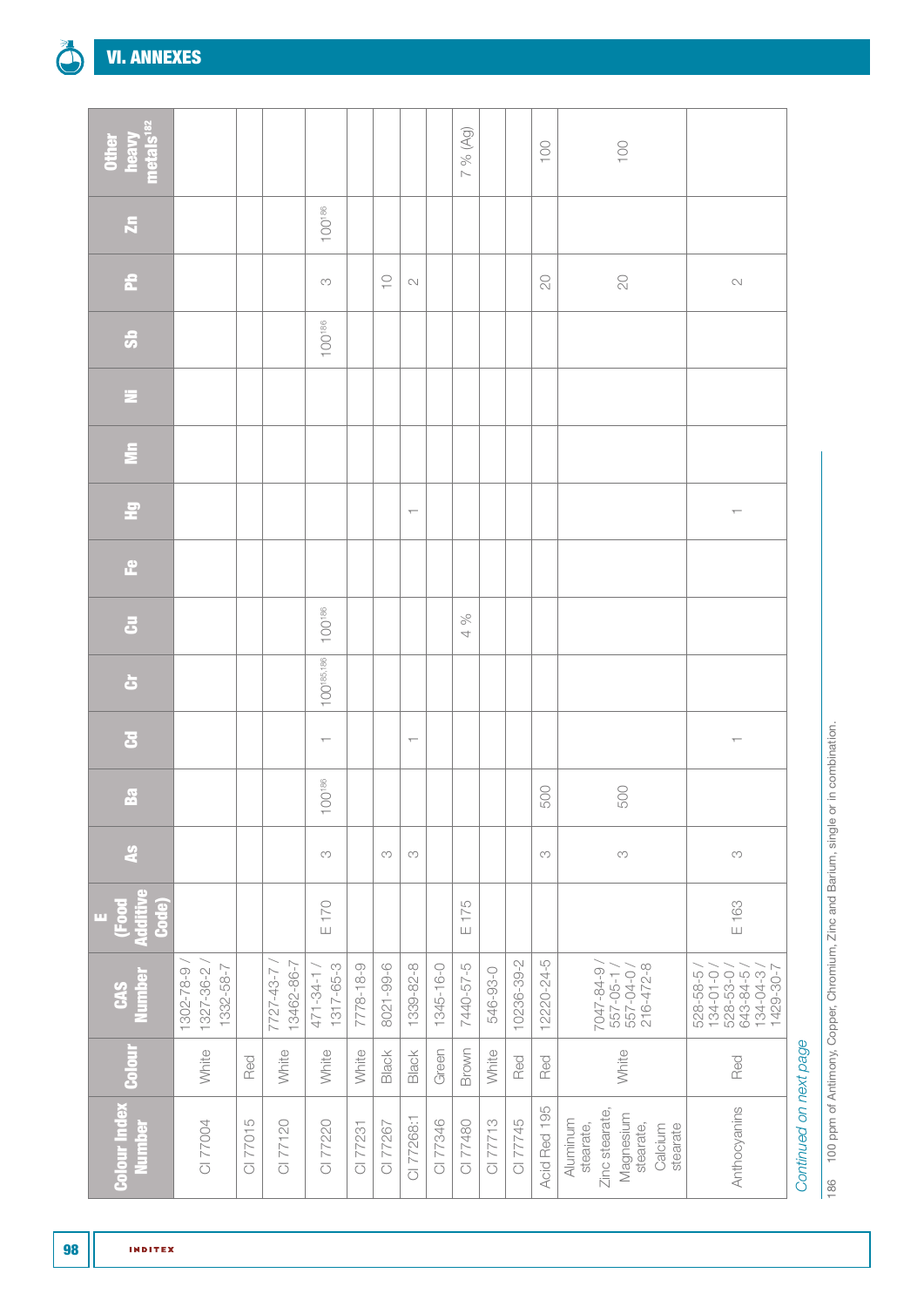#### [VI. ANNEXES](#page-50-0)

| I |
|---|

| <b>Other<br/>heavy<br/>metals<sup>182</sup></b> |              | 100                    | 100                      |                           |                                    |
|-------------------------------------------------|--------------|------------------------|--------------------------|---------------------------|------------------------------------|
| $\overline{\mathbf{z}}$                         |              |                        |                          |                           |                                    |
| 운                                               | $\sim$       | $\mathop{\mathrm{SO}}$ | $\overline{\mathcal{L}}$ | $\sim$                    | $\sim$                             |
| 5                                               |              |                        |                          |                           |                                    |
| z                                               |              |                        |                          |                           |                                    |
| Ξ                                               |              |                        |                          |                           |                                    |
| 문                                               |              |                        |                          |                           |                                    |
| ٩                                               |              |                        |                          |                           |                                    |
| $\vec{c}$                                       |              |                        |                          |                           |                                    |
| ة                                               |              |                        |                          |                           |                                    |
| $\overline{\mathbf{S}}$                         |              |                        |                          |                           |                                    |
| <b>B</b> a                                      |              | 500                    | 500                      |                           |                                    |
| $\frac{3}{2}$                                   | S            | S                      | S                        | S                         | M                                  |
| <b>Additive</b><br>Code)<br><b>Food</b><br>u.   | $E$ 162      |                        |                          | E 160c                    | E 101                              |
| <b>Number</b><br><b>CAS</b>                     | 7659-95-2    | 76-60-8                | 76-59-5                  | $465 - 42 - 9$            | $\frac{83 - 88 - 5}{130 - 40 - 5}$ |
|                                                 | Red          | Green                  | Blue                     | Orange                    | Yellow                             |
| <b>Colour Index Colour</b><br><b>Number</b>     | Beetroot red | Bromocresol<br>Green   | Bromothymol<br>Blue      | Capsorubin<br>Capsanthin, | Lactoflavin                        |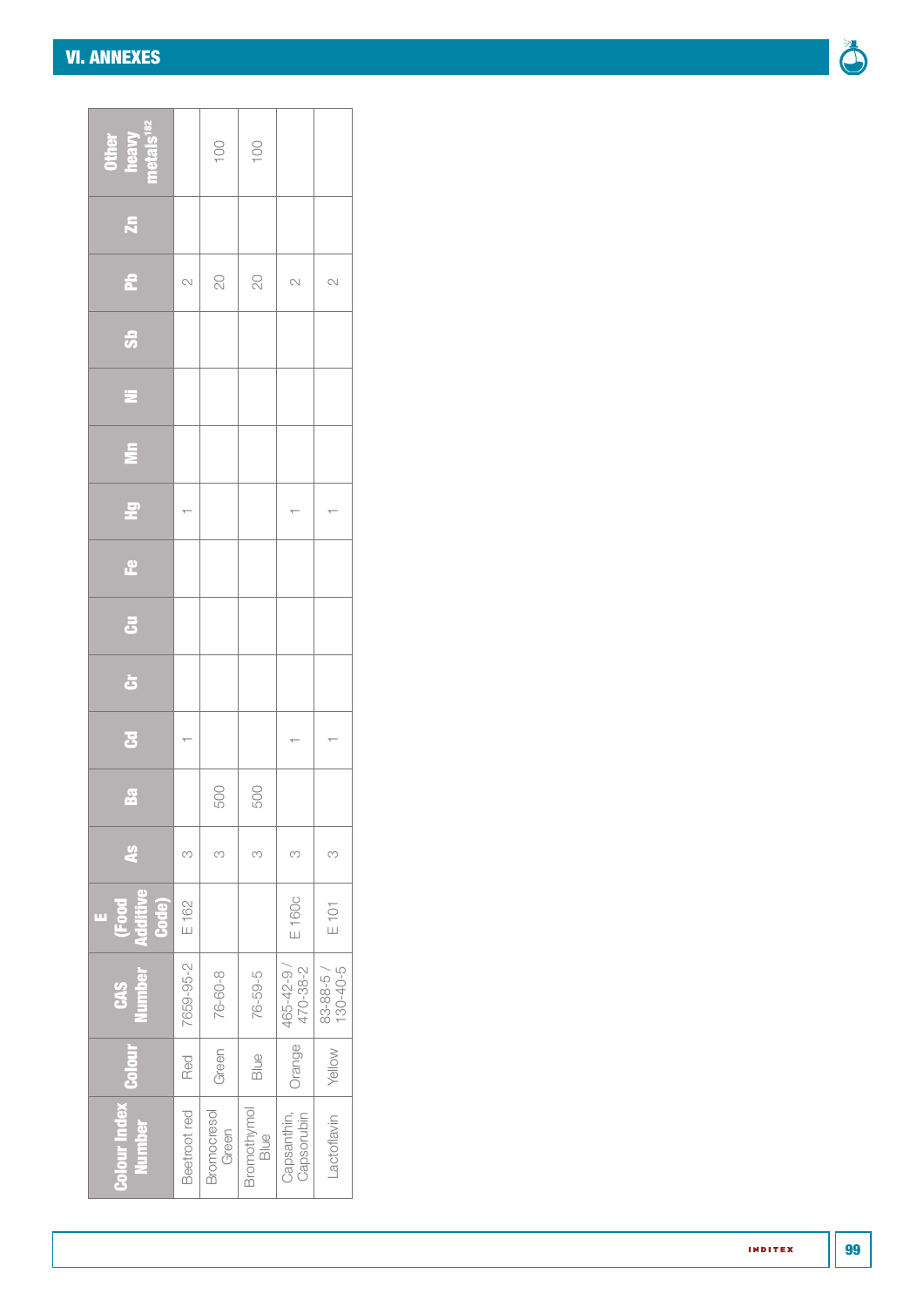### **GLOBAL Chart of Preservatives<sup>187</sup> GLOBAL Chart of Preservatives<sup>187</sup>**

| Ingredients Glossary<br><b>Name of Common</b>              | <b>Number</b><br>CAS      | Number<br>÷                  | concentration in<br>ready for use<br>preparation<br><b>Maximum</b>         | products <sup>188</sup><br>Not to be<br>used in<br>leave-on | applied on mucous<br>used in products<br>membranes <sup>189</sup><br>Not to be | used in aerosol<br>dispensers<br>Not to be | <b>Narnings</b>                        | General<br>notes |
|------------------------------------------------------------|---------------------------|------------------------------|----------------------------------------------------------------------------|-------------------------------------------------------------|--------------------------------------------------------------------------------|--------------------------------------------|----------------------------------------|------------------|
| Benzalkonium chloride                                      | / 8001-54-5<br>63449-41-2 | $264 - 151 - 6$              | (as benzalkonium<br>chloride) <sup>190</sup><br>$0.1\%$ /<br>0.05 %        |                                                             |                                                                                |                                            | Avoid contact with eyes                |                  |
| Benzethonium chloride                                      | $121 - 54 - 0$            | 204-479-9                    | 0.1 %                                                                      | $\tilde{\mathbf{R}}$                                        | $\times$ <sup>192</sup>                                                        |                                            |                                        | 193              |
| other than sodium benzoate<br>Benzoates (salts and esters) | Various                   | Various                      | $0.5%$ (as acid)                                                           |                                                             |                                                                                |                                            |                                        |                  |
| Benzoic acid; sodium<br>benzoate                           | $65 - 85 - 0$<br>532-32-1 | 208-534-8<br>$200 - 618 - 2$ | $%$ (as acid) <sup>194</sup><br>0.2 %<br>0.5                               |                                                             |                                                                                |                                            |                                        |                  |
| Chlorhexidine                                              | 55-56-1                   | 200-238-7                    | (as chlorhexidine) <sup>190</sup><br>0.1 %<br>0.05 %                       |                                                             |                                                                                |                                            |                                        | 195              |
| Chlorhexidine digluconate                                  | 18472-51-0                | 242-354-0                    | (as chlorhexidine) <sup>190</sup><br>0.1 %<br>0.05 %                       |                                                             |                                                                                |                                            | Avoid contact with eyes <sup>196</sup> | 195              |
| Chlorhexidine dihydrochloride                              | $56 - 95 - 1$             | 200-302-4                    | (as chlorhexidine) <sup>197</sup><br>%/0.05%/<br>0.001 %<br>$\overline{c}$ |                                                             |                                                                                |                                            |                                        | 195              |
|                                                            |                           |                              |                                                                            |                                                             |                                                                                |                                            |                                        |                  |

### Continued on next page *Continued on next page*

- For the purposes of this list, is taken to mean: 187 For the purposes of this list, is taken to mean: 187
- Salts: salts fo the cations sodium, potassium, calcium, magnesium, ammonium and ethanolamines; salts of the anions chloride, bromide, sulphate and acetate. – Salts: salts fo the cations sodium, potassium, calcium, magnesium, ammonium and ethanolamines; salts of the anions chloride, bromide, sulphate and acetate. - Esters: esters of methyl, ethyl, propyl, isopropyl, butyl, isobutyl and phenyl. – Esters: esters of methyl, ethyl, propyl, isopropyl, butyl, isobutyl and phenyl.
	- Leave-on product means a cosmetic product which is intended to stay in prolonged contact with the skin, the hair or the mucous membranes. 188 Leave-on product means a cosmetic product which is intended to stay in prolonged contact with the skin, the hair or the mucous membranes.
- Product applied on mucous membranes means a cosmetic product which is intended to be applied on the mucous membranes of the oral cavity, on the rim of the eyes, or of the external genital organs. 189 Product applied on mucous membranes means a cosmetic product which is intended to be applied on the mucous membranes of the oral cavity, on the rim of the eyes, or of the external genital organs.
- The firs limit applies to rinse-off cosmetics (non mucous membranes); the second limit applies to leave-on cosmetics and to cosmetics that are used in mucous membranes. 190 The firs limit applies to rinse-off cosmetics (non mucous membranes); the second limit applies to leave-on cosmetics and to cosmetics that are used in mucous membranes.
	- According to the legislation of the United Mexican States (see Annex I). 191 According to the legislation of the United Mexican States (see [Annex I\)](#page-52-0).
		- According to the legislation of Japan, Canada and South Korea (see Annex I). 192 According to the legislation of Japan, Canada and South Korea (see [Annex I](#page-52-0)).
			- Not to be used in oral products. 193 Not to be used in oral products.
- The first limit applies to benzoic acid; the second limit applies to the sum of benzoic acid and sodium benzoate. 194 The first limit applies to benzoic acid; the second limit applies to the sum of benzoic acid and sodium benzoate.
	- Not to be used in oral products (see legislation of Thailand, Annex I). 195 Not to be used in oral products (see legislation of Thailand, [Annex I](#page-52-0)).
		- The labelling requirements only apply in Taiwan. 196 The labelling requirements only apply in Taiwan.
- The first limit applies to rinse-off cosmetics (non mucous membranes); the second limit applies to leave-on cosmetics (non mucous membranes); the third limit applies to cosmetics that are used in mucous 197 The first limit applies to rinse-off cosmetics (non mucous membranes); the second limit applies to leave-on cosmetics (non mucous membranes); the third limit applies to cosmetics that are used in mucous membranes (see legislation of Japan, South Korea and Taiwan, Annex I). membranes (see legislation of Japan, South Korea and Taiwan, [Annex I\)](#page-52-0).

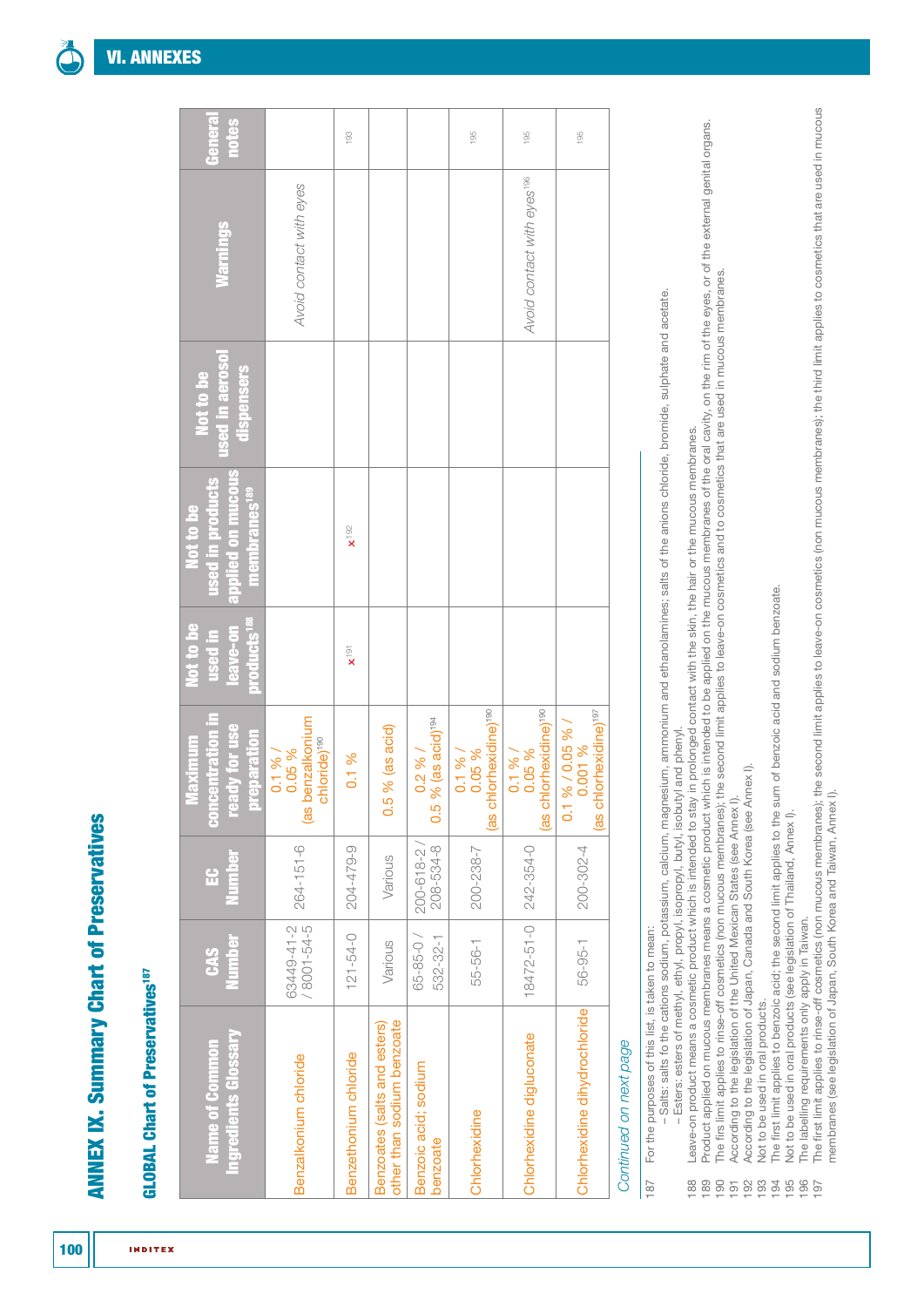| Ingredients Glossary<br><b>Name of Common</b>                                         | <b>Number</b><br><b>GAS</b>                         | Number<br>÷                  | concentration in<br>ready for use<br>preparation<br>Maximum | products <sup>188</sup><br>Not to be<br>leave-on<br><u>ui</u> beat | applied on mucous<br>used in products<br>membranes <sup>189</sup><br>Not to be | <b>used in aerosol</b><br>dispensers<br>Not to be | <b>Warnings</b>                                                            | General<br>notes |
|---------------------------------------------------------------------------------------|-----------------------------------------------------|------------------------------|-------------------------------------------------------------|--------------------------------------------------------------------|--------------------------------------------------------------------------------|---------------------------------------------------|----------------------------------------------------------------------------|------------------|
| Chlorobutanol                                                                         | $57 - 15 - 8$                                       | $200 - 317 - 6$              | 0.1%                                                        |                                                                    |                                                                                | ×                                                 | Contains Chlorobutanol<br>May cause an allergic<br>reaction <sup>198</sup> |                  |
| Chloroxylenol                                                                         | $1321 - 23 - 9$<br>88-04-0/                         | 215-316-6<br>$201 - 793 - 8$ | 0.3 % / 0.2 % 190                                           |                                                                    |                                                                                |                                                   |                                                                            |                  |
| Chlorphenesin                                                                         | $104 - 29 - 0$                                      | $203 - 192 - 6$              | 0.3 %                                                       |                                                                    | $\times$ <sup>199</sup>                                                        |                                                   |                                                                            |                  |
| Dehydroacetic acid and<br>ts salts                                                    | Various                                             | Various                      | $0.5%$ (as acid)                                            |                                                                    |                                                                                | ×                                                 |                                                                            |                  |
| odopropynyl butylcarbamate                                                            | 55406-53-6                                          | 259-627-5                    | $0.02\% / 0.01\% / 0.01\%$                                  |                                                                    |                                                                                | $\times$ <sup>201</sup>                           | Not to be used for children<br>under 3 years of age <sup>202</sup>         | 203              |
| Methylchloroisothiazolinone<br>and methylisothiazolinone                              | 96118-96-6<br>26172-55-4<br>55965-84-9<br>2682-20-4 | 220-239-6<br>247-500-7       | $(MC1/MI = 3:1)$<br>0.0015%                                 | ×                                                                  | $\xi$ <sup>199</sup>                                                           |                                                   |                                                                            | 204              |
| <b>Methylisothiazolinone</b>                                                          | 2682-20-4                                           | 220-239-6                    | 0.0015%                                                     | ×                                                                  | $\times$ 199                                                                   |                                                   |                                                                            | 205              |
| Ethyl 4-hydroxybenzoate and<br>Vlethyl 4-hydoxybenzoate<br>and its salts;<br>ts salts | $99 - 76 - 3 /$<br>$120 - 47 - 8$                   | 204-399-4<br>202-758-7       | % (as acid) <sup>206</sup><br>$0.4%$ /<br>$\frac{8}{2}$     |                                                                    |                                                                                |                                                   |                                                                            |                  |
|                                                                                       |                                                     |                              |                                                             |                                                                    |                                                                                |                                                   |                                                                            |                  |

The labelling requirement "May cause an allergic reaction" only applies in Thailand. 198 The labelling requirement "May cause an allergic reaction" only applies in Thailand. According to the legislation of Japan (see Annex I).

The first limit applies to rinse-off cosmetics; the second limit applies to leave-on cosmetics; the third limit applies to deodorants and antiperspirants. 200 The first limit applies to rinse-off cosmetics; the second limit applies to leave-on cosmetics; the third limit applies to deodorants and antiperspirants. 199 According to the legislation of Japan (see [Annex I\)](#page-52-0).  $\begin{array}{c} 0.0000000 \\ 0.000000 \\ 0.000000 \\ 0.00000 \\ 0.00000 \\ \end{array}$ 

According to the legislation of Japan and South Korea (see Annex I). 201 According to the legislation of Japan and South Korea (see [Annex I](#page-52-0)).

The labelling requirements does not apply to bath products, shower gels and shampoos. 202 The labelling requirements does not apply to bath products, shower gels and shampoos.

203 Not to be used in lip products, oral products, body lotions and body creams aimed to be applied on a large part of the body. Not to be used in products for children under 3 years of age, except for bath, Not to be used in lip products, oral products, body lotions and body creams aimed to be applied on a large part of the body. Not to be used in products for children under 3 years of age, except for bath, shower gel and shampoo products; this ban applies to children under 13 years of age in South Korea. shower gel and shampoo products; this ban applies to children under 13 years of age in South Korea.

- The use of methylchloroisothiazolinone is only permitted in combination with methylisothiazolinone in ratio MCIMI = 3:1; furthermore, the methylisothiazolinone is regulated alone. The two entries are 204 The use of methylchloroisothiazolinone is only permitted in combination with methylisothiazolinone in ratio MCI/MI = 3:1; furthermore, the methylisothiazolinone is regulated alone. The two entries are mutually exclusive: the use of the mixture of methylchloroisothiazolinone (and) methylisothiazolinone is incompatible with the use of methylisothiazolinone alone in the same product. mutually exclusive: the use of the mixture of methylchloroisothiazolinone (and) methylisothiazolinone is incompatible with the use of methylisothiazolinone alone in the same product. 204
- 205 Methylisothiazolinone is also regulated in a mixture with methylchloroisothiazolinone. The two entries are mutually exclusive: the use of the mixture of methylchloroisothiazolinone (and) methylisothiazolinone Methylisothiazolinone is also regulated in a mixture with methylchloroisothiazolinone. The two entries are mutually exclusive: the use of the mixture of methylchloroisothiazolinone (and) methylisothiazolinone is incompatible with the use of methylisothiazolinone alone in the same product. is incompatible with the use of methylisothiazolinone alone in the same product. 205
	- The first limit refers to the maximum concentration for one single ester; the second limit refers to the maximum concentration for the mixture of esters. 206 The first limit refers to the maximum concentration for one single ester; the second limit refers to the maximum concentration for the mixture of esters.206

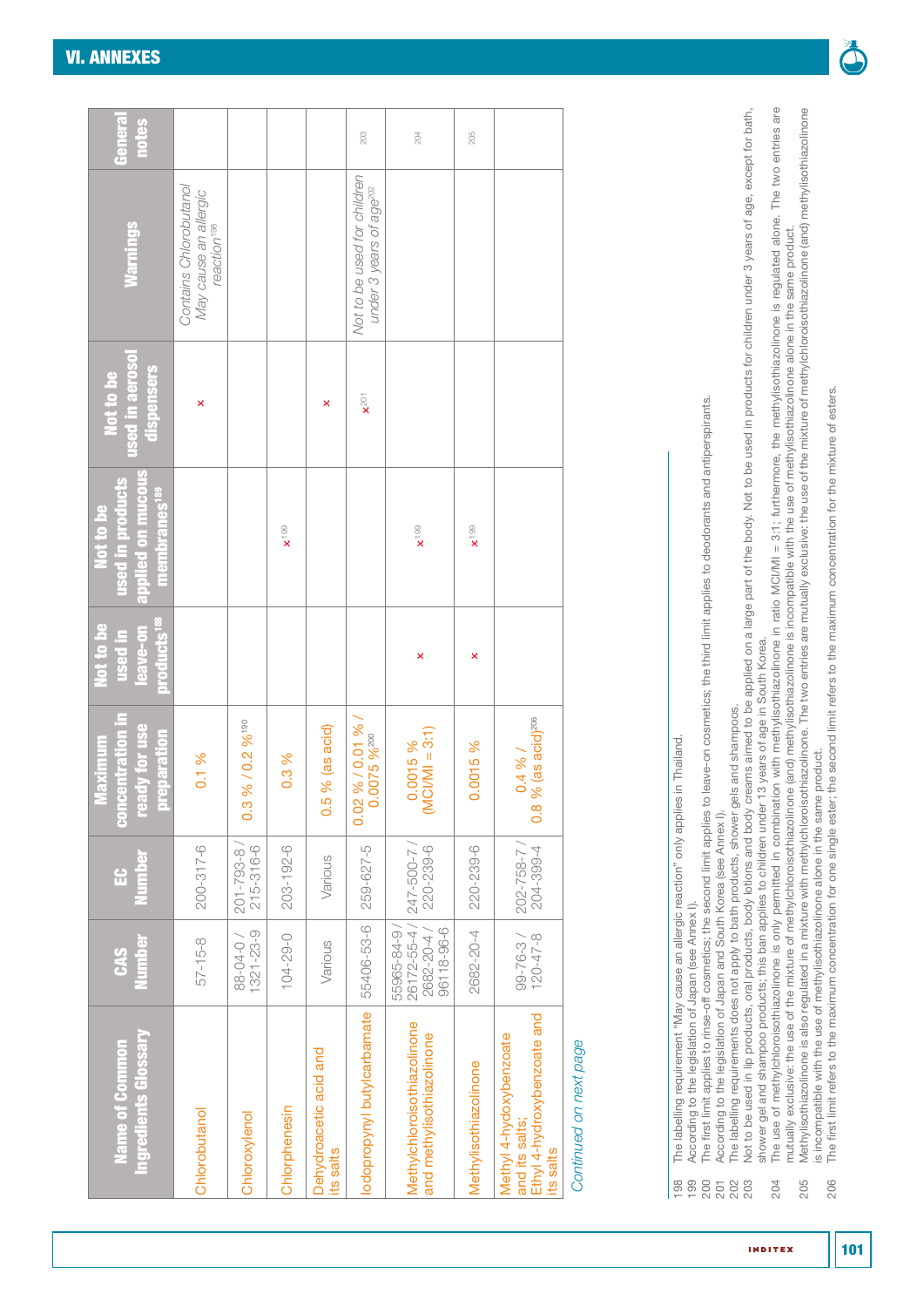| Ingredients Glossary<br><b>Name of Common</b>                                           | <b>Number</b><br><b>CAS</b> | Number<br>$\mathbf{E}$ | ready for use<br>concentration i<br>preparation<br>laximum | products <sup>188</sup><br>Not to be<br>leave-on<br>used in | applied on mucous<br>used in products<br>membranes <sup>189</sup><br>Not to be | used in aeroso<br>dispensers<br>Not to be | <b>Warnings</b>                                                                                                                                | Genera<br>notes |
|-----------------------------------------------------------------------------------------|-----------------------------|------------------------|------------------------------------------------------------|-------------------------------------------------------------|--------------------------------------------------------------------------------|-------------------------------------------|------------------------------------------------------------------------------------------------------------------------------------------------|-----------------|
| Butyl 4-hydroxybenzoate and<br>Propyl-4-hydroxybenzoate<br>and its salts;<br>its salts; | $94 - 13 - 3 / 94 - 26 - 8$ | 224-208-8<br>202-307-7 | $0.14\%$ /<br>0.8 % (as acid) <sup>207</sup>               |                                                             |                                                                                |                                           |                                                                                                                                                | 208             |
| p-Chloro-m-cresol                                                                       | 59-50-7                     | $200 - 431 - 6$        | 0.04 %                                                     |                                                             | ×                                                                              |                                           |                                                                                                                                                |                 |
| Phenoxyethanol                                                                          | $122 - 99 - 6$              | 204-589-7              | 1.0 %                                                      |                                                             |                                                                                |                                           |                                                                                                                                                |                 |
| Piroctone olamine                                                                       | 68890-66-4                  | 272-574-2              | 0.05 %                                                     |                                                             | $\mathbf{x}$ <sup>199</sup>                                                    |                                           | Contains Piroctone olamine<br>using the products and<br>consult with a physician or<br>If irritation occurs, stop<br>pharmacist <sup>209</sup> |                 |
| Polyaminopropyl biguanide                                                               | Various                     | Various                | 0.05 %                                                     |                                                             |                                                                                | ×                                         |                                                                                                                                                | 210             |
| Salicylic acid                                                                          | 69-72-7                     | $200 - 712 - 3$        | $0.2\%$ /<br>0.5 % (as acid) <sup>211</sup>                |                                                             |                                                                                | ×                                         | Not to be used for children<br>Contains salicylic acid <sup>212</sup><br>under 3 years of age                                                  | 213             |
| Salts of salicylic acid                                                                 | Various                     | Various                | $0.2\%$ /<br>0.5 % (as acid) <sup>211</sup>                |                                                             |                                                                                |                                           | Not to be used for children<br>Contains salicylic acid <sup>212</sup><br>under 3 years of age <sup>214</sup>                                   | 215             |
| Sorbic acid and its salts                                                               | Various                     | Various                | % (as acid)<br>0.5                                         |                                                             |                                                                                |                                           |                                                                                                                                                |                 |
| Continued on next page                                                                  |                             |                        |                                                            |                                                             |                                                                                |                                           |                                                                                                                                                |                 |

# ົ້າ

The first limit refers to the sum of the individual concentrations; the second limit refers to the maximum concentration for the mixture of methyl, ethyl, and propyl esters of 4-hydroxybenzoic acid, when 207 The first limit refers to the sum of the individual concentrations; the second limit refers to the maximum concentration for the mixture of methyl, ethyl, butyl and propyl esters of 4-hydroxybenzoic acid, when the sum of the concentration of the esters of butyl and propyl does not exceed 0.14 %. the sum of the concentration of the esters of butyl and propyl does not exceed 0.14 %. 207

- Not to be used in products intended for children under 3 years of age. 208 Not to be used in products intended for children under 3 years of age. 8<br>000 T N N<br>2020 2020
- The labelling requirements are for scalp hair and facial hair products (eyebrows, mustaches, beards, except eyelashes) (see legislation of Thailand, Annex I). 209 The labelling requirements are for scalp hair and facial hair products (eyebrows, mustaches, beards, except eyelashes) (see legislation of Thailand, [Annex I\)](#page-52-0).
	- Not to be used in applications that may lead to exposure of the end user's lungs by inhalation. 210 Not to be used in applications that may lead to exposure of the end user's lungs by inhalation.
		- 211 The first limit applies to salicylic acid; the second limit applies to the sum of the acid and its salts. The first limit applies to salicylic acid; the second limit applies to the sum of the acid and its salts
			- The labelling requirement "Contains salicylic acid" only applies in China. 212 The labelling requirement "Contains salicylic acid" only applies in China.
- 213 Not to be used in oral products or in applications that may lead to exposure of the end-user's lungs by inhalation or in products for children under 3 years of age; this ban applies to children under 13 years Not to be used in oral products or in applications that may lead to exposure of the end-user's lungs by inhalation or in products for children under 3 years of age; this ban applies to children under 13 years of age in South Korea. of age in South Korea.
	- The labelling requirement is only for products which might be used for children under 3 years of age and which remain in prolonged contact with the skin.<br>No to be used in products for children under 3 years of age (except 214 The labelling requirement is only for products which might be used for children under 3 years of age and which remain in prolonged contact with the skin. 214<br>215
		- 215 No to be used in products for children under 3 years of age (except for shampoos); this ban applies to children under 13 years of age in South Korea.

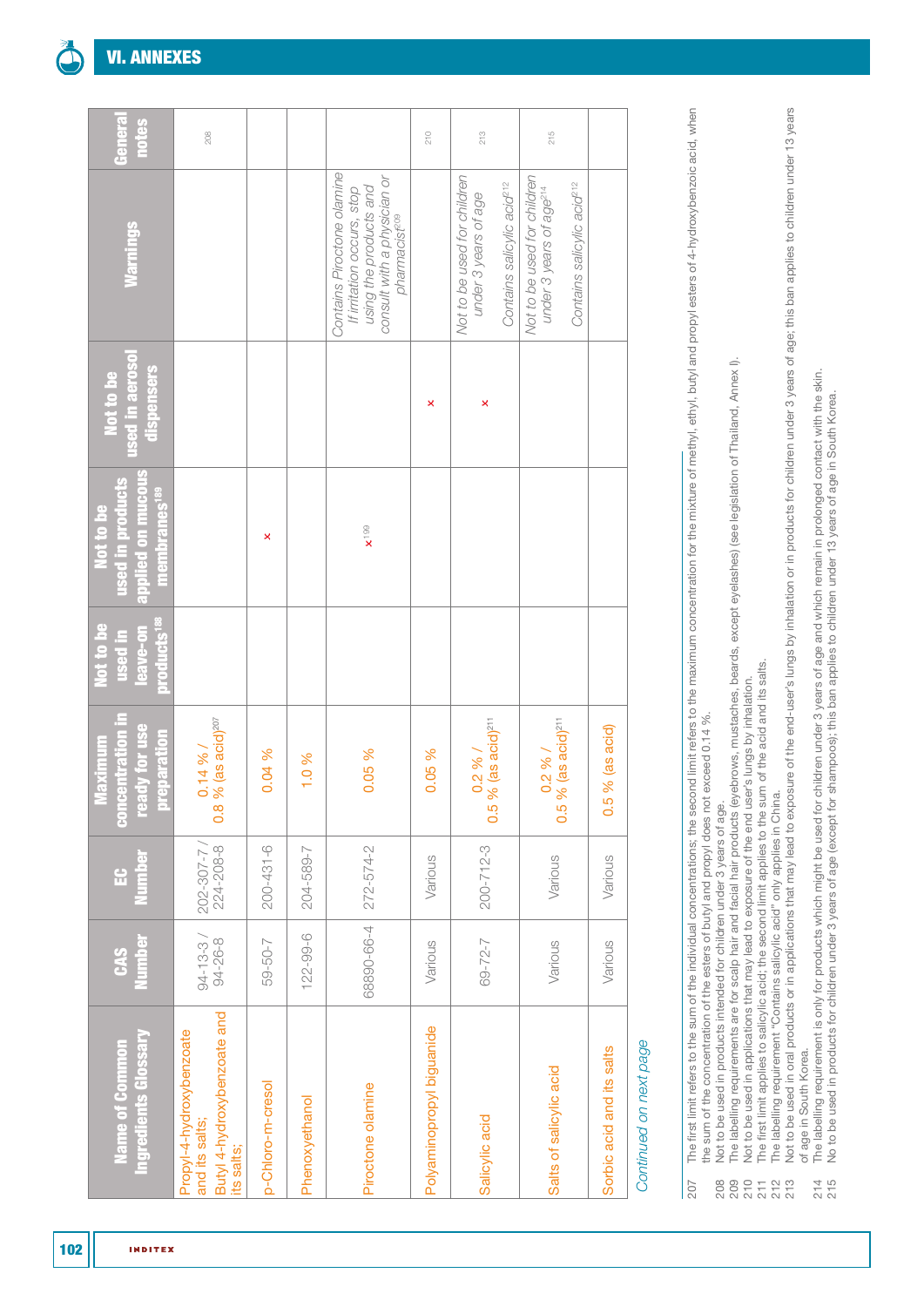#### [VI. ANNEXES](#page-50-0)

| <b>General</b><br><b>notes</b>                                                          | 216, 217                | 218                   | 193                                                                                                                                                                                                                                           |
|-----------------------------------------------------------------------------------------|-------------------------|-----------------------|-----------------------------------------------------------------------------------------------------------------------------------------------------------------------------------------------------------------------------------------------|
| Warnings <sub></sub>                                                                    |                         |                       | consult with a physician or<br>the eyes with clean water<br>Contains Zinc pyrithione<br>Avoid contact with eyes<br>If irritation occurs, stop<br>using the product and<br>If contact occurs flush<br>pharmacist <sup>209</sup><br>immediately |
| <b>used in aerosol</b><br>dispensers<br>Not to be                                       |                         | ×                     |                                                                                                                                                                                                                                               |
| leave-on applied on mucous<br>used in products<br>membranes <sup>189</sup><br>Not to be | $\times$ <sup>199</sup> |                       |                                                                                                                                                                                                                                               |
| products <sup>188</sup><br>used in<br>Not to be                                         |                         |                       | ×                                                                                                                                                                                                                                             |
| concentration in<br><b>Teady for use</b><br>preparation<br>Maximum                      | 0.2%                    | 0.1%                  | 0.01 %                                                                                                                                                                                                                                        |
| <b>Number</b><br>e                                                                      | 202-924-1               | 3380-34-5   222-182-2 |                                                                                                                                                                                                                                               |
| <b>Number</b><br>CAS                                                                    | $101 - 20 - 2$          |                       | 13463-41-7 236-671-3                                                                                                                                                                                                                          |
| Ingredients Glossary<br><b>Name of Common</b>                                           | Triclocarban            | Triclosan             | Zinc pyrithione                                                                                                                                                                                                                               |

 $270$ <br>  $270$ <br>  $270$ 

216 Purity criteria: 3,3',4,4'-tetrachloroazobenzene < 1ppm and 3,3',4,4'-tetrachloroazoxybenzene < 1ppm.

217 Use only in deodorants aimed at users older than 3 years of age (see legislación of the United Mexican States, USA and Argentina, [Annex I](#page-52-0)).

218 Use only permitted in: deodorants, face powders, corrector creams and products for cleaning the nails of the hands and feet before applying artificial nail systems (its frequency of use cannot be higher than

Purity criteria: 3,3`,4,4'-tetrachloroazobenzene < 1ppm and 3,3',4,4'-tetrachloroazoxybenzene < 1ppm.<br>Use only in deodorants aimed at users older than 3 years of age (see legislación of the United Mexican States, USA and A

once per 2 weeks).

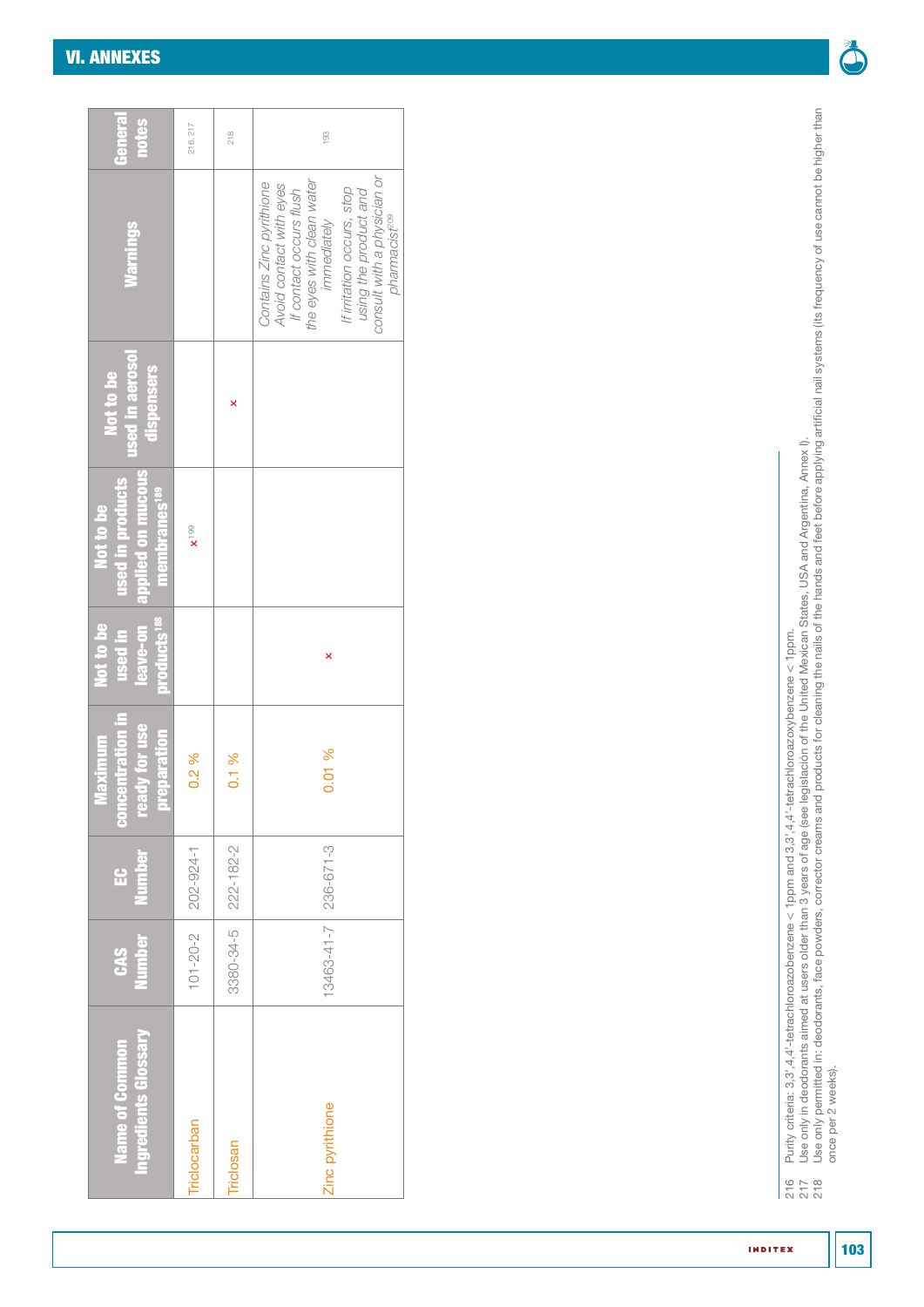# REGIONALISED Chart of Preservatives<sup>219</sup> REGIONALISED Chart of Preservatives219

**INDITEX** 

| Restric-<br>tions <sup>222</sup>                                                 | Japan                                  | Japan                                                        | Japan                                                                                   | Japan          | Japan            | Japan                                                 | China, Japan,<br>South Korea,<br>Mexico                                                                                                    |
|----------------------------------------------------------------------------------|----------------------------------------|--------------------------------------------------------------|-----------------------------------------------------------------------------------------|----------------|------------------|-------------------------------------------------------|--------------------------------------------------------------------------------------------------------------------------------------------|
| General<br>notes                                                                 |                                        |                                                              |                                                                                         |                |                  | 224                                                   | 225                                                                                                                                        |
| <b>Marnings</b>                                                                  |                                        |                                                              | Avoid contact with eyes                                                                 |                |                  |                                                       |                                                                                                                                            |
| dispensers<br>Not to be<br>used in<br>aerosol                                    |                                        |                                                              |                                                                                         |                |                  |                                                       |                                                                                                                                            |
| sed in products<br>membranes <sup>221</sup><br>applied on<br>Not to be<br>mucous |                                        |                                                              |                                                                                         |                |                  |                                                       |                                                                                                                                            |
| Not to be<br><b>products<sup>220</sup></b><br>used in<br>leave-on                |                                        |                                                              |                                                                                         |                |                  |                                                       |                                                                                                                                            |
| in ready for use<br>concentration<br><b>preparation</b><br>Maximum               | 0.4%                                   | 0.1%                                                         | 68989-01-5   273-545-7   (as benzalkonium<br>chloride) <sup>223</sup><br>0.1 %<br>0.05% | 1.0 %          | 0.1%             | chlorhexidine) <sup>223</sup><br>as<br>0.1 %<br>0.05% | $460-890-5$ corresponding to $\begin{bmatrix} 0.0024 & 96 & \text{of silver} \\ 0.0024 & 96 & \text{of silver} \end{bmatrix}$<br>$0.2\%$ , |
| <b>Number</b><br>H                                                               | Various                                | Various                                                      |                                                                                         | 202-859-9      | 239-446-8        |                                                       |                                                                                                                                            |
| <b>Number</b><br><b>CAS</b>                                                      | Various                                | Various                                                      | $ 91080-29-4 $ 293-522-5/                                                               | $100 - 51 - 6$ | 15435-29-7       | 3697-42-5 223-026-6                                   |                                                                                                                                            |
| Ingredients Glossary<br>Name of Common                                           | 4-Hydroxybenzoic acid<br>and its salts | Alkyl (C12-22) trimethyl<br>ammonium bromide<br>and chloride | Benzalkonium bromide<br>and saccharinate                                                | Benzyl alcohol | Bromochlorophene | Chlorhexidine diacetate                               | Citric acid (and) Silver<br>citrate                                                                                                        |

Continued on next page *Continued on next page*

For the purposes of this list, is taken to mean: 219 For the purposes of this list, is taken to mean: 219

-Salts: salts of the cations sodium, potassium, calcium, magnesium, ammonium and ethanolamines; salts of the anions chloride, bromide, sulphate and acetate. – Salts: salts of the cations sodium, potassium, calcium, magnesium, ammonium and ethanolamines; salts of the anions chloride, bromide, sulphate and acetate.

- Esters: esters of methyl, ethyl, propyl, isopropyl, butyl, isobutyl and phenyl. – Esters: esters of methyl, ethyl, propyl, isopropyl, butyl, isobutyl and phenyl.

Leave-on product means a cosmetic product which is intended to stay in prolonged contact with the skin, the hair or the mucous membranes. 220 Leave-on product means a cosmetic product which is intended to stay in prolonged contact with the skin, the hair or the mucous membranes.

Product applied on mucous membranes means a cosmetic product which is intended to be applied on the mucous membranes of the oral cavity, on the rim of the eyes, or of the external genital organs. 221 Product applied on mucous membranes means a cosmetic product which is intended to be applied on the mucous membranes of the oral cavity, on the rim of the eyes, or of the external genital organs. These ingredients are not approved for use in cosmetic products in these markets. 222 These ingredients are not approved for use in cosmetic products in these markets. 

The first limit applies to rinse-off cosmetics (non mucous membranes); the second limit applies to leave-on cosmetics and to cosmetics that are used in mucous membranes. 223 The first limit applies to rinse-off cosmetics (non mucous membranes); the second limit applies to leave-on cosmetics and to cosmetics that are used in mucous membranes.

Not to be used in oral products (see legislation of Thailand, Annex I).<br>Not to be used in oral products and in eye products. 224 Not to be used in oral products (see legislation of Thailand, [Annex I](#page-52-0)).

225 Not to be used in oral products and in eye products.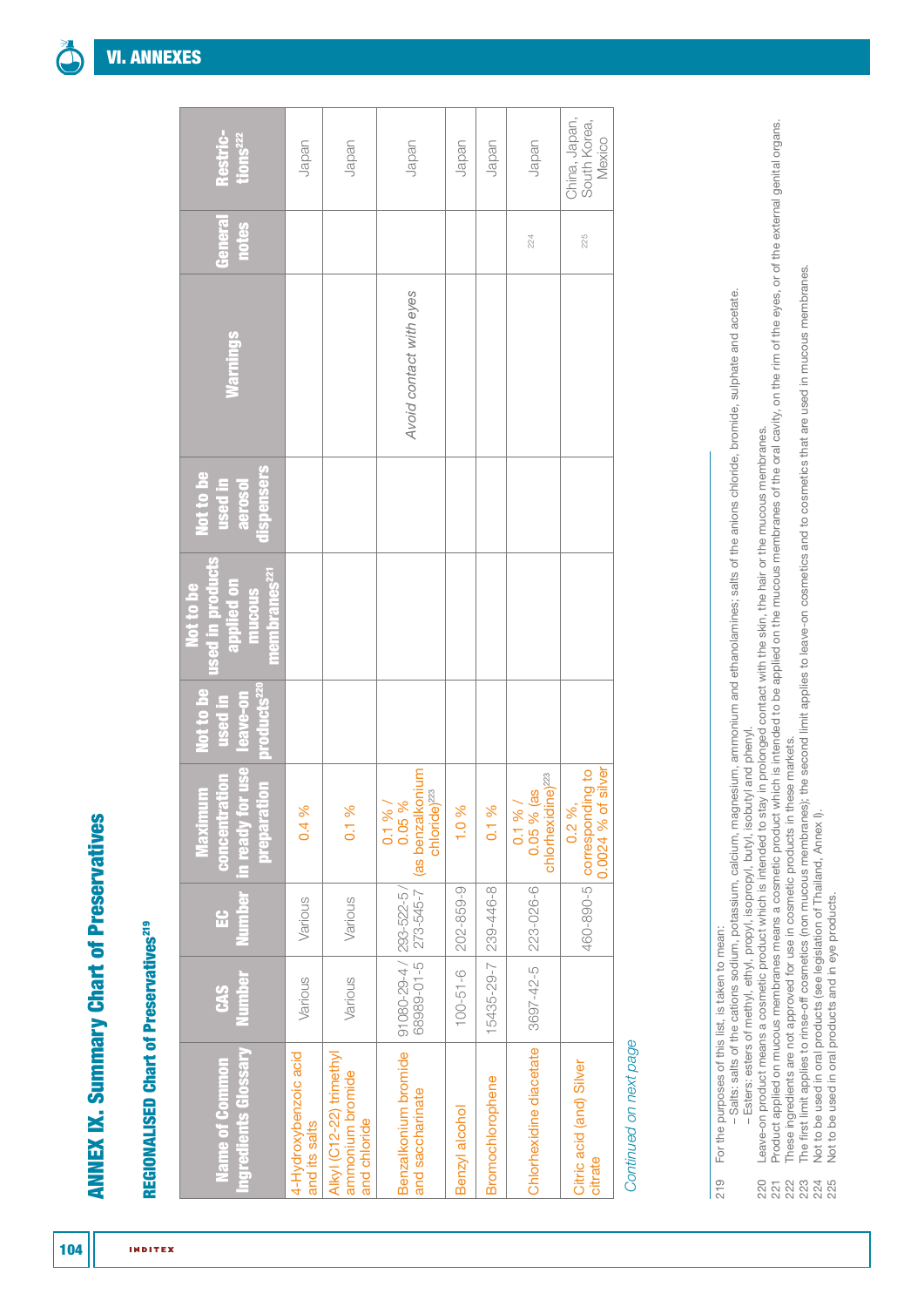| Restric-<br>tions222<br>General<br>notes                                         | Japan<br>228                                                                                                                                                                                                             | Japan                                                               | Japan                  | Japan<br>229         | China, Japan,<br>Mexico<br>230                       | Japan                           | Japan                                                                                                                                              | Japan                                                                         |
|----------------------------------------------------------------------------------|--------------------------------------------------------------------------------------------------------------------------------------------------------------------------------------------------------------------------|---------------------------------------------------------------------|------------------------|----------------------|------------------------------------------------------|---------------------------------|----------------------------------------------------------------------------------------------------------------------------------------------------|-------------------------------------------------------------------------------|
| <b>Marnings</b>                                                                  | Not to be used for children<br>consult with a physician or<br>Avoid contact with eyes<br>If irritation occurs, stop<br>using the product and<br>Contains Climbazole<br>under 6 years of age<br>pharmacist <sup>227</sup> |                                                                     |                        |                      | Not to be used for children<br>under 10 years of age |                                 | concentration of glutaral<br>in the finished product<br>May cause an allergic<br>reaction; when the<br>exceeds $0.05$ % $231$<br>Contains glutaral |                                                                               |
| dispensers<br>Not to be<br>used in<br>aerosol                                    |                                                                                                                                                                                                                          |                                                                     |                        |                      | ×                                                    |                                 | ×                                                                                                                                                  |                                                                               |
| sed in products<br>membranes <sup>22</sup><br>applied on<br>Not to be<br>mucous  |                                                                                                                                                                                                                          |                                                                     |                        |                      | ×                                                    |                                 |                                                                                                                                                    |                                                                               |
| products <sup>220</sup><br>Not to be<br>leave-on<br>used in                      |                                                                                                                                                                                                                          |                                                                     |                        |                      |                                                      |                                 |                                                                                                                                                    |                                                                               |
| in ready for use<br><b>concentration</b><br>ion<br>Ξ<br><b>preparat</b><br>Maxim | 96226<br>0.2 % 0.05                                                                                                                                                                                                      | 0.1%                                                                | 0.15%                  | 0.05%                | 0.4%                                                 | $0.5%$ (as acid)                | 0.1 %                                                                                                                                              | 0.1 %                                                                         |
| <u>Number</u><br>유                                                               | 253-775-4                                                                                                                                                                                                                | Various                                                             | $217 - 210 - 5$        | 257-048-2            | 434-630-6                                            | 205-488-0<br>200-579-1          | 203-856-5                                                                                                                                          | Various                                                                       |
| <b>Number</b><br><b>CAS</b>                                                      | 38083-17-9                                                                                                                                                                                                               | Various                                                             | $1777 - 82 - 8$        | 51200-87-4           | 60372-77-2                                           | $141 - 53 - 7$<br>$64 - 18 - 6$ | $111 - 30 - 8$                                                                                                                                     | Various                                                                       |
| ngredients Glossary<br><b>Name of Common</b>                                     | Climbazole                                                                                                                                                                                                               | and its salts (including<br><b>Dibromohexamidine</b><br>sethionate) | Dichlorobenzyl alcohol | Dimethyl oxazolidine | Ethyl Lauroyl Arginate<br>HCl                        | Formic acid; sodium<br>formate  | Glutaral                                                                                                                                           | p-hydroxybenzoate)<br>ts salts (including<br>Hexamidine and<br>sethionate and |

226 The first limit applies to hair lotions, face creams and foot care products; the second limit applies to rinse-off shampoos.

227 The labelling requirements are for scalp hair and facial hair products (eyebrows, mustaches, beards, except eyelashes) (see legislation of Thailand, [Annex I\)](#page-52-0).

The first limit applies to hair lotions, face creams and foot care products; the second limit applies to rinse-off shampoos.<br>The labelling requirements are for scalp hair and facial hair products (eyebrows, mustaches, bear 228 Use only permitted in hair lotions, face creams, foot care products and rinse-off shampoos (except in South Korea where its use is allowed only in hair products (see legislation of South Korea, [Annex I\)](#page-52-0)). 229 The pH for the finished product must not be less than 6. 

230 Not to be used in oral products and in lip products.

231 The labelling requirement "May cause an allergic reaction" only applies in Thailand.

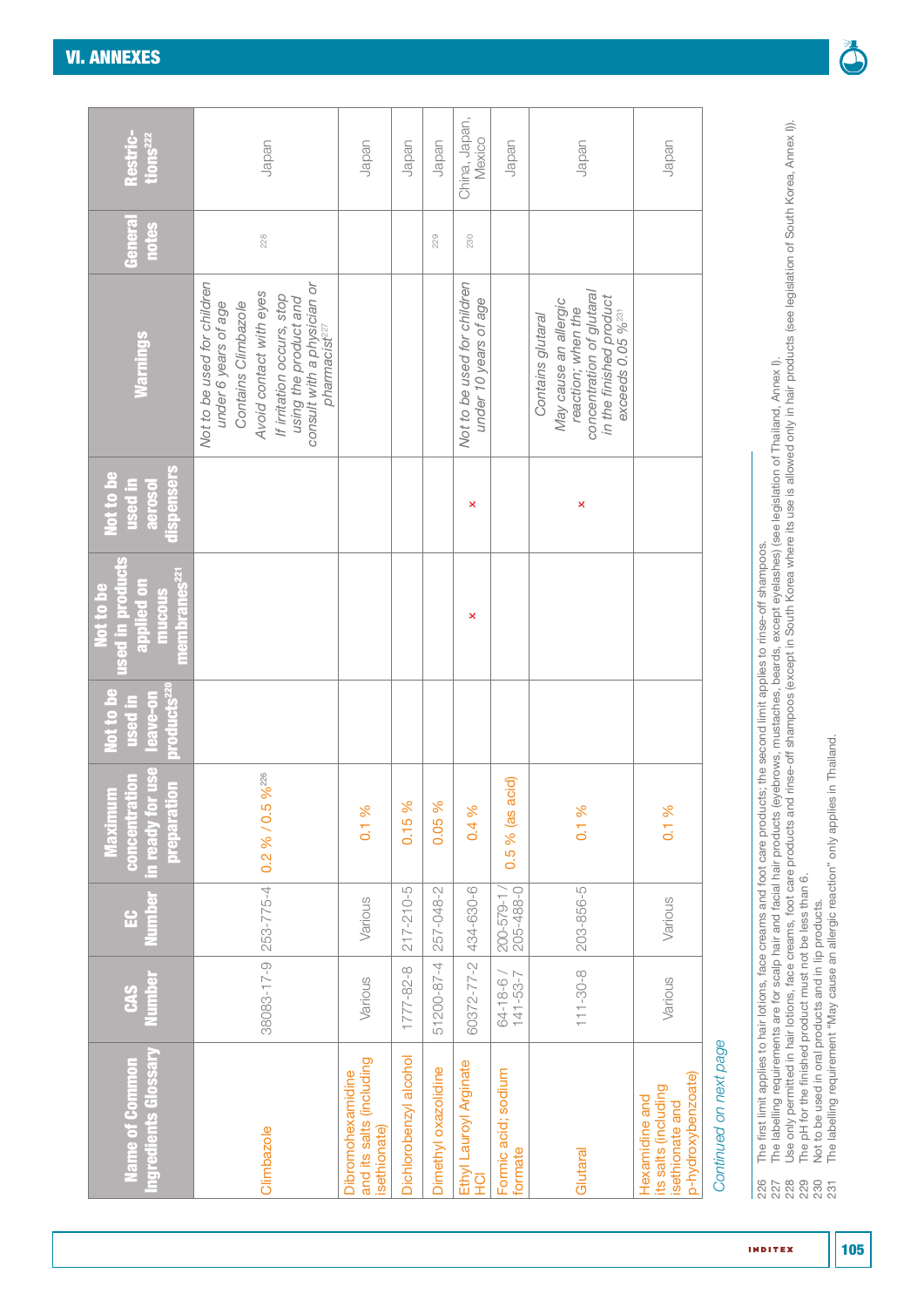| <b>INDITEX</b> |
|----------------|

| Restric-<br>tions222                                                                     | Japan           | Customs Union<br>Korea, Mexico,<br>Japan, Taiwan,<br>China, South<br>Eurasian<br>ASEAN, | Japan                                        | Japan           | California              | Japan              | Japan                | Japan                           | Japan, South<br>Korea                               | Japan, South<br>Korea             |
|------------------------------------------------------------------------------------------|-----------------|-----------------------------------------------------------------------------------------|----------------------------------------------|-----------------|-------------------------|--------------------|----------------------|---------------------------------|-----------------------------------------------------|-----------------------------------|
| General<br>notes                                                                         |                 |                                                                                         |                                              |                 |                         |                    |                      |                                 | 235                                                 |                                   |
| <b>Marnings</b>                                                                          |                 |                                                                                         |                                              |                 | Avoid contact with eyes |                    |                      |                                 |                                                     |                                   |
| dispensers<br>Not to be<br>used in<br>aerosol                                            |                 | $\times$ 233                                                                            |                                              |                 |                         |                    |                      |                                 |                                                     |                                   |
| <b>Ised in products</b><br>membranes <sup>221</sup><br>applied on<br>Not to be<br>mucous |                 | $\times$ 233                                                                            |                                              |                 |                         |                    |                      |                                 |                                                     |                                   |
| products <sup>220</sup><br>Not to be<br>leave-on<br><u>used</u> in                       | $x^{232}$       |                                                                                         |                                              |                 |                         | ×                  |                      |                                 |                                                     |                                   |
| in ready for use<br>concentration<br>preparation<br>Ê<br>Vlaxim                          | 0.1%            | 0.7 %                                                                                   | (as free $\text{SO}_2$ )<br>0.2 %            | 0.1%            | (as phenol)<br>0.15%    | 1.0%               | 96234<br>1.0 % / 0.5 | (as acid)<br>0.9 %              | 0.004 %<br>(as AgCl)                                | (as acid)<br>0.2 %                |
| <b>Number</b><br>$\mathbf{E}$                                                            | $205 - 513 - 5$ |                                                                                         | Various                                      | $221 - 761 - 7$ | 201-993-5               | 212-222-7          |                      | Various                         | 232-033-3                                           | Various                           |
| <b>Number</b><br><b>CAS</b>                                                              | $141 - 94 - 6$  | 569646-79-3 933-435-8                                                                   | Various                                      | 3228-02-2       | $90 - 43 - 7$           | 770-35-4           | 50650-76-5           | Various                         | 7783-90-6                                           | Various                           |
| Ingredients Glossary<br><b>Name of Common</b>                                            | Hexetidine      | Hydroxyethoxyphenyl<br>butanone                                                         | Inorganic sulfites and<br>hydrogen-sulphites | o-Cymen-5-ol    | o-Phenylphenol          | Phenoxyisopropanol | Piroctone            | Propionic acid and its<br>salts | deposited on titanium<br>Silver chloride<br>dioxide | Undecylenic acid and<br>its salts |

- 232 According to the legislation of South Korea (see [Annex I\)](#page-52-0).
- 233 According to the legislation of MERCOSUR (see [Annex I\)](#page-52-0).
- 234 The first limit applies to rinse-off cosmetics; the second limit applies to leave-on cosmetics. |<br>| ຕູ ຕູ <del>ຕ</del>ູ ຕູ<br>| ຕູ ຕູ ຕູ ຕູ
- According to the legislation of South Korea (see Annex ).<br>According to the legislation of MERCOSUR (see Annex ).<br>The first limit applies to rinse-off cosmetics; the second limit applies to leave-on cosmetics.<br>20 % AgCl (w/ 235 20 % AgCl (w/w) on TiO2. Not to be used in products for children under 3 years of age. Not to be used in oral products, lip products and eye products.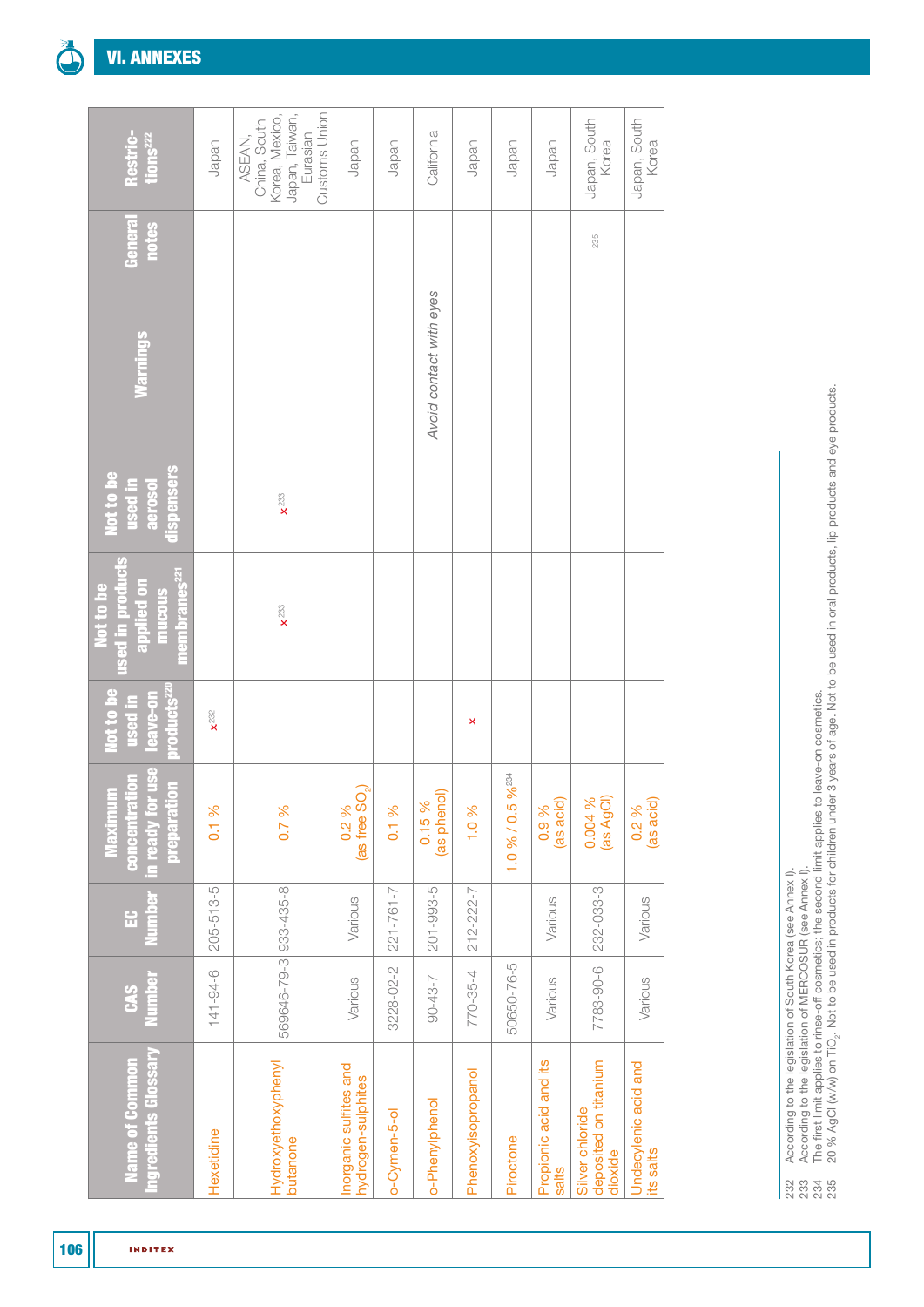### **GLOBAL Chart of UV Filters<sup>236</sup>** GLOBAL Chart of UV Filters236

| <b>Ingredients Glossary</b><br>Name of Common | <b>Other names</b> | Acronym         | <b>CAS Number EC Number</b>                 |                                       | concentration in ready<br>for use preparation<br>Maximum | in products applied on<br>mucous membranes <sup>237</sup><br>Not to be used | General<br>notes |
|-----------------------------------------------|--------------------|-----------------|---------------------------------------------|---------------------------------------|----------------------------------------------------------|-----------------------------------------------------------------------------|------------------|
| Benzophenone-3                                | Oxybenzone         | BP3             | $131 - 57 - 7$                              | $205 - 031 - 5$                       | 5 % 238                                                  |                                                                             | 239              |
| Benzophenone-4                                | Sulisobenzone      | BP4             | 4065-45-6                                   | 223-772-2                             | $5%$ (as acid)                                           |                                                                             |                  |
| Butyl methoxydibenzoylmethane                 | Avobenzone         | <b>BMBM</b>     | 70356-09-1                                  | $274 - 581 - 6$                       | 8<br>8                                                   |                                                                             |                  |
| Ethylhexyl dimethyl PABA                      | Padimate O         | EHDP            | 21245-02-3                                  | 244-289-3                             | 7 % / 8 % 240                                            |                                                                             |                  |
| Ethylhexyl methoxycinnamate                   | Octinoxate         | EHMC            | 5466-77-3                                   | 226-775-7                             | 7.5 %                                                    |                                                                             |                  |
| Ethylhexyl salicylate                         | Octisalate         | EH <sub>S</sub> | $118 - 60 - 5$                              | 204-263-4                             | 5 %                                                      |                                                                             |                  |
| Homosalate                                    | Homosalate         | HMS             | $118 - 56 - 9$                              | 204-260-8                             | 10%                                                      |                                                                             |                  |
| Octocrylene                                   | Octocrylene        | <b>OCR</b>      | 6197-30-4                                   | 228-250-8                             | $10%$ (as acid)                                          |                                                                             |                  |
| Phenylbenzimidazole sulfonic<br>acid          | Ensulizole         | PBSA            | 27503-81-7                                  | 248-502-0                             | 3 % (as acid)                                            | $x^{241}$                                                                   |                  |
| Titanium dioxide (nano)<br>Titanium dioxide;  |                    | ΓÕ<br>Γ         | 13463-67-7/<br>$1317 - 70 - 0$<br>1317-80-2 | 236-675-5/<br>205-280-1/<br>215-282-2 | 25 %                                                     |                                                                             | 242              |
| Zinc oxide (nano)<br>Zinc oxide;              |                    | ZnO             | 1314-13-2                                   | 215-222-5                             | 25 %                                                     |                                                                             | 243              |

The sum of all chemical UV filters used to protect the product formulation (UV absorbers) in cosmetics (except perfurnes and nail products) shall be less than 0.5 % (see legislation of China, Annex I). 236 The sum of all chemical UV filters used to protect the product formulation (UV absorbers) in cosmetics (except perfumes and nail products) shall be less than 0.5 % (see legislation of China, [Annex I](#page-52-0)).

Product applied on mucous membranes means a cosmetic product which is intended to be applied on the mucous membranes of the oral cavity, on the rim of the external genital organs. 237 Product applied on mucous membranes means a cosmetic product which is intended to be applied on the mucous membranes of the oral cavity, on the rim of the eyes, or of the external genital organs. 

MAC = 5 % except when used to protect the product formulation that the MAC is 0.5 %. 238 MAC = 5 % except when used to protect the product formulation that the MAC is 0.5 %.

239 Warning: "Contains benzophenone-3". Warning: "Contains benzophenone-3"

The first limit applies to cosmetics that are used in mucous membranes; the second limit applies to cosmetics that are not used in mucous membranes. 240 The first limit applies to cosmetics that are used in mucous membranes; the second limit applies to cosmetics that are not used in mucous membranes.

According to the legislation of Japan (see Annex I). 241 According to the legislation of Japan (see [Annex I\)](#page-52-0).

242 Not to be used in applications that may lead to exposure of the end-user's lungs by inhalation. Only nanomaterials having the following characteristics are allowed: purity ≥ 99 %; median particle size based on number size distribution ≥ 30 nm; with the coatings permitted in the European Union; photocatalytic activity ≤ 10 and nanoparticles are photostable in the final formulation; in addition to other restrictions on its chemical and physical form and appearance. In case of combined use of titanium dioxide and titanium dioxide (nano), the sum shall not exceed the limit of maximum concentration given. Face products Not to be used in applications that may lead to exposure of the end-user's lungs by inhalation. Only nanomaterials having the following characteristics are allowed: purity ≥ 99 %; median particle size based on number size distribution ≥ 30 nm; with the coatings permitted in the European Union; photocatalytic activity ≤ 10 and nanoparticles are photostable in the final formulation; in addition to other restrictions on its chemical and physical form and appearance. In case of combined use of titanium dioxide and titanium dioxide (nano), the sum shall not exceed the limit of maximum concentration given. Face products containing Titanium dioxide(nano) coated with the combination Alumina and Manganese dioxide, must carry the warning: "Not to be used on the lips". containing Titanium dioxide(nano) coated with the combination Alumina and Manganese dioxide, must carry the warning: "Not to be used on the lips'

Not to be used in applications that may lead to exposure of the end-user's lungs by inhalation. Only nanomaterials having the following characteristics are allowed: purity ≥ 96 %; D50 > 30 nm and<br>D1 > 20 nm; water solubili 243 Not to be used in applications that may lead to exposure of the end-user's lungs by inhalation. Only nanomaterials having the following characteristics are allowed: purity ≥ 96 %; D50 > 30 nm and D1 > 20 nm; water solubility < 50 mg/L; uncoated or with the coatings permitted in the European Union. In case of combined use of zinc oxide and zinc oxide (nano), the sum shall not exceed the limit of maximum concentration given. maximum concentration given.243

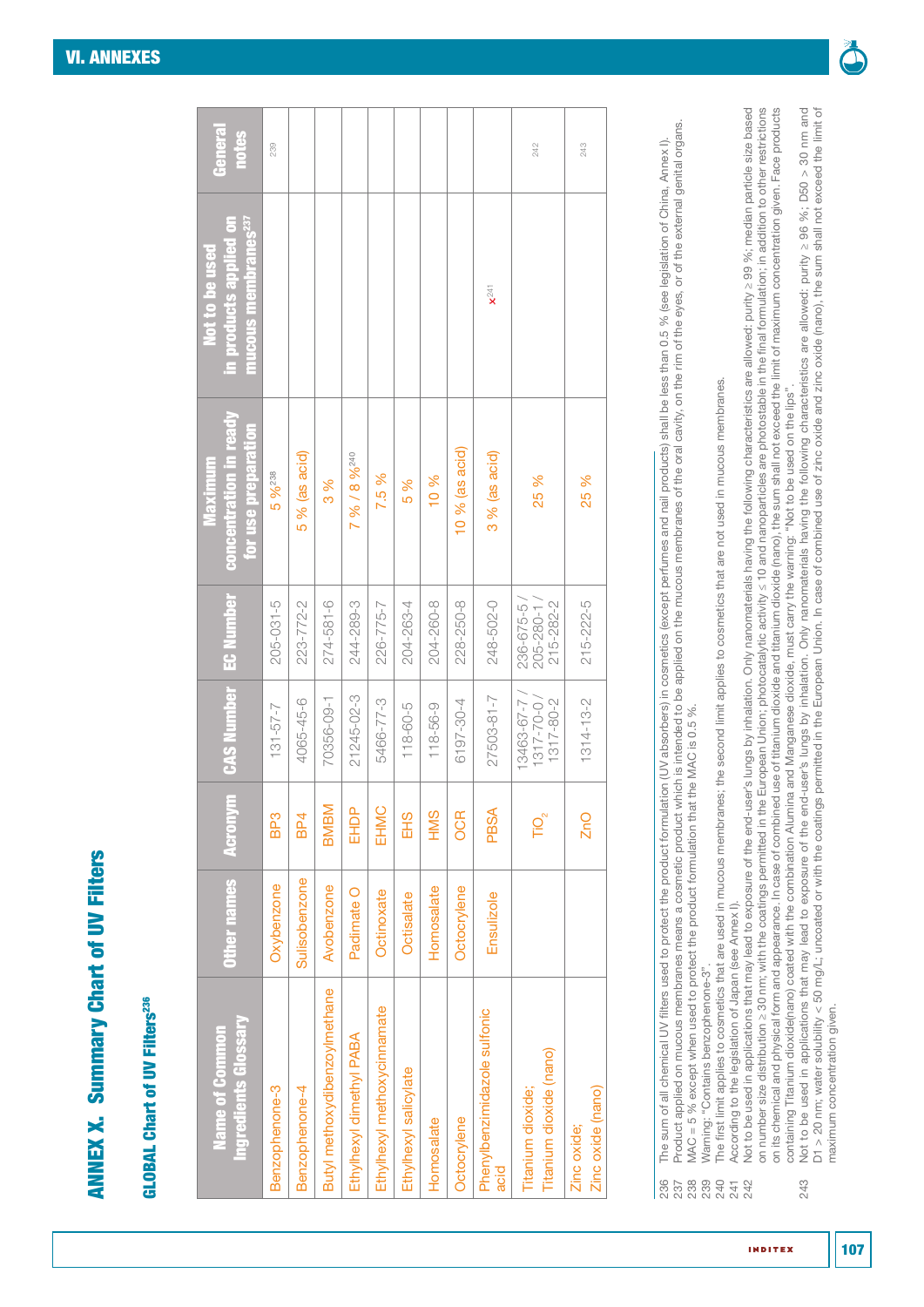## REGIONALISED Chart of UV Filters<sup>244</sup> REGIONALISED Chart of UV Filters<sup>244</sup>

**INDITEX** 

| Restrictions <sup>246</sup>                                                       | USA, Japan                  | USA, South Korea     | USA, Japan,<br>South Korea                         | USA                                               | USA, Japan,<br>South Korea           | USA                                           | USA, Japan                        | USA, Japan                                        | USA                      | USA                     | USA, Japan                 |
|-----------------------------------------------------------------------------------|-----------------------------|----------------------|----------------------------------------------------|---------------------------------------------------|--------------------------------------|-----------------------------------------------|-----------------------------------|---------------------------------------------------|--------------------------|-------------------------|----------------------------|
| General<br>notes                                                                  |                             |                      |                                                    |                                                   |                                      |                                               |                                   |                                                   |                          |                         |                            |
| <b>mucous membranes<sup>245</sup></b><br>in products applied on<br>Not to be used |                             |                      |                                                    | $x^{247}$                                         |                                      | $\pmb{\times}^{247}$                          |                                   |                                                   | $\pmb{\chi}^{247}$       | $\mathbf{x}^{247}$      |                            |
| concentration in ready<br>for use preparation<br>Maximum                          | 4 %                         | $5%$ (as acid)       | 6 % (as acid)                                      | 8<br>8                                            | 6 %                                  | 10 %                                          | 10 %                              | $10%$ (as acid)                                   | 15 %                     | 5 %                     | 10 %                       |
| Number<br>$\mathbf{E}$                                                            | 253-242-6                   |                      |                                                    |                                                   | 258-190-8                            | 443-860-6                                     |                                   | 429-750-0                                         |                          | 402-070-1               | 275-702-5                  |
| Number<br><b>CAS</b>                                                              | 36861-47-9<br>38102-62-4    | $28 - 37 - 1$<br>662 | 56039-58-8                                         | 187393-00-6                                       | 52793-97-2                           | 302776-68-7                                   | 154702-15-5                       | 180898-37-7                                       | 155633-54-8              | $22 - 99 - 0$<br>$-188$ | 71617-10-2                 |
| <b>Acronym</b>                                                                    | 4-MBC                       | BP <sub>5</sub>      | <b>BCS</b>                                         | BEMT                                              | CBM                                  | <b>DHHB</b>                                   | <b>DBT</b>                        | DPDT                                              | <b>DTS</b>               | 도<br>고드                 | <b>IMC</b>                 |
| names<br><b>Other</b>                                                             | Enzacamene                  |                      |                                                    | Bemotrizinol                                      |                                      |                                               | Iscotrizinol                      | Bisdisulizole<br>disodium                         |                          |                         | Amiloxate                  |
| <b>Name of Common Ingre-</b><br>dients Glossary                                   | 4-Methylbenzylidene camphor | Benzophenone-5       | Benzylidene camphor sulfonic<br>acid and its salts | Bis-ethylhexyloxyphenol<br>methoxyphenyl triazine | Camphor benzalkonium<br>methosulfate | Diethylamino hydroxybenzoyl<br>hexyl benzoate | Diethylhexyl butamido<br>triazone | dibenzimidazole tetrasulfonate<br>Disodium phenyl | Drometrizole trisiloxane | Ethylhexyl triazone     | Isoamyl p-methoxycinnamate |

Continued on next page *Continued on next page*

<sup>244</sup> The sum of all chemical UV filters used to protect the product formulation (UV absorbers) in cosmetics (except perfumes and nail products) shall be less than 0.5 % (see legislation of China, [Annex I](#page-52-0)).

The sum of all chemical UV filters used to protect the product formulation (UV absorbers) in cosmetics (except perfumes and nail products) shall be less than 0.5 % (see legislation of China, Annex I).<br>Product applied on mu 245 Product applied on mucous membranes means a cosmetic product which is intended to be applied on the mucous membranes of the oral cavity, on the rim of the eyes, or of the external genital organs. 246 These ingredients are not approved for use in cosmetic products in these markets.

<sup>247</sup> According to the legislation of Japan (see [Annex I\)](#page-52-0).2<br>4 4 4 4<br>4 7 6 7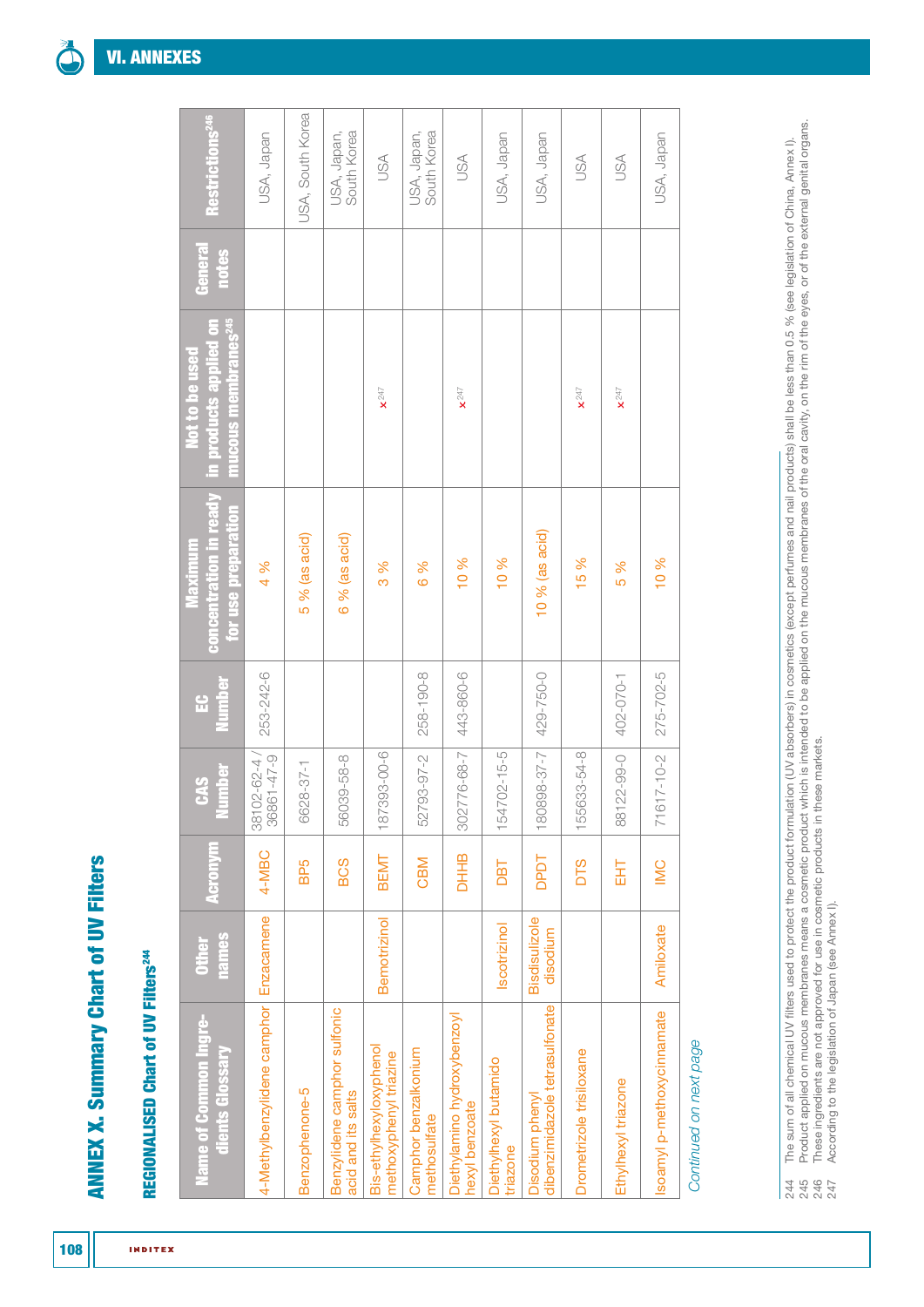| <b>Name of Common Ingre-</b><br>dients Glossary                                                                          | names<br><b>Other</b> | <b>Acronym</b>                 | <b>Number</b><br><b>CAS</b> | Vumber<br>$\mathbf{E}$ | concentration in ready<br>for use preparation<br>Maximum | <b>Inucous membranes<sup>245</sup></b><br>in products applied of<br>Not to be used | General<br>notes | Restrictions <sup>246</sup>                                                                            |
|--------------------------------------------------------------------------------------------------------------------------|-----------------------|--------------------------------|-----------------------------|------------------------|----------------------------------------------------------|------------------------------------------------------------------------------------|------------------|--------------------------------------------------------------------------------------------------------|
| tetramethylbutylphenol (nano)<br>Methylene bis-benzotriazolyl<br>Methylene bis-benzotriazolyl<br>tetramethylbutylphenol; | Bisoctrizole          | MBBT;<br>(nano)<br><b>MBBT</b> | 103597-45-1                 | 403-800-1              | 10 %                                                     | $\mathbf{x}^{247}$                                                                 | 248              | JSA                                                                                                    |
| PEG-25 PABA                                                                                                              |                       | P25                            | 116242-27-4                 |                        | 10 %                                                     |                                                                                    |                  | USA, Japan                                                                                             |
| Diphenyltriazine<br>Phenylene Bis-                                                                                       |                       |                                | 55514-22-2                  | 700-823-1              | 5 %                                                      |                                                                                    | 249              | Taiwan, Eurasian<br>Customs Union<br>Mexico, Japan,<br><b>MERCOSUR,</b><br>China, South<br>Korea, USA, |
| Polyacrylamidomethyl<br>benzylidene camphor                                                                              |                       | PBC                            | $83 - 61 - 2$<br>11378      |                        | 6 %                                                      |                                                                                    |                  | South Korea<br>USA, Japan,                                                                             |
| Polysilicone-15                                                                                                          |                       | <b>PS15</b>                    | 207574-74-1                 | 426-000-4              | 10 %                                                     |                                                                                    |                  | USA                                                                                                    |
| Phenylbenzimidazole sulfonic<br>Potassium, sodium and<br>triethanolamine salts of<br>acid                                |                       |                                | Various                     | Various                | 4 % (as acid)                                            |                                                                                    |                  | USA, Japan,<br>South Korea                                                                             |
| Salts of Terephthalylidene<br>dicamphor sulfonic acid                                                                    |                       |                                | Various                     | Various                | $10%$ (as acid)                                          |                                                                                    |                  | USA, Japan                                                                                             |
| Terephthalylidene dicamphor<br>sulfonic acid                                                                             | Ecamsule              | TDSA                           | 90457-82-2<br>92761-26-7    | 410-960-6              | $10%$ (as acid)                                          | $\pmb{\times}^{247}$                                                               |                  | JSA                                                                                                    |
| tris-biphenyl triazine (nano)<br>Tris-biphenyl triazine;                                                                 |                       | TBPT;<br>(nano)<br>TBPT        | $31274 - 51 - 8$            |                        | 10 %                                                     |                                                                                    | 250              | USA, South Korea,<br>China                                                                             |

Not to be used in applications that may lead to exposure of the end-user's lungs by inhalation. Only nanomaterials having the following characteristics are allowed: purity ≥ 98.5 %, with 2.2'-Methylene-<br>bis-(6(2H-benzotri bis-(6(2H-benzotriazol-2-yl)-4-(isooctyl)phenol) isomer fraction not exceeding 1.5 %; Solubility < 5 ng/L in water at 25ºC; Partition coefficient (Log Pow): 12.7 at 25ºC; Uncoated; Median particle size D50 (50 % of the number below this diameter): ≥ 120 nm of mass distribution and/or ≥ 60 nm of number size distribution. In case of combined use of MBBT and MBBT (nano), the sum shall not exceed the limit 248 Not to be used in applications that may lead to exposure of the end-user's lungs by inhalation. Only nanomaterials having the following characteristics are allowed: purity ≥ 98.5 %, with 2,2'-Methyleneof maximum concentration given. 248

249 Not to be used in applications that may lead to exposure of the end user's lungs by inhalation. 249<br>250



Not to be used in applications that may lead to exposure of the end user's lungs by inhalation.<br>Not to be used in sprays. Only nanomaterials having the following characteristics are allowed: median primary particle size > 250 Not to be used in sprays. Only nanomaterials having the following characteristics are allowed: median primary particle size > 80 nm; purity ≥ 98 %; uncoated.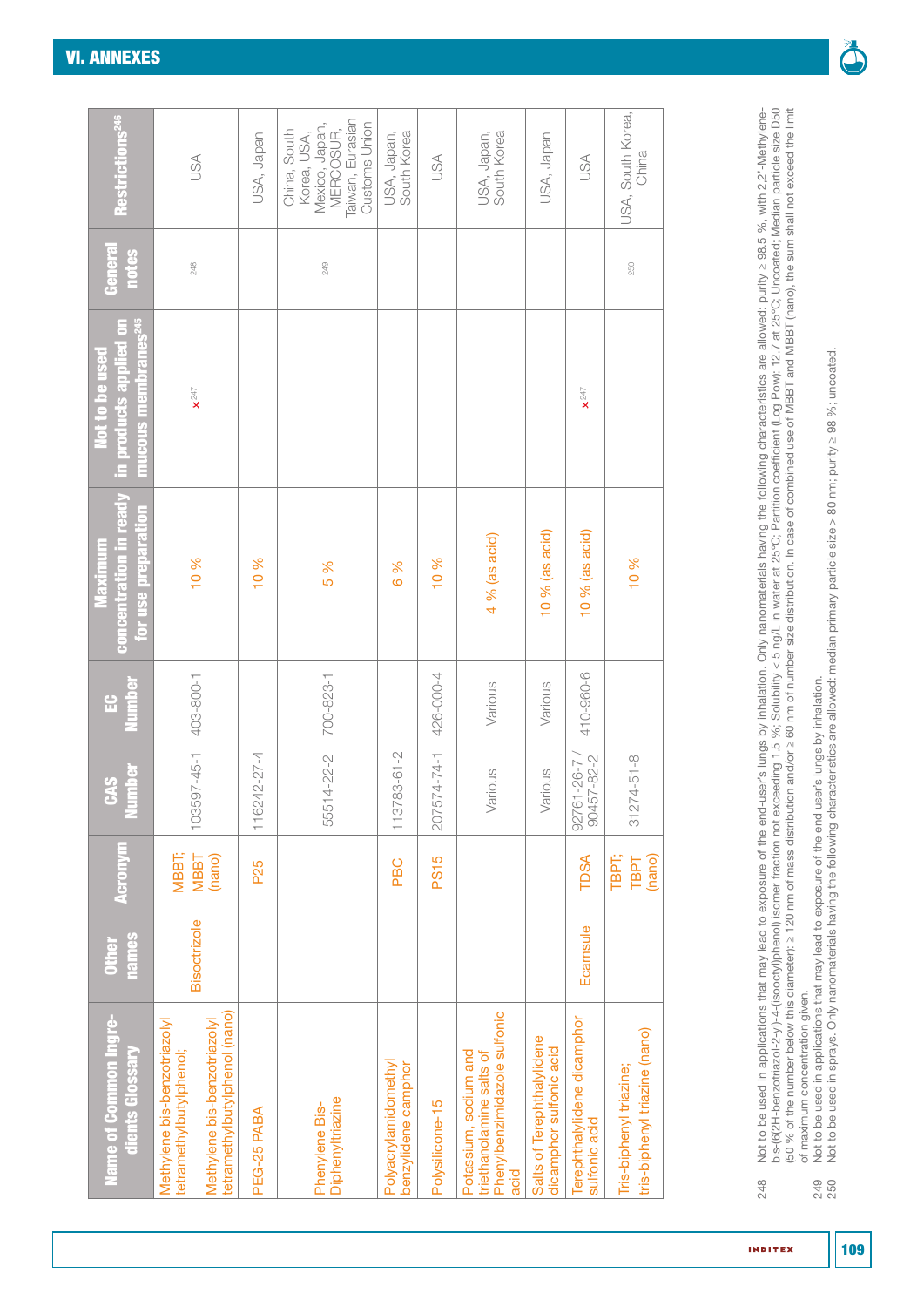## ANNEX XI. Summary Chart of Instrumental Techniques Proposed for Analysing the Substances Selected in this Standard

|                                        | <b>INSTRUMENTAL TECHNIQUES</b> |              |                |              |                           |                  |            |              |                  |             |              |                |                |              |                           |                    |                     |
|----------------------------------------|--------------------------------|--------------|----------------|--------------|---------------------------|------------------|------------|--------------|------------------|-------------|--------------|----------------|----------------|--------------|---------------------------|--------------------|---------------------|
|                                        |                                |              |                | <b>HPLC</b>  |                           |                  |            |              |                  | GC          |              |                | IC             | <b>CE</b>    |                           |                    | <b>SPECTROMETRY</b> |
| <b>DETECTORS</b>                       | UV/<br><b>DAD</b>              | EQ           | <b>FLD</b>     | <b>TEA</b>   | <b>MS</b>                 | MS/<br><b>MS</b> | <b>TEA</b> | <b>MS</b>    | MS/<br><b>MS</b> | <b>FID</b>  |              | <b>ECD</b> AED |                |              | ICP/<br><b>MS</b>         | AAS/<br><b>AES</b> | <b>XRFS</b>         |
| <b>COMPOUNDS</b>                       |                                |              |                |              |                           |                  |            |              |                  |             |              |                |                |              |                           |                    |                     |
| <b>Nitromusks</b>                      |                                |              |                |              |                           |                  |            | $\mathsf X$  | $\mathsf X$      |             | $\mathsf{x}$ | $\mathsf{x}$   |                |              |                           |                    |                     |
| Polycyclic and<br>Macrocyclic<br>musks |                                |              |                |              |                           |                  |            | $\pmb{\chi}$ | $\mathsf X$      |             |              |                |                | $X^a$        |                           |                    |                     |
| Allergenic<br>Fragrances               | $\pmb{\chi}$                   |              |                |              |                           | $\mathsf{X}$     |            | $\mathsf X$  | $\mathsf X$      |             |              |                |                |              |                           |                    |                     |
| <b>Nitrosamines</b>                    | $\boldsymbol{\mathsf{X}}$      |              |                | $\mathsf{X}$ | $\boldsymbol{\mathsf{X}}$ | $\mathsf{X}$     | X          | $\mathsf{X}$ | $\mathsf{X}$     |             |              |                |                |              |                           |                    |                     |
| Amines and<br>aminoderivatives         |                                |              |                |              |                           |                  |            |              |                  |             |              |                | $\mathsf{X}$   |              |                           |                    |                     |
| Nitrosating<br>agents                  | $\mathsf{X}$                   | $\mathsf{X}$ |                |              |                           |                  |            | $\mathsf X$  | $\mathsf X$      |             | X            |                | X <sub>p</sub> |              | $\mathsf{X}$              |                    |                     |
| Phthalates                             | $\mathsf X$                    |              |                |              |                           |                  |            | $\mathsf X$  | $\mathsf X$      | $\mathsf X$ |              |                |                |              |                           |                    |                     |
| Metals/<br>Metalloids/<br>Non metals   |                                |              |                |              |                           |                  |            |              |                  |             |              |                |                |              | $\boldsymbol{\mathsf{X}}$ | $\mathsf X$        | $\pmb{\mathsf{X}}$  |
| Glycol-ethers                          | X <sup>c</sup>                 |              |                |              |                           |                  |            | $\mathsf X$  |                  | $\mathsf X$ |              |                |                |              |                           |                    |                     |
| Residues from<br><b>Surfactants</b>    | X <sup>c</sup>                 |              | X <sup>d</sup> |              |                           |                  |            | $\mathsf X$  |                  | $\mathsf X$ |              |                |                |              |                           |                    |                     |
| Colorants                              | $\mathsf X$                    |              |                |              | $\mathsf{X}$              | $\mathsf{X}$     |            |              |                  |             |              |                |                | $\mathsf X$  |                           | $\mathsf{X}$       | $\mathsf{X}$        |
| Preservatives                          | $\mathbf{X}^{\text{c}}$        |              |                |              | $\boldsymbol{\mathsf{X}}$ | $\mathsf X$      |            | $\mathsf X$  | $\mathsf X$      |             |              |                |                | $\mathsf{X}$ |                           |                    |                     |
| <b>UV Filters</b>                      | $\boldsymbol{\mathsf{X}}$      |              |                |              | $\boldsymbol{\mathsf{X}}$ | $\mathbf x$      |            |              |                  |             |              |                |                |              |                           |                    |                     |

<sup>a</sup> The electrophoretic variant NA-MEKC may also be used.

**b** Only nitrites.

c With derivatization.

<sup>d</sup> Only alkylphenols (APs) and alkylphenol ethoxylates (APEOs).

### ACRONYMS:

HPLC (High Performance Liquid Chromatography); LC (Liquid Chromatography); GC (Gas Chromatography); IC (Ionic Chromatography); CE (Capillary Electrophoresis); NA-MEKC (Non-Aqueous Micellar Electrokinetic Chromatography); UV (Ultra-Violet Detector); DAD (Diode Array UV-Vis Detector); EQ (Electrochemical Detector); FLD (Fluorescence Detector); TEA (Thermal Energy Analyser); MS (Mass Spectrometry); MS<sup>2</sup> (Tandem Mass Spectrometry); FID (Flame Ionisation Detector); ECD (Electron Capture Detector); AED (Atomic Emission Detector); ICP-MS (Inductively Coupled Plasma-Mass Spectrometer); AAS (Atomic Absorption Spectroscopy); AES (Atomic Emission Spectroscopy); XRFS (X-Ray Fluorescence Spectroscopy).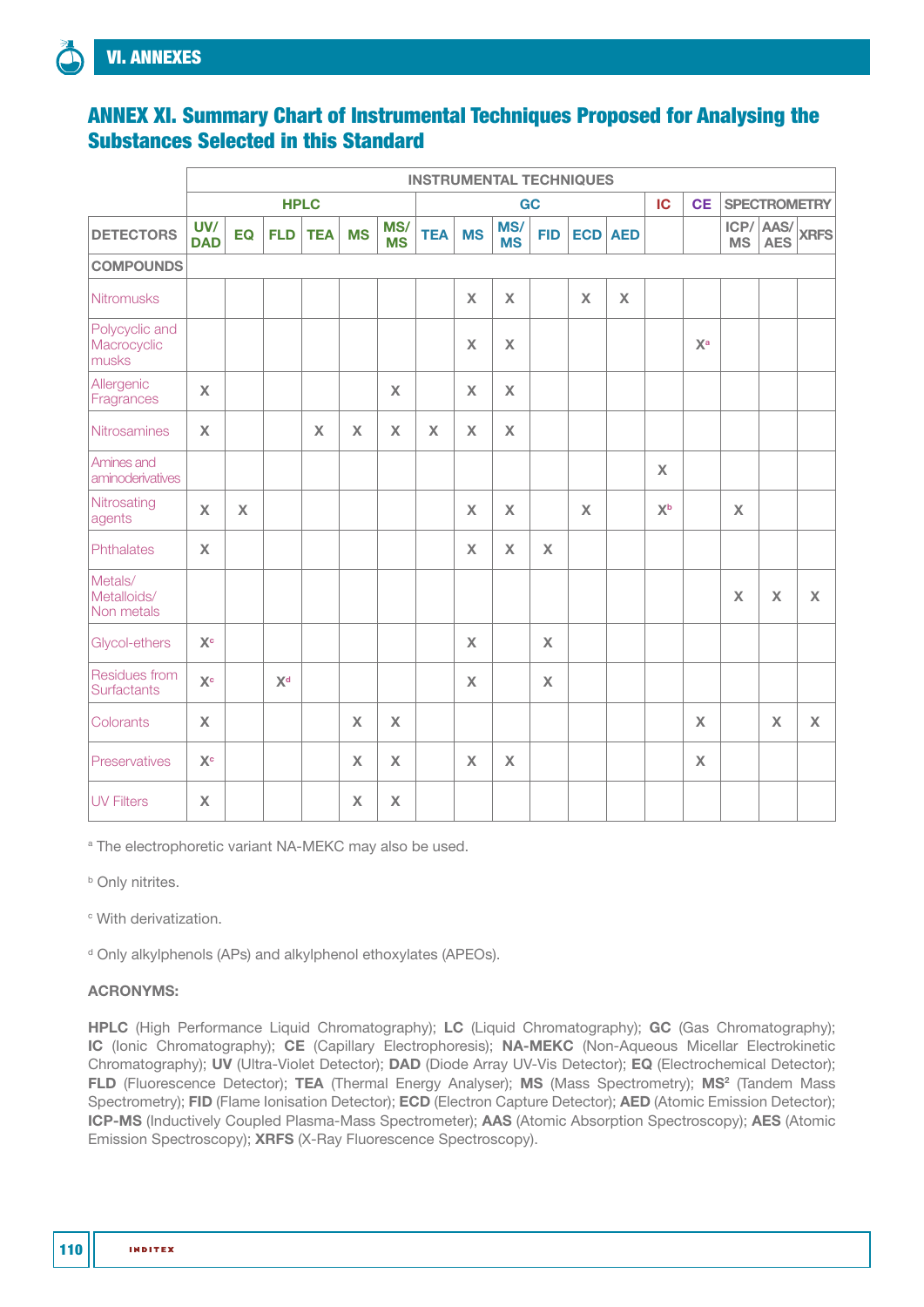

### <span id="page-110-0"></span>ANNEX XII. Microbiological control

The following decision tree summarises the most frequent stages in carrying out the microbiological control analyses and their respective ISO Standards<sup>251,252</sup>:



ISO 22716:2007 Cosmetic products. Good Manufacturing Practice (GMP). Guide to Good Manufacturing Practice.

ISO/TR 19838:2016 Guidelines for the application of ISO standards on Cosmetic Microbiology.

ISO 21148:2017 Cosmetics. Microbiology. General Instructions for the microbiological examination.

EN 12353:2013 Chemical disinfectants and antiseptics. Preservation of test organisms used for the determination of bactericidal (including Legionella), mycobactericidal, sporicidal, fungicidal and virucidal (including bacteriophages) activity.

252 The ISO 29621:2017 Standard defines "microbiologically low-risk products" such as products whose environment denies the physical and chemical requirements for growth and/or survival of microorganisms; with the following specifications: Note 1. This category of low-risk products applies to microbiological contamination which may occur during manufacturing and/or intended

use by the consumer.

Note 2. A product whose packaging prevents the ingress of microorganisms is considered a microbiological low-risk product during its use. Note 3. The inclusion of preservatives or other antimicrobial compounds in a formulation by itself would not necessarily constitute a lowrisk product.

<sup>251</sup> The standards indicated below are essential for the application of all the standards explicitly mentioned in the text and/or the decision tree [\(Annex XII\)](#page-110-0):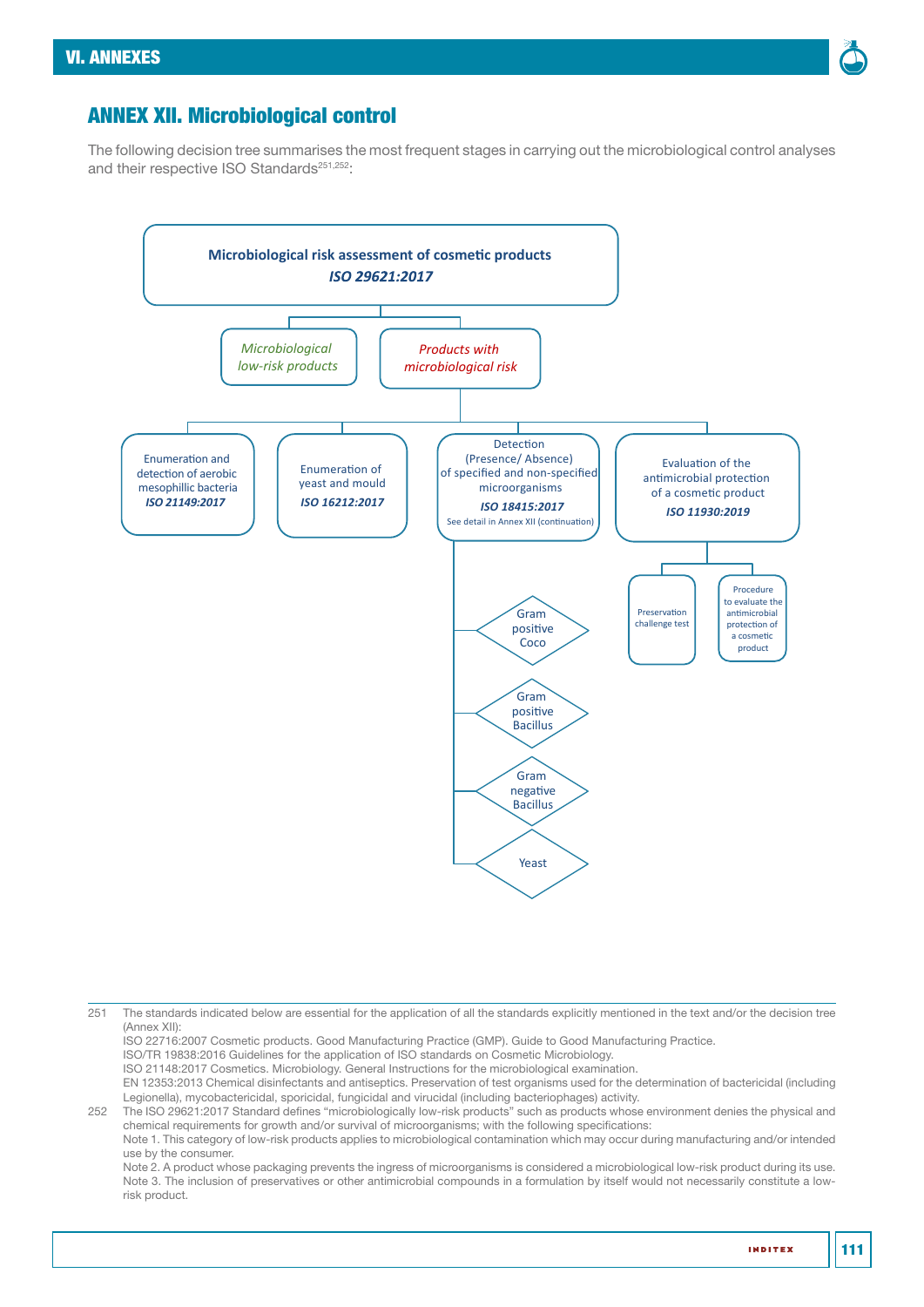# ANNEX XII. Microbiological control (continuation)

The following diagram summarises the path to apply the Standard ISO 18415:2017 and the conclusions that may be drawn from  $it^{253}$ :



253 The identification of non-specific microorganisms may be useful in locating the source of contamination.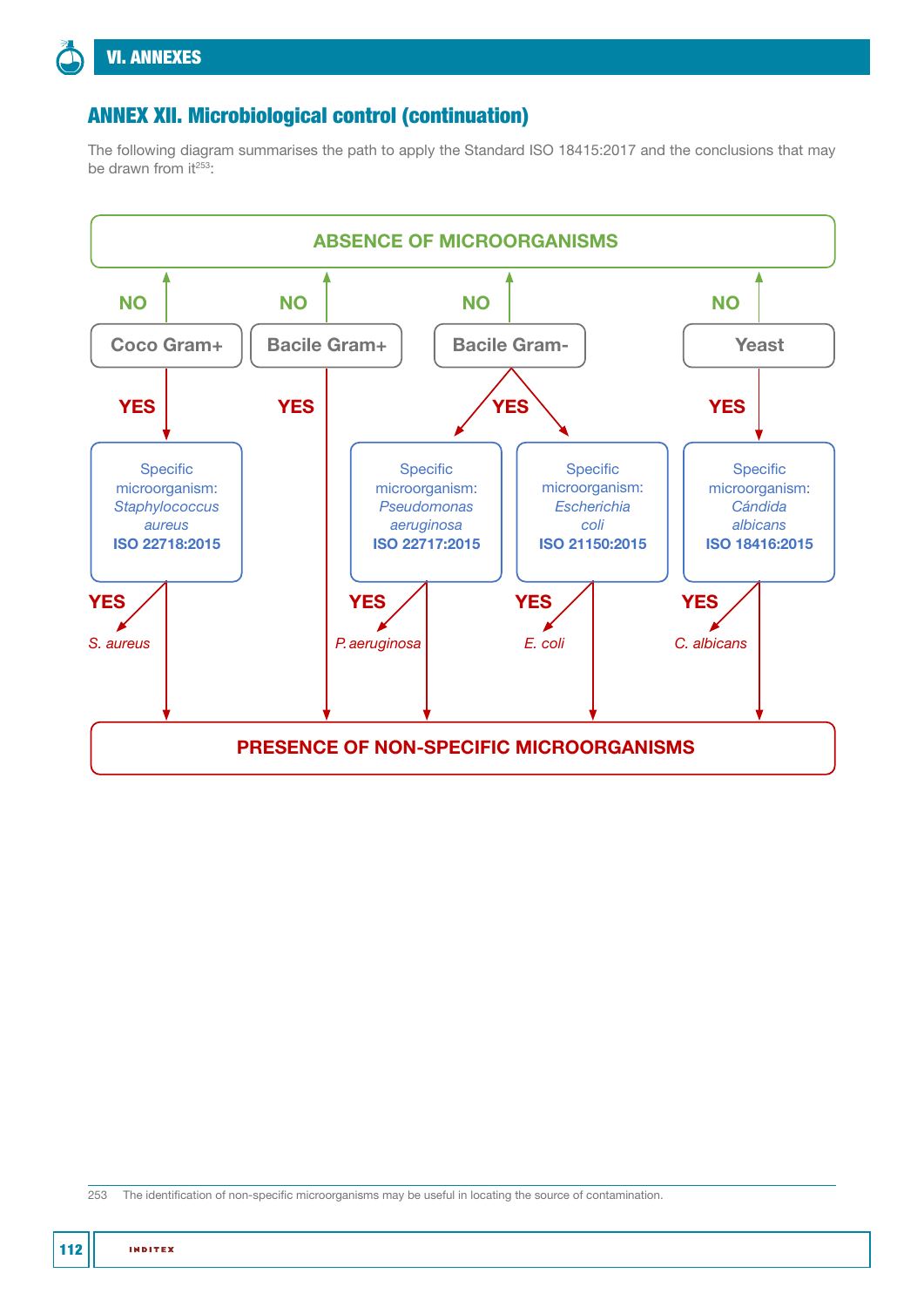

# ANNEX XIII. Checklists

1. Checklist of Product Information File (PIF). General data of the cosmetic product (CP)

|                                           |                                                                                                                                       | $\sqrt{\frac{x}{NA}}$ |  |  |  |  |  |
|-------------------------------------------|---------------------------------------------------------------------------------------------------------------------------------------|-----------------------|--|--|--|--|--|
| <b>1. DESCRIPTION OF CP</b>               |                                                                                                                                       |                       |  |  |  |  |  |
|                                           | CP Name                                                                                                                               |                       |  |  |  |  |  |
|                                           | CPNP notification certificate                                                                                                         |                       |  |  |  |  |  |
| <b>Presentation</b>                       | Conformity with Directive 87/357/EEC                                                                                                  |                       |  |  |  |  |  |
|                                           | CP Presentation (single item, set/kit, tester)                                                                                        |                       |  |  |  |  |  |
|                                           | CP Category See section 1.1 CP Categories                                                                                             |                       |  |  |  |  |  |
|                                           | Name of the Responsible Person for the CP                                                                                             |                       |  |  |  |  |  |
|                                           | Address of the Responsible Person for the CP                                                                                          |                       |  |  |  |  |  |
|                                           | Country of origin                                                                                                                     |                       |  |  |  |  |  |
|                                           | Reference for identifying the CP or batch number                                                                                      |                       |  |  |  |  |  |
|                                           | Function                                                                                                                              |                       |  |  |  |  |  |
| Labelling                                 | Nominal content (at the time of packaging)                                                                                            |                       |  |  |  |  |  |
|                                           | Period-after-opening (PAO)/Date of minimum durability                                                                                 |                       |  |  |  |  |  |
|                                           | List of ingredients (INCI) preceded by the term "ingredients"                                                                         |                       |  |  |  |  |  |
|                                           | • Parfum or Aroma + the mention of other substances (Annex III) when required<br>• Colorants by CI (if range: "may contain" or "+/-") |                       |  |  |  |  |  |
|                                           | Particular precautions for use, those listed in annexes III to VI and particulars                                                     |                       |  |  |  |  |  |
|                                           | <b>2. DESCRIPTION OF THE METHOD OF MANUFACTURING &amp; GMPs</b>                                                                       |                       |  |  |  |  |  |
|                                           | Description of the method of manufacturing                                                                                            |                       |  |  |  |  |  |
|                                           | Declaration of compliance with GMPs                                                                                                   |                       |  |  |  |  |  |
|                                           | Batch number coding traceability method                                                                                               |                       |  |  |  |  |  |
| 3. PROOF OF THE EFFECT CLAIMED FOR THE CP |                                                                                                                                       |                       |  |  |  |  |  |
| <b>4. DATA ON ANIMAL TESTING</b>          |                                                                                                                                       |                       |  |  |  |  |  |
| 5. CP SAFETY REPORT (CPSR)                |                                                                                                                                       |                       |  |  |  |  |  |
| <b>CPSR PART A</b>                        | See section 1.2 Checklist of Cosmetic Product Safety Report (CPSR Part A)                                                             |                       |  |  |  |  |  |
|                                           | Assessment conclusion                                                                                                                 |                       |  |  |  |  |  |
|                                           | (Safe, safe with restrictions or unsafe)                                                                                              |                       |  |  |  |  |  |
| <b>CPSR PART B</b>                        | Labelled warnings and instructions of use                                                                                             |                       |  |  |  |  |  |
|                                           | Reasoning for assessment conclusion                                                                                                   |                       |  |  |  |  |  |
|                                           | Assessor's credentials and approval                                                                                                   |                       |  |  |  |  |  |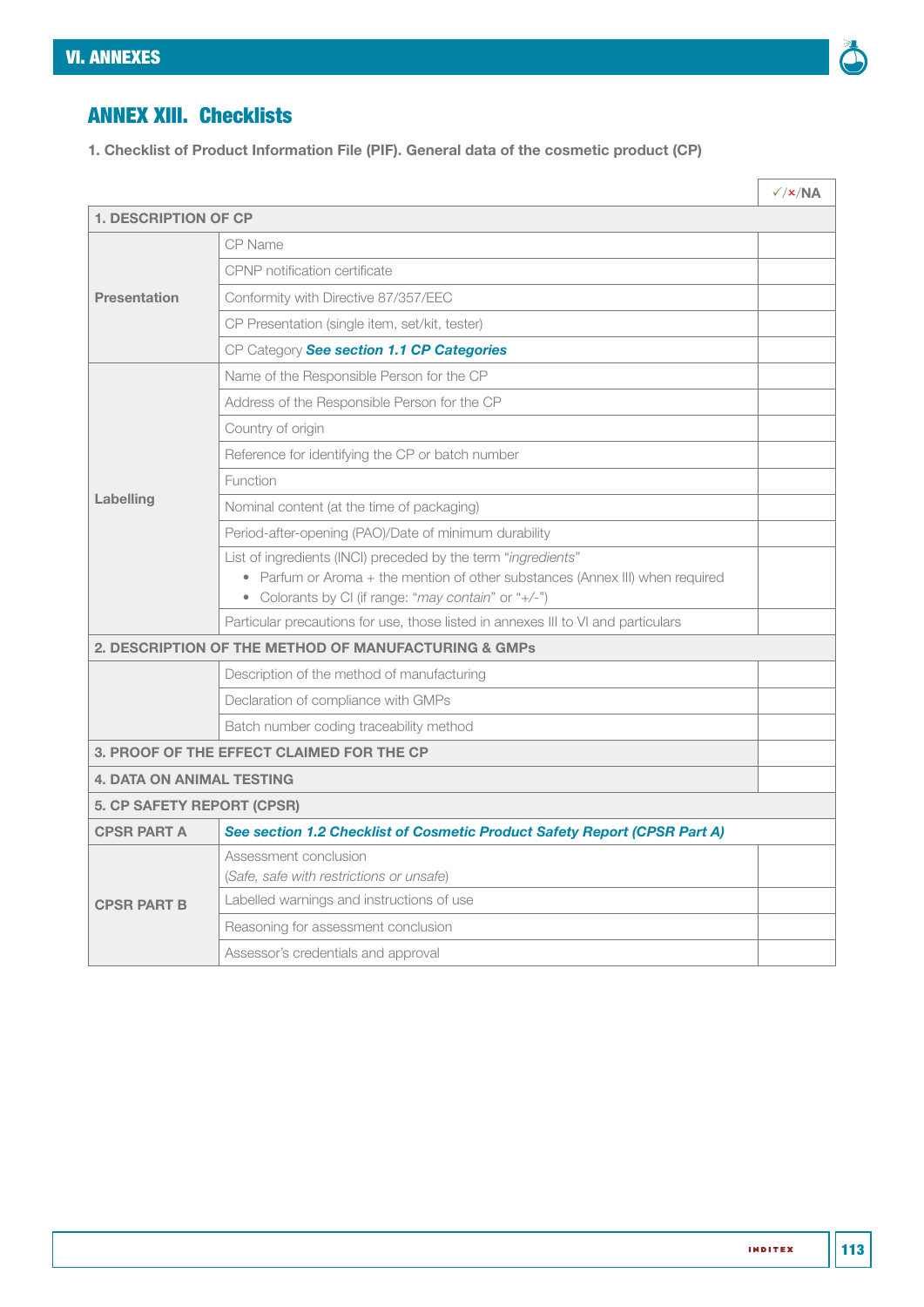

#### 1.1 Cosmetic product categories

| <b>CP CATEGORIES</b>                                  | <b>CP TYPE</b>                                  |  |  |
|-------------------------------------------------------|-------------------------------------------------|--|--|
|                                                       | 1.- Shampoos                                    |  |  |
|                                                       | 2.- Conditioners                                |  |  |
|                                                       | 3.- Lotions                                     |  |  |
| <b>A. COSMETIC PRODUCTS FOR BABIES &amp; CHILDREN</b> | $4 - Oils$                                      |  |  |
|                                                       | 5.- Creams                                      |  |  |
|                                                       | 6.-Talcs                                        |  |  |
|                                                       | 7.- Other products for babies-children          |  |  |
|                                                       | 1.- Eye pencils, eyebrow pencils                |  |  |
|                                                       | 2.- Eyeliner                                    |  |  |
|                                                       | 3.- Eye shadows                                 |  |  |
| <b>B. COSMETIC PRODUCTS FOR AROUND THE EYES</b>       | 4.- Eye make-up remover                         |  |  |
|                                                       | 5.- Mascaras                                    |  |  |
|                                                       | 6.- Other products for the area around the eyes |  |  |
|                                                       | 1.- Lipsticks                                   |  |  |
|                                                       | 2.- Lip-gloss                                   |  |  |
| <b>C. COSMETIC PRODUCTS FOR THE LIPS</b>              | 3.- Lip protectors                              |  |  |
|                                                       | 4.- Lip liners                                  |  |  |
|                                                       | 5.- Other products for the lips                 |  |  |
|                                                       | 1.- Make-up base (liquid, cream)                |  |  |
|                                                       | 2.- Blushes                                     |  |  |
|                                                       | 3.- Face powders                                |  |  |
|                                                       | 4.- Face creams                                 |  |  |
| <b>D. COSMETIC PRODUCTS FOR THE FACE</b>              | 5.- Face lotions                                |  |  |
|                                                       | 6.- Face masks                                  |  |  |
|                                                       | 7.- Facial correctors                           |  |  |
|                                                       | 8.- Make-up remover                             |  |  |
|                                                       | 9.- Facial cleasing products                    |  |  |
|                                                       | 10.- Other products for the face                |  |  |
|                                                       | 1.- Body make-up base                           |  |  |
|                                                       | 2.- Body creams                                 |  |  |
|                                                       | 3.- Hands creams                                |  |  |
| <b>E. COSMETIC PRODUCTS FOR THE SKIN</b>              | 4.- Body lotions                                |  |  |
|                                                       | 5.- Body oils                                   |  |  |
|                                                       | 6.- Body powders                                |  |  |
|                                                       | 12.- Other products for the skin                |  |  |

*Continued on next page*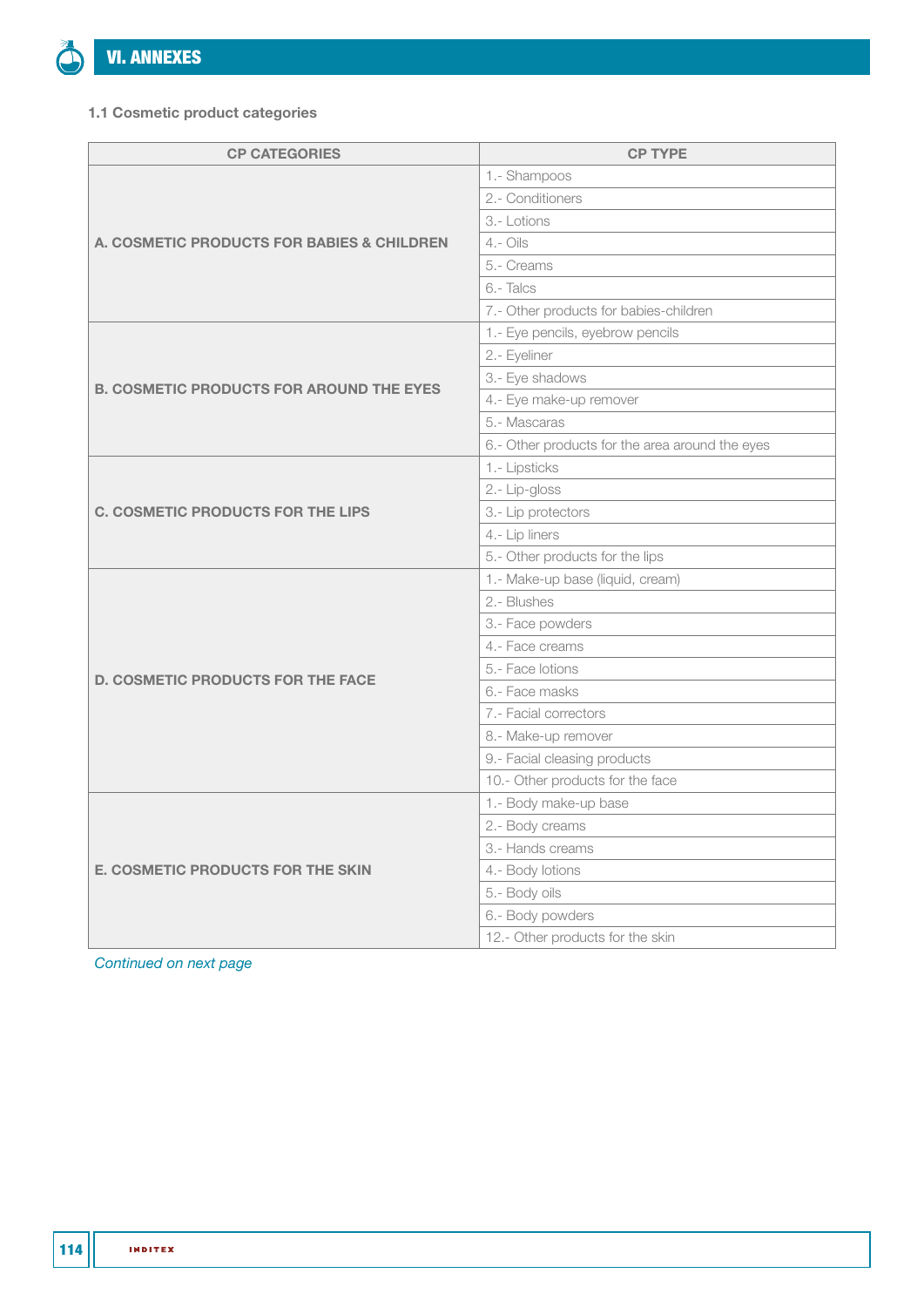

| <b>CP CATEGORIES</b>                              | <b>CP TYPE</b>                                         |  |  |  |  |
|---------------------------------------------------|--------------------------------------------------------|--|--|--|--|
|                                                   | 1.- Soaps                                              |  |  |  |  |
|                                                   | 2.- Bath gels                                          |  |  |  |  |
|                                                   | 3.- Bath foams                                         |  |  |  |  |
|                                                   | 4.- Bath powders                                       |  |  |  |  |
|                                                   | 5.- Bath oils                                          |  |  |  |  |
| <b>F. COSMETIC PRODUCTS FOR WASHING AND BODY</b>  | 6.- Bath lotions                                       |  |  |  |  |
| <b>HYGIENE</b>                                    | 7.- Bath salts                                         |  |  |  |  |
|                                                   | 8.- Bath shampoos                                      |  |  |  |  |
|                                                   | 9.- Aromatic bath tablets                              |  |  |  |  |
|                                                   | 10.- Talcs                                             |  |  |  |  |
|                                                   | 11.- Moisturizing towels and cloths                    |  |  |  |  |
|                                                   | 12.- Other products for washing and body hygiene       |  |  |  |  |
|                                                   | 1.- Deodorants                                         |  |  |  |  |
|                                                   | 2.- Anti-perspirants                                   |  |  |  |  |
| <b>G. DEODORANTS AND ANTI-PERSPIRANT PRODUCTS</b> | 3.- Deodorants and anti-perspirants for intime hygiene |  |  |  |  |
|                                                   | 4.- Other deodorants and anti-perspirants products     |  |  |  |  |
|                                                   | 1.- Nail polish base                                   |  |  |  |  |
|                                                   | 2.- Cuticle softener                                   |  |  |  |  |
|                                                   | 3.- Nail cream                                         |  |  |  |  |
|                                                   | 4.- Nail polish                                        |  |  |  |  |
| <b>H. COSMETIC PRODUCTS FOR THE NAILS</b>         | 5.- Nail polish remover                                |  |  |  |  |
|                                                   | 6.- Nail oils                                          |  |  |  |  |
|                                                   | 7.- Nail gloss                                         |  |  |  |  |
|                                                   | 8.- Other products for the nails                       |  |  |  |  |
|                                                   | 1.- Eau de toilette                                    |  |  |  |  |
|                                                   | 2.- Eau de cologne                                     |  |  |  |  |
| <b>I. COSMETIC PRODUCTS FOR PERFUMERY</b>         | 3.- Eau de tender                                      |  |  |  |  |
|                                                   | 4.- Eau de parfum                                      |  |  |  |  |
|                                                   | 5.- Body mist                                          |  |  |  |  |
|                                                   | 6.- Other products for perfumery                       |  |  |  |  |
|                                                   | 1.- Shave cream                                        |  |  |  |  |
|                                                   | 2.- Shave lotion                                       |  |  |  |  |
| <b>J. SHAVE AND AFTER-SHAVE PRODUCTS</b>          | 3.- Shave foam                                         |  |  |  |  |
|                                                   | 4.- After-shave lotion                                 |  |  |  |  |
|                                                   | 5.- After-shave balsam                                 |  |  |  |  |
|                                                   | 6.- Other shave and after-shave products               |  |  |  |  |
| <b>K. COSMETIC SCALP PRODUCTS</b>                 |                                                        |  |  |  |  |
| <b>L. PRODUCTS FOR MOUTH AND DENTAL HYGIENE</b>   |                                                        |  |  |  |  |
| <b>M. PRODUCTS FOR TANNING AND SUN PROTECTION</b> |                                                        |  |  |  |  |
| <b>N. HAIR REMOVAL PRODUCTS</b>                   | REFER TO INDITEX SUSTAINABILITY DEPARTMENT             |  |  |  |  |
| <b>O. PRODUCTS FOR BLEACHING THE SKIN</b>         |                                                        |  |  |  |  |
| <b>P. OTHER PRODUCTS</b>                          |                                                        |  |  |  |  |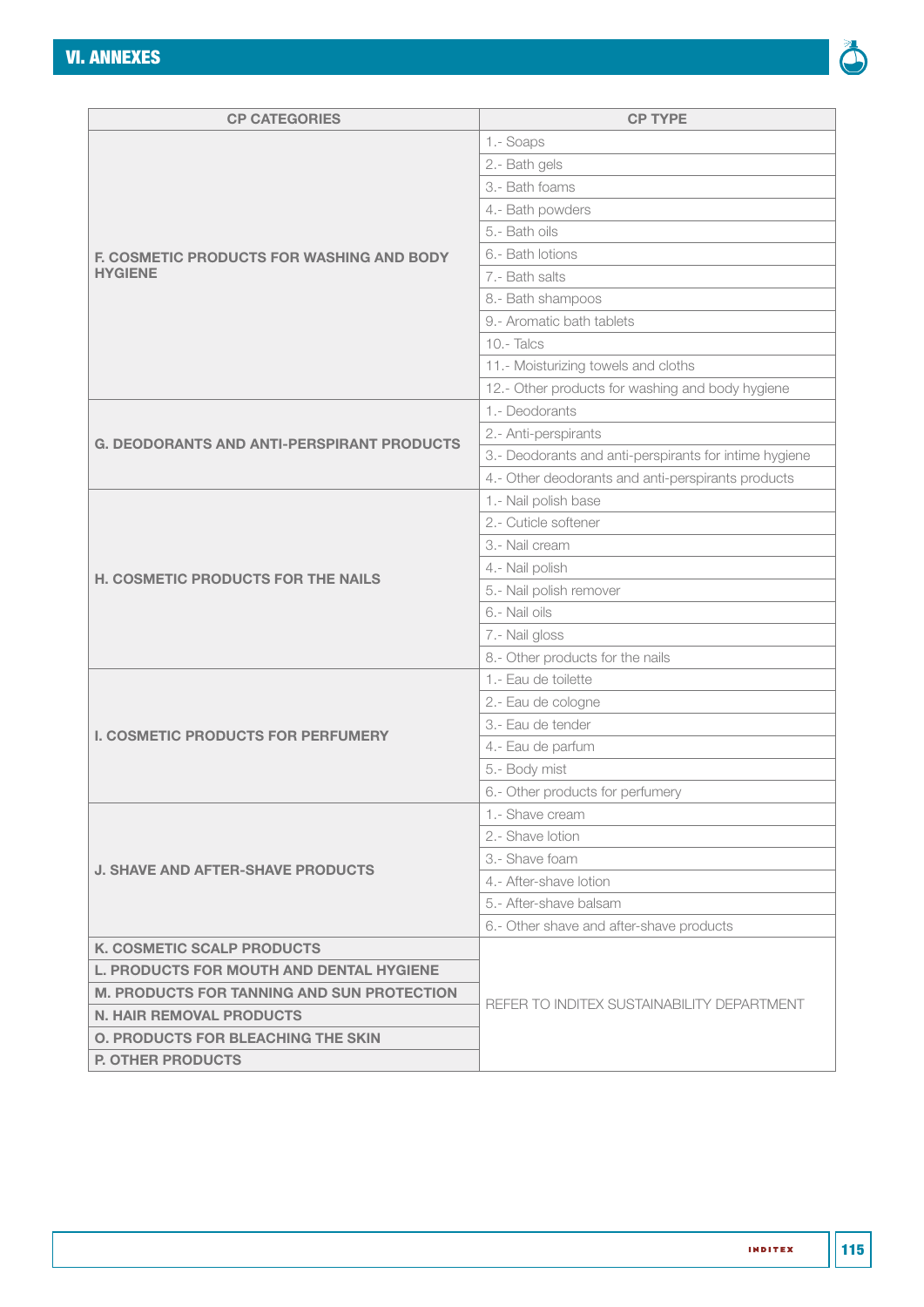

#### 1.2 Checklist of Cosmetic Product Safety Report (CPSR Part A)

|                                                                                                                                                                                                                                                                         | $\sqrt{\frac{x}{NA}}$ |
|-------------------------------------------------------------------------------------------------------------------------------------------------------------------------------------------------------------------------------------------------------------------------|-----------------------|
| 1. Quantitative and qualitative composition of the CP                                                                                                                                                                                                                   |                       |
| The complete product composition: name, identity (incl. INCI, CAS, EINECS/ELINCS) and the amount<br>of each raw material (% in weight)                                                                                                                                  |                       |
| Compliance with i+Cosmetics                                                                                                                                                                                                                                             |                       |
| Suppliers of the raw materials                                                                                                                                                                                                                                          |                       |
| Intended function of each substance                                                                                                                                                                                                                                     |                       |
| Quantity, molecular formula and analytical specifications of chemically well-defined substances                                                                                                                                                                         |                       |
| Definition, nature and quantity of complex ingredients (incl. purity criteria and test methods)                                                                                                                                                                         |                       |
| Fragrance (or flavour)                                                                                                                                                                                                                                                  |                       |
| <b>Flavour name</b>                                                                                                                                                                                                                                                     |                       |
| Code number                                                                                                                                                                                                                                                             |                       |
| <b>Manufacturer of supplier</b>                                                                                                                                                                                                                                         |                       |
| Declaration of allergens <sup>254</sup>                                                                                                                                                                                                                                 |                       |
| <b>IFRA Declaration</b> <sup>255</sup>                                                                                                                                                                                                                                  |                       |
| Safety assessment of fragrance                                                                                                                                                                                                                                          |                       |
| 2. Physical/chemical characteristics and stability of the CP                                                                                                                                                                                                            |                       |
| Physical and chemical specifications of raw materials (pH, odour, density, viscosity,)                                                                                                                                                                                  |                       |
| Physical and chemical specifications of CP (pH, odour, density, viscosity,)                                                                                                                                                                                             |                       |
| Stability of the cosmetic product<br>• Stability test                                                                                                                                                                                                                   |                       |
| · Minimum durability or period-after-opening (PAO)                                                                                                                                                                                                                      |                       |
| 3. Microbiological quality <sup>256</sup>                                                                                                                                                                                                                               |                       |
| Microbiological quality of the raw materials                                                                                                                                                                                                                            |                       |
| Microbiological quality of the CP                                                                                                                                                                                                                                       |                       |
| Risk assessment and identification of microbiologically low-risk products (ISO 29621:2017)                                                                                                                                                                              |                       |
| Microbiological quality test<br>• Enumeration and detection of aerobic mesophilic bacteria (ISO 21149:2017)<br>• Enumeration of yeast and mould (ISO 16212:2017)<br>Detection of specified and non-specified microorganisms (ISO 18415:2017)<br>$\qquad \qquad \bullet$ |                       |
| Evaluation of the antimicrobial protection of a CP (ISO 11930:2019)<br>• Preservation efficacy test (Preservative challenge test)<br>• Evaluation of the overall antimicrobial protection of a CP                                                                       |                       |

*Continued on next page*

255 IFRA Declaration of the year of the cosmetic product launch and subsequent revisions if any.

<sup>254</sup> A model of Declaration of allergens is available at the end of this section (see section [1.2.1 Declaration of allergens](#page-117-0)).

<sup>256</sup> Additional information is provided on Guidelines for the application of ISO standards on Cosmetic Microbiology (ISO/TR 19838:2016). It is recommended to follow the General instructions for the microbiological examination included in the ISO 21148:2017.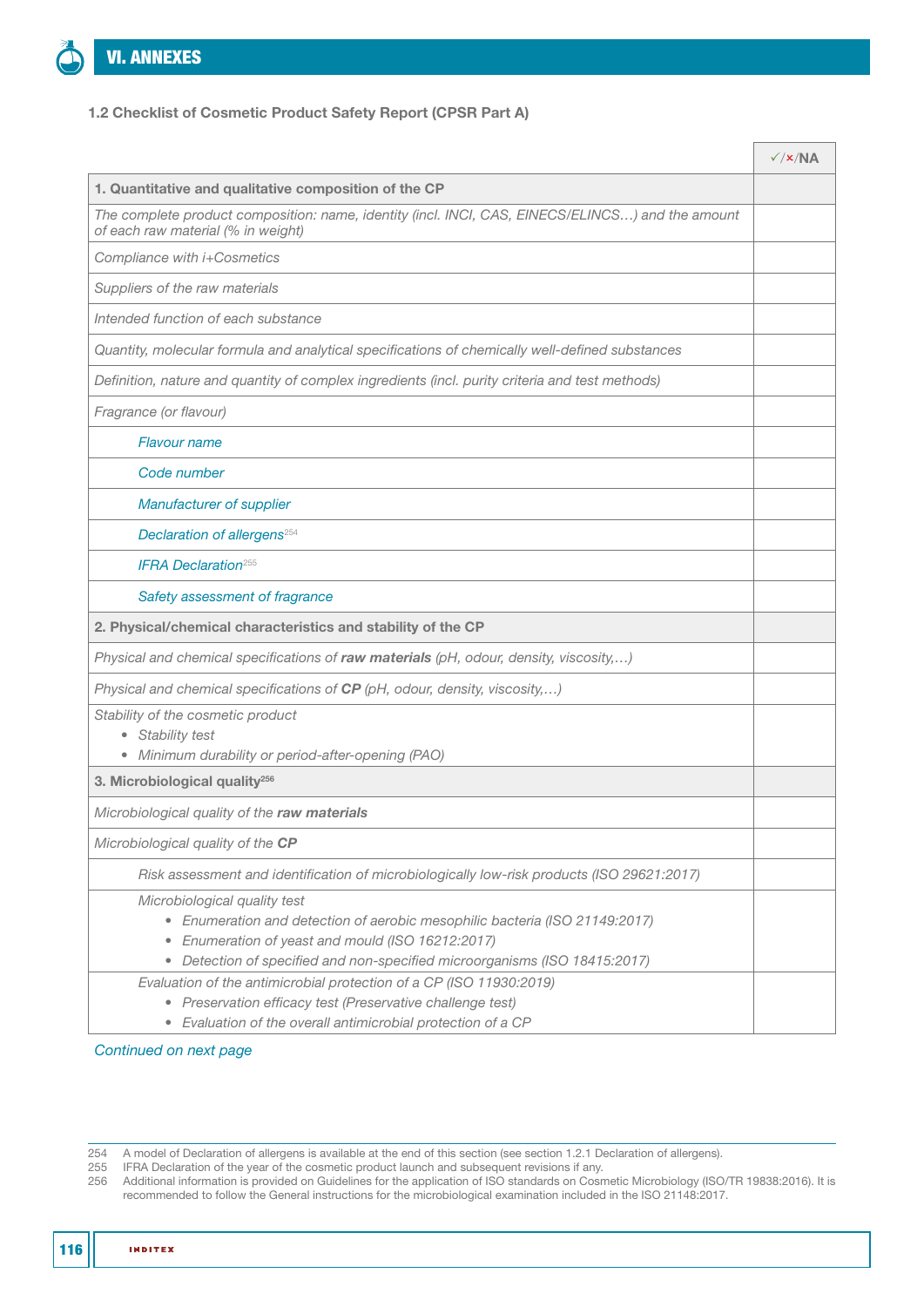

|                                                                                                                                                                               | $\sqrt{\frac{x}{NA}}$ |
|-------------------------------------------------------------------------------------------------------------------------------------------------------------------------------|-----------------------|
| 4. Impurities, traces and information about the packaging material                                                                                                            |                       |
| Purity of raw materials (specifications/technical data/physico-chemical analysis)                                                                                             |                       |
| Evidence of the technical unavoidability of traces of prohibited substances                                                                                                   |                       |
| The relevant characteristics of the packaging material (or primary packaging) (specifications/technical<br>data/potential migration to the CP)<br>• Reference to EC/1935/2004 |                       |
| 5. Normal and reasonably foreseeable use                                                                                                                                      |                       |
| Communication of the intended use to the consumer                                                                                                                             |                       |
| Consistency of the intended use with the labelling                                                                                                                            |                       |
| 6. Exposure to the CP                                                                                                                                                         |                       |
| Product type (rinse-off or leave-on product)                                                                                                                                  |                       |
| Area of application                                                                                                                                                           |                       |
| Amount per application (normal and reasonably foreseeable use)                                                                                                                |                       |
| Duration and frequency                                                                                                                                                        |                       |
| Possible (foreseeable) routes of exposure                                                                                                                                     |                       |
| Target group for use (< 3 years, adults)                                                                                                                                      |                       |
| Impact of particle size on exposure                                                                                                                                           |                       |
| 7. Exposure to the substances                                                                                                                                                 |                       |
| Amount of each substance coming into contact with the external parts of the human body or the teeth<br>and the mucous membranes of the oral cavity                            |                       |
| 8. Toxicological profile of the substances                                                                                                                                    |                       |
| Toxicological profile of substances (NOAEL/LOAEL)                                                                                                                             |                       |
| Significant routes of absorption (SED)                                                                                                                                        |                       |
| Consideration of systemic effects and calculation of the margin of the safety (MoS)                                                                                           |                       |
| 9. Undesirable effects and serious undesirable effects                                                                                                                        |                       |
| Management scheme of the undesirable effects and serious undesirable effects                                                                                                  |                       |
| Inclusion of the relationship between undesirable effects and serious undesirable effects and the CP in<br>the CP safety report                                               |                       |
| 10. Additional CP information                                                                                                                                                 |                       |
| Skin compatibility test                                                                                                                                                       |                       |
| Inclusion of any additional information not previously provided                                                                                                               |                       |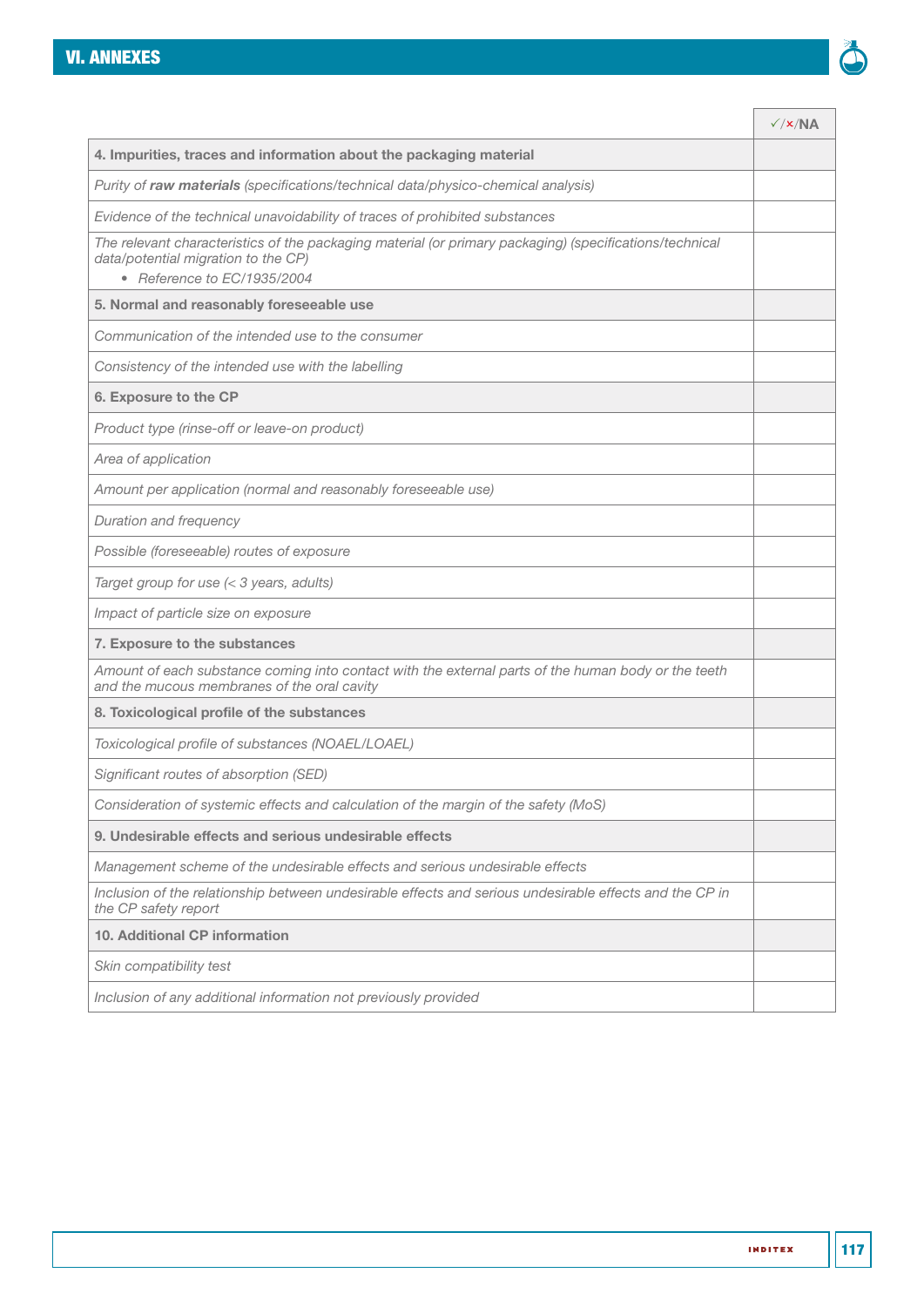### <span id="page-117-0"></span>1.2.1 Declaration of Allergens

| <b>Name of Common Ingredients Glossary</b>          | <b>CAS Number</b>     | <b>Concentration (%)</b> <sup>257</sup> | Labelling <sup>258</sup> |
|-----------------------------------------------------|-----------------------|-----------------------------------------|--------------------------|
| Alpha-Isomethyl ionone                              | $127 - 51 - 5$        |                                         |                          |
| Amyl cinnamal                                       | $122 - 40 - 7$        |                                         |                          |
| Amylcinnamyl alcohol                                | $101 - 85 - 9$        |                                         |                          |
| Anise alcohol                                       | $105 - 13 - 5$        |                                         |                          |
| Benzyl alcohol                                      | $100 - 51 - 6$        |                                         |                          |
| Benzyl benzoate                                     | $120 - 51 - 4$        |                                         |                          |
| Benzyl cinnamate                                    | $103 - 41 - 3$        |                                         |                          |
| Benzyl salicylate                                   | 118-58-1              |                                         |                          |
| Butylphenyl methylpropional / Lilial <sup>259</sup> | 80-54-6               |                                         |                          |
| Cinnamal                                            | $104 - 55 - 2$        |                                         |                          |
| Cinnamyl alcohol                                    | $104 - 54 - 1$        |                                         |                          |
| Citral                                              | 5392-40-5             |                                         |                          |
| Citronellol                                         | 106-22-9 / 26489-01-0 |                                         |                          |
| Coumarin                                            | $91 - 64 - 5$         |                                         |                          |
| Eugenol                                             | $97 - 53 - 0$         |                                         |                          |
| Evernia furfuracea extract                          | 90028-67-4            |                                         |                          |
| Evernia prunastri extract                           | 90028-68-5            |                                         |                          |
| Farnesol                                            | 4602-84-0             |                                         |                          |
| Geraniol                                            | $106 - 24 - 1$        |                                         |                          |
| Hexyl cinnamal                                      | $101 - 86 - 0$        |                                         |                          |
| Hydroxycitronellal                                  | $107 - 75 - 5$        |                                         |                          |
| Isoeugenol                                          | 97-54-1 / 5932-68-3   |                                         |                          |
| Limonene                                            | 5989-27-5             |                                         |                          |
| Linalool                                            | 78-70-6               |                                         |                          |
| Methyl 2-octynoate                                  | $111 - 12 - 6$        |                                         |                          |

257 In final cosmetic product.

258 The presence of the substance must be indicated in the list of ingredients when its concentration exceeds: 0.001 % in leave-on products and 0.01 % in rinse-off products.

259 In the event of this substance being used as ingredient in the composition of a cosmetic product, contact the Sustainability Department at Inditex.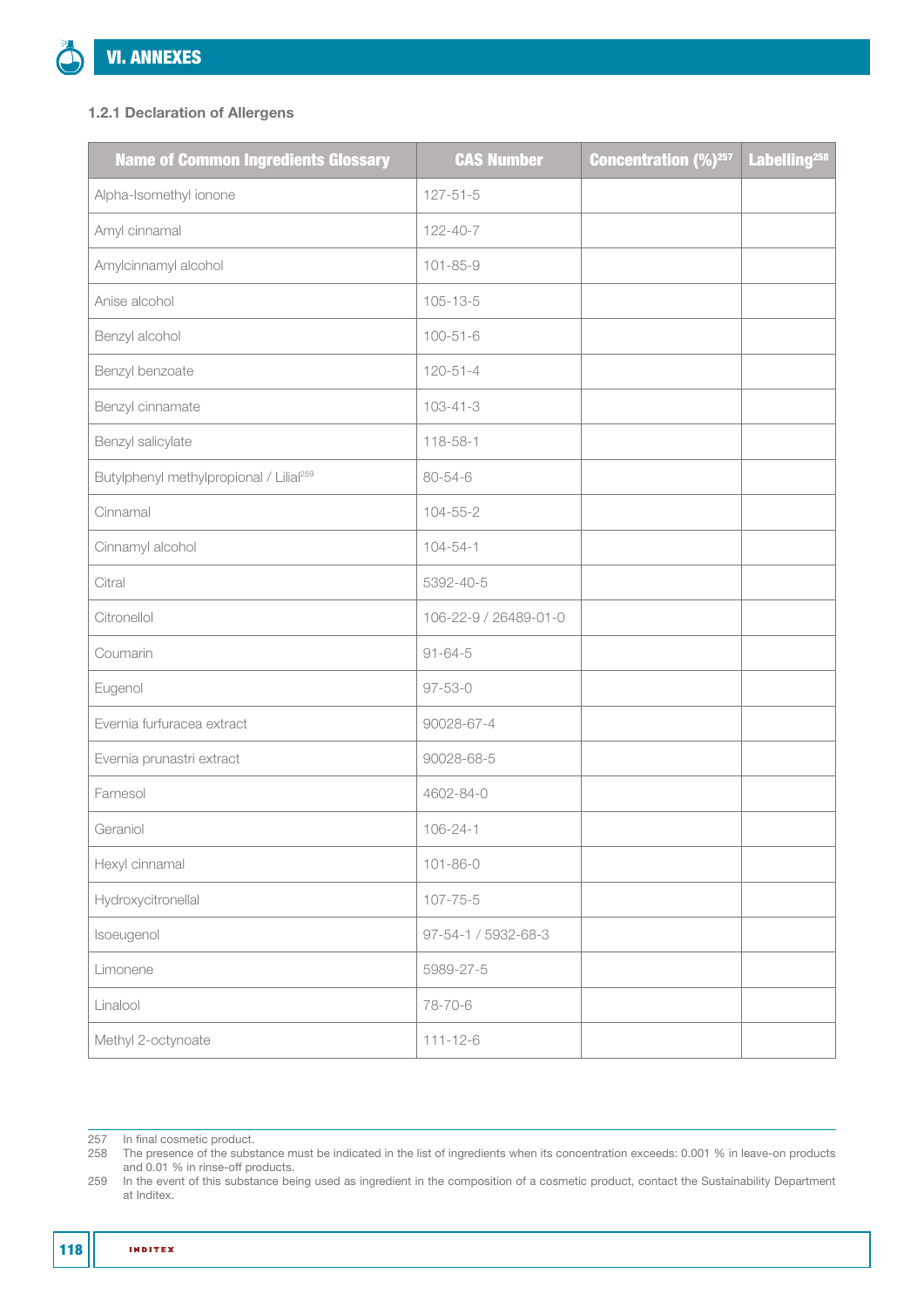

## ANNEX XIV. COMMITMENT TO COMPLY WITH INDITEX GROUP'S *I+COSMETICS* **STANDARD**

I hereby confirm that:

- 1. We have received the Inditex Precautions and Limits for Users Safety for Cosmetics (hereinafter, *i+Cosmetics*), we have read it and thoroughly understand its implications.
- 2. We acknowledge that compliance with *i+Cosmetics* is a contractual obligation and undertake, accordingly, to meet the *i+Cosmetics* requirements in all orders involving production, marketing or distribution placed by any of the formats of the Inditex Group.
- 3. We undertake to disclose and formally demand *i+Cosmetics* implications to the whole production line.
- 4. The Inditex Group:
	- Reserves the right to check: i) compliance with *i+Cosmetics* regarding any goods supplied, by any method, at any time, and/or at any stage of the production, marketing or distribution processes, and ii) the appropriate disclosure of *i+Cosmetics*.
	- Reserves the right to cancel any order for any goods where a non-compliance with *i+Cosmetics* regarding any test and/or inspection has been established.
	- Reserves the right to return any orders already delivered where a non-compliance with *i+Cosmetics*  regarding any test and/or inspection has been established.
	- Reserves the right to cancel or destroy, or to order destruction of the goods subject to the cancelled order, subject to the fact that the cancellation of the relevant order shall entail the non-existence of the obligation to pay any sum whatsoever for the goods failing to comply with *i+Cosmetics*.
	- Holds the Supplier as solely responsible for any and all damages caused by goods failing to comply with *i+Cosmetics*;

#### and finally,

5. We acknowledge that approval of a "sample" and any subsequent "repetition" of goods by the INDITEX Group do not release us from our liability, for the entire production, marketing and distribution processes.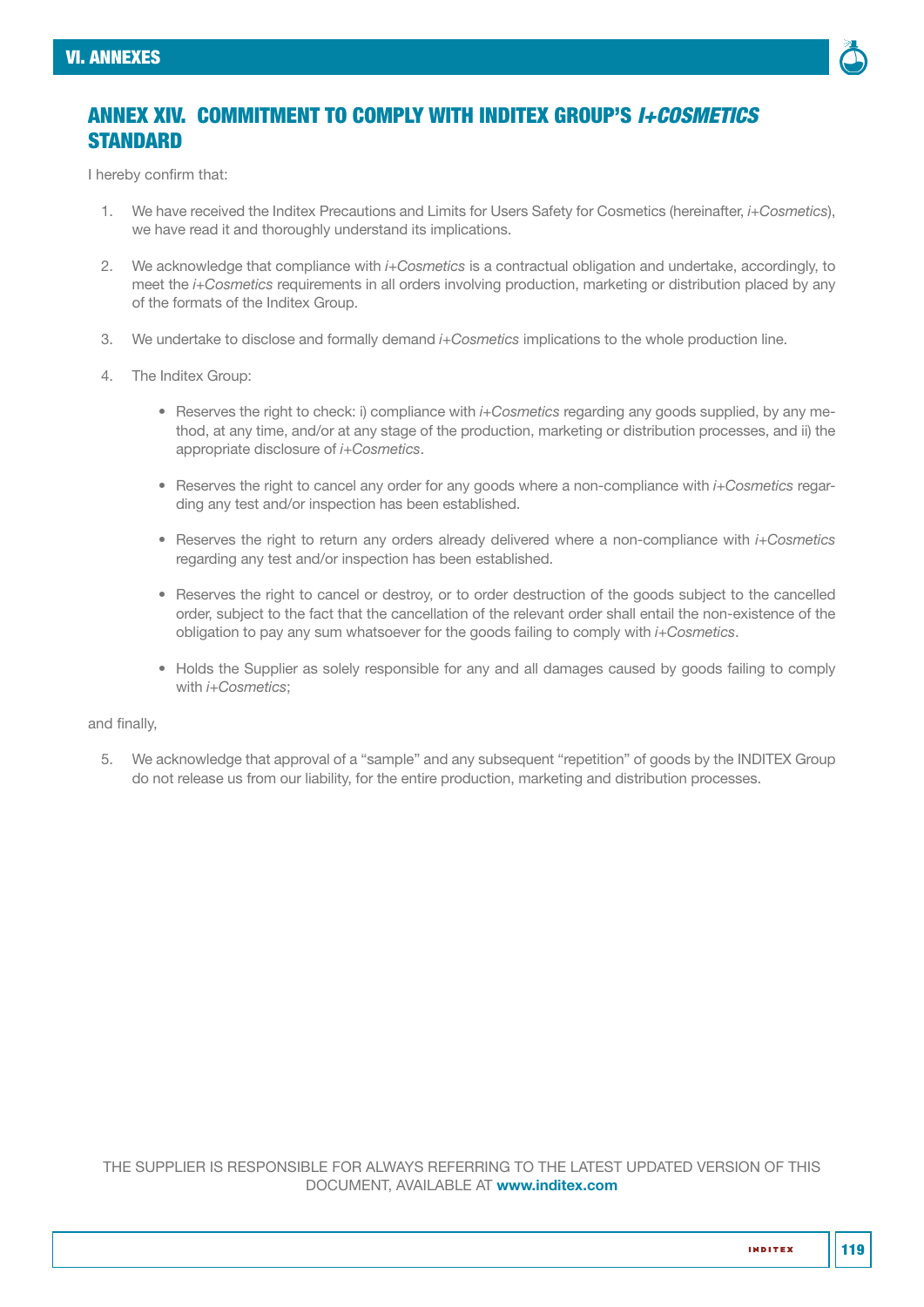The information contained in this Standard is subject to changes. The latest version of this Standard will always prevail.

Refer to www.inditex.com or Inditex supplier Extranet.